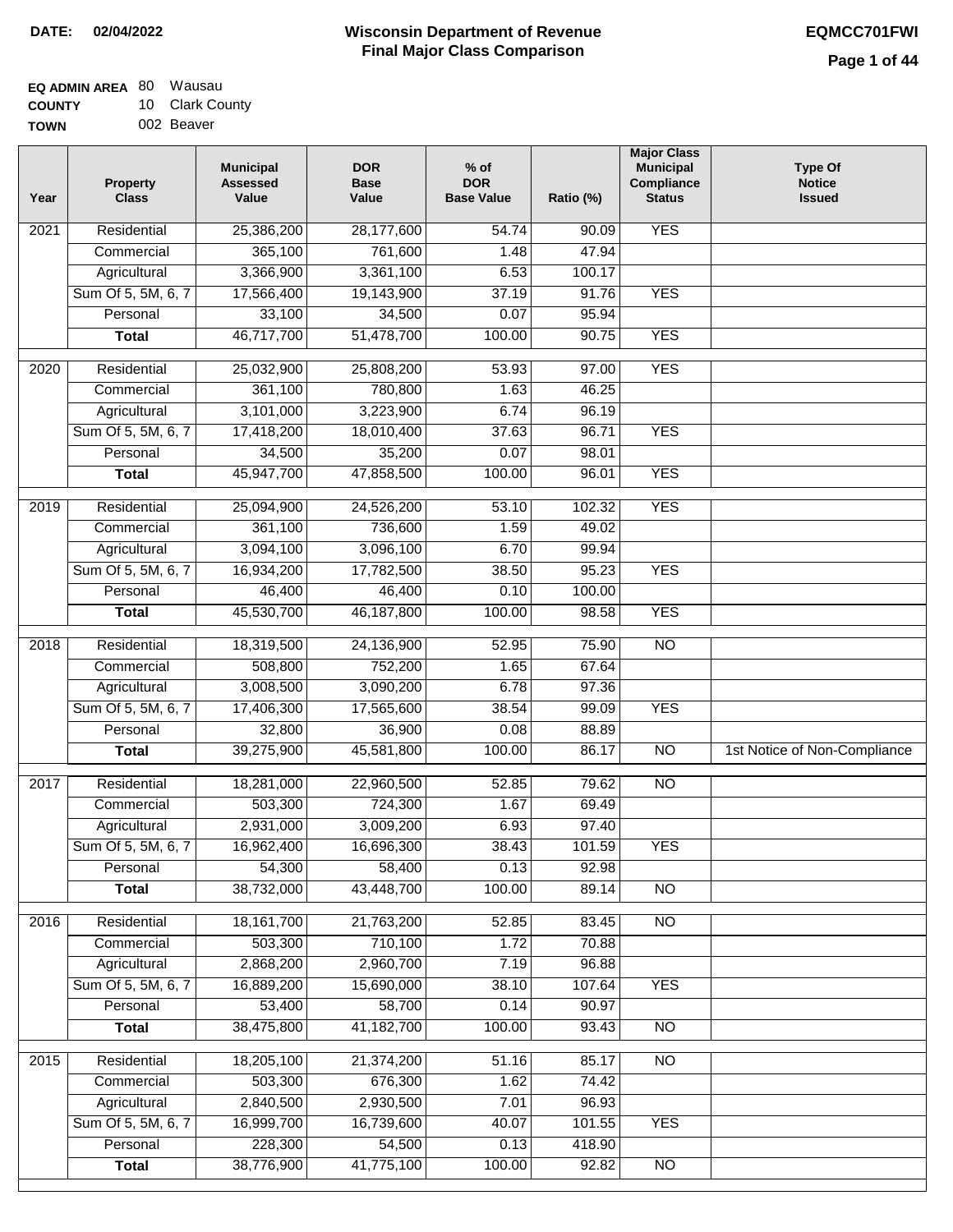| <b>EQ ADMIN AREA 80 Wausau</b> |                 |
|--------------------------------|-----------------|
| <b>COUNTY</b>                  | 10 Clark County |
| <b>TOWN</b>                    | 004 Butler      |

| Year             | Property<br><b>Class</b> | <b>Municipal</b><br><b>Assessed</b><br>Value | <b>DOR</b><br><b>Base</b><br>Value | $%$ of<br><b>DOR</b><br><b>Base Value</b> | Ratio (%) | <b>Major Class</b><br><b>Municipal</b><br>Compliance<br><b>Status</b> | <b>Type Of</b><br><b>Notice</b><br><b>Issued</b> |
|------------------|--------------------------|----------------------------------------------|------------------------------------|-------------------------------------------|-----------|-----------------------------------------------------------------------|--------------------------------------------------|
| 2021             | Residential              | 3,556,900                                    | 4,852,900                          | 40.10                                     | 73.29     | <b>NO</b>                                                             |                                                  |
|                  | Commercial               | 35,000                                       | 51,100                             | 0.42                                      | 68.49     |                                                                       |                                                  |
|                  | Agricultural             | 347,600                                      | 357,500                            | 2.95                                      | 97.23     |                                                                       |                                                  |
|                  | Sum Of 5, 5M, 6, 7       | 6,091,300                                    | 6,725,900                          | 55.57                                     | 90.56     | <b>YES</b>                                                            |                                                  |
|                  | Personal                 | 103,300                                      | 116,100                            | 0.96                                      | 88.98     |                                                                       |                                                  |
|                  | <b>Total</b>             | 10,134,100                                   | 12,103,500                         | 100.00                                    | 83.73     | $\overline{NO}$                                                       | 1st Notice of Non-Compliance                     |
| $\frac{1}{2020}$ | Residential              | 3,461,800                                    | 4,408,500                          | 38.91                                     | 78.53     | $\overline{NO}$                                                       |                                                  |
|                  | Commercial               | 35,000                                       | 52,700                             | 0.47                                      | 66.41     |                                                                       |                                                  |
|                  | Agricultural             | 332,400                                      | 343,400                            | 3.03                                      | 96.80     |                                                                       |                                                  |
|                  | Sum Of 5, 5M, 6, 7       | 6,164,900                                    | 6,409,800                          | 56.58                                     | 96.18     | <b>YES</b>                                                            |                                                  |
|                  | Personal                 | 103,200                                      | 114,700                            | 1.01                                      | 89.97     |                                                                       |                                                  |
|                  | <b>Total</b>             | 10,097,300                                   | 11,329,100                         | 100.00                                    | 89.13     | $\overline{NO}$                                                       |                                                  |
|                  |                          |                                              |                                    |                                           |           |                                                                       |                                                  |
| 2019             | Residential              | 3,427,200                                    | 4,084,600                          | 35.96                                     | 83.91     | $\overline{NO}$                                                       |                                                  |
|                  | Commercial               | 35,000                                       | 49,700                             | 0.44                                      | 70.42     |                                                                       |                                                  |
|                  | Agricultural             | 319,400                                      | 330,200                            | 2.91                                      | 96.73     |                                                                       |                                                  |
|                  | Sum Of 5, 5M, 6, 7       | 6,433,700                                    | 6,787,800                          | 59.75                                     | 94.78     | <b>YES</b>                                                            |                                                  |
|                  | Personal                 | 104,600                                      | 107,800                            | 0.95                                      | 97.03     |                                                                       |                                                  |
|                  | <b>Total</b>             | 10,319,900                                   | 11,360,100                         | 100.00                                    | 90.84     | $\overline{NO}$                                                       |                                                  |
| 2018             | Residential              | 3,346,900                                    | 3,903,600                          | 34.91                                     | 85.74     | $\overline{NO}$                                                       |                                                  |
|                  | Commercial               | 35,000                                       | 48,700                             | 0.44                                      | 71.87     |                                                                       |                                                  |
|                  | Agricultural             | 320,900                                      | 321,700                            | 2.88                                      | 99.75     |                                                                       |                                                  |
|                  | Sum Of 5, 5M, 6, 7       | 6,639,700                                    | 6,811,300                          | 60.92                                     | 97.48     | <b>YES</b>                                                            |                                                  |
|                  | Personal                 | 93,200                                       | 96,100                             | 0.86                                      | 96.98     |                                                                       |                                                  |
|                  | <b>Total</b>             | 10,435,700                                   | 11,181,400                         | 100.00                                    | 93.33     | <b>NO</b>                                                             |                                                  |
| 2017             | Residential              | 3,345,900                                    | 3,717,700                          | 34.59                                     | 90.00     | <b>YES</b>                                                            |                                                  |
|                  | Commercial               | 35,000                                       | 47,200                             | 0.44                                      | 74.15     |                                                                       |                                                  |
|                  | Agricultural             | 314,600                                      | 313,700                            | 2.92                                      | 100.29    |                                                                       |                                                  |
|                  | Sum Of 5, 5M, 6, 7       | 6,639,700                                    | 6,577,300                          | 61.20                                     | 100.95    | <b>YES</b>                                                            |                                                  |
|                  | Personal                 | 91,200                                       | 91,200                             | 0.85                                      | 100.00    |                                                                       |                                                  |
|                  | <b>Total</b>             | 10,426,400                                   | 10,747,100                         | 100.00                                    | 97.02     | <b>YES</b>                                                            |                                                  |
| 2016             | Residential              | 3,346,500                                    | 3,549,400                          | 33.15                                     | 94.28     | <b>YES</b>                                                            |                                                  |
|                  | Commercial               | 35,000                                       | 46,300                             | 0.43                                      | 75.59     |                                                                       |                                                  |
|                  | Agricultural             | 310,300                                      | 309,400                            | 2.89                                      | 100.29    |                                                                       |                                                  |
|                  | Sum Of 5, 5M, 6, 7       | 6,732,500                                    | 6,708,000                          | 62.66                                     | 100.37    | <b>YES</b>                                                            |                                                  |
|                  | Personal                 | 92,700                                       | 92,700                             | 0.87                                      | 100.00    |                                                                       |                                                  |
|                  | <b>Total</b>             | 10,517,000                                   | 10,705,800                         | 100.00                                    | 98.24     | <b>YES</b>                                                            |                                                  |
|                  |                          |                                              |                                    |                                           |           |                                                                       |                                                  |
| 2015             | Residential              | 3,329,500                                    | 3,434,000                          | 32.10                                     | 96.96     | <b>YES</b>                                                            |                                                  |
|                  | Commercial               | 35,000                                       | 44,100                             | 0.41                                      | 79.37     |                                                                       |                                                  |
|                  | Agricultural             | 325,400                                      | 324,400                            | 3.03                                      | 100.31    |                                                                       |                                                  |
|                  | Sum Of 5, 5M, 6, 7       | 6,911,900                                    | 6,775,800                          | 63.34                                     | 102.01    | <b>YES</b>                                                            |                                                  |
|                  | Personal                 | 118,800                                      | 118,800                            | 1.11                                      | 100.00    |                                                                       |                                                  |
|                  | <b>Total</b>             | 10,720,600                                   | 10,697,100                         | 100.00                                    | 100.22    | <b>YES</b>                                                            |                                                  |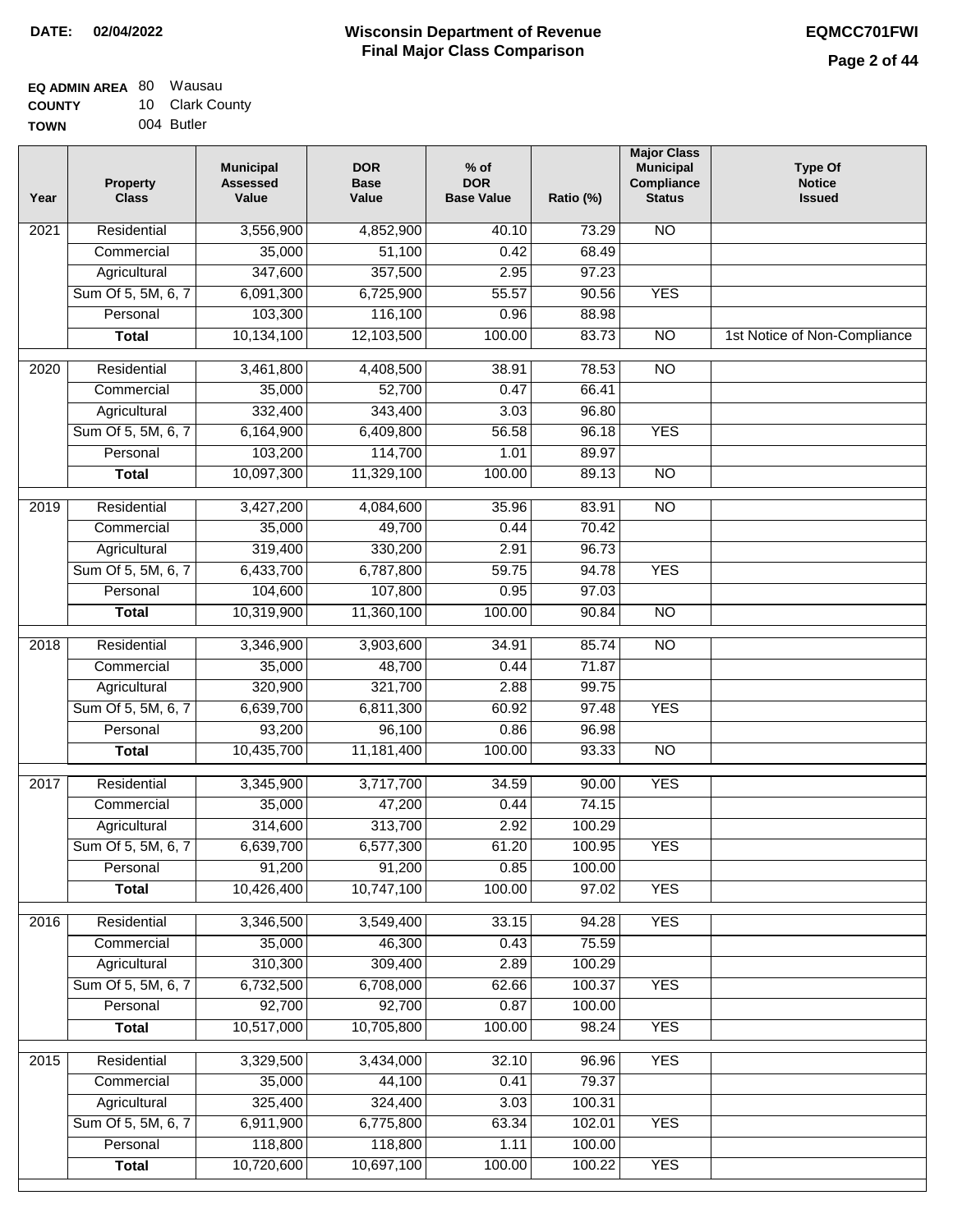| EQ ADMIN AREA 80 | Wausau          |
|------------------|-----------------|
| <b>COUNTY</b>    | 10 Clark County |
| <b>TOWN</b>      | 006 Colby       |

| Year              | Property<br><b>Class</b> | <b>Municipal</b><br><b>Assessed</b><br>Value | <b>DOR</b><br><b>Base</b><br>Value | $%$ of<br><b>DOR</b><br><b>Base Value</b> | Ratio (%) | <b>Major Class</b><br><b>Municipal</b><br>Compliance<br><b>Status</b> | <b>Type Of</b><br><b>Notice</b><br><b>Issued</b> |
|-------------------|--------------------------|----------------------------------------------|------------------------------------|-------------------------------------------|-----------|-----------------------------------------------------------------------|--------------------------------------------------|
| $\overline{202}1$ | Residential              | 21,392,100                                   | 24,482,700                         | 50.14                                     | 87.38     | <b>NO</b>                                                             |                                                  |
|                   | Commercial               | 883,300                                      | 933,000                            | 1.91                                      | 94.67     |                                                                       |                                                  |
|                   | Agricultural             | 2,572,100                                    | 3,081,800                          | 6.31                                      | 83.46     |                                                                       |                                                  |
|                   | Sum Of 5, 5M, 6, 7       | 19,198,800                                   | 20,229,500                         | 41.43                                     | 94.90     | <b>YES</b>                                                            |                                                  |
|                   | Personal                 | 102,600                                      | 106,500                            | 0.22                                      | 96.34     |                                                                       |                                                  |
|                   | <b>Total</b>             | 44,148,900                                   | 48,833,500                         | 100.00                                    | 90.41     | $\overline{NO}$                                                       |                                                  |
| $\overline{2020}$ | Residential              | 21,137,000                                   | 22,637,600                         | 49.52                                     | 93.37     | <b>YES</b>                                                            |                                                  |
|                   | Commercial               | 813,300                                      | 887,000                            | 1.94                                      | 91.69     |                                                                       |                                                  |
|                   | Agricultural             | 2,582,200                                    | 2,850,800                          | 6.24                                      | 90.58     |                                                                       |                                                  |
|                   | Sum Of 5, 5M, 6, 7       | 19,081,600                                   | 19,233,600                         | 42.08                                     | 99.21     | <b>YES</b>                                                            |                                                  |
|                   | Personal                 | 106,000                                      | 100,800                            | 0.22                                      | 105.16    |                                                                       |                                                  |
|                   | <b>Total</b>             | 43,720,100                                   | 45,709,800                         | 100.00                                    | 95.65     | <b>YES</b>                                                            |                                                  |
| 2019              | Residential              | 20,707,700                                   | 21,597,200                         | 47.74                                     | 95.88     | <b>YES</b>                                                            |                                                  |
|                   | Commercial               | 729,600                                      | 761,700                            | 1.68                                      | 95.79     |                                                                       |                                                  |
|                   | Agricultural             | 2,589,900                                    | 2,750,100                          | 6.08                                      | 94.17     |                                                                       |                                                  |
|                   | Sum Of 5, 5M, 6, 7       | 19,166,600                                   | 20,024,600                         | 44.26                                     | 95.72     | <b>YES</b>                                                            |                                                  |
|                   | Personal                 | 106,200                                      | 106,200                            | 0.23                                      | 100.00    |                                                                       |                                                  |
|                   | <b>Total</b>             | 43,300,000                                   | 45,239,800                         | 100.00                                    | 95.71     | <b>YES</b>                                                            |                                                  |
| 2018              | Residential              | 20,222,100                                   | 20,110,400                         | 47.19                                     | 100.56    | <b>YES</b>                                                            |                                                  |
|                   | Commercial               | 722,100                                      | 746,800                            | 1.75                                      | 96.69     |                                                                       |                                                  |
|                   | Agricultural             | 2,590,400                                    | 2,669,800                          | 6.26                                      | 97.03     |                                                                       |                                                  |
|                   | Sum Of 5, 5M, 6, 7       | 18,492,600                                   | 18,978,000                         | 44.53                                     | 97.44     | <b>YES</b>                                                            |                                                  |
|                   | Personal                 | 110,100                                      | 110,100                            | 0.26                                      | 100.00    |                                                                       |                                                  |
|                   | <b>Total</b>             | 42,137,300                                   | 42,615,100                         | 100.00                                    | 98.88     | <b>YES</b>                                                            |                                                  |
| 2017              | Residential              | 16,538,500                                   | 19,052,500                         | 46.29                                     | 86.80     | $\overline{NO}$                                                       |                                                  |
|                   | Commercial               | 652,300                                      | 725,000                            | 1.76                                      | 89.97     |                                                                       |                                                  |
|                   | Agricultural             | 2,461,000                                    | 2,599,400                          | 6.32                                      | 94.68     |                                                                       |                                                  |
|                   | Sum Of 5, 5M, 6, 7       | 15,347,500                                   | 18,355,300                         | 44.60                                     | 83.61     | N <sub>O</sub>                                                        |                                                  |
|                   | Personal                 | 387,800                                      | 426,200                            | 1.04                                      | 90.99     |                                                                       |                                                  |
|                   | <b>Total</b>             | 35,387,100                                   | 41,158,400                         | 100.00                                    | 85.98     | $\overline{NO}$                                                       | 2nd Notice of Non-Compliance                     |
| 2016              | Residential              | 16,273,500                                   | 17,276,000                         | 44.64                                     | 94.20     | <b>YES</b>                                                            |                                                  |
|                   | Commercial               | 652,300                                      | 710,800                            | 1.84                                      | 91.77     |                                                                       |                                                  |
|                   | Agricultural             | 2,493,600                                    | 2,570,500                          | 6.64                                      | 97.01     |                                                                       |                                                  |
|                   | Sum Of 5, 5M, 6, 7       | 15,186,500                                   | 17,737,400                         | 45.83                                     | 85.62     | $\overline{NO}$                                                       |                                                  |
|                   | Personal                 | 372,200                                      | 404,600                            | 1.05                                      | 91.99     |                                                                       |                                                  |
|                   | <b>Total</b>             | 34,978,100                                   | 38,699,300                         | 100.00                                    | 90.38     | $\overline{NO}$                                                       | 1st Notice of Non-Compliance                     |
| 2015              | Residential              | 16,016,100                                   | 15,884,400                         | 42.17                                     | 100.83    | <b>YES</b>                                                            |                                                  |
|                   | Commercial               | 613,600                                      | 637,600                            | 1.69                                      | 96.24     |                                                                       |                                                  |
|                   | Agricultural             | 2,491,300                                    | 2,546,500                          | 6.76                                      | 97.83     |                                                                       |                                                  |
|                   | Sum Of 5, 5M, 6, 7       | 15,030,600                                   | 18,174,100                         | 48.25                                     | 82.70     | <b>NO</b>                                                             |                                                  |
|                   | Personal                 | 387,500                                      | 425,800                            | 1.13                                      | 91.01     |                                                                       |                                                  |
|                   | <b>Total</b>             | 34,539,100                                   | 37,668,400                         | 100.00                                    | 91.69     | NO                                                                    |                                                  |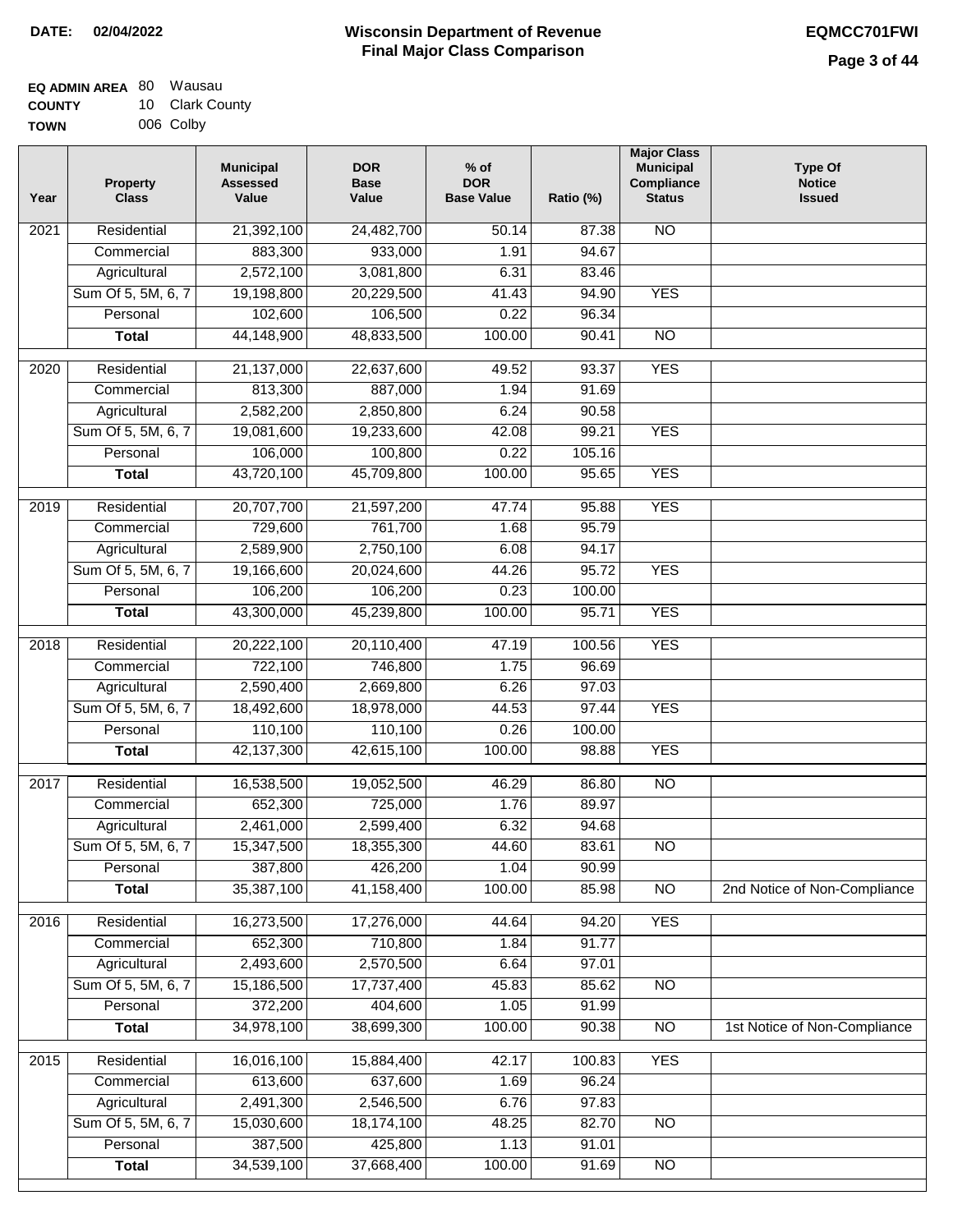| EQ ADMIN AREA 80 | Wausau        |
|------------------|---------------|
| <b>COUNTY</b>    | 10 Clark Coun |
| <b>TOWN</b>      | 008 Dewhurst  |

| 10 Clark County |
|-----------------|
| 008 Dewhurst    |

| Year              | <b>Property</b><br><b>Class</b> | <b>Municipal</b><br><b>Assessed</b><br>Value | <b>DOR</b><br><b>Base</b><br>Value | $%$ of<br><b>DOR</b><br><b>Base Value</b> | Ratio (%) | <b>Major Class</b><br><b>Municipal</b><br>Compliance<br><b>Status</b> | <b>Type Of</b><br><b>Notice</b><br><b>Issued</b> |
|-------------------|---------------------------------|----------------------------------------------|------------------------------------|-------------------------------------------|-----------|-----------------------------------------------------------------------|--------------------------------------------------|
| $\overline{202}1$ | Residential                     | 81,486,500                                   | 99,612,600                         | 90.96                                     | 81.80     | <b>NO</b>                                                             |                                                  |
|                   | Commercial                      | 1,796,500                                    | 2,377,300                          | 2.17                                      | 75.57     |                                                                       |                                                  |
|                   | Agricultural                    | 45,500                                       | 57,100                             | 0.05                                      | 79.68     |                                                                       |                                                  |
|                   | Sum Of 5, 5M, 6, 7              | 6,619,300                                    | 7,281,200                          | 6.65                                      | 90.91     |                                                                       |                                                  |
|                   | Personal                        | 144,400                                      | 180,600                            | 0.16                                      | 79.96     |                                                                       |                                                  |
|                   | <b>Total</b>                    | 90,092,200                                   | 109,508,800                        | 100.00                                    | 82.27     | $\overline{NO}$                                                       |                                                  |
| $\overline{2020}$ | Residential                     | 79,868,200                                   | 91,200,900                         | 89.90                                     | 87.57     | $\overline{10}$                                                       |                                                  |
|                   | Commercial                      | 1,799,400                                    | 2,454,600                          | 2.42                                      | 73.31     |                                                                       |                                                  |
|                   | Agricultural                    | 45,200                                       | 55,000                             | 0.05                                      | 82.18     |                                                                       |                                                  |
|                   | Sum Of 5, 5M, 6, 7              | 6,971,700                                    | 7,549,400                          | 7.44                                      | 92.35     |                                                                       |                                                  |
|                   | Personal                        | 157,000                                      | 191,500                            | 0.19                                      | 81.98     |                                                                       |                                                  |
|                   | <b>Total</b>                    | 88,841,500                                   | 101,451,400                        | 100.00                                    | 87.57     | $\overline{NO}$                                                       |                                                  |
|                   |                                 |                                              |                                    |                                           |           |                                                                       |                                                  |
| 2019              | Residential                     | 79,693,300                                   | 94,733,300                         | 89.70                                     | 84.12     | $\overline{NO}$                                                       |                                                  |
|                   | Commercial                      | 1,799,400                                    | 2,315,700                          | 2.19                                      | 77.70     |                                                                       |                                                  |
|                   | Agricultural                    | 50,750                                       | 52,600                             | 0.05                                      | 96.48     |                                                                       |                                                  |
|                   | Sum Of 5, 5M, 6, 7              | 7,132,500                                    | 8,331,400                          | 7.89                                      | 85.61     |                                                                       |                                                  |
|                   | Personal                        | 158,900                                      | 176,500                            | 0.17                                      | 90.03     |                                                                       |                                                  |
|                   | <b>Total</b>                    | 88,834,850                                   | 105,609,500                        | 100.00                                    | 84.12     | $\overline{NO}$                                                       |                                                  |
| 2018              | Residential                     | 79,585,800                                   | 85,953,900                         | 88.77                                     | 92.59     | <b>YES</b>                                                            |                                                  |
|                   | Commercial                      | 1,799,400                                    | 2,270,300                          | 2.34                                      | 79.26     |                                                                       |                                                  |
|                   | Agricultural                    | 50,750                                       | 51,100                             | 0.05                                      | 99.32     |                                                                       |                                                  |
|                   | Sum Of 5, 5M, 6, 7              | 7,211,200                                    | 8,275,200                          | 8.55                                      | 87.14     |                                                                       |                                                  |
|                   | Personal                        | 254,000                                      | 276,100                            | 0.29                                      | 92.00     |                                                                       |                                                  |
|                   | <b>Total</b>                    | 88,901,150                                   | 96,826,600                         | 100.00                                    | 91.81     | <b>YES</b>                                                            |                                                  |
| $\overline{2017}$ | Residential                     | 79,117,700                                   | 85,291,400                         | 88.71                                     | 92.76     | <b>YES</b>                                                            |                                                  |
|                   | Commercial                      | 1,789,300                                    | 2,193,500                          | 2.28                                      | 81.57     |                                                                       |                                                  |
|                   | Agricultural                    | 50,900                                       | 50,000                             | 0.05                                      | 101.80    |                                                                       |                                                  |
|                   | Sum Of 5, 5M, 6, 7              | 7,572,400                                    | 8,314,300                          | 8.65                                      | 91.08     |                                                                       |                                                  |
|                   | Personal                        | 263,500                                      | 292,700                            | 0.30                                      | 90.02     |                                                                       |                                                  |
|                   | <b>Total</b>                    | 88,793,800                                   | 96,141,900                         | 100.00                                    | 92.36     | <b>YES</b>                                                            |                                                  |
| 2016              | Residential                     | 78,635,800                                   | 83,083,400                         | 87.42                                     | 94.65     | <b>YES</b>                                                            |                                                  |
|                   | Commercial                      | 1,784,500                                    | 2,099,800                          | 2.21                                      | 84.98     |                                                                       |                                                  |
|                   | Agricultural                    | 50,900                                       | 49,300                             | 0.05                                      | 103.25    |                                                                       |                                                  |
|                   | Sum Of 5, 5M, 6, 7              | 7,609,000                                    | 9,493,100                          | 9.99                                      | 80.15     |                                                                       |                                                  |
|                   | Personal                        | 296,600                                      | 312,200                            | 0.33                                      | 95.00     |                                                                       |                                                  |
|                   | <b>Total</b>                    | 88,376,800                                   | 95,037,800                         | 100.00                                    | 92.99     | <b>YES</b>                                                            |                                                  |
|                   |                                 |                                              |                                    |                                           |           |                                                                       |                                                  |
| 2015              | Residential                     | 78,392,900                                   | 78,783,500                         | 88.17                                     | 99.50     | <b>YES</b>                                                            |                                                  |
|                   | Commercial                      | 1,784,500                                    | 1,999,800                          | 2.24                                      | 89.23     |                                                                       |                                                  |
|                   | Agricultural                    | 50,900                                       | 48,600                             | 0.05                                      | 104.73    |                                                                       |                                                  |
|                   | Sum Of 5, 5M, 6, 7              | 7,707,200                                    | 8,215,100                          | 9.19                                      | 93.82     | <b>YES</b>                                                            |                                                  |
|                   | Personal                        | 305,500                                      | 305,500                            | 0.34                                      | 100.00    |                                                                       |                                                  |
|                   | <b>Total</b>                    | 88,241,000                                   | 89,352,500                         | 100.00                                    | 98.76     | <b>YES</b>                                                            |                                                  |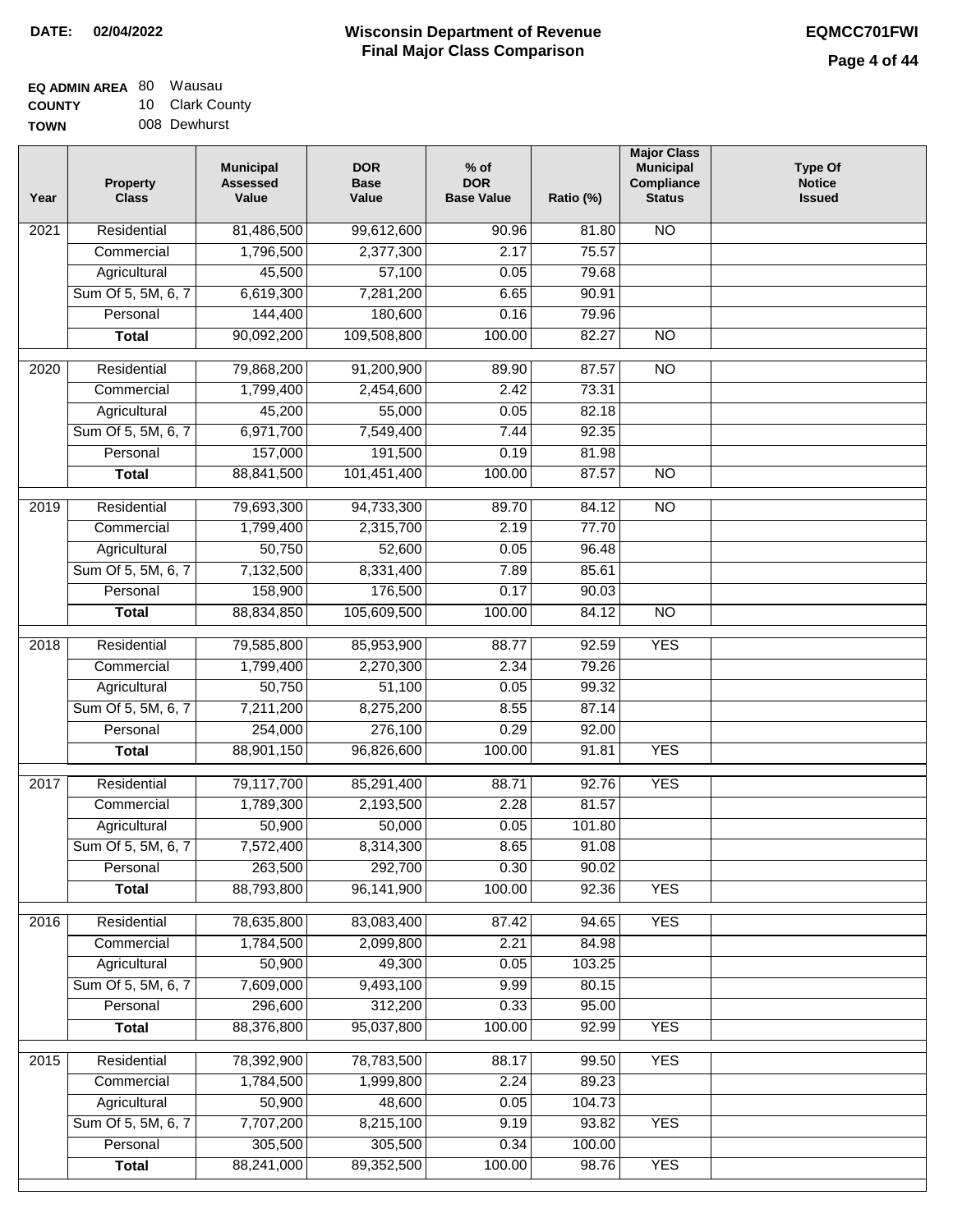| <b>EQ ADMIN AREA 80 Wausau</b> |                 |
|--------------------------------|-----------------|
| <b>COUNTY</b>                  | 10 Clark County |

**TOWN** 010 Eaton

| Year             | <b>Property</b><br><b>Class</b> | <b>Municipal</b><br><b>Assessed</b><br>Value | <b>DOR</b><br><b>Base</b><br>Value | $%$ of<br><b>DOR</b><br><b>Base Value</b> | Ratio (%) | <b>Major Class</b><br><b>Municipal</b><br>Compliance<br><b>Status</b> | <b>Type Of</b><br><b>Notice</b><br><b>Issued</b> |
|------------------|---------------------------------|----------------------------------------------|------------------------------------|-------------------------------------------|-----------|-----------------------------------------------------------------------|--------------------------------------------------|
| 2021             | Residential                     | 19,985,200                                   | 25,358,600                         | 57.90                                     | 78.81     | <b>NO</b>                                                             |                                                  |
|                  | Commercial                      | 442,800                                      | 657,200                            | 1.50                                      | 67.38     |                                                                       |                                                  |
|                  | Agricultural                    | 2,309,900                                    | 2,717,900                          | 6.21                                      | 84.99     |                                                                       |                                                  |
|                  | Sum Of 5, 5M, 6, 7              | 14,548,600                                   | 15,025,100                         | 34.31                                     | 96.83     | <b>YES</b>                                                            |                                                  |
|                  | Personal                        | 33,700                                       | 39,600                             | 0.09                                      | 85.10     |                                                                       |                                                  |
|                  | <b>Total</b>                    | 37,320,200                                   | 43,798,400                         | 100.00                                    | 85.21     | $\overline{NO}$                                                       |                                                  |
| 2020             | Residential                     | 19,770,700                                   | 23,246,800                         | 56.81                                     | 85.05     | $\overline{10}$                                                       |                                                  |
|                  | Commercial                      | 442,000                                      | 677,500                            | 1.66                                      | 65.24     |                                                                       |                                                  |
|                  | Agricultural                    | 2,359,200                                    | 2,617,400                          | 6.40                                      | 90.14     |                                                                       |                                                  |
|                  | Sum Of 5, 5M, 6, 7              | 14,610,000                                   | 14,341,000                         | 35.04                                     | 101.88    | <b>YES</b>                                                            |                                                  |
|                  | Personal                        | 35,500                                       | 39,500                             | 0.10                                      | 89.87     |                                                                       |                                                  |
|                  | <b>Total</b>                    | 37,217,400                                   | 40,922,200                         | 100.00                                    | 90.95     | <b>NO</b>                                                             |                                                  |
|                  |                                 |                                              |                                    |                                           |           |                                                                       |                                                  |
| $\frac{1}{2019}$ | Residential                     | 19,708,600                                   | 22,052,000                         | 55.25                                     | 89.37     | $\overline{NO}$                                                       |                                                  |
|                  | Commercial                      | 442,000                                      | 639,200                            | 1.60                                      | 69.15     |                                                                       |                                                  |
|                  | Agricultural                    | 2,389,800                                    | 2,511,200                          | 6.29                                      | 95.17     |                                                                       |                                                  |
|                  | Sum Of 5, 5M, 6, 7              | 14,521,000                                   | 14,669,700                         | 36.75                                     | 98.99     | <b>YES</b>                                                            |                                                  |
|                  | Personal                        | 38,800                                       | 40,900                             | 0.10                                      | 94.87     |                                                                       |                                                  |
|                  | <b>Total</b>                    | 37,100,200                                   | 39,913,000                         | 100.00                                    | 92.95     | $\overline{NO}$                                                       |                                                  |
| 2018             | Residential                     | 19,582,400                                   | 21,511,300                         | 54.90                                     | 91.03     | <b>YES</b>                                                            |                                                  |
|                  | Commercial                      | 442,000                                      | 626,600                            | 1.60                                      | 70.54     |                                                                       |                                                  |
|                  | Agricultural                    | 2,318,300                                    | 2,438,100                          | 6.22                                      | 95.09     |                                                                       |                                                  |
|                  | Sum Of 5, 5M, 6, 7              | 14,471,100                                   | 14,564,200                         | 37.17                                     | 99.36     | <b>YES</b>                                                            |                                                  |
|                  | Personal                        | 41,600                                       | 43,800                             | 0.11                                      | 94.98     |                                                                       |                                                  |
|                  | <b>Total</b>                    | 36,855,400                                   | 39,184,000                         | 100.00                                    | 94.06     | <b>YES</b>                                                            |                                                  |
| 2017             | Residential                     | 19,417,500                                   | 20,327,200                         | 54.31                                     | 95.52     | <b>YES</b>                                                            |                                                  |
|                  | Commercial                      | 549,400                                      | 766,800                            | 2.05                                      | 71.65     |                                                                       |                                                  |
|                  | Agricultural                    | 2,389,900                                    | 2,379,900                          | 6.36                                      | 100.42    |                                                                       |                                                  |
|                  | Sum Of 5, 5M, 6, 7              | 14,396,200                                   | 13,840,000                         | 36.98                                     | 104.02    | <b>YES</b>                                                            |                                                  |
|                  | Personal                        | 114,000                                      | 114,000                            | 0.30                                      | 100.00    |                                                                       |                                                  |
|                  | <b>Total</b>                    | 36,867,000                                   | 37,427,900                         | 100.00                                    | 98.50     | <b>YES</b>                                                            |                                                  |
| 2016             | Residential                     | 19,382,000                                   | 19,327,700                         | 53.94                                     | 100.28    | <b>YES</b>                                                            |                                                  |
|                  | Commercial                      | 549,400                                      | 751,700                            | 2.10                                      | 73.09     |                                                                       |                                                  |
|                  | Agricultural                    | 2,367,000                                    | 2,342,400                          | 6.54                                      | 101.05    |                                                                       |                                                  |
|                  | Sum Of 5, 5M, 6, 7              | 14,371,800                                   | 13,279,500                         | 37.06                                     | 108.23    | <b>YES</b>                                                            |                                                  |
|                  | Personal                        | 134,200                                      | 132,900                            | 0.37                                      | 100.98    |                                                                       |                                                  |
|                  | <b>Total</b>                    | 36,804,400                                   | 35,834,200                         | 100.00                                    | 102.71    | <b>YES</b>                                                            |                                                  |
| 2015             | Residential                     | 19,266,900                                   | 19,032,800                         | 53.38                                     | 101.23    | <b>YES</b>                                                            |                                                  |
|                  | Commercial                      | 549,400                                      | 459,100                            | 1.29                                      | 119.67    |                                                                       |                                                  |
|                  | Agricultural                    | 2,333,600                                    | 2,327,100                          | 6.53                                      | 100.28    |                                                                       |                                                  |
|                  | Sum Of 5, 5M, 6, 7              | 14,140,700                                   | 13,700,300                         | 38.42                                     | 103.21    | <b>YES</b>                                                            |                                                  |
|                  | Personal                        | 138,800                                      | 138,800                            | 0.39                                      | 100.00    |                                                                       |                                                  |
|                  | <b>Total</b>                    | 36,429,400                                   | 35,658,100                         | 100.00                                    | 102.16    | <b>YES</b>                                                            |                                                  |
|                  |                                 |                                              |                                    |                                           |           |                                                                       |                                                  |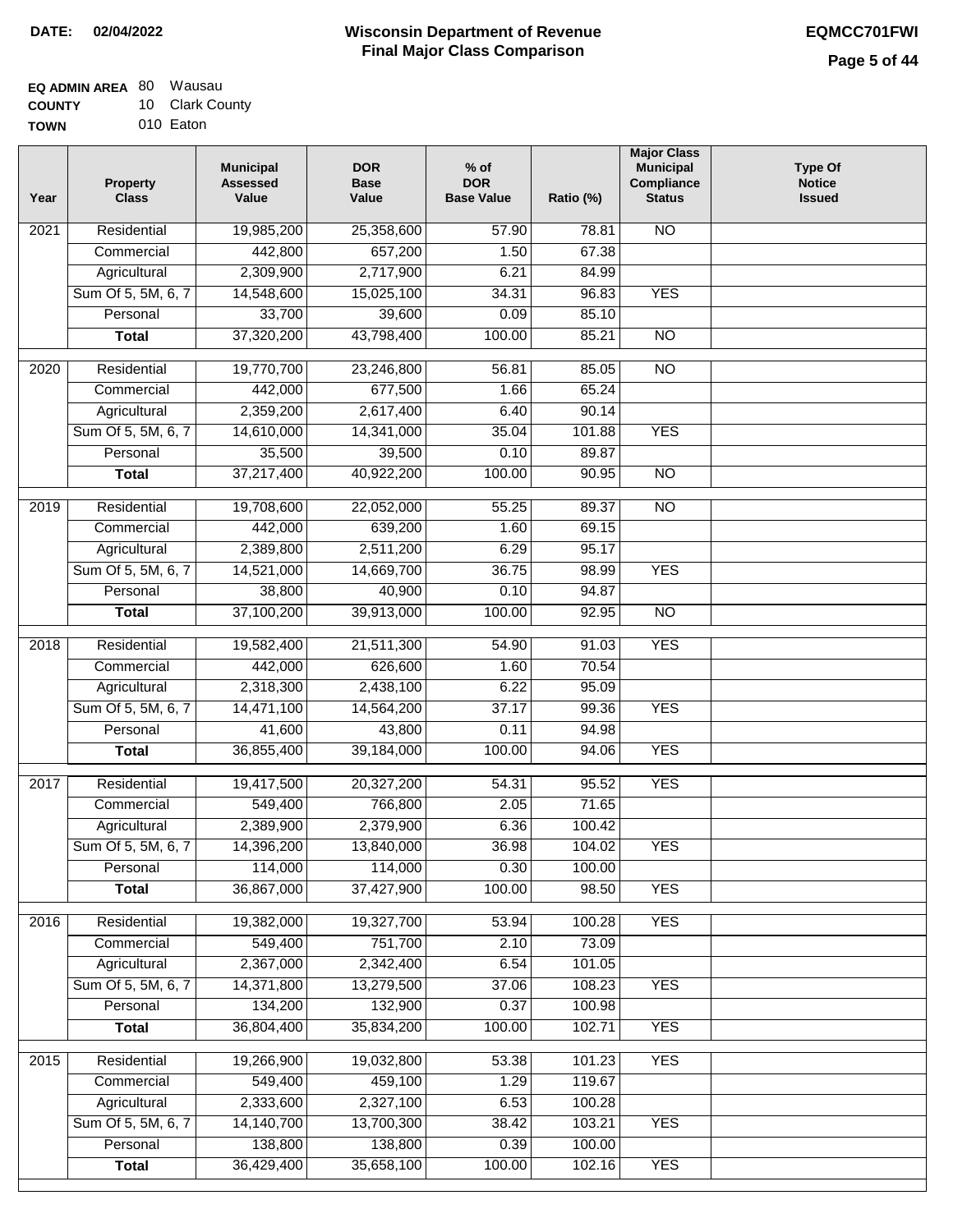#### **EQ ADMIN AREA** 80 Wausau **COUNTY** 10 Clark County

**TOWN** 012 Foster

| <b>NO</b><br>Residential<br>21,839,000<br>24,805,300<br>2021<br>83.66<br>88.04<br>3.34<br>892,800<br>991,600<br>90.04<br>Commercial<br>88,800<br>Agricultural<br>72,900<br>0.30<br>82.09<br>Sum Of 5, 5M, 6, 7<br>2,702,600<br>2,556,600<br>105.71<br>8.62<br>1,185,100<br>1,209,300<br>Personal<br>4.08<br>98.00<br>26,692,400<br>29,651,600<br>100.00<br>90.02<br>$\overline{NO}$<br><b>Total</b><br><b>YES</b><br>Residential<br>21,740,900<br>22,467,200<br>82.99<br>96.77<br>2020<br>892,800<br>1,022,300<br>3.78<br>87.33<br>Commercial<br>Agricultural<br>70,600<br>85,600<br>0.32<br>82.48<br>Sum Of 5, 5M, 6, 7<br>2,726,100<br>2,395,400<br>8.85<br>113.81<br>1,102,500<br>1,102,500<br>Personal<br>4.07<br>100.00<br>26,532,900<br>27,073,000<br>100.00<br><b>YES</b><br><b>Total</b><br>98.01<br>$\overline{NO}$<br>2019<br>Residential<br>18,793,500<br>22,425,900<br>82.30<br>83.80<br>727,700<br>3.54<br>75.45<br>Commercial<br>964,500<br>Agricultural<br>66,900<br>81,400<br>0.30<br>82.19<br>Sum Of 5, 5M, 6, 7<br>2,455,700<br>2,027,200<br>9.01<br>82.55<br>1,322,700<br>Personal<br>1,084,600<br>4.85<br>82.00<br>100.00<br>$\overline{NO}$<br><b>Total</b><br>22,699,900<br>27,250,200<br>83.30<br>1st Notice of Non-Compliance<br>2018<br>Residential<br>18,672,200<br>21,689,500<br>81.48<br>86.09<br>$\overline{10}$<br>727,700<br>945,600<br>76.96<br>Commercial<br>3.55<br>79,100<br>79,000<br>Agricultural<br>0.30<br>100.13<br>Sum Of 5, 5M, 6, 7<br>2,363,500<br>2,643,200<br>9.93<br>89.42<br>Personal<br>1,034,900<br>1,262,100<br>4.74<br>82.00<br>100.00<br><b>NO</b><br>22,877,400<br>26,619,400<br>85.94<br><b>Total</b><br>Residential<br>23,100,200<br>82.60<br>81.19<br>$\overline{NO}$<br>2017<br>18,755,800<br>3.28<br>727,700<br>918,100<br>79.26<br>Commercial<br>77,200<br>0.28<br>77,500<br>100.39<br>Agricultural<br>2,307,700<br>87.57<br>Sum Of 5, 5M, 6, 7<br>2,635,400<br>9.42<br>1,062,000<br>4.42<br>Personal<br>1,234,800<br>86.01<br>22,930,700<br>27,965,700<br>100.00<br>82.00<br>$\overline{NO}$<br><b>Total</b><br>Residential<br>18,686,700<br>21,897,700<br>N <sub>O</sub><br>82.24<br>85.34<br>2016<br>Commercial<br>727,700<br>900,100<br>3.38<br>80.85<br>75,100<br>74,800<br>0.28<br>100.40<br>Agricultural<br>Sum Of 5, 5M, 6, 7<br>2,329,300<br>2,678,500<br>10.06<br>86.96<br>$\overline{NO}$<br>Personal<br>1,022,400<br>1,076,200<br>4.04<br>95.00<br>22,841,200<br>26,627,300<br>100.00<br>85.78<br>$\overline{NO}$<br><b>Total</b><br><b>YES</b><br>Residential<br>18,477,700<br>19,999,600<br>2015<br>81.80<br>92.39<br>727,700<br>857,200<br>3.51<br>84.89<br>Commercial<br>73,700<br>73,900<br>Agricultural<br>0.30<br>99.73<br>Sum Of 5, 5M, 6, 7<br>2,363,800<br>2,566,200<br>10.50<br>92.11<br><b>YES</b><br>953,200<br>953,200<br>Personal<br>3.90<br>100.00<br>22,596,100<br>24,450,100<br>100.00<br><b>YES</b><br><b>Total</b><br>92.42 | Year | <b>Property</b><br><b>Class</b> | <b>Municipal</b><br><b>Assessed</b><br>Value | <b>DOR</b><br><b>Base</b><br>Value | $%$ of<br><b>DOR</b><br><b>Base Value</b> | Ratio (%) | <b>Major Class</b><br><b>Municipal</b><br>Compliance<br><b>Status</b> | <b>Type Of</b><br><b>Notice</b><br><b>Issued</b> |
|-------------------------------------------------------------------------------------------------------------------------------------------------------------------------------------------------------------------------------------------------------------------------------------------------------------------------------------------------------------------------------------------------------------------------------------------------------------------------------------------------------------------------------------------------------------------------------------------------------------------------------------------------------------------------------------------------------------------------------------------------------------------------------------------------------------------------------------------------------------------------------------------------------------------------------------------------------------------------------------------------------------------------------------------------------------------------------------------------------------------------------------------------------------------------------------------------------------------------------------------------------------------------------------------------------------------------------------------------------------------------------------------------------------------------------------------------------------------------------------------------------------------------------------------------------------------------------------------------------------------------------------------------------------------------------------------------------------------------------------------------------------------------------------------------------------------------------------------------------------------------------------------------------------------------------------------------------------------------------------------------------------------------------------------------------------------------------------------------------------------------------------------------------------------------------------------------------------------------------------------------------------------------------------------------------------------------------------------------------------------------------------------------------------------------------------------------------------------------------------------------------------------------------------------------------------------------------------------------------------------------------------------------------------------------------------------------------------------------------------------------------------------------------------------------------------------------------------------------------------------------------------------------------------------------|------|---------------------------------|----------------------------------------------|------------------------------------|-------------------------------------------|-----------|-----------------------------------------------------------------------|--------------------------------------------------|
|                                                                                                                                                                                                                                                                                                                                                                                                                                                                                                                                                                                                                                                                                                                                                                                                                                                                                                                                                                                                                                                                                                                                                                                                                                                                                                                                                                                                                                                                                                                                                                                                                                                                                                                                                                                                                                                                                                                                                                                                                                                                                                                                                                                                                                                                                                                                                                                                                                                                                                                                                                                                                                                                                                                                                                                                                                                                                                                         |      |                                 |                                              |                                    |                                           |           |                                                                       |                                                  |
|                                                                                                                                                                                                                                                                                                                                                                                                                                                                                                                                                                                                                                                                                                                                                                                                                                                                                                                                                                                                                                                                                                                                                                                                                                                                                                                                                                                                                                                                                                                                                                                                                                                                                                                                                                                                                                                                                                                                                                                                                                                                                                                                                                                                                                                                                                                                                                                                                                                                                                                                                                                                                                                                                                                                                                                                                                                                                                                         |      |                                 |                                              |                                    |                                           |           |                                                                       |                                                  |
|                                                                                                                                                                                                                                                                                                                                                                                                                                                                                                                                                                                                                                                                                                                                                                                                                                                                                                                                                                                                                                                                                                                                                                                                                                                                                                                                                                                                                                                                                                                                                                                                                                                                                                                                                                                                                                                                                                                                                                                                                                                                                                                                                                                                                                                                                                                                                                                                                                                                                                                                                                                                                                                                                                                                                                                                                                                                                                                         |      |                                 |                                              |                                    |                                           |           |                                                                       |                                                  |
|                                                                                                                                                                                                                                                                                                                                                                                                                                                                                                                                                                                                                                                                                                                                                                                                                                                                                                                                                                                                                                                                                                                                                                                                                                                                                                                                                                                                                                                                                                                                                                                                                                                                                                                                                                                                                                                                                                                                                                                                                                                                                                                                                                                                                                                                                                                                                                                                                                                                                                                                                                                                                                                                                                                                                                                                                                                                                                                         |      |                                 |                                              |                                    |                                           |           |                                                                       |                                                  |
|                                                                                                                                                                                                                                                                                                                                                                                                                                                                                                                                                                                                                                                                                                                                                                                                                                                                                                                                                                                                                                                                                                                                                                                                                                                                                                                                                                                                                                                                                                                                                                                                                                                                                                                                                                                                                                                                                                                                                                                                                                                                                                                                                                                                                                                                                                                                                                                                                                                                                                                                                                                                                                                                                                                                                                                                                                                                                                                         |      |                                 |                                              |                                    |                                           |           |                                                                       |                                                  |
|                                                                                                                                                                                                                                                                                                                                                                                                                                                                                                                                                                                                                                                                                                                                                                                                                                                                                                                                                                                                                                                                                                                                                                                                                                                                                                                                                                                                                                                                                                                                                                                                                                                                                                                                                                                                                                                                                                                                                                                                                                                                                                                                                                                                                                                                                                                                                                                                                                                                                                                                                                                                                                                                                                                                                                                                                                                                                                                         |      |                                 |                                              |                                    |                                           |           |                                                                       |                                                  |
|                                                                                                                                                                                                                                                                                                                                                                                                                                                                                                                                                                                                                                                                                                                                                                                                                                                                                                                                                                                                                                                                                                                                                                                                                                                                                                                                                                                                                                                                                                                                                                                                                                                                                                                                                                                                                                                                                                                                                                                                                                                                                                                                                                                                                                                                                                                                                                                                                                                                                                                                                                                                                                                                                                                                                                                                                                                                                                                         |      |                                 |                                              |                                    |                                           |           |                                                                       |                                                  |
|                                                                                                                                                                                                                                                                                                                                                                                                                                                                                                                                                                                                                                                                                                                                                                                                                                                                                                                                                                                                                                                                                                                                                                                                                                                                                                                                                                                                                                                                                                                                                                                                                                                                                                                                                                                                                                                                                                                                                                                                                                                                                                                                                                                                                                                                                                                                                                                                                                                                                                                                                                                                                                                                                                                                                                                                                                                                                                                         |      |                                 |                                              |                                    |                                           |           |                                                                       |                                                  |
|                                                                                                                                                                                                                                                                                                                                                                                                                                                                                                                                                                                                                                                                                                                                                                                                                                                                                                                                                                                                                                                                                                                                                                                                                                                                                                                                                                                                                                                                                                                                                                                                                                                                                                                                                                                                                                                                                                                                                                                                                                                                                                                                                                                                                                                                                                                                                                                                                                                                                                                                                                                                                                                                                                                                                                                                                                                                                                                         |      |                                 |                                              |                                    |                                           |           |                                                                       |                                                  |
|                                                                                                                                                                                                                                                                                                                                                                                                                                                                                                                                                                                                                                                                                                                                                                                                                                                                                                                                                                                                                                                                                                                                                                                                                                                                                                                                                                                                                                                                                                                                                                                                                                                                                                                                                                                                                                                                                                                                                                                                                                                                                                                                                                                                                                                                                                                                                                                                                                                                                                                                                                                                                                                                                                                                                                                                                                                                                                                         |      |                                 |                                              |                                    |                                           |           |                                                                       |                                                  |
|                                                                                                                                                                                                                                                                                                                                                                                                                                                                                                                                                                                                                                                                                                                                                                                                                                                                                                                                                                                                                                                                                                                                                                                                                                                                                                                                                                                                                                                                                                                                                                                                                                                                                                                                                                                                                                                                                                                                                                                                                                                                                                                                                                                                                                                                                                                                                                                                                                                                                                                                                                                                                                                                                                                                                                                                                                                                                                                         |      |                                 |                                              |                                    |                                           |           |                                                                       |                                                  |
|                                                                                                                                                                                                                                                                                                                                                                                                                                                                                                                                                                                                                                                                                                                                                                                                                                                                                                                                                                                                                                                                                                                                                                                                                                                                                                                                                                                                                                                                                                                                                                                                                                                                                                                                                                                                                                                                                                                                                                                                                                                                                                                                                                                                                                                                                                                                                                                                                                                                                                                                                                                                                                                                                                                                                                                                                                                                                                                         |      |                                 |                                              |                                    |                                           |           |                                                                       |                                                  |
|                                                                                                                                                                                                                                                                                                                                                                                                                                                                                                                                                                                                                                                                                                                                                                                                                                                                                                                                                                                                                                                                                                                                                                                                                                                                                                                                                                                                                                                                                                                                                                                                                                                                                                                                                                                                                                                                                                                                                                                                                                                                                                                                                                                                                                                                                                                                                                                                                                                                                                                                                                                                                                                                                                                                                                                                                                                                                                                         |      |                                 |                                              |                                    |                                           |           |                                                                       |                                                  |
|                                                                                                                                                                                                                                                                                                                                                                                                                                                                                                                                                                                                                                                                                                                                                                                                                                                                                                                                                                                                                                                                                                                                                                                                                                                                                                                                                                                                                                                                                                                                                                                                                                                                                                                                                                                                                                                                                                                                                                                                                                                                                                                                                                                                                                                                                                                                                                                                                                                                                                                                                                                                                                                                                                                                                                                                                                                                                                                         |      |                                 |                                              |                                    |                                           |           |                                                                       |                                                  |
|                                                                                                                                                                                                                                                                                                                                                                                                                                                                                                                                                                                                                                                                                                                                                                                                                                                                                                                                                                                                                                                                                                                                                                                                                                                                                                                                                                                                                                                                                                                                                                                                                                                                                                                                                                                                                                                                                                                                                                                                                                                                                                                                                                                                                                                                                                                                                                                                                                                                                                                                                                                                                                                                                                                                                                                                                                                                                                                         |      |                                 |                                              |                                    |                                           |           |                                                                       |                                                  |
|                                                                                                                                                                                                                                                                                                                                                                                                                                                                                                                                                                                                                                                                                                                                                                                                                                                                                                                                                                                                                                                                                                                                                                                                                                                                                                                                                                                                                                                                                                                                                                                                                                                                                                                                                                                                                                                                                                                                                                                                                                                                                                                                                                                                                                                                                                                                                                                                                                                                                                                                                                                                                                                                                                                                                                                                                                                                                                                         |      |                                 |                                              |                                    |                                           |           |                                                                       |                                                  |
|                                                                                                                                                                                                                                                                                                                                                                                                                                                                                                                                                                                                                                                                                                                                                                                                                                                                                                                                                                                                                                                                                                                                                                                                                                                                                                                                                                                                                                                                                                                                                                                                                                                                                                                                                                                                                                                                                                                                                                                                                                                                                                                                                                                                                                                                                                                                                                                                                                                                                                                                                                                                                                                                                                                                                                                                                                                                                                                         |      |                                 |                                              |                                    |                                           |           |                                                                       |                                                  |
|                                                                                                                                                                                                                                                                                                                                                                                                                                                                                                                                                                                                                                                                                                                                                                                                                                                                                                                                                                                                                                                                                                                                                                                                                                                                                                                                                                                                                                                                                                                                                                                                                                                                                                                                                                                                                                                                                                                                                                                                                                                                                                                                                                                                                                                                                                                                                                                                                                                                                                                                                                                                                                                                                                                                                                                                                                                                                                                         |      |                                 |                                              |                                    |                                           |           |                                                                       |                                                  |
|                                                                                                                                                                                                                                                                                                                                                                                                                                                                                                                                                                                                                                                                                                                                                                                                                                                                                                                                                                                                                                                                                                                                                                                                                                                                                                                                                                                                                                                                                                                                                                                                                                                                                                                                                                                                                                                                                                                                                                                                                                                                                                                                                                                                                                                                                                                                                                                                                                                                                                                                                                                                                                                                                                                                                                                                                                                                                                                         |      |                                 |                                              |                                    |                                           |           |                                                                       |                                                  |
|                                                                                                                                                                                                                                                                                                                                                                                                                                                                                                                                                                                                                                                                                                                                                                                                                                                                                                                                                                                                                                                                                                                                                                                                                                                                                                                                                                                                                                                                                                                                                                                                                                                                                                                                                                                                                                                                                                                                                                                                                                                                                                                                                                                                                                                                                                                                                                                                                                                                                                                                                                                                                                                                                                                                                                                                                                                                                                                         |      |                                 |                                              |                                    |                                           |           |                                                                       |                                                  |
|                                                                                                                                                                                                                                                                                                                                                                                                                                                                                                                                                                                                                                                                                                                                                                                                                                                                                                                                                                                                                                                                                                                                                                                                                                                                                                                                                                                                                                                                                                                                                                                                                                                                                                                                                                                                                                                                                                                                                                                                                                                                                                                                                                                                                                                                                                                                                                                                                                                                                                                                                                                                                                                                                                                                                                                                                                                                                                                         |      |                                 |                                              |                                    |                                           |           |                                                                       |                                                  |
|                                                                                                                                                                                                                                                                                                                                                                                                                                                                                                                                                                                                                                                                                                                                                                                                                                                                                                                                                                                                                                                                                                                                                                                                                                                                                                                                                                                                                                                                                                                                                                                                                                                                                                                                                                                                                                                                                                                                                                                                                                                                                                                                                                                                                                                                                                                                                                                                                                                                                                                                                                                                                                                                                                                                                                                                                                                                                                                         |      |                                 |                                              |                                    |                                           |           |                                                                       |                                                  |
|                                                                                                                                                                                                                                                                                                                                                                                                                                                                                                                                                                                                                                                                                                                                                                                                                                                                                                                                                                                                                                                                                                                                                                                                                                                                                                                                                                                                                                                                                                                                                                                                                                                                                                                                                                                                                                                                                                                                                                                                                                                                                                                                                                                                                                                                                                                                                                                                                                                                                                                                                                                                                                                                                                                                                                                                                                                                                                                         |      |                                 |                                              |                                    |                                           |           |                                                                       |                                                  |
|                                                                                                                                                                                                                                                                                                                                                                                                                                                                                                                                                                                                                                                                                                                                                                                                                                                                                                                                                                                                                                                                                                                                                                                                                                                                                                                                                                                                                                                                                                                                                                                                                                                                                                                                                                                                                                                                                                                                                                                                                                                                                                                                                                                                                                                                                                                                                                                                                                                                                                                                                                                                                                                                                                                                                                                                                                                                                                                         |      |                                 |                                              |                                    |                                           |           |                                                                       |                                                  |
|                                                                                                                                                                                                                                                                                                                                                                                                                                                                                                                                                                                                                                                                                                                                                                                                                                                                                                                                                                                                                                                                                                                                                                                                                                                                                                                                                                                                                                                                                                                                                                                                                                                                                                                                                                                                                                                                                                                                                                                                                                                                                                                                                                                                                                                                                                                                                                                                                                                                                                                                                                                                                                                                                                                                                                                                                                                                                                                         |      |                                 |                                              |                                    |                                           |           |                                                                       |                                                  |
|                                                                                                                                                                                                                                                                                                                                                                                                                                                                                                                                                                                                                                                                                                                                                                                                                                                                                                                                                                                                                                                                                                                                                                                                                                                                                                                                                                                                                                                                                                                                                                                                                                                                                                                                                                                                                                                                                                                                                                                                                                                                                                                                                                                                                                                                                                                                                                                                                                                                                                                                                                                                                                                                                                                                                                                                                                                                                                                         |      |                                 |                                              |                                    |                                           |           |                                                                       |                                                  |
|                                                                                                                                                                                                                                                                                                                                                                                                                                                                                                                                                                                                                                                                                                                                                                                                                                                                                                                                                                                                                                                                                                                                                                                                                                                                                                                                                                                                                                                                                                                                                                                                                                                                                                                                                                                                                                                                                                                                                                                                                                                                                                                                                                                                                                                                                                                                                                                                                                                                                                                                                                                                                                                                                                                                                                                                                                                                                                                         |      |                                 |                                              |                                    |                                           |           |                                                                       |                                                  |
|                                                                                                                                                                                                                                                                                                                                                                                                                                                                                                                                                                                                                                                                                                                                                                                                                                                                                                                                                                                                                                                                                                                                                                                                                                                                                                                                                                                                                                                                                                                                                                                                                                                                                                                                                                                                                                                                                                                                                                                                                                                                                                                                                                                                                                                                                                                                                                                                                                                                                                                                                                                                                                                                                                                                                                                                                                                                                                                         |      |                                 |                                              |                                    |                                           |           |                                                                       |                                                  |
|                                                                                                                                                                                                                                                                                                                                                                                                                                                                                                                                                                                                                                                                                                                                                                                                                                                                                                                                                                                                                                                                                                                                                                                                                                                                                                                                                                                                                                                                                                                                                                                                                                                                                                                                                                                                                                                                                                                                                                                                                                                                                                                                                                                                                                                                                                                                                                                                                                                                                                                                                                                                                                                                                                                                                                                                                                                                                                                         |      |                                 |                                              |                                    |                                           |           |                                                                       |                                                  |
|                                                                                                                                                                                                                                                                                                                                                                                                                                                                                                                                                                                                                                                                                                                                                                                                                                                                                                                                                                                                                                                                                                                                                                                                                                                                                                                                                                                                                                                                                                                                                                                                                                                                                                                                                                                                                                                                                                                                                                                                                                                                                                                                                                                                                                                                                                                                                                                                                                                                                                                                                                                                                                                                                                                                                                                                                                                                                                                         |      |                                 |                                              |                                    |                                           |           |                                                                       |                                                  |
|                                                                                                                                                                                                                                                                                                                                                                                                                                                                                                                                                                                                                                                                                                                                                                                                                                                                                                                                                                                                                                                                                                                                                                                                                                                                                                                                                                                                                                                                                                                                                                                                                                                                                                                                                                                                                                                                                                                                                                                                                                                                                                                                                                                                                                                                                                                                                                                                                                                                                                                                                                                                                                                                                                                                                                                                                                                                                                                         |      |                                 |                                              |                                    |                                           |           |                                                                       |                                                  |
|                                                                                                                                                                                                                                                                                                                                                                                                                                                                                                                                                                                                                                                                                                                                                                                                                                                                                                                                                                                                                                                                                                                                                                                                                                                                                                                                                                                                                                                                                                                                                                                                                                                                                                                                                                                                                                                                                                                                                                                                                                                                                                                                                                                                                                                                                                                                                                                                                                                                                                                                                                                                                                                                                                                                                                                                                                                                                                                         |      |                                 |                                              |                                    |                                           |           |                                                                       |                                                  |
|                                                                                                                                                                                                                                                                                                                                                                                                                                                                                                                                                                                                                                                                                                                                                                                                                                                                                                                                                                                                                                                                                                                                                                                                                                                                                                                                                                                                                                                                                                                                                                                                                                                                                                                                                                                                                                                                                                                                                                                                                                                                                                                                                                                                                                                                                                                                                                                                                                                                                                                                                                                                                                                                                                                                                                                                                                                                                                                         |      |                                 |                                              |                                    |                                           |           |                                                                       |                                                  |
|                                                                                                                                                                                                                                                                                                                                                                                                                                                                                                                                                                                                                                                                                                                                                                                                                                                                                                                                                                                                                                                                                                                                                                                                                                                                                                                                                                                                                                                                                                                                                                                                                                                                                                                                                                                                                                                                                                                                                                                                                                                                                                                                                                                                                                                                                                                                                                                                                                                                                                                                                                                                                                                                                                                                                                                                                                                                                                                         |      |                                 |                                              |                                    |                                           |           |                                                                       |                                                  |
|                                                                                                                                                                                                                                                                                                                                                                                                                                                                                                                                                                                                                                                                                                                                                                                                                                                                                                                                                                                                                                                                                                                                                                                                                                                                                                                                                                                                                                                                                                                                                                                                                                                                                                                                                                                                                                                                                                                                                                                                                                                                                                                                                                                                                                                                                                                                                                                                                                                                                                                                                                                                                                                                                                                                                                                                                                                                                                                         |      |                                 |                                              |                                    |                                           |           |                                                                       |                                                  |
|                                                                                                                                                                                                                                                                                                                                                                                                                                                                                                                                                                                                                                                                                                                                                                                                                                                                                                                                                                                                                                                                                                                                                                                                                                                                                                                                                                                                                                                                                                                                                                                                                                                                                                                                                                                                                                                                                                                                                                                                                                                                                                                                                                                                                                                                                                                                                                                                                                                                                                                                                                                                                                                                                                                                                                                                                                                                                                                         |      |                                 |                                              |                                    |                                           |           |                                                                       |                                                  |
|                                                                                                                                                                                                                                                                                                                                                                                                                                                                                                                                                                                                                                                                                                                                                                                                                                                                                                                                                                                                                                                                                                                                                                                                                                                                                                                                                                                                                                                                                                                                                                                                                                                                                                                                                                                                                                                                                                                                                                                                                                                                                                                                                                                                                                                                                                                                                                                                                                                                                                                                                                                                                                                                                                                                                                                                                                                                                                                         |      |                                 |                                              |                                    |                                           |           |                                                                       |                                                  |
|                                                                                                                                                                                                                                                                                                                                                                                                                                                                                                                                                                                                                                                                                                                                                                                                                                                                                                                                                                                                                                                                                                                                                                                                                                                                                                                                                                                                                                                                                                                                                                                                                                                                                                                                                                                                                                                                                                                                                                                                                                                                                                                                                                                                                                                                                                                                                                                                                                                                                                                                                                                                                                                                                                                                                                                                                                                                                                                         |      |                                 |                                              |                                    |                                           |           |                                                                       |                                                  |
|                                                                                                                                                                                                                                                                                                                                                                                                                                                                                                                                                                                                                                                                                                                                                                                                                                                                                                                                                                                                                                                                                                                                                                                                                                                                                                                                                                                                                                                                                                                                                                                                                                                                                                                                                                                                                                                                                                                                                                                                                                                                                                                                                                                                                                                                                                                                                                                                                                                                                                                                                                                                                                                                                                                                                                                                                                                                                                                         |      |                                 |                                              |                                    |                                           |           |                                                                       |                                                  |
|                                                                                                                                                                                                                                                                                                                                                                                                                                                                                                                                                                                                                                                                                                                                                                                                                                                                                                                                                                                                                                                                                                                                                                                                                                                                                                                                                                                                                                                                                                                                                                                                                                                                                                                                                                                                                                                                                                                                                                                                                                                                                                                                                                                                                                                                                                                                                                                                                                                                                                                                                                                                                                                                                                                                                                                                                                                                                                                         |      |                                 |                                              |                                    |                                           |           |                                                                       |                                                  |
|                                                                                                                                                                                                                                                                                                                                                                                                                                                                                                                                                                                                                                                                                                                                                                                                                                                                                                                                                                                                                                                                                                                                                                                                                                                                                                                                                                                                                                                                                                                                                                                                                                                                                                                                                                                                                                                                                                                                                                                                                                                                                                                                                                                                                                                                                                                                                                                                                                                                                                                                                                                                                                                                                                                                                                                                                                                                                                                         |      |                                 |                                              |                                    |                                           |           |                                                                       |                                                  |
|                                                                                                                                                                                                                                                                                                                                                                                                                                                                                                                                                                                                                                                                                                                                                                                                                                                                                                                                                                                                                                                                                                                                                                                                                                                                                                                                                                                                                                                                                                                                                                                                                                                                                                                                                                                                                                                                                                                                                                                                                                                                                                                                                                                                                                                                                                                                                                                                                                                                                                                                                                                                                                                                                                                                                                                                                                                                                                                         |      |                                 |                                              |                                    |                                           |           |                                                                       |                                                  |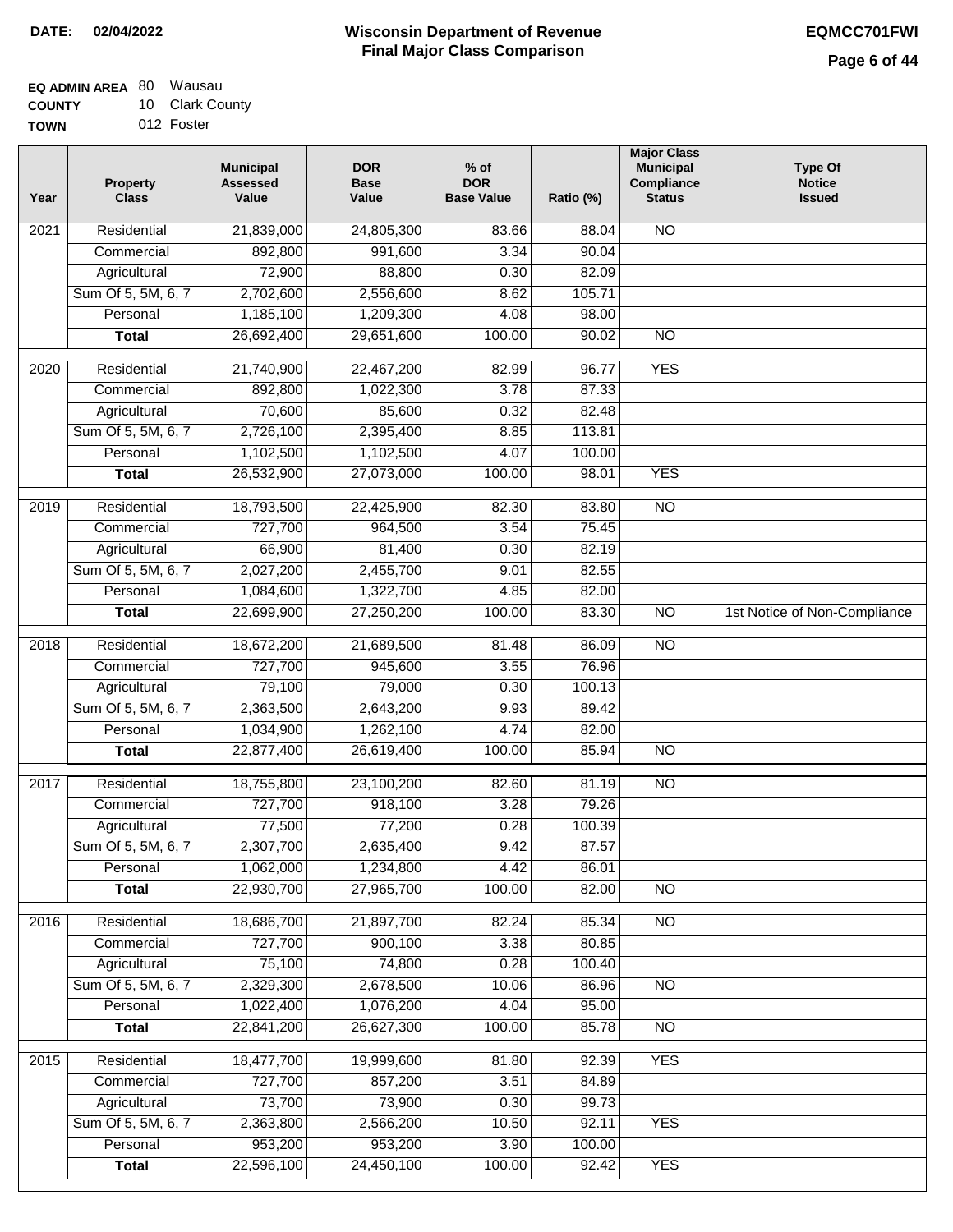| EQ ADMIN AREA 80 | Wausau          |
|------------------|-----------------|
| <b>COUNTY</b>    | 10 Clark County |

**TOWN** 014 Fremont

| Year              | <b>Property</b><br><b>Class</b> | <b>Municipal</b><br><b>Assessed</b><br>Value | <b>DOR</b><br><b>Base</b><br>Value | % of<br><b>DOR</b><br><b>Base Value</b> | Ratio (%) | <b>Major Class</b><br><b>Municipal</b><br>Compliance<br><b>Status</b> | <b>Type Of</b><br><b>Notice</b><br><b>Issued</b> |
|-------------------|---------------------------------|----------------------------------------------|------------------------------------|-----------------------------------------|-----------|-----------------------------------------------------------------------|--------------------------------------------------|
| $\overline{202}1$ | Residential                     | 36,717,300                                   | 46,740,900                         | 65.00                                   | 78.55     | <b>NO</b>                                                             |                                                  |
|                   | Commercial                      | 1,310,800                                    | 1,584,200                          | 2.20                                    | 82.74     |                                                                       |                                                  |
|                   | Agricultural                    | 2,566,600                                    | 2,789,400                          | 3.88                                    | 92.01     |                                                                       |                                                  |
|                   | Sum Of 5, 5M, 6, 7              | 16,920,400                                   | 19,797,000                         | 27.53                                   | 85.47     | $\overline{NO}$                                                       |                                                  |
|                   | Personal                        | 859,800                                      | 999,800                            | 1.39                                    | 86.00     |                                                                       |                                                  |
|                   | <b>Total</b>                    | 58,374,900                                   | 71,911,300                         | 100.00                                  | 81.18     | $\overline{NO}$                                                       | 1st Notice of Non-Compliance                     |
| $\overline{2020}$ | Residential                     | 36,383,200                                   | 43,003,000                         | 64.38                                   | 84.61     | $\overline{3}$                                                        |                                                  |
|                   | Commercial                      | 1,310,400                                    | 1,633,100                          | 2.44                                    | 80.24     |                                                                       |                                                  |
|                   | Agricultural                    | 2,468,700                                    | 2,678,300                          | 4.01                                    | 92.17     |                                                                       |                                                  |
|                   | Sum Of 5, 5M, 6, 7              | 16,810,800                                   | 18,506,500                         | 27.70                                   | 90.84     | <b>YES</b>                                                            |                                                  |
|                   | Personal                        | 890,600                                      | 978,700                            | 1.47                                    | 91.00     |                                                                       |                                                  |
|                   | <b>Total</b>                    | 57,863,700                                   | 66,799,600                         | 100.00                                  | 86.62     | $\overline{NO}$                                                       |                                                  |
| $\frac{1}{2019}$  | Residential                     | 36,244,900                                   | 39,318,500                         | 62.40                                   | 92.18     | <b>YES</b>                                                            |                                                  |
|                   | Commercial                      | 1,310,400                                    | 1,540,600                          | 2.45                                    | 85.06     |                                                                       |                                                  |
|                   | Agricultural                    | 2,531,200                                    | 2,480,400                          | 3.94                                    | 102.05    |                                                                       |                                                  |
|                   | Sum Of 5, 5M, 6, 7              | 16,398,800                                   | 18,691,500                         | 29.67                                   | 87.73     | $\overline{NO}$                                                       |                                                  |
|                   | Personal                        | 898,400                                      | 976,500                            | 1.55                                    | 92.00     |                                                                       |                                                  |
|                   | <b>Total</b>                    | 57,383,700                                   | 63,007,500                         | 100.00                                  | 91.07     | $\overline{NO}$                                                       |                                                  |
| 2018              | Residential                     | 36,138,800                                   | 38,432,300                         | 62.79                                   | 94.03     | <b>YES</b>                                                            |                                                  |
|                   | Commercial                      | 1,310,400                                    | 1,510,400                          | 2.47                                    | 86.76     |                                                                       |                                                  |
|                   | Agricultural                    | 2,363,600                                    | 2,414,400                          | 3.94                                    | 97.90     |                                                                       |                                                  |
|                   | Sum Of 5, 5M, 6, 7              | 16,061,200                                   | 17,913,600                         | 29.27                                   | 89.66     | $\overline{3}$                                                        |                                                  |
|                   | Personal                        | 889,600                                      | 933,100                            | 1.52                                    | 95.34     |                                                                       |                                                  |
|                   | <b>Total</b>                    | 56,763,600                                   | 61,203,800                         | 100.00                                  | 92.75     | <b>NO</b>                                                             |                                                  |
| $\overline{2017}$ | Residential                     | 35,593,300                                   | 37,123,000                         | 62.54                                   | 95.88     | <b>YES</b>                                                            |                                                  |
|                   | Commercial                      | 1,287,400                                    | 1,448,100                          | 2.44                                    | 88.90     |                                                                       |                                                  |
|                   | Agricultural                    | 2,361,300                                    | 2,356,100                          | 3.97                                    | 100.22    |                                                                       |                                                  |
|                   | Sum Of 5, 5M, 6, 7              | 15,898,600                                   | 16,969,500                         | 28.59                                   | 93.69     | <b>YES</b>                                                            |                                                  |
|                   | Personal                        | 1,446,300                                    | 1,463,700                          | 2.47                                    | 98.81     |                                                                       |                                                  |
|                   | <b>Total</b>                    | 56,586,900                                   | 59,360,400                         | 100.00                                  | 95.33     | <b>YES</b>                                                            |                                                  |
| 2016              | Residential                     | 35,163,900                                   | 35,080,800                         | 62.12                                   | 100.24    | <b>YES</b>                                                            |                                                  |
|                   | Commercial                      | 1,247,400                                    | 1,386,000                          | 2.45                                    | 90.00     |                                                                       |                                                  |
|                   | Agricultural                    | 2,362,400                                    | 2,300,500                          | 4.07                                    | 102.69    |                                                                       |                                                  |
|                   | Sum Of 5, 5M, 6, 7              | 15,797,500                                   | 16,473,200                         | 29.17                                   | 95.90     | <b>YES</b>                                                            |                                                  |
|                   | Personal                        | 1,224,700                                    | 1,229,700                          | 2.18                                    | 99.59     |                                                                       |                                                  |
|                   | <b>Total</b>                    | 55,795,900                                   | 56,470,200                         | 100.00                                  | 98.81     | <b>YES</b>                                                            |                                                  |
| 2015              | Residential                     | 34,926,300                                   | 33,823,300                         | 60.83                                   | 103.26    | <b>YES</b>                                                            |                                                  |
|                   | Commercial                      | 1,247,400                                    | 1,323,100                          | 2.38                                    | 94.28     |                                                                       |                                                  |
|                   | Agricultural                    | 2,349,900                                    | 2,261,900                          | 4.07                                    | 103.89    |                                                                       |                                                  |
|                   | Sum Of 5, 5M, 6, 7              | 15,666,400                                   | 16,999,400                         | 30.57                                   | 92.16     | <b>YES</b>                                                            |                                                  |
|                   | Personal                        | 1,191,700                                    | 1,197,900                          | 2.15                                    | 99.48     |                                                                       |                                                  |
|                   | <b>Total</b>                    | 55,381,700                                   | 55,605,600                         | 100.00                                  | 99.60     | <b>YES</b>                                                            |                                                  |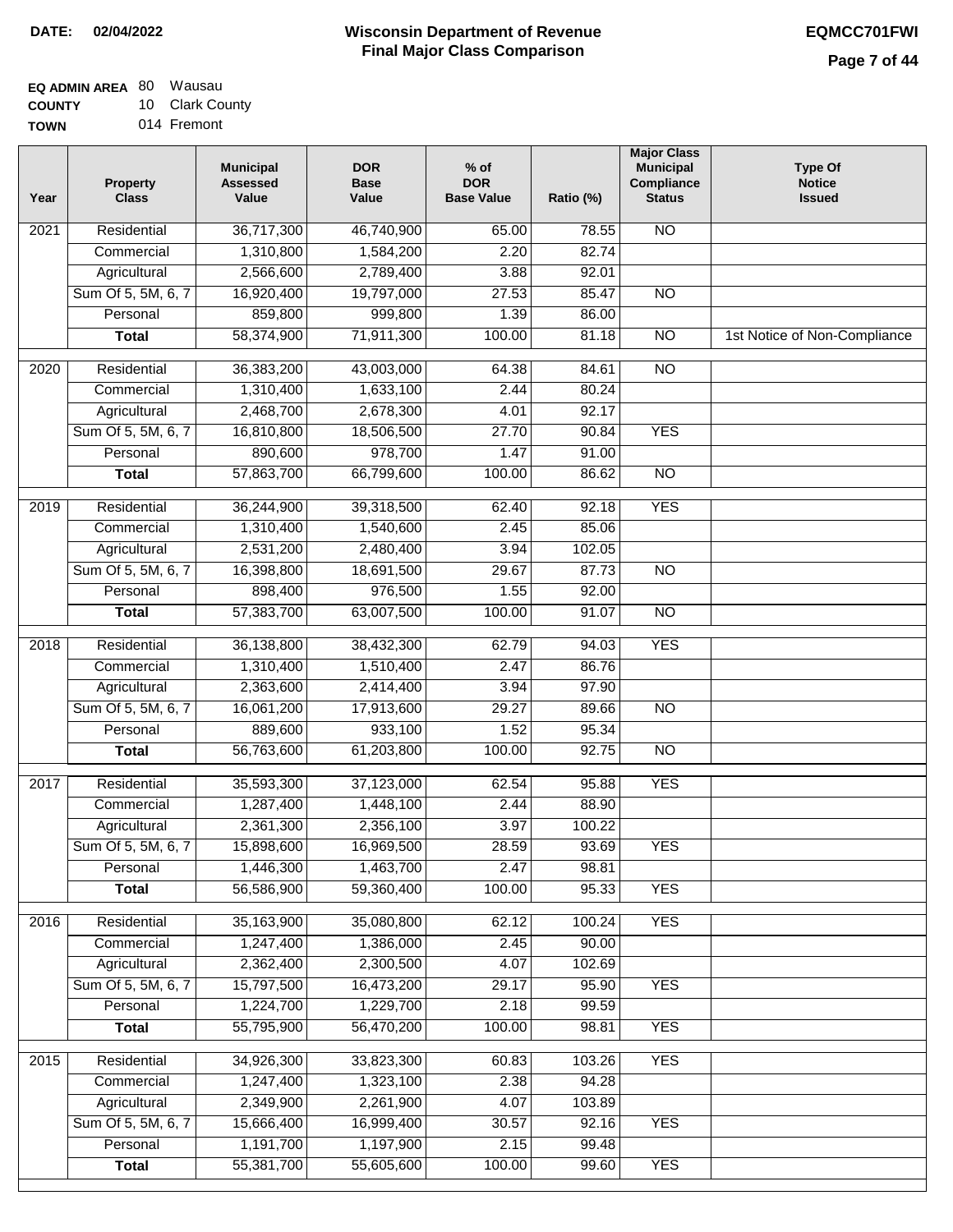| EQ ADMIN AREA 80 Wausau |                 |
|-------------------------|-----------------|
| <b>COUNTY</b>           | 10 Clark County |

**TOWN** 016 Grant

| Year              | <b>Property</b><br><b>Class</b> | <b>Municipal</b><br><b>Assessed</b><br>Value | <b>DOR</b><br><b>Base</b><br>Value | $%$ of<br><b>DOR</b><br><b>Base Value</b> | Ratio (%) | <b>Major Class</b><br><b>Municipal</b><br>Compliance<br><b>Status</b> | <b>Type Of</b><br><b>Notice</b><br><b>Issued</b> |
|-------------------|---------------------------------|----------------------------------------------|------------------------------------|-------------------------------------------|-----------|-----------------------------------------------------------------------|--------------------------------------------------|
| $\overline{202}1$ | Residential                     | 32,055,200                                   | 33,625,700                         | 60.05                                     | 95.33     | <b>YES</b>                                                            |                                                  |
|                   | Commercial                      | 2,240,200                                    | 2,373,700                          | 4.24                                      | 94.38     |                                                                       |                                                  |
|                   | Agricultural                    | 2,639,500                                    | 2,597,400                          | 4.64                                      | 101.62    |                                                                       |                                                  |
|                   | Sum Of 5, 5M, 6, 7              | 17,079,600                                   | 17,000,900                         | 30.36                                     | 100.46    | <b>YES</b>                                                            |                                                  |
|                   | Personal                        | 398,100                                      | 398,100                            | 0.71                                      | 100.00    |                                                                       |                                                  |
|                   | <b>Total</b>                    | 54,412,600                                   | 55,995,800                         | 100.00                                    | 97.17     | <b>YES</b>                                                            |                                                  |
| 2020              | Residential                     | 24,962,700                                   | 31,013,600                         | 59.07                                     | 80.49     | $\overline{NO}$                                                       |                                                  |
|                   | Commercial                      | 2,107,700                                    | 2,567,400                          | 4.89                                      | 82.09     |                                                                       |                                                  |
|                   | Agricultural                    | 2,547,000                                    | 2,499,100                          | 4.76                                      | 101.92    |                                                                       |                                                  |
|                   | Sum Of 5, 5M, 6, 7              | 16,282,200                                   | 15,947,000                         | 30.37                                     | 102.10    | <b>YES</b>                                                            |                                                  |
|                   | Personal                        | 418,000                                      | 475,000                            | 0.90                                      | 88.00     |                                                                       |                                                  |
|                   | <b>Total</b>                    | 46,317,600                                   | 52,502,100                         | 100.00                                    | 88.22     | $\overline{NO}$                                                       | 1st Notice of Non-Compliance                     |
|                   |                                 |                                              |                                    |                                           |           |                                                                       |                                                  |
| 2019              | Residential                     | 24,837,100                                   | 30, 157, 200                       | 58.16                                     | 82.36     | <b>NO</b>                                                             |                                                  |
|                   | Commercial                      | 2,107,700                                    | 2,422,100                          | 4.67                                      | 87.02     |                                                                       |                                                  |
|                   | Agricultural                    | 2,437,500                                    | 2,392,400                          | 4.61                                      | 101.89    |                                                                       |                                                  |
|                   | Sum Of 5, 5M, 6, 7              | 16,220,700                                   | 16,406,600                         | 31.64                                     | 98.87     | <b>YES</b>                                                            |                                                  |
|                   | Personal                        | 424,900                                      | 477,400                            | 0.92                                      | 89.00     |                                                                       |                                                  |
|                   | <b>Total</b>                    | 46,027,900                                   | 51,855,700                         | 100.00                                    | 88.76     | $\overline{NO}$                                                       |                                                  |
| 2018              | Residential                     | 24,551,800                                   | 29,831,900                         | 58.42                                     | 82.30     | $\overline{NO}$                                                       |                                                  |
|                   | Commercial                      | 2,083,800                                    | 2,374,600                          | 4.65                                      | 87.75     |                                                                       |                                                  |
|                   | Agricultural                    | 2,367,100                                    | 2,325,000                          | 4.55                                      | 101.81    |                                                                       |                                                  |
|                   | Sum Of 5, 5M, 6, 7              | 16,125,400                                   | 16,089,800                         | 31.51                                     | 100.22    | <b>YES</b>                                                            |                                                  |
|                   | Personal                        | 404,700                                      | 439,900                            | 0.86                                      | 92.00     |                                                                       |                                                  |
|                   | <b>Total</b>                    | 45,532,800                                   | 51,061,200                         | 100.00                                    | 89.17     | <b>NO</b>                                                             |                                                  |
| $\overline{2017}$ | Residential                     | 24,210,100                                   | 28,200,600                         | 57.97                                     | 85.85     | $\overline{NO}$                                                       |                                                  |
|                   | Commercial                      | 2,107,800                                    | 2,305,400                          | 4.74                                      | 91.43     |                                                                       |                                                  |
|                   | Agricultural                    | 2,301,200                                    | 2,265,100                          | 4.66                                      | 101.59    |                                                                       |                                                  |
|                   | Sum Of 5, 5M, 6, 7              | 16,003,800                                   | 15,352,500                         | 31.56                                     | 104.24    | <b>YES</b>                                                            |                                                  |
|                   | Personal                        | 503,500                                      | 519,100                            | 1.07                                      | 96.99     |                                                                       |                                                  |
|                   | <b>Total</b>                    | 45,126,400                                   | 48,642,700                         | 100.00                                    | 92.77     | <b>NO</b>                                                             |                                                  |
| 2016              | Residential                     | 24,083,600                                   | 26,166,400                         | 56.71                                     | 92.04     | <b>YES</b>                                                            |                                                  |
|                   | Commercial                      | 2,121,800                                    | 2,260,200                          | 4.90                                      | 93.88     |                                                                       |                                                  |
|                   | Agricultural                    | 2,269,100                                    | 2,221,600                          | 4.82                                      | 102.14    |                                                                       |                                                  |
|                   | Sum Of 5, 5M, 6, 7              | 15,914,000                                   | 14,928,700                         | 32.36                                     | 106.60    | <b>YES</b>                                                            |                                                  |
|                   | Personal                        | 554,500                                      | 560,000                            | 1.21                                      | 99.02     |                                                                       |                                                  |
|                   | <b>Total</b>                    | 44,943,000                                   | 46,136,900                         | 100.00                                    | 97.41     | <b>YES</b>                                                            |                                                  |
| 2015              | Residential                     | 23,471,100                                   | 24,806,100                         | 54.81                                     | 94.62     | <b>YES</b>                                                            |                                                  |
|                   | Commercial                      | 2,121,800                                    | 2,152,600                          | 4.76                                      | 98.57     |                                                                       |                                                  |
|                   | Agricultural                    | 2,190,500                                    | 2,191,500                          | 4.84                                      | 99.95     |                                                                       |                                                  |
|                   | Sum Of 5, 5M, 6, 7              | 16,172,300                                   | 15,469,600                         | 34.18                                     | 104.54    | <b>YES</b>                                                            |                                                  |
|                   | Personal                        | 635,800                                      | 635,800                            | 1.40                                      | 100.00    |                                                                       |                                                  |
|                   | <b>Total</b>                    | 44,591,500                                   | 45,255,600                         | 100.00                                    | 98.53     | <b>YES</b>                                                            |                                                  |
|                   |                                 |                                              |                                    |                                           |           |                                                                       |                                                  |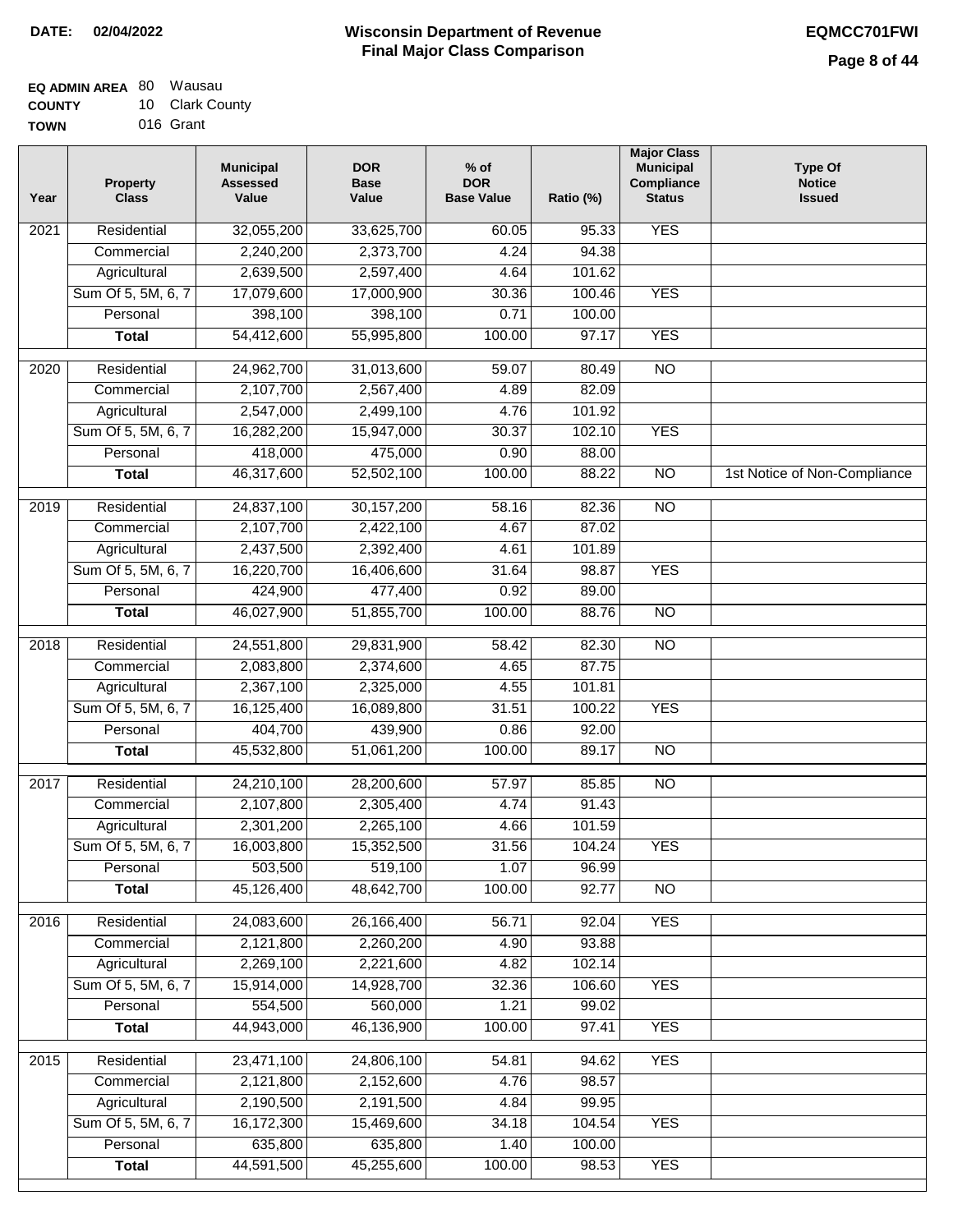| EQ ADMIN AREA 80 | Wausau          |
|------------------|-----------------|
| <b>COUNTY</b>    | 10 Clark County |
| <b>TOWN</b>      | 018 Green Grove |

| Year              | <b>Property</b><br><b>Class</b>    | <b>Municipal</b><br><b>Assessed</b><br>Value | <b>DOR</b><br><b>Base</b><br>Value | $%$ of<br><b>DOR</b><br><b>Base Value</b> | Ratio (%) | <b>Major Class</b><br><b>Municipal</b><br>Compliance<br><b>Status</b> | <b>Type Of</b><br><b>Notice</b><br><b>Issued</b> |
|-------------------|------------------------------------|----------------------------------------------|------------------------------------|-------------------------------------------|-----------|-----------------------------------------------------------------------|--------------------------------------------------|
| 2021              | Residential                        | 23,553,000                                   | 23,710,000                         | 48.84                                     | 99.34     | <b>YES</b>                                                            |                                                  |
|                   | Commercial                         | 3,060,600                                    | 3,033,000                          | 6.25                                      | 100.91    |                                                                       |                                                  |
|                   | Agricultural                       | 3,077,700                                    | 3,080,900                          | 6.35                                      | 99.90     |                                                                       |                                                  |
|                   | Sum Of 5, 5M, 6, 7                 | 18,753,100                                   | 18,569,000                         | 38.25                                     | 100.99    | <b>YES</b>                                                            |                                                  |
|                   | Personal                           | 151,000                                      | 151,000                            | 0.31                                      | 100.00    |                                                                       |                                                  |
|                   | <b>Total</b>                       | 48,595,400                                   | 48,543,900                         | 100.00                                    | 100.11    | <b>YES</b>                                                            |                                                  |
|                   |                                    |                                              |                                    |                                           |           |                                                                       |                                                  |
| 2020              | Residential                        | 16,667,400                                   | 21,661,500                         | 47.31                                     | 76.94     | $\overline{NO}$                                                       |                                                  |
|                   | Commercial                         | 2,237,500                                    | 2,850,800                          | 6.23                                      | 78.49     |                                                                       |                                                  |
|                   | Agricultural                       | 2,574,200                                    | 2,965,500                          | 6.48                                      | 86.80     |                                                                       |                                                  |
|                   | Sum Of 5, 5M, 6, 7                 | 16,308,100                                   | 18,184,500                         | 39.71                                     | 89.68     | $\overline{NO}$                                                       |                                                  |
|                   | Personal                           | 109,500                                      | 125,800                            | 0.27                                      | 87.04     |                                                                       |                                                  |
|                   | <b>Total</b>                       | 37,896,700                                   | 45,788,100                         | 100.00                                    | 82.77     | $\overline{NO}$                                                       | 1st Notice of Non-Compliance                     |
| $\frac{1}{2019}$  | Residential                        | 16,248,900                                   | 20,572,400                         | 46.00                                     | 78.98     | $\overline{NO}$                                                       |                                                  |
|                   | Commercial                         | 2,060,100                                    | 2,496,900                          | 5.58                                      | 82.51     |                                                                       |                                                  |
|                   | Agricultural                       | 2,420,400                                    | 2,852,900                          | 6.38                                      | 84.84     |                                                                       |                                                  |
|                   | Sum Of 5, 5M, 6, 7                 | 16,265,600                                   | 18,651,600                         | 41.70                                     | 87.21     | $\overline{NO}$                                                       |                                                  |
|                   | Personal                           | 129,200                                      | 152,000                            | 0.34                                      | 85.00     |                                                                       |                                                  |
|                   | <b>Total</b>                       | 37,124,200                                   | 44,725,800                         | 100.00                                    | 83.00     | $\overline{NO}$                                                       |                                                  |
| 2018              | Residential                        | 15,719,500                                   | 19,020,600                         | 44.62                                     | 82.64     | $\overline{NO}$                                                       |                                                  |
|                   |                                    | 1,789,600                                    | 2,138,200                          | 5.02                                      | 83.70     |                                                                       |                                                  |
|                   | Commercial                         | 2,532,000                                    | 2,763,700                          | 6.48                                      | 91.62     |                                                                       |                                                  |
|                   | Agricultural<br>Sum Of 5, 5M, 6, 7 | 16,459,500                                   | 18,541,000                         | 43.49                                     | 88.77     | $\overline{NO}$                                                       |                                                  |
|                   | Personal                           | 144,900                                      | 164,600                            | 0.39                                      | 88.03     |                                                                       |                                                  |
|                   | <b>Total</b>                       | 36,645,500                                   | 42,628,100                         | 100.00                                    | 85.97     | <b>NO</b>                                                             |                                                  |
|                   |                                    |                                              |                                    |                                           |           |                                                                       |                                                  |
| 2017              | Residential                        | 15,329,400                                   | 17,695,800                         | 42.10                                     | 86.63     | $\overline{NO}$                                                       |                                                  |
|                   | Commercial                         | 1,765,500                                    | 2,049,400                          | 4.88                                      | 86.15     |                                                                       |                                                  |
|                   | Agricultural                       | 2,533,400                                    | 2,697,700                          | 6.42                                      | 93.91     |                                                                       |                                                  |
|                   | Sum Of 5, 5M, 6, 7                 | 16,449,000                                   | 17,973,400                         | 42.76                                     | 91.52     | YES                                                                   |                                                  |
|                   | Personal                           | 1,521,400                                    | 1,618,600                          | 3.85                                      | 93.99     |                                                                       |                                                  |
|                   | <b>Total</b>                       | 37,598,700                                   | 42,034,900                         | 100.00                                    | 89.45     | <b>NO</b>                                                             |                                                  |
| 2016              | Residential                        | 15,041,800                                   | 15,976,900                         | 40.41                                     | 94.15     | <b>YES</b>                                                            |                                                  |
|                   | Commercial                         | 1,609,900                                    | 1,847,900                          | 4.67                                      | 87.12     |                                                                       |                                                  |
|                   | Agricultural                       | 2,714,100                                    | 2,651,200                          | 6.71                                      | 102.37    |                                                                       |                                                  |
|                   | Sum Of 5, 5M, 6, 7                 | 16,291,100                                   | 17,464,300                         | 44.18                                     | 93.28     | <b>YES</b>                                                            |                                                  |
|                   | Personal                           | 1,481,500                                    | 1,593,000                          | 4.03                                      | 93.00     |                                                                       |                                                  |
|                   | <b>Total</b>                       | 37,138,400                                   | 39,533,300                         | 100.00                                    | 93.94     | <b>YES</b>                                                            |                                                  |
| $\overline{2015}$ | Residential                        | 14,870,200                                   | 14,924,400                         | 39.36                                     | 99.64     | <b>YES</b>                                                            |                                                  |
|                   | Commercial                         | 1,541,500                                    | 1,689,900                          | 4.46                                      | 91.22     |                                                                       |                                                  |
|                   | Agricultural                       | 2,716,800                                    | 2,625,800                          | 6.93                                      | 103.47    |                                                                       |                                                  |
|                   | Sum Of 5, 5M, 6, 7                 | 15,687,700                                   | 17,220,800                         | 45.42                                     | 91.10     | <b>YES</b>                                                            |                                                  |
|                   | Personal                           | 1,396,600                                    | 1,454,700                          | 3.84                                      | 96.01     |                                                                       |                                                  |
|                   | <b>Total</b>                       | 36,212,800                                   | 37,915,600                         | 100.00                                    | 95.51     | <b>YES</b>                                                            |                                                  |
|                   |                                    |                                              |                                    |                                           |           |                                                                       |                                                  |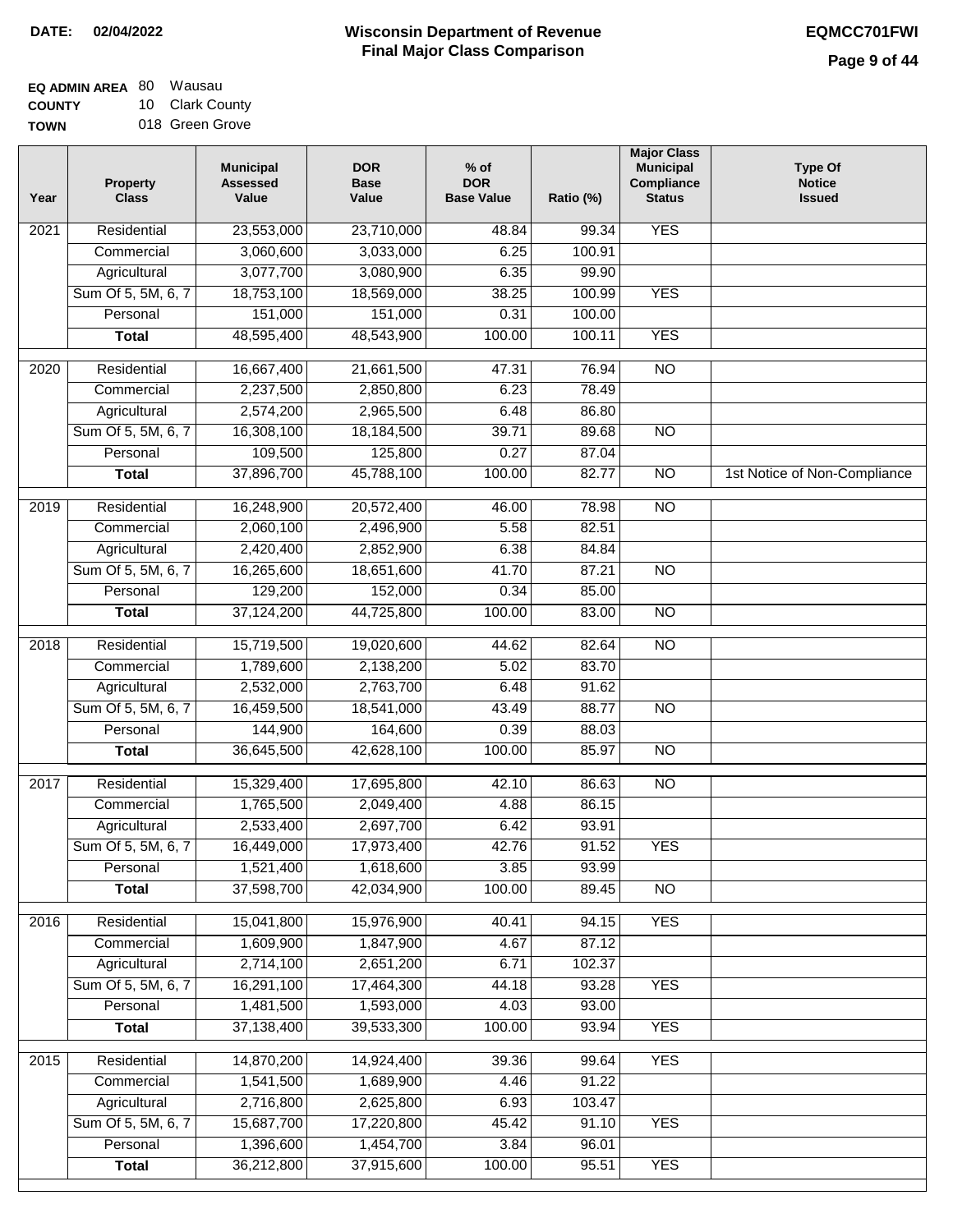| EQ ADMIN AREA 80 | Wausau          |
|------------------|-----------------|
| <b>COUNTY</b>    | 10 Clark County |
| <b>TOWN</b>      | 020 Hendren     |

020 Hendren

| Residential<br><b>NO</b><br>$\overline{202}1$<br>16,968,000<br>20,850,300<br>51.89<br>81.38<br>531,600<br>543,900<br>1.35<br>97.74<br>Commercial<br>1,615,800<br>Agricultural<br>1,699,500<br>4.23<br>95.08<br>Sum Of 5, 5M, 6, 7<br>17,445,900<br>17,011,900<br>42.33<br>102.55<br><b>YES</b><br>78,500<br>Personal<br>74,500<br>0.20<br>94.90<br>36,635,800<br>40,184,100<br>100.00<br>$\overline{NO}$<br><b>Total</b><br>91.17<br>$\overline{NO}$<br>$\overline{2020}$<br>Residential<br>17,001,600<br>19,344,500<br>51.61<br>87.89<br>531,600<br>560,800<br>1.50<br>94.79<br>Commercial<br>1,635,800<br>1,634,800<br>4.36<br>100.06<br>Agricultural<br>Sum Of 5, 5M, 6, 7<br>17,327,100<br>15,877,700<br>42.36<br>109.13<br><b>YES</b><br>Personal<br>67,900<br>67,900<br>0.18<br>100.00<br>36,564,000<br>37,485,700<br>100.00<br>$\overline{NO}$<br><b>Total</b><br>97.54 |  |
|--------------------------------------------------------------------------------------------------------------------------------------------------------------------------------------------------------------------------------------------------------------------------------------------------------------------------------------------------------------------------------------------------------------------------------------------------------------------------------------------------------------------------------------------------------------------------------------------------------------------------------------------------------------------------------------------------------------------------------------------------------------------------------------------------------------------------------------------------------------------------------|--|
|                                                                                                                                                                                                                                                                                                                                                                                                                                                                                                                                                                                                                                                                                                                                                                                                                                                                                |  |
|                                                                                                                                                                                                                                                                                                                                                                                                                                                                                                                                                                                                                                                                                                                                                                                                                                                                                |  |
|                                                                                                                                                                                                                                                                                                                                                                                                                                                                                                                                                                                                                                                                                                                                                                                                                                                                                |  |
|                                                                                                                                                                                                                                                                                                                                                                                                                                                                                                                                                                                                                                                                                                                                                                                                                                                                                |  |
|                                                                                                                                                                                                                                                                                                                                                                                                                                                                                                                                                                                                                                                                                                                                                                                                                                                                                |  |
|                                                                                                                                                                                                                                                                                                                                                                                                                                                                                                                                                                                                                                                                                                                                                                                                                                                                                |  |
|                                                                                                                                                                                                                                                                                                                                                                                                                                                                                                                                                                                                                                                                                                                                                                                                                                                                                |  |
|                                                                                                                                                                                                                                                                                                                                                                                                                                                                                                                                                                                                                                                                                                                                                                                                                                                                                |  |
|                                                                                                                                                                                                                                                                                                                                                                                                                                                                                                                                                                                                                                                                                                                                                                                                                                                                                |  |
|                                                                                                                                                                                                                                                                                                                                                                                                                                                                                                                                                                                                                                                                                                                                                                                                                                                                                |  |
|                                                                                                                                                                                                                                                                                                                                                                                                                                                                                                                                                                                                                                                                                                                                                                                                                                                                                |  |
|                                                                                                                                                                                                                                                                                                                                                                                                                                                                                                                                                                                                                                                                                                                                                                                                                                                                                |  |
|                                                                                                                                                                                                                                                                                                                                                                                                                                                                                                                                                                                                                                                                                                                                                                                                                                                                                |  |
| <b>YES</b><br>2019<br>Residential<br>16,850,100<br>17,940,800<br>49.65<br>93.92                                                                                                                                                                                                                                                                                                                                                                                                                                                                                                                                                                                                                                                                                                                                                                                                |  |
| 529,000<br>100.49<br>Commercial<br>531,600<br>1.46                                                                                                                                                                                                                                                                                                                                                                                                                                                                                                                                                                                                                                                                                                                                                                                                                             |  |
| 1,564,000<br>1,562,900<br>4.33<br>100.07<br>Agricultural                                                                                                                                                                                                                                                                                                                                                                                                                                                                                                                                                                                                                                                                                                                                                                                                                       |  |
| <b>YES</b><br>Sum Of 5, 5M, 6, 7<br>16,073,900<br>44.49<br>107.14<br>17,221,600                                                                                                                                                                                                                                                                                                                                                                                                                                                                                                                                                                                                                                                                                                                                                                                                |  |
| Personal<br>25,000<br>25,000<br>0.07<br>100.00                                                                                                                                                                                                                                                                                                                                                                                                                                                                                                                                                                                                                                                                                                                                                                                                                                 |  |
| 36,192,300<br>36, 131, 600<br>100.00<br>100.17<br><b>YES</b><br><b>Total</b>                                                                                                                                                                                                                                                                                                                                                                                                                                                                                                                                                                                                                                                                                                                                                                                                   |  |
| <b>YES</b><br>Residential<br>16,762,000<br>17,332,700<br>96.71<br>2018<br>48.33                                                                                                                                                                                                                                                                                                                                                                                                                                                                                                                                                                                                                                                                                                                                                                                                |  |
| 525,300<br>512,300<br>102.54<br>Commercial<br>1.43                                                                                                                                                                                                                                                                                                                                                                                                                                                                                                                                                                                                                                                                                                                                                                                                                             |  |
| 1,521,800<br>1,519,500<br>100.15<br>Agricultural<br>4.24                                                                                                                                                                                                                                                                                                                                                                                                                                                                                                                                                                                                                                                                                                                                                                                                                       |  |
| Sum Of 5, 5M, 6, 7<br>17,106,800<br>16,457,000<br>45.89<br>103.95<br><b>YES</b>                                                                                                                                                                                                                                                                                                                                                                                                                                                                                                                                                                                                                                                                                                                                                                                                |  |
| Personal<br>39,200<br>39,200<br>0.11<br>100.00                                                                                                                                                                                                                                                                                                                                                                                                                                                                                                                                                                                                                                                                                                                                                                                                                                 |  |
| 35,955,100<br>35,860,700<br>100.00<br>100.26<br><b>YES</b><br><b>Total</b>                                                                                                                                                                                                                                                                                                                                                                                                                                                                                                                                                                                                                                                                                                                                                                                                     |  |
| $\overline{2017}$<br>Residential<br>13,031,400<br>16,385,500<br>$\overline{NO}$<br>47.50<br>79.53                                                                                                                                                                                                                                                                                                                                                                                                                                                                                                                                                                                                                                                                                                                                                                              |  |
| Commercial<br>478,000<br>497,300<br>1.44<br>96.12                                                                                                                                                                                                                                                                                                                                                                                                                                                                                                                                                                                                                                                                                                                                                                                                                              |  |
| 1,376,400<br>1,478,600<br>4.29<br>93.09<br>Agricultural                                                                                                                                                                                                                                                                                                                                                                                                                                                                                                                                                                                                                                                                                                                                                                                                                        |  |
| Sum Of 5, 5M, 6, 7<br>16,924,400<br>16,051,800<br>46.53<br>105.44<br><b>YES</b>                                                                                                                                                                                                                                                                                                                                                                                                                                                                                                                                                                                                                                                                                                                                                                                                |  |
| 85,100<br>0.25<br>Personal<br>79,100<br>92.95                                                                                                                                                                                                                                                                                                                                                                                                                                                                                                                                                                                                                                                                                                                                                                                                                                  |  |
| 31,889,300<br>34,498,300<br>100.00<br>92.44<br><b>Total</b><br><b>NO</b>                                                                                                                                                                                                                                                                                                                                                                                                                                                                                                                                                                                                                                                                                                                                                                                                       |  |
|                                                                                                                                                                                                                                                                                                                                                                                                                                                                                                                                                                                                                                                                                                                                                                                                                                                                                |  |
| Residential<br>12,885,100<br>15,461,000<br>$\overline{NO}$<br>2016<br>45.67<br>83.34                                                                                                                                                                                                                                                                                                                                                                                                                                                                                                                                                                                                                                                                                                                                                                                           |  |
| 478,000<br>487,500<br>98.05<br>Commercial<br>1.44                                                                                                                                                                                                                                                                                                                                                                                                                                                                                                                                                                                                                                                                                                                                                                                                                              |  |
| 1,357,900<br>Agricultural<br>1,461,300<br>4.32<br>92.92                                                                                                                                                                                                                                                                                                                                                                                                                                                                                                                                                                                                                                                                                                                                                                                                                        |  |
| Sum Of 5, 5M, 6, 7<br><b>YES</b><br>16,990,000<br>16,356,400<br>48.31<br>103.87                                                                                                                                                                                                                                                                                                                                                                                                                                                                                                                                                                                                                                                                                                                                                                                                |  |
| 82,000<br>88,200<br>92.97<br>Personal<br>0.26                                                                                                                                                                                                                                                                                                                                                                                                                                                                                                                                                                                                                                                                                                                                                                                                                                  |  |
| 31,793,000<br>33,854,400<br>100.00<br>93.91<br>$\overline{NO}$<br><b>Total</b>                                                                                                                                                                                                                                                                                                                                                                                                                                                                                                                                                                                                                                                                                                                                                                                                 |  |
| Residential<br>12,891,700<br>15,027,000<br>44.41<br>85.79<br>$\overline{NO}$<br>2015                                                                                                                                                                                                                                                                                                                                                                                                                                                                                                                                                                                                                                                                                                                                                                                           |  |
| 478,000<br>464,300<br>1.37<br>102.95<br>Commercial                                                                                                                                                                                                                                                                                                                                                                                                                                                                                                                                                                                                                                                                                                                                                                                                                             |  |
| 1,436,600<br>1,435,800<br>4.24<br>100.06<br>Agricultural                                                                                                                                                                                                                                                                                                                                                                                                                                                                                                                                                                                                                                                                                                                                                                                                                       |  |
| Sum Of 5, 5M, 6, 7<br>17,078,600<br>16,818,200<br>49.71<br>101.55<br><b>YES</b>                                                                                                                                                                                                                                                                                                                                                                                                                                                                                                                                                                                                                                                                                                                                                                                                |  |
| 88,100<br>88,100<br>Personal<br>0.26<br>100.00                                                                                                                                                                                                                                                                                                                                                                                                                                                                                                                                                                                                                                                                                                                                                                                                                                 |  |
| 31,973,000<br>33,833,400<br>100.00<br>$\overline{NO}$<br><b>Total</b><br>94.50                                                                                                                                                                                                                                                                                                                                                                                                                                                                                                                                                                                                                                                                                                                                                                                                 |  |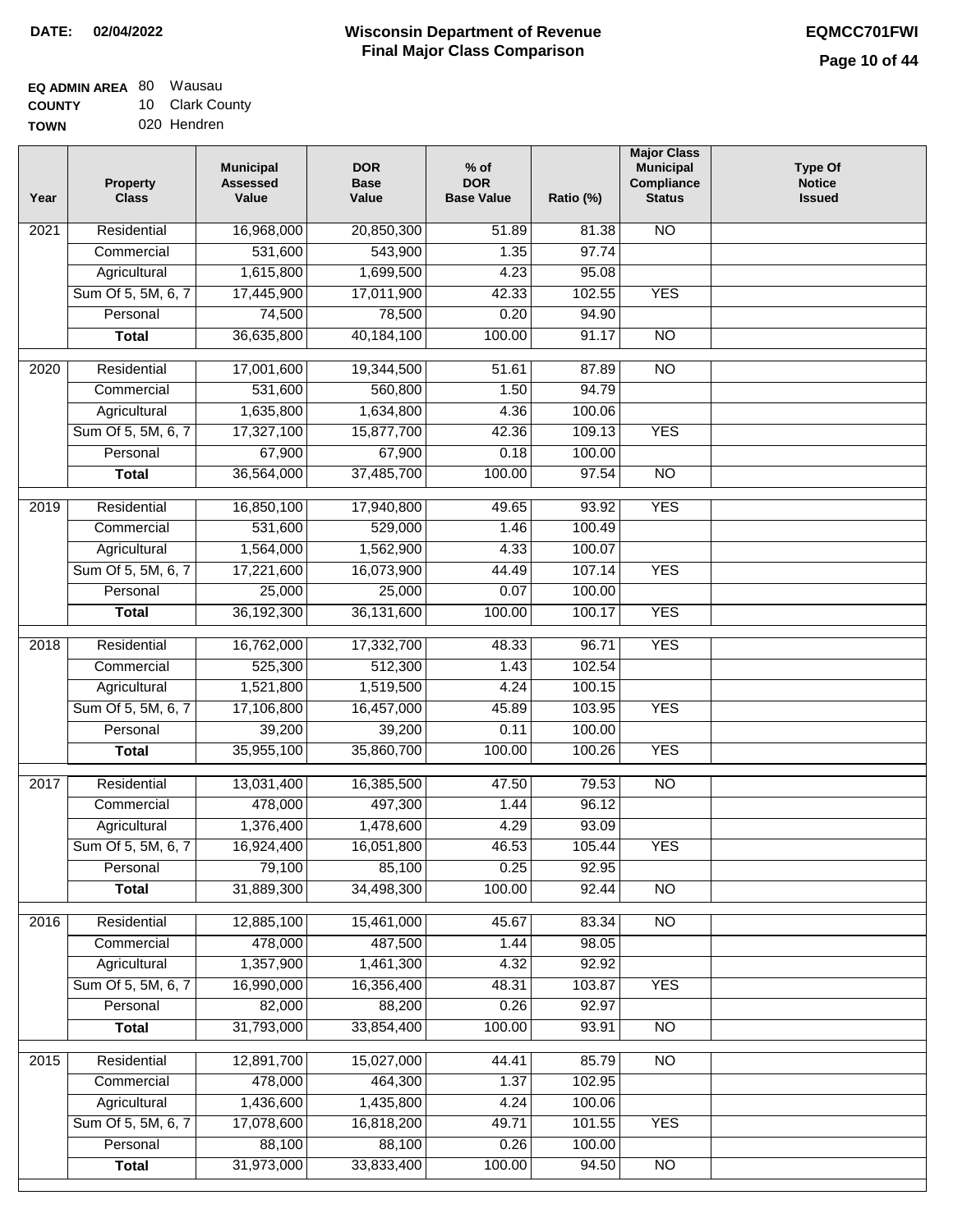| <b>EQ ADMIN AREA 80 Wausau</b> |                 |
|--------------------------------|-----------------|
| <b>COUNTY</b>                  | 10 Clark County |
| <b>TOWN</b>                    | 022 Hewett      |

022 Hewett

| Year              | <b>Property</b><br><b>Class</b> | <b>Municipal</b><br><b>Assessed</b><br>Value | <b>DOR</b><br><b>Base</b><br>Value | $%$ of<br><b>DOR</b><br><b>Base Value</b> | Ratio (%)      | <b>Major Class</b><br><b>Municipal</b><br>Compliance<br><b>Status</b> | <b>Type Of</b><br><b>Notice</b><br><b>Issued</b> |
|-------------------|---------------------------------|----------------------------------------------|------------------------------------|-------------------------------------------|----------------|-----------------------------------------------------------------------|--------------------------------------------------|
| $\overline{202}1$ | Residential                     | 21,411,200                                   | 26,856,900                         | $\frac{1}{77.20}$                         | 79.72          | N <sub>O</sub>                                                        |                                                  |
|                   | Commercial                      | 681,100                                      | 932,800                            | 2.68                                      | 73.02          |                                                                       |                                                  |
|                   | Agricultural                    | 146,500                                      | 173,900                            | 0.50                                      | 84.24          |                                                                       |                                                  |
|                   | Sum Of 5, 5M, 6, 7              | 6,419,200                                    | 6,687,400                          | 19.22                                     | 95.99          | <b>YES</b>                                                            |                                                  |
|                   | Personal                        | 114,200                                      | 136,000                            | 0.39                                      | 83.97          |                                                                       |                                                  |
|                   | <b>Total</b>                    | 28,772,200                                   | 34,787,000                         | 100.00                                    | 82.71          | $\overline{NO}$                                                       |                                                  |
| 2020              | Residential                     | 21,199,800                                   | 24,642,800                         | 75.82                                     | 86.03          | $\overline{NO}$                                                       |                                                  |
|                   | Commercial                      | 549,100                                      | 825,100                            | 2.54                                      | 66.55          |                                                                       |                                                  |
|                   | Agricultural                    | 146,700                                      | 166,000                            | 0.51                                      | 88.37          |                                                                       |                                                  |
|                   | Sum Of 5, 5M, 6, 7              | 6,445,500                                    | 6,726,800                          | 20.70                                     | 95.82          | <b>YES</b>                                                            |                                                  |
|                   | Personal                        | 123,400                                      | 140,200                            | 0.43                                      | 88.02          |                                                                       |                                                  |
|                   | <b>Total</b>                    | 28,464,500                                   | 32,500,900                         | 100.00                                    | 87.58          | $\overline{NO}$                                                       |                                                  |
|                   |                                 |                                              |                                    |                                           |                |                                                                       |                                                  |
| 2019              | Residential                     | 21,057,800<br>490,200                        | 22,881,400                         | 73.98<br>2.37                             | 92.03<br>66.99 | <b>YES</b>                                                            |                                                  |
|                   | Commercial<br>Agricultural      |                                              | 731,800<br>164,000                 | 0.53                                      | 94.39          |                                                                       |                                                  |
|                   | Sum Of 5, 5M, 6, 7              | 154,800                                      | 7,008,700                          | 22.66                                     | 90.93          | <b>YES</b>                                                            |                                                  |
|                   | Personal                        | 6,373,100<br>132,500                         | 142,400                            | 0.46                                      | 93.05          |                                                                       |                                                  |
|                   | <b>Total</b>                    | 28,208,400                                   | 30,928,300                         | 100.00                                    | 91.21          | <b>YES</b>                                                            |                                                  |
|                   |                                 |                                              |                                    |                                           |                |                                                                       |                                                  |
| 2018              | Residential                     | 20,719,000                                   | 21,887,600                         | 72.85                                     | 94.66          | <b>YES</b>                                                            |                                                  |
|                   | Commercial                      | 490,200                                      | 717,400                            | 2.39                                      | 68.33          |                                                                       |                                                  |
|                   | Agricultural                    | 154,800                                      | 159,400                            | 0.53                                      | 97.11          |                                                                       |                                                  |
|                   | Sum Of 5, 5M, 6, 7              | 6,349,400                                    | 6,995,500                          | 23.28                                     | 90.76          | <b>YES</b>                                                            |                                                  |
|                   | Personal                        | 272,500                                      | 286,800                            | 0.95                                      | 95.01          |                                                                       |                                                  |
|                   | <b>Total</b>                    | 27,985,900                                   | 30,046,700                         | 100.00                                    | 93.14          | <b>YES</b>                                                            |                                                  |
| 2017              | Residential                     | 20,377,100                                   | 20,322,900                         | 72.26                                     | 100.27         | <b>YES</b>                                                            |                                                  |
|                   | Commercial                      | 490,200                                      | 696,500                            | 2.48                                      | 70.38          |                                                                       |                                                  |
|                   | Agricultural                    | 144,800                                      | 145,500                            | 0.52                                      | 99.52          |                                                                       |                                                  |
|                   | Sum Of 5, 5M, 6, 7              | 6,581,000                                    | 6,636,100                          | 23.60                                     | 99.17          | <b>YES</b>                                                            |                                                  |
|                   | Personal                        | 322,800                                      | 322,800                            | 1.15                                      | 100.00         |                                                                       |                                                  |
|                   | <b>Total</b>                    | 27,915,900                                   | 28,123,800                         | 100.00                                    | 99.26          | <b>YES</b>                                                            |                                                  |
| 2016              | Residential                     | 17,185,200                                   | 19,058,700                         | 68.81                                     | 90.17          | <b>YES</b>                                                            |                                                  |
|                   | Commercial                      | 572,100                                      | 663,200                            | 2.39                                      | 86.26          |                                                                       |                                                  |
|                   | Agricultural                    | 153,300                                      | 150,000                            | 0.54                                      | 102.20         |                                                                       |                                                  |
|                   | Sum Of 5, 5M, 6, 7              | 5,557,700                                    | 7,503,300                          | 27.09                                     | 74.07          | $\overline{NO}$                                                       |                                                  |
|                   | Personal                        | 291,600                                      | 324,000                            | 1.17                                      | 90.00          |                                                                       |                                                  |
|                   | <b>Total</b>                    | 23,759,900                                   | 27,699,200                         | 100.00                                    | 85.78          | N <sub>O</sub>                                                        | 1st Notice of Non-Compliance                     |
| 2015              | Residential                     | 16,853,900                                   | 17,345,400                         | 69.44                                     | 97.17          | <b>YES</b>                                                            |                                                  |
|                   | Commercial                      | 569,300                                      | 628,600                            | 2.52                                      | 90.57          |                                                                       |                                                  |
|                   | Agricultural                    | 154,300                                      | 149,000                            | 0.60                                      | 103.56         |                                                                       |                                                  |
|                   | Sum Of 5, 5M, 6, 7              | 5,623,000                                    | 6,542,000                          | 26.19                                     | 85.95          | $\overline{NO}$                                                       |                                                  |
|                   | Personal                        | 298,600                                      | 314,300                            | 1.26                                      | 95.00          |                                                                       |                                                  |
|                   | <b>Total</b>                    | 23,499,100                                   | 24,979,300                         | 100.00                                    | 94.07          | NO                                                                    |                                                  |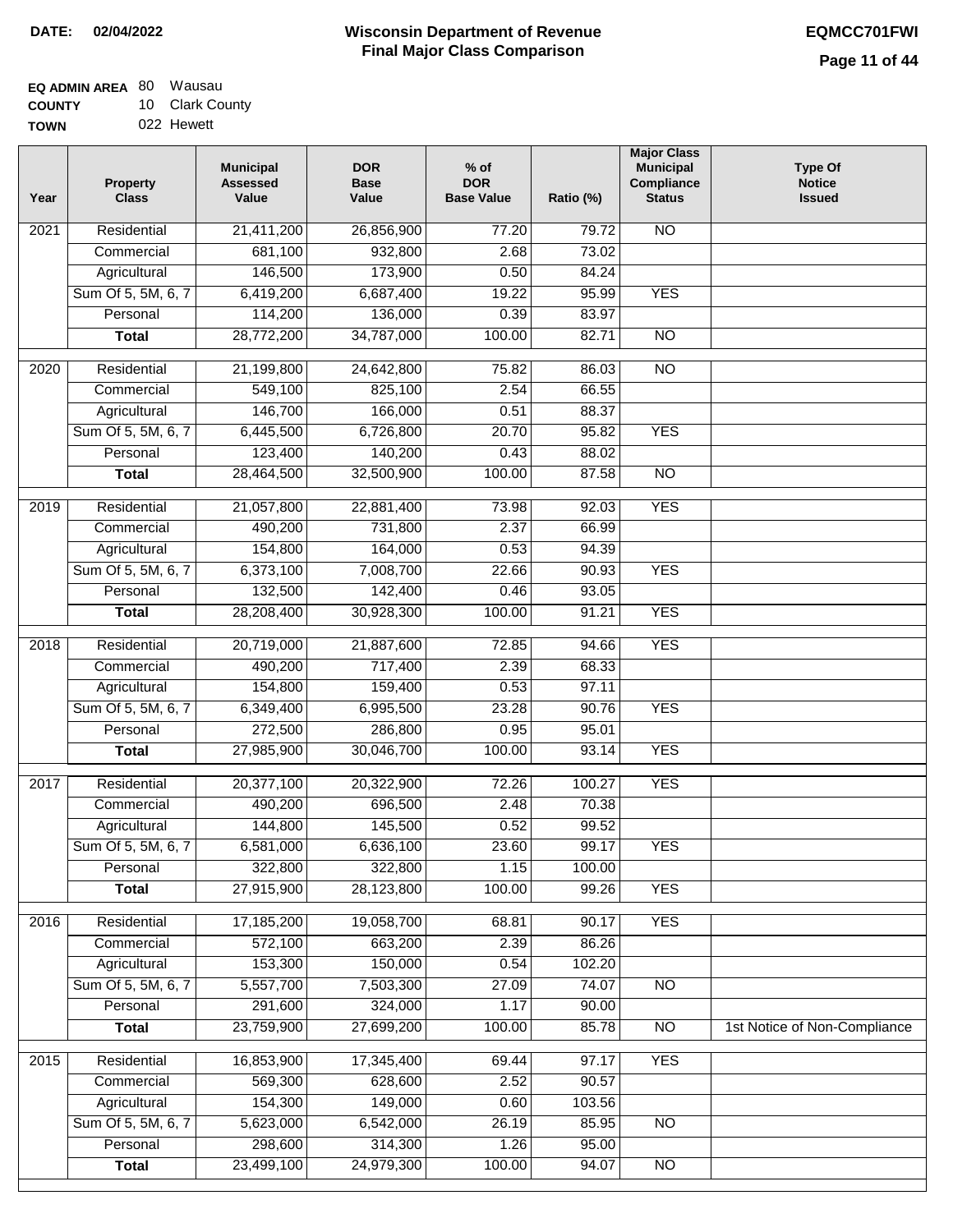| EQ ADMIN AREA 80 | Wausau          |
|------------------|-----------------|
| <b>COUNTY</b>    | 10 Clark County |
| <b>TOWN</b>      | 024 Hixon       |

| Year              | <b>Property</b><br><b>Class</b> | <b>Municipal</b><br><b>Assessed</b><br>Value | <b>DOR</b><br><b>Base</b><br>Value | $%$ of<br><b>DOR</b><br><b>Base Value</b> | Ratio (%) | <b>Major Class</b><br><b>Municipal</b><br>Compliance<br><b>Status</b> | Type Of<br><b>Notice</b><br><b>Issued</b> |
|-------------------|---------------------------------|----------------------------------------------|------------------------------------|-------------------------------------------|-----------|-----------------------------------------------------------------------|-------------------------------------------|
| $\overline{202}1$ | Residential                     | 27,499,600                                   | 27,861,100                         | 52.21                                     | 98.70     | <b>YES</b>                                                            |                                           |
|                   | Commercial                      | 3,729,600                                    | 4,392,300                          | 8.23                                      | 84.91     |                                                                       |                                           |
|                   | Agricultural                    | 2,322,200                                    | 2,322,200                          | 4.35                                      | 100.00    |                                                                       |                                           |
|                   | Sum Of 5, 5M, 6, 7              | 19,591,300                                   | 18,453,400                         | 34.58                                     | 106.17    | <b>YES</b>                                                            |                                           |
|                   | Personal                        | 335,900                                      | 336,000                            | 0.63                                      | 99.97     |                                                                       |                                           |
|                   | <b>Total</b>                    | 53,478,600                                   | 53,365,000                         | 100.00                                    | 100.21    | <b>YES</b>                                                            |                                           |
| $\overline{2020}$ | Residential                     | 19,283,800                                   | 25,500,400                         | 50.21                                     | 75.62     | $\overline{NO}$                                                       |                                           |
|                   | Commercial                      | 2,988,100                                    | 4,618,800                          | 9.09                                      | 64.69     |                                                                       |                                           |
|                   | Agricultural                    | 2,030,800                                    | 2,226,100                          | 4.38                                      | 91.23     |                                                                       |                                           |
|                   | Sum Of 5, 5M, 6, 7              | 16,794,300                                   | 18,150,200                         | 35.73                                     | 92.53     | <b>YES</b>                                                            |                                           |
|                   | Personal                        | 251,450                                      | 295,800                            | 0.58                                      | 85.01     |                                                                       |                                           |
|                   | <b>Total</b>                    | 41,348,450                                   | 50,791,300                         | 100.00                                    | 81.41     | $\overline{NO}$                                                       | 1st Notice of Non-Compliance              |
| 2019              | Residential                     | 19,044,100                                   | 24,499,000                         | 49.12                                     | 77.73     | $\overline{NO}$                                                       |                                           |
|                   | Commercial                      | 2,953,700                                    | 4,402,200                          | 8.83                                      | 67.10     |                                                                       |                                           |
|                   | Agricultural                    | 1,920,600                                    | 2,131,500                          | 4.27                                      | 90.11     |                                                                       |                                           |
|                   | Sum Of 5, 5M, 6, 7              | 16,725,500                                   | 18,634,500                         | 37.36                                     | 89.76     | $\overline{NO}$                                                       |                                           |
|                   | Personal                        | 184,350                                      | 204,900                            | 0.41                                      | 89.97     |                                                                       |                                           |
|                   | <b>Total</b>                    | 40,828,250                                   | 49,872,100                         | 100.00                                    | 81.87     | $\overline{NO}$                                                       |                                           |
|                   |                                 |                                              |                                    |                                           |           |                                                                       |                                           |
| 2018              | Residential                     | 18,818,900                                   | 23,100,100                         | 48.89                                     | 81.47     | $\overline{NO}$                                                       |                                           |
|                   | Commercial                      | 2,282,000                                    | 3,591,900                          | 7.60                                      | 63.53     |                                                                       |                                           |
|                   | Agricultural                    | 1,918,800                                    | 2,069,100                          | 4.38                                      | 92.74     |                                                                       |                                           |
|                   | Sum Of 5, 5M, 6, 7              | 16,602,800                                   | 18,296,300                         | 38.72                                     | 90.74     | <b>YES</b>                                                            |                                           |
|                   | Personal                        | 180,400                                      | 189,900                            | 0.40                                      | 95.00     |                                                                       |                                           |
|                   | <b>Total</b>                    | 39,802,900                                   | 47,247,300                         | 100.00                                    | 84.24     | <b>NO</b>                                                             |                                           |
| 2017              | Residential                     | 18,643,700                                   | 21,832,200                         | 47.93                                     | 85.40     | <b>NO</b>                                                             |                                           |
|                   | Commercial                      | 2,074,500                                    | 3,287,500                          | 7.22                                      | 63.10     |                                                                       |                                           |
|                   | Agricultural                    | 1,917,300                                    | 2,018,200                          | 4.43                                      | 95.00     |                                                                       |                                           |
|                   | Sum Of 5, 5M, 6, 7              | 16,393,500                                   | 17,536,500                         | 38.50                                     | 93.48     | <b>YES</b>                                                            |                                           |
|                   | Personal                        | 829,600                                      | 873,300                            | 1.92                                      | 95.00     |                                                                       |                                           |
|                   | <b>Total</b>                    | 39,858,600                                   | 45,547,700                         | 100.00                                    | 87.51     | <b>NO</b>                                                             |                                           |
| 2016              | Residential                     | 18,305,100                                   | 19,694,800                         | 45.39                                     | 92.94     | <b>YES</b>                                                            |                                           |
|                   | Commercial                      | 2,052,900                                    | 3,222,200                          | 7.43                                      | 63.71     |                                                                       |                                           |
|                   | Agricultural                    | 1,971,600                                    | 1,982,200                          | 4.57                                      | 99.47     |                                                                       |                                           |
|                   | Sum Of 5, 5M, 6, 7              | 15,994,600                                   | 17,573,200                         | 40.50                                     | 91.02     | <b>YES</b>                                                            |                                           |
|                   | Personal                        | 915,500                                      | 920,500                            | 2.12                                      | 99.46     |                                                                       |                                           |
|                   | <b>Total</b>                    | 39,239,700                                   | 43,392,900                         | 100.00                                    | 90.43     | <b>YES</b>                                                            |                                           |
|                   |                                 |                                              |                                    |                                           |           |                                                                       |                                           |
| 2015              | Residential                     | 18,264,800                                   | 18,467,000                         | 44.87                                     | 98.91     | <b>YES</b>                                                            |                                           |
|                   | Commercial                      | 1,999,500                                    | 3,076,400                          | 7.47                                      | 64.99     | $\overline{NO}$                                                       |                                           |
|                   | Agricultural                    | 1,933,000                                    | 1,960,500                          | 4.76                                      | 98.60     |                                                                       |                                           |
|                   | Sum Of 5, 5M, 6, 7              | 15,730,900                                   | 16,815,100                         | 40.86                                     | 93.55     | <b>YES</b>                                                            |                                           |
|                   | Personal                        | 833,700                                      | 838,200                            | 2.04                                      | 99.46     |                                                                       |                                           |
|                   | <b>Total</b>                    | 38,761,900                                   | 41, 157, 200                       | 100.00                                    | 94.18     | $\overline{NO}$                                                       |                                           |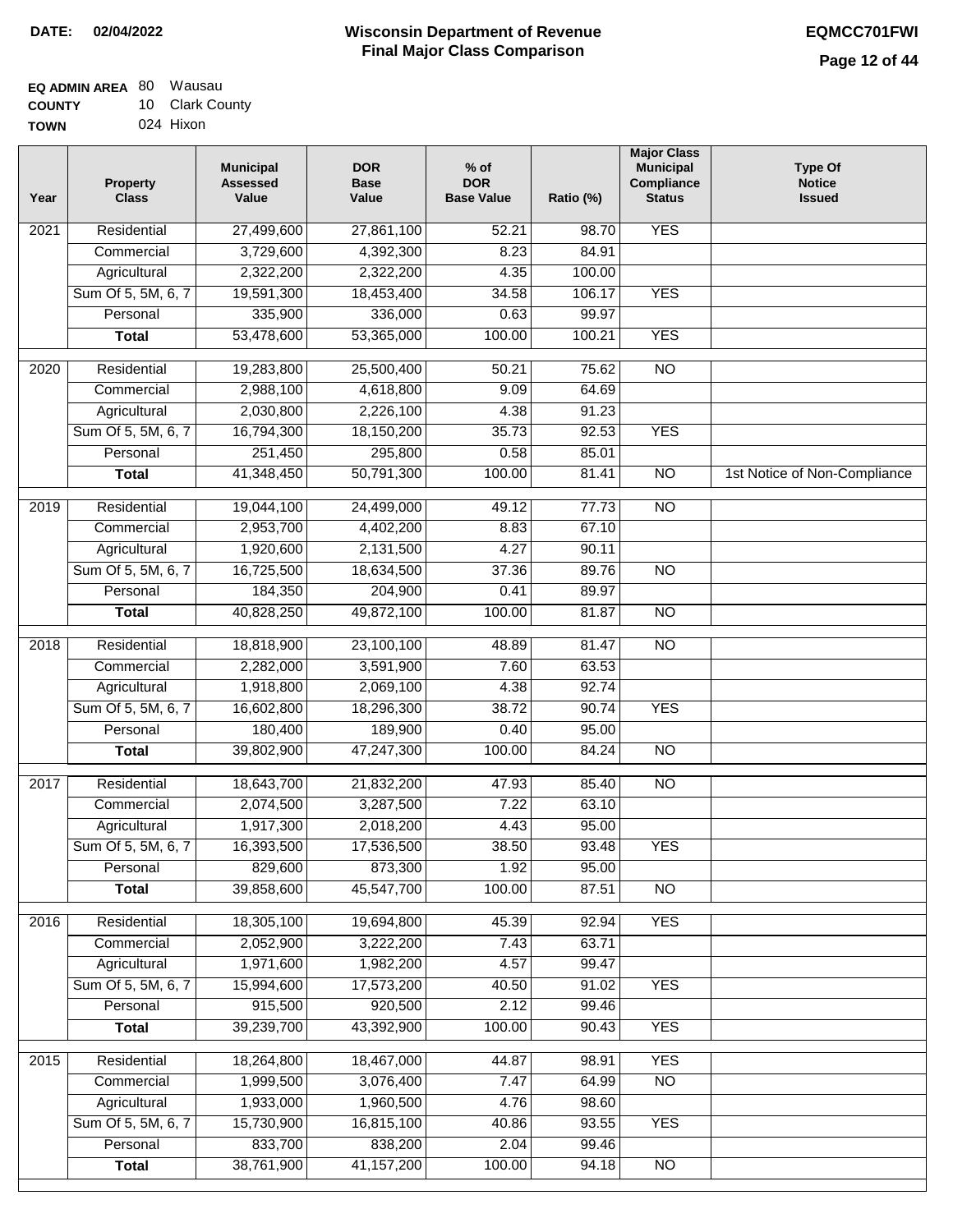| <b>EQ ADMIN AREA 80 Wausau</b> |                 |
|--------------------------------|-----------------|
| <b>COUNTY</b>                  | 10 Clark County |
| <b>TOWN</b>                    | 026 Hoard       |

| Residential<br>15,247,800<br>19,476,500<br>$\overline{NO}$<br>2021<br>46.66<br>78.29<br>444,400<br>505,100<br>1.21<br>87.98<br>Commercial<br>2,200,700<br>2,552,900<br>86.20<br>Agricultural<br>6.12<br>Sum Of 5, 5M, 6, 7<br>17,356,400<br><b>YES</b><br>18,936,400<br>45.36<br>91.66<br>235,800<br>Personal<br>274,200<br>0.66<br>86.00<br>35,485,100<br>41,745,100<br>100.00<br>85.00<br>$\overline{NO}$<br><b>Total</b><br>2020<br>Residential<br>14,991,700<br>17,925,400<br>83.63<br>NO<br>45.55<br>Commercial<br>347,800<br>405,000<br>1.03<br>85.88<br>2,253,400<br>2,431,300<br>Agricultural<br>6.18<br>92.68<br>Sum Of 5, 5M, 6, 7<br>95.02<br><b>YES</b><br>17,409,000<br>18,320,900<br>46.56<br>248,800<br>93.01<br>Personal<br>267,500<br>0.68<br>35,250,700<br><b>Total</b><br>39,350,100<br>100.00<br>89.58<br><b>NO</b><br>Residential<br>$\overline{NO}$<br>$\frac{1}{2019}$<br>14,683,000<br>17,595,200<br>44.58<br>83.45<br>318,700<br>90.39<br>Commercial<br>352,600<br>0.89<br>2,221,600<br>Agricultural<br>2,346,300<br>5.94<br>94.69<br><b>YES</b><br>Sum Of 5, 5M, 6, 7<br>17,585,600<br>18,865,600<br>47.80<br>93.22<br>277,000<br>307,800<br>Personal<br>0.78<br>89.99<br>35,085,900<br>39,467,500<br>100.00<br>88.90<br>$\overline{NO}$<br><b>Total</b><br>87.52<br>$\overline{NO}$<br>2018<br>Residential<br>14,480,200<br>16,544,500<br>43.46<br>318,700<br>345,700<br>92.19<br>0.91<br>Commercial<br>2,219,100<br>2,278,500<br>5.98<br>97.39<br>Agricultural<br>Sum Of 5, 5M, 6, 7<br>48.70<br><b>YES</b><br>17,492,400<br>18,538,700<br>94.36<br>334,100<br>363,100<br>0.95<br>92.01<br>Personal<br><b>NO</b><br>34,844,500<br>38,070,500<br>100.00<br>91.53<br><b>Total</b><br><b>YES</b><br>2017<br>Residential<br>14,520,300<br>15,813,500<br>42.79<br>91.82<br>318,700<br>0.91<br>Commercial<br>335,600<br>94.96<br>2,210,100<br>2,212,600<br>5.99<br>99.89<br>Agricultural<br>Sum Of 5, 5M, 6, 7<br>17,409,400<br>18,188,100<br>49.22<br>95.72<br>YES<br>Personal<br>399,800<br>403,900<br>1.09<br>98.98<br>34,858,300<br>36,953,700<br>100.00<br><b>YES</b><br>94.33<br><b>Total</b><br><b>YES</b><br>Residential<br>14,286,200<br>14,291,400<br>40.00<br>99.96<br>2016<br>173,800<br>0.52<br>93.69<br>Commercial<br>185,500<br>2,290,400<br>2,166,000<br>105.74<br>Agricultural<br>6.06<br>Sum Of 5, 5M, 6, 7<br>15,437,800<br>18,731,900<br>52.43<br>82.41<br>N <sub>O</sub><br>330,200<br>355,000<br>Personal<br>0.99<br>93.01<br><b>Total</b><br>32,518,400<br>35,729,800<br>100.00<br>91.01<br>$\overline{NO}$<br>Residential<br>14,108,000<br>13,300,400<br><b>YES</b><br>$\overline{2015}$<br>39.37<br>106.07<br>64,700<br>65,000<br>0.19<br>99.54<br>Commercial<br>2,292,600<br>2,145,400<br>Agricultural<br>6.35<br>106.86<br>Sum Of 5, 5M, 6, 7<br>15,162,400<br>17,930,600<br>53.08<br>N <sub>O</sub><br>84.56 | Year | <b>Property</b><br><b>Class</b> | <b>Municipal</b><br><b>Assessed</b><br>Value | <b>DOR</b><br><b>Base</b><br>Value | $%$ of<br><b>DOR</b><br><b>Base Value</b> | Ratio (%) | <b>Major Class</b><br><b>Municipal</b><br>Compliance<br><b>Status</b> | <b>Type Of</b><br><b>Notice</b><br><b>Issued</b> |
|----------------------------------------------------------------------------------------------------------------------------------------------------------------------------------------------------------------------------------------------------------------------------------------------------------------------------------------------------------------------------------------------------------------------------------------------------------------------------------------------------------------------------------------------------------------------------------------------------------------------------------------------------------------------------------------------------------------------------------------------------------------------------------------------------------------------------------------------------------------------------------------------------------------------------------------------------------------------------------------------------------------------------------------------------------------------------------------------------------------------------------------------------------------------------------------------------------------------------------------------------------------------------------------------------------------------------------------------------------------------------------------------------------------------------------------------------------------------------------------------------------------------------------------------------------------------------------------------------------------------------------------------------------------------------------------------------------------------------------------------------------------------------------------------------------------------------------------------------------------------------------------------------------------------------------------------------------------------------------------------------------------------------------------------------------------------------------------------------------------------------------------------------------------------------------------------------------------------------------------------------------------------------------------------------------------------------------------------------------------------------------------------------------------------------------------------------------------------------------------------------------------------------------------------------------------------------------------------------------------------------------------------------------------------------------------------------------------------------------------------------------------------------------------------------------------------------------------------------------------|------|---------------------------------|----------------------------------------------|------------------------------------|-------------------------------------------|-----------|-----------------------------------------------------------------------|--------------------------------------------------|
|                                                                                                                                                                                                                                                                                                                                                                                                                                                                                                                                                                                                                                                                                                                                                                                                                                                                                                                                                                                                                                                                                                                                                                                                                                                                                                                                                                                                                                                                                                                                                                                                                                                                                                                                                                                                                                                                                                                                                                                                                                                                                                                                                                                                                                                                                                                                                                                                                                                                                                                                                                                                                                                                                                                                                                                                                                                                |      |                                 |                                              |                                    |                                           |           |                                                                       |                                                  |
|                                                                                                                                                                                                                                                                                                                                                                                                                                                                                                                                                                                                                                                                                                                                                                                                                                                                                                                                                                                                                                                                                                                                                                                                                                                                                                                                                                                                                                                                                                                                                                                                                                                                                                                                                                                                                                                                                                                                                                                                                                                                                                                                                                                                                                                                                                                                                                                                                                                                                                                                                                                                                                                                                                                                                                                                                                                                |      |                                 |                                              |                                    |                                           |           |                                                                       |                                                  |
|                                                                                                                                                                                                                                                                                                                                                                                                                                                                                                                                                                                                                                                                                                                                                                                                                                                                                                                                                                                                                                                                                                                                                                                                                                                                                                                                                                                                                                                                                                                                                                                                                                                                                                                                                                                                                                                                                                                                                                                                                                                                                                                                                                                                                                                                                                                                                                                                                                                                                                                                                                                                                                                                                                                                                                                                                                                                |      |                                 |                                              |                                    |                                           |           |                                                                       |                                                  |
|                                                                                                                                                                                                                                                                                                                                                                                                                                                                                                                                                                                                                                                                                                                                                                                                                                                                                                                                                                                                                                                                                                                                                                                                                                                                                                                                                                                                                                                                                                                                                                                                                                                                                                                                                                                                                                                                                                                                                                                                                                                                                                                                                                                                                                                                                                                                                                                                                                                                                                                                                                                                                                                                                                                                                                                                                                                                |      |                                 |                                              |                                    |                                           |           |                                                                       |                                                  |
|                                                                                                                                                                                                                                                                                                                                                                                                                                                                                                                                                                                                                                                                                                                                                                                                                                                                                                                                                                                                                                                                                                                                                                                                                                                                                                                                                                                                                                                                                                                                                                                                                                                                                                                                                                                                                                                                                                                                                                                                                                                                                                                                                                                                                                                                                                                                                                                                                                                                                                                                                                                                                                                                                                                                                                                                                                                                |      |                                 |                                              |                                    |                                           |           |                                                                       |                                                  |
|                                                                                                                                                                                                                                                                                                                                                                                                                                                                                                                                                                                                                                                                                                                                                                                                                                                                                                                                                                                                                                                                                                                                                                                                                                                                                                                                                                                                                                                                                                                                                                                                                                                                                                                                                                                                                                                                                                                                                                                                                                                                                                                                                                                                                                                                                                                                                                                                                                                                                                                                                                                                                                                                                                                                                                                                                                                                |      |                                 |                                              |                                    |                                           |           |                                                                       | 1st Notice of Non-Compliance                     |
|                                                                                                                                                                                                                                                                                                                                                                                                                                                                                                                                                                                                                                                                                                                                                                                                                                                                                                                                                                                                                                                                                                                                                                                                                                                                                                                                                                                                                                                                                                                                                                                                                                                                                                                                                                                                                                                                                                                                                                                                                                                                                                                                                                                                                                                                                                                                                                                                                                                                                                                                                                                                                                                                                                                                                                                                                                                                |      |                                 |                                              |                                    |                                           |           |                                                                       |                                                  |
|                                                                                                                                                                                                                                                                                                                                                                                                                                                                                                                                                                                                                                                                                                                                                                                                                                                                                                                                                                                                                                                                                                                                                                                                                                                                                                                                                                                                                                                                                                                                                                                                                                                                                                                                                                                                                                                                                                                                                                                                                                                                                                                                                                                                                                                                                                                                                                                                                                                                                                                                                                                                                                                                                                                                                                                                                                                                |      |                                 |                                              |                                    |                                           |           |                                                                       |                                                  |
|                                                                                                                                                                                                                                                                                                                                                                                                                                                                                                                                                                                                                                                                                                                                                                                                                                                                                                                                                                                                                                                                                                                                                                                                                                                                                                                                                                                                                                                                                                                                                                                                                                                                                                                                                                                                                                                                                                                                                                                                                                                                                                                                                                                                                                                                                                                                                                                                                                                                                                                                                                                                                                                                                                                                                                                                                                                                |      |                                 |                                              |                                    |                                           |           |                                                                       |                                                  |
|                                                                                                                                                                                                                                                                                                                                                                                                                                                                                                                                                                                                                                                                                                                                                                                                                                                                                                                                                                                                                                                                                                                                                                                                                                                                                                                                                                                                                                                                                                                                                                                                                                                                                                                                                                                                                                                                                                                                                                                                                                                                                                                                                                                                                                                                                                                                                                                                                                                                                                                                                                                                                                                                                                                                                                                                                                                                |      |                                 |                                              |                                    |                                           |           |                                                                       |                                                  |
|                                                                                                                                                                                                                                                                                                                                                                                                                                                                                                                                                                                                                                                                                                                                                                                                                                                                                                                                                                                                                                                                                                                                                                                                                                                                                                                                                                                                                                                                                                                                                                                                                                                                                                                                                                                                                                                                                                                                                                                                                                                                                                                                                                                                                                                                                                                                                                                                                                                                                                                                                                                                                                                                                                                                                                                                                                                                |      |                                 |                                              |                                    |                                           |           |                                                                       |                                                  |
|                                                                                                                                                                                                                                                                                                                                                                                                                                                                                                                                                                                                                                                                                                                                                                                                                                                                                                                                                                                                                                                                                                                                                                                                                                                                                                                                                                                                                                                                                                                                                                                                                                                                                                                                                                                                                                                                                                                                                                                                                                                                                                                                                                                                                                                                                                                                                                                                                                                                                                                                                                                                                                                                                                                                                                                                                                                                |      |                                 |                                              |                                    |                                           |           |                                                                       |                                                  |
|                                                                                                                                                                                                                                                                                                                                                                                                                                                                                                                                                                                                                                                                                                                                                                                                                                                                                                                                                                                                                                                                                                                                                                                                                                                                                                                                                                                                                                                                                                                                                                                                                                                                                                                                                                                                                                                                                                                                                                                                                                                                                                                                                                                                                                                                                                                                                                                                                                                                                                                                                                                                                                                                                                                                                                                                                                                                |      |                                 |                                              |                                    |                                           |           |                                                                       |                                                  |
|                                                                                                                                                                                                                                                                                                                                                                                                                                                                                                                                                                                                                                                                                                                                                                                                                                                                                                                                                                                                                                                                                                                                                                                                                                                                                                                                                                                                                                                                                                                                                                                                                                                                                                                                                                                                                                                                                                                                                                                                                                                                                                                                                                                                                                                                                                                                                                                                                                                                                                                                                                                                                                                                                                                                                                                                                                                                |      |                                 |                                              |                                    |                                           |           |                                                                       |                                                  |
|                                                                                                                                                                                                                                                                                                                                                                                                                                                                                                                                                                                                                                                                                                                                                                                                                                                                                                                                                                                                                                                                                                                                                                                                                                                                                                                                                                                                                                                                                                                                                                                                                                                                                                                                                                                                                                                                                                                                                                                                                                                                                                                                                                                                                                                                                                                                                                                                                                                                                                                                                                                                                                                                                                                                                                                                                                                                |      |                                 |                                              |                                    |                                           |           |                                                                       |                                                  |
|                                                                                                                                                                                                                                                                                                                                                                                                                                                                                                                                                                                                                                                                                                                                                                                                                                                                                                                                                                                                                                                                                                                                                                                                                                                                                                                                                                                                                                                                                                                                                                                                                                                                                                                                                                                                                                                                                                                                                                                                                                                                                                                                                                                                                                                                                                                                                                                                                                                                                                                                                                                                                                                                                                                                                                                                                                                                |      |                                 |                                              |                                    |                                           |           |                                                                       |                                                  |
|                                                                                                                                                                                                                                                                                                                                                                                                                                                                                                                                                                                                                                                                                                                                                                                                                                                                                                                                                                                                                                                                                                                                                                                                                                                                                                                                                                                                                                                                                                                                                                                                                                                                                                                                                                                                                                                                                                                                                                                                                                                                                                                                                                                                                                                                                                                                                                                                                                                                                                                                                                                                                                                                                                                                                                                                                                                                |      |                                 |                                              |                                    |                                           |           |                                                                       |                                                  |
|                                                                                                                                                                                                                                                                                                                                                                                                                                                                                                                                                                                                                                                                                                                                                                                                                                                                                                                                                                                                                                                                                                                                                                                                                                                                                                                                                                                                                                                                                                                                                                                                                                                                                                                                                                                                                                                                                                                                                                                                                                                                                                                                                                                                                                                                                                                                                                                                                                                                                                                                                                                                                                                                                                                                                                                                                                                                |      |                                 |                                              |                                    |                                           |           |                                                                       |                                                  |
|                                                                                                                                                                                                                                                                                                                                                                                                                                                                                                                                                                                                                                                                                                                                                                                                                                                                                                                                                                                                                                                                                                                                                                                                                                                                                                                                                                                                                                                                                                                                                                                                                                                                                                                                                                                                                                                                                                                                                                                                                                                                                                                                                                                                                                                                                                                                                                                                                                                                                                                                                                                                                                                                                                                                                                                                                                                                |      |                                 |                                              |                                    |                                           |           |                                                                       |                                                  |
|                                                                                                                                                                                                                                                                                                                                                                                                                                                                                                                                                                                                                                                                                                                                                                                                                                                                                                                                                                                                                                                                                                                                                                                                                                                                                                                                                                                                                                                                                                                                                                                                                                                                                                                                                                                                                                                                                                                                                                                                                                                                                                                                                                                                                                                                                                                                                                                                                                                                                                                                                                                                                                                                                                                                                                                                                                                                |      |                                 |                                              |                                    |                                           |           |                                                                       |                                                  |
|                                                                                                                                                                                                                                                                                                                                                                                                                                                                                                                                                                                                                                                                                                                                                                                                                                                                                                                                                                                                                                                                                                                                                                                                                                                                                                                                                                                                                                                                                                                                                                                                                                                                                                                                                                                                                                                                                                                                                                                                                                                                                                                                                                                                                                                                                                                                                                                                                                                                                                                                                                                                                                                                                                                                                                                                                                                                |      |                                 |                                              |                                    |                                           |           |                                                                       |                                                  |
|                                                                                                                                                                                                                                                                                                                                                                                                                                                                                                                                                                                                                                                                                                                                                                                                                                                                                                                                                                                                                                                                                                                                                                                                                                                                                                                                                                                                                                                                                                                                                                                                                                                                                                                                                                                                                                                                                                                                                                                                                                                                                                                                                                                                                                                                                                                                                                                                                                                                                                                                                                                                                                                                                                                                                                                                                                                                |      |                                 |                                              |                                    |                                           |           |                                                                       |                                                  |
|                                                                                                                                                                                                                                                                                                                                                                                                                                                                                                                                                                                                                                                                                                                                                                                                                                                                                                                                                                                                                                                                                                                                                                                                                                                                                                                                                                                                                                                                                                                                                                                                                                                                                                                                                                                                                                                                                                                                                                                                                                                                                                                                                                                                                                                                                                                                                                                                                                                                                                                                                                                                                                                                                                                                                                                                                                                                |      |                                 |                                              |                                    |                                           |           |                                                                       |                                                  |
|                                                                                                                                                                                                                                                                                                                                                                                                                                                                                                                                                                                                                                                                                                                                                                                                                                                                                                                                                                                                                                                                                                                                                                                                                                                                                                                                                                                                                                                                                                                                                                                                                                                                                                                                                                                                                                                                                                                                                                                                                                                                                                                                                                                                                                                                                                                                                                                                                                                                                                                                                                                                                                                                                                                                                                                                                                                                |      |                                 |                                              |                                    |                                           |           |                                                                       |                                                  |
|                                                                                                                                                                                                                                                                                                                                                                                                                                                                                                                                                                                                                                                                                                                                                                                                                                                                                                                                                                                                                                                                                                                                                                                                                                                                                                                                                                                                                                                                                                                                                                                                                                                                                                                                                                                                                                                                                                                                                                                                                                                                                                                                                                                                                                                                                                                                                                                                                                                                                                                                                                                                                                                                                                                                                                                                                                                                |      |                                 |                                              |                                    |                                           |           |                                                                       |                                                  |
|                                                                                                                                                                                                                                                                                                                                                                                                                                                                                                                                                                                                                                                                                                                                                                                                                                                                                                                                                                                                                                                                                                                                                                                                                                                                                                                                                                                                                                                                                                                                                                                                                                                                                                                                                                                                                                                                                                                                                                                                                                                                                                                                                                                                                                                                                                                                                                                                                                                                                                                                                                                                                                                                                                                                                                                                                                                                |      |                                 |                                              |                                    |                                           |           |                                                                       |                                                  |
|                                                                                                                                                                                                                                                                                                                                                                                                                                                                                                                                                                                                                                                                                                                                                                                                                                                                                                                                                                                                                                                                                                                                                                                                                                                                                                                                                                                                                                                                                                                                                                                                                                                                                                                                                                                                                                                                                                                                                                                                                                                                                                                                                                                                                                                                                                                                                                                                                                                                                                                                                                                                                                                                                                                                                                                                                                                                |      |                                 |                                              |                                    |                                           |           |                                                                       |                                                  |
|                                                                                                                                                                                                                                                                                                                                                                                                                                                                                                                                                                                                                                                                                                                                                                                                                                                                                                                                                                                                                                                                                                                                                                                                                                                                                                                                                                                                                                                                                                                                                                                                                                                                                                                                                                                                                                                                                                                                                                                                                                                                                                                                                                                                                                                                                                                                                                                                                                                                                                                                                                                                                                                                                                                                                                                                                                                                |      |                                 |                                              |                                    |                                           |           |                                                                       |                                                  |
|                                                                                                                                                                                                                                                                                                                                                                                                                                                                                                                                                                                                                                                                                                                                                                                                                                                                                                                                                                                                                                                                                                                                                                                                                                                                                                                                                                                                                                                                                                                                                                                                                                                                                                                                                                                                                                                                                                                                                                                                                                                                                                                                                                                                                                                                                                                                                                                                                                                                                                                                                                                                                                                                                                                                                                                                                                                                |      |                                 |                                              |                                    |                                           |           |                                                                       |                                                  |
|                                                                                                                                                                                                                                                                                                                                                                                                                                                                                                                                                                                                                                                                                                                                                                                                                                                                                                                                                                                                                                                                                                                                                                                                                                                                                                                                                                                                                                                                                                                                                                                                                                                                                                                                                                                                                                                                                                                                                                                                                                                                                                                                                                                                                                                                                                                                                                                                                                                                                                                                                                                                                                                                                                                                                                                                                                                                |      |                                 |                                              |                                    |                                           |           |                                                                       |                                                  |
|                                                                                                                                                                                                                                                                                                                                                                                                                                                                                                                                                                                                                                                                                                                                                                                                                                                                                                                                                                                                                                                                                                                                                                                                                                                                                                                                                                                                                                                                                                                                                                                                                                                                                                                                                                                                                                                                                                                                                                                                                                                                                                                                                                                                                                                                                                                                                                                                                                                                                                                                                                                                                                                                                                                                                                                                                                                                |      |                                 |                                              |                                    |                                           |           |                                                                       |                                                  |
|                                                                                                                                                                                                                                                                                                                                                                                                                                                                                                                                                                                                                                                                                                                                                                                                                                                                                                                                                                                                                                                                                                                                                                                                                                                                                                                                                                                                                                                                                                                                                                                                                                                                                                                                                                                                                                                                                                                                                                                                                                                                                                                                                                                                                                                                                                                                                                                                                                                                                                                                                                                                                                                                                                                                                                                                                                                                |      |                                 |                                              |                                    |                                           |           |                                                                       |                                                  |
|                                                                                                                                                                                                                                                                                                                                                                                                                                                                                                                                                                                                                                                                                                                                                                                                                                                                                                                                                                                                                                                                                                                                                                                                                                                                                                                                                                                                                                                                                                                                                                                                                                                                                                                                                                                                                                                                                                                                                                                                                                                                                                                                                                                                                                                                                                                                                                                                                                                                                                                                                                                                                                                                                                                                                                                                                                                                |      |                                 |                                              |                                    |                                           |           |                                                                       |                                                  |
|                                                                                                                                                                                                                                                                                                                                                                                                                                                                                                                                                                                                                                                                                                                                                                                                                                                                                                                                                                                                                                                                                                                                                                                                                                                                                                                                                                                                                                                                                                                                                                                                                                                                                                                                                                                                                                                                                                                                                                                                                                                                                                                                                                                                                                                                                                                                                                                                                                                                                                                                                                                                                                                                                                                                                                                                                                                                |      |                                 |                                              |                                    |                                           |           |                                                                       |                                                  |
|                                                                                                                                                                                                                                                                                                                                                                                                                                                                                                                                                                                                                                                                                                                                                                                                                                                                                                                                                                                                                                                                                                                                                                                                                                                                                                                                                                                                                                                                                                                                                                                                                                                                                                                                                                                                                                                                                                                                                                                                                                                                                                                                                                                                                                                                                                                                                                                                                                                                                                                                                                                                                                                                                                                                                                                                                                                                |      |                                 |                                              |                                    |                                           |           |                                                                       |                                                  |
|                                                                                                                                                                                                                                                                                                                                                                                                                                                                                                                                                                                                                                                                                                                                                                                                                                                                                                                                                                                                                                                                                                                                                                                                                                                                                                                                                                                                                                                                                                                                                                                                                                                                                                                                                                                                                                                                                                                                                                                                                                                                                                                                                                                                                                                                                                                                                                                                                                                                                                                                                                                                                                                                                                                                                                                                                                                                |      |                                 |                                              |                                    |                                           |           |                                                                       |                                                  |
|                                                                                                                                                                                                                                                                                                                                                                                                                                                                                                                                                                                                                                                                                                                                                                                                                                                                                                                                                                                                                                                                                                                                                                                                                                                                                                                                                                                                                                                                                                                                                                                                                                                                                                                                                                                                                                                                                                                                                                                                                                                                                                                                                                                                                                                                                                                                                                                                                                                                                                                                                                                                                                                                                                                                                                                                                                                                |      |                                 |                                              |                                    |                                           |           |                                                                       | 1st Notice of Non-Compliance                     |
|                                                                                                                                                                                                                                                                                                                                                                                                                                                                                                                                                                                                                                                                                                                                                                                                                                                                                                                                                                                                                                                                                                                                                                                                                                                                                                                                                                                                                                                                                                                                                                                                                                                                                                                                                                                                                                                                                                                                                                                                                                                                                                                                                                                                                                                                                                                                                                                                                                                                                                                                                                                                                                                                                                                                                                                                                                                                |      |                                 |                                              |                                    |                                           |           |                                                                       |                                                  |
|                                                                                                                                                                                                                                                                                                                                                                                                                                                                                                                                                                                                                                                                                                                                                                                                                                                                                                                                                                                                                                                                                                                                                                                                                                                                                                                                                                                                                                                                                                                                                                                                                                                                                                                                                                                                                                                                                                                                                                                                                                                                                                                                                                                                                                                                                                                                                                                                                                                                                                                                                                                                                                                                                                                                                                                                                                                                |      |                                 |                                              |                                    |                                           |           |                                                                       |                                                  |
|                                                                                                                                                                                                                                                                                                                                                                                                                                                                                                                                                                                                                                                                                                                                                                                                                                                                                                                                                                                                                                                                                                                                                                                                                                                                                                                                                                                                                                                                                                                                                                                                                                                                                                                                                                                                                                                                                                                                                                                                                                                                                                                                                                                                                                                                                                                                                                                                                                                                                                                                                                                                                                                                                                                                                                                                                                                                |      |                                 |                                              |                                    |                                           |           |                                                                       |                                                  |
|                                                                                                                                                                                                                                                                                                                                                                                                                                                                                                                                                                                                                                                                                                                                                                                                                                                                                                                                                                                                                                                                                                                                                                                                                                                                                                                                                                                                                                                                                                                                                                                                                                                                                                                                                                                                                                                                                                                                                                                                                                                                                                                                                                                                                                                                                                                                                                                                                                                                                                                                                                                                                                                                                                                                                                                                                                                                |      |                                 |                                              |                                    |                                           |           |                                                                       |                                                  |
|                                                                                                                                                                                                                                                                                                                                                                                                                                                                                                                                                                                                                                                                                                                                                                                                                                                                                                                                                                                                                                                                                                                                                                                                                                                                                                                                                                                                                                                                                                                                                                                                                                                                                                                                                                                                                                                                                                                                                                                                                                                                                                                                                                                                                                                                                                                                                                                                                                                                                                                                                                                                                                                                                                                                                                                                                                                                |      | Personal                        | 334,100                                      | 337,500                            | 1.00                                      | 98.99     |                                                                       |                                                  |
| 31,961,800<br>33,778,900<br>100.00<br><b>Total</b><br>94.62<br>NO                                                                                                                                                                                                                                                                                                                                                                                                                                                                                                                                                                                                                                                                                                                                                                                                                                                                                                                                                                                                                                                                                                                                                                                                                                                                                                                                                                                                                                                                                                                                                                                                                                                                                                                                                                                                                                                                                                                                                                                                                                                                                                                                                                                                                                                                                                                                                                                                                                                                                                                                                                                                                                                                                                                                                                                              |      |                                 |                                              |                                    |                                           |           |                                                                       |                                                  |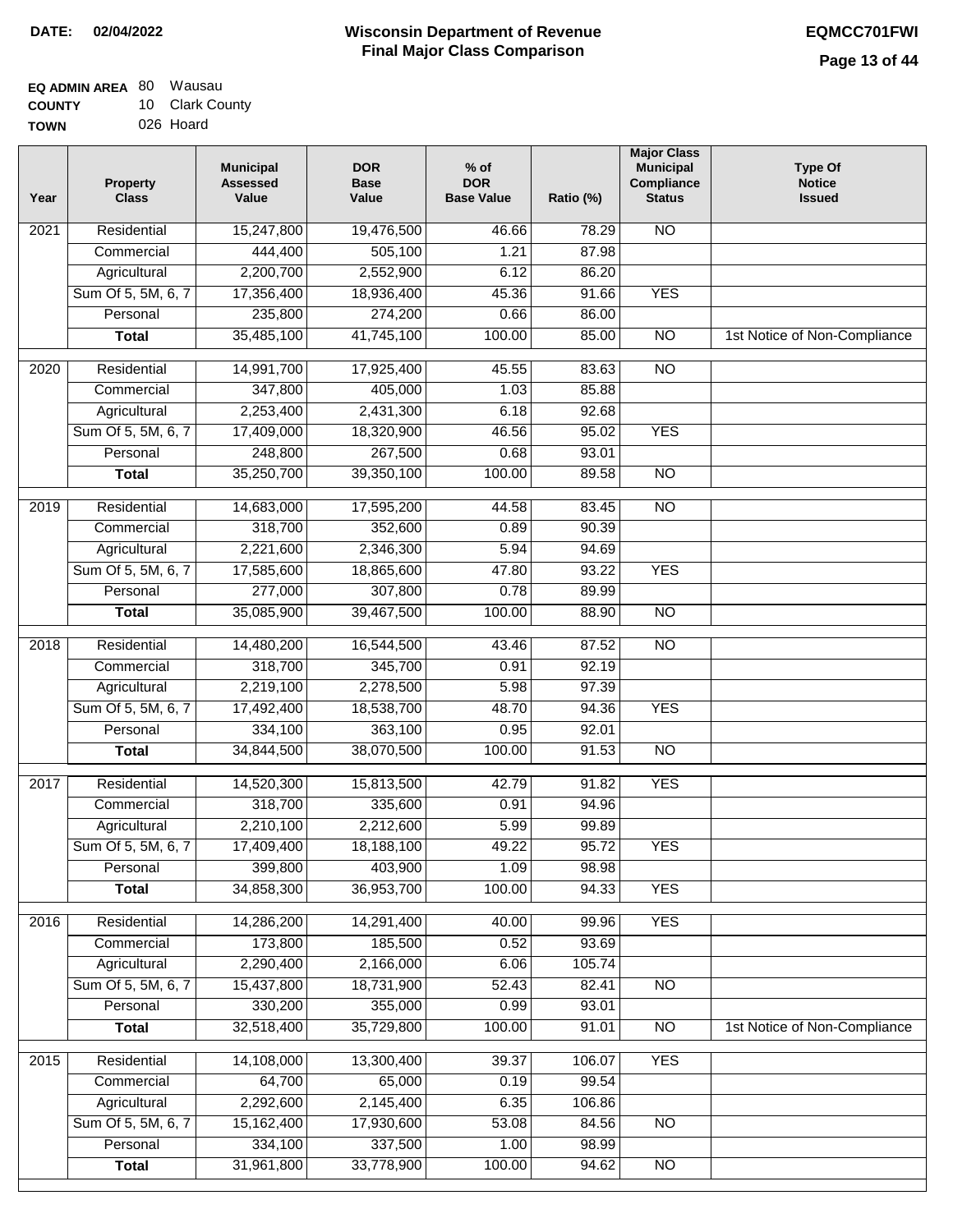| <b>EQ ADMIN AREA 80 Wausau</b> |                 |
|--------------------------------|-----------------|
| <b>COUNTY</b>                  | 10 Clark County |
| <b>TOWN</b>                    | 028 Levis       |

| Year             | <b>Property</b><br><b>Class</b> | <b>Municipal</b><br><b>Assessed</b><br>Value | <b>DOR</b><br><b>Base</b><br>Value | $%$ of<br><b>DOR</b><br><b>Base Value</b> | Ratio (%) | <b>Major Class</b><br><b>Municipal</b><br>Compliance<br><b>Status</b> | <b>Type Of</b><br><b>Notice</b><br><b>Issued</b> |
|------------------|---------------------------------|----------------------------------------------|------------------------------------|-------------------------------------------|-----------|-----------------------------------------------------------------------|--------------------------------------------------|
| 2021             | Residential                     | 27,628,200                                   | 30,326,700                         | 64.34                                     | 91.10     | <b>YES</b>                                                            |                                                  |
|                  | Commercial                      | 883,400                                      | 959,300                            | 2.04                                      | 92.09     |                                                                       |                                                  |
|                  | Agricultural                    | 676,600                                      | 735,300                            | 1.56                                      | 92.02     |                                                                       |                                                  |
|                  | Sum Of 5, 5M, 6, 7              | 13,988,200                                   | 14,973,300                         | 31.77                                     | 93.42     | <b>YES</b>                                                            |                                                  |
|                  | Personal                        | 129,400                                      | 140,600                            | 0.30                                      | 92.03     |                                                                       |                                                  |
|                  | <b>Total</b>                    | 43,305,800                                   | 47,135,200                         | 100.00                                    | 91.88     | <b>YES</b>                                                            |                                                  |
| 2020             | Residential                     | 27,121,600                                   | 27,828,200                         | 62.79                                     | 97.46     | <b>YES</b>                                                            |                                                  |
|                  | Commercial                      | 843,500                                      | 944,200                            | 2.13                                      | 89.33     |                                                                       |                                                  |
|                  | Agricultural                    | 670,700                                      | 707,300                            | 1.60                                      | 94.83     |                                                                       |                                                  |
|                  | Sum Of 5, 5M, 6, 7              | 14,028,000                                   | 14,630,900                         | 33.01                                     | 95.88     | <b>YES</b>                                                            |                                                  |
|                  | Personal                        | 198,500                                      | 208,900                            | 0.47                                      | 95.02     |                                                                       |                                                  |
|                  | <b>Total</b>                    | 42,862,300                                   | 44,319,500                         | 100.00                                    | 96.71     | <b>YES</b>                                                            |                                                  |
|                  |                                 |                                              |                                    |                                           |           |                                                                       |                                                  |
| $\frac{1}{2019}$ | Residential                     | 26,933,000                                   | 27,044,500                         | 62.02                                     | 99.59     | <b>YES</b>                                                            |                                                  |
|                  | Commercial                      | 852,200                                      | 890,200                            | 2.04                                      | 95.73     |                                                                       |                                                  |
|                  | Agricultural                    | 663,000                                      | 683,300                            | 1.57                                      | 97.03     |                                                                       |                                                  |
|                  | Sum Of 5, 5M, 6, 7              | 14,074,400                                   | 14,783,300                         | 33.90                                     | 95.20     | <b>YES</b>                                                            |                                                  |
|                  | Personal                        | 201,200                                      | 205,300                            | 0.47                                      | 98.00     |                                                                       |                                                  |
|                  | <b>Total</b>                    | 42,723,800                                   | 43,606,600                         | 100.00                                    | 97.98     | <b>YES</b>                                                            |                                                  |
| 2018             | Residential                     | 26,708,300                                   | 26,813,600                         | 62.40                                     | 99.61     | <b>YES</b>                                                            |                                                  |
|                  | Commercial                      | 846,300                                      | 866,800                            | 2.02                                      | 97.63     |                                                                       |                                                  |
|                  | Agricultural                    | 663,000                                      | 664,000                            | 1.55                                      | 99.85     |                                                                       |                                                  |
|                  | Sum Of 5, 5M, 6, 7              | 14,226,500                                   | 14,322,500                         | 33.33                                     | 99.33     | <b>YES</b>                                                            |                                                  |
|                  | Personal                        | 300,300                                      | 300,300                            | 0.70                                      | 100.00    |                                                                       |                                                  |
|                  | <b>Total</b>                    | 42,744,400                                   | 42,967,200                         | 100.00                                    | 99.48     | <b>YES</b>                                                            |                                                  |
| 2017             | Residential                     | 21,658,000                                   | 25,001,000                         | 64.43                                     | 86.63     | $\overline{NO}$                                                       |                                                  |
|                  | Commercial                      | 718,900                                      | 837,100                            | 2.16                                      | 85.88     |                                                                       |                                                  |
|                  | Agricultural                    | 655,600                                      | 648,600                            | 1.67                                      | 101.08    |                                                                       |                                                  |
|                  | Sum Of 5, 5M, 6, 7              | 10,793,500                                   | 11,809,100                         | 30.43                                     | 91.40     | <b>YES</b>                                                            |                                                  |
|                  | Personal                        | 458,500                                      | 509,500                            | 1.31                                      | 89.99     |                                                                       |                                                  |
|                  | <b>Total</b>                    | 34,284,500                                   | 38,805,300                         | 100.00                                    | 88.35     | N <sub>O</sub>                                                        | 1st Notice of Non-Compliance                     |
| 2016             | Residential                     | 21,531,600                                   | 23,249,700                         | 62.09                                     | 92.61     | <b>YES</b>                                                            |                                                  |
|                  | Commercial                      | 718,900                                      | 820,700                            | 2.19                                      | 87.60     |                                                                       |                                                  |
|                  | Agricultural                    | 658,300                                      | 640,700                            | 1.71                                      | 102.75    |                                                                       |                                                  |
|                  | Sum Of 5, 5M, 6, 7              | 10,813,700                                   | 12,227,400                         | 32.66                                     | 88.44     | N <sub>O</sub>                                                        |                                                  |
|                  | Personal                        | 454,400                                      | 504,900                            | 1.35                                      | 90.00     |                                                                       |                                                  |
|                  | <b>Total</b>                    | 34,176,900                                   | 37,443,400                         | 100.00                                    | 91.28     | $\overline{NO}$                                                       |                                                  |
| 2015             | Residential                     | 21,317,100                                   | 21,440,200                         | 59.97                                     | 99.43     | <b>YES</b>                                                            |                                                  |
|                  | Commercial                      | 895,400                                      | 956,400                            | 2.68                                      | 93.62     |                                                                       |                                                  |
|                  | Agricultural                    | 656,900                                      | 632,800                            | 1.77                                      | 103.81    |                                                                       |                                                  |
|                  | Sum Of 5, 5M, 6, 7              | 10,757,700                                   | 12,263,500                         | 34.30                                     | 87.72     | <b>NO</b>                                                             |                                                  |
|                  | Personal                        | 435,300                                      | 458,200                            | 1.28                                      | 95.00     |                                                                       |                                                  |
|                  | <b>Total</b>                    | 34,062,400                                   | 35,751,100                         | 100.00                                    | 95.28     | $\overline{NO}$                                                       |                                                  |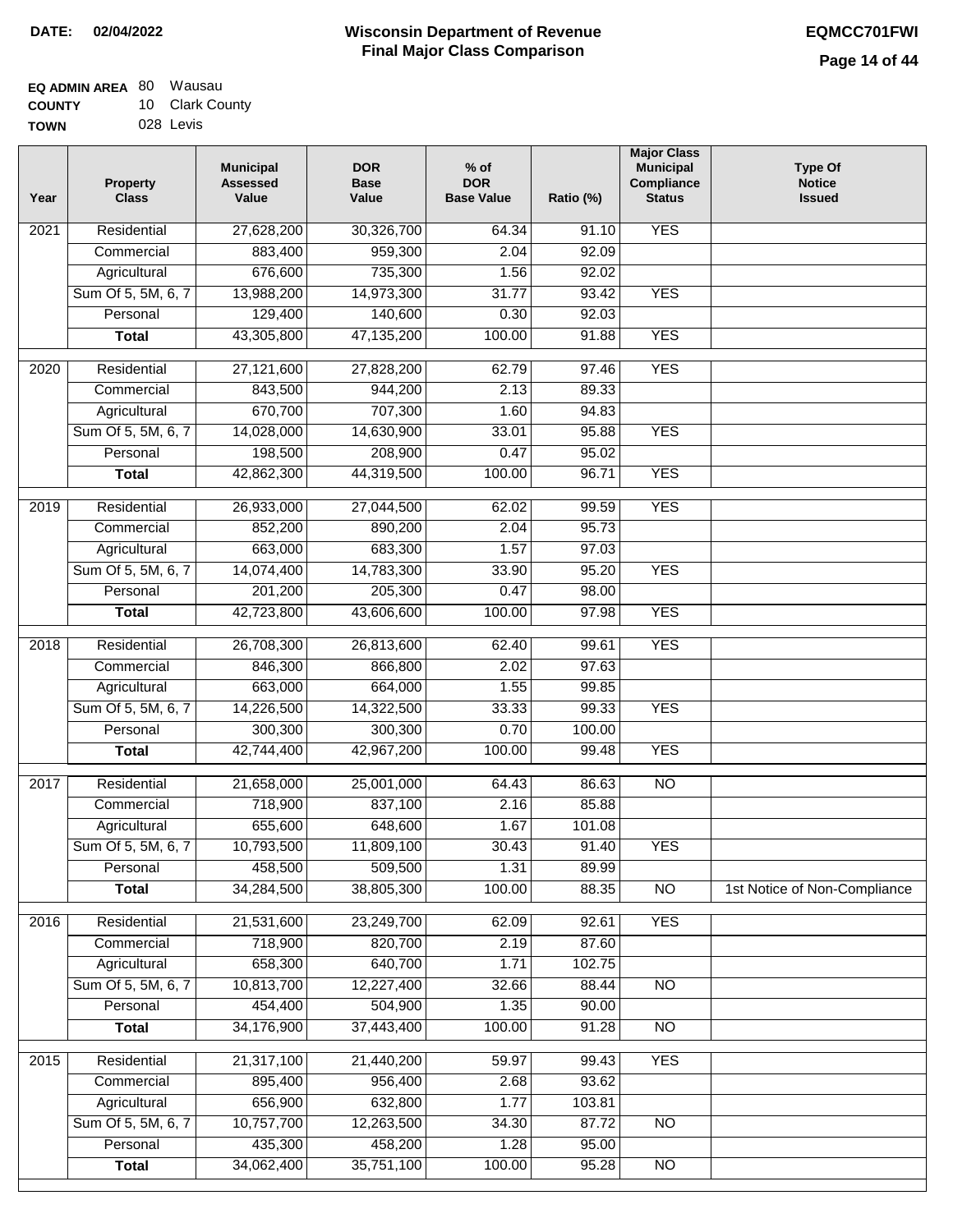| EQ ADMIN AREA 80 Wausau |                 |
|-------------------------|-----------------|
| <b>COUNTY</b>           | 10 Clark County |
|                         |                 |

**TOWN** 030 Longwood

| Year              | <b>Property</b><br><b>Class</b> | <b>Municipal</b><br><b>Assessed</b><br>Value | <b>DOR</b><br><b>Base</b><br>Value | $%$ of<br><b>DOR</b><br><b>Base Value</b> | Ratio (%) | <b>Major Class</b><br><b>Municipal</b><br>Compliance<br><b>Status</b> | <b>Type Of</b><br><b>Notice</b><br><b>Issued</b> |
|-------------------|---------------------------------|----------------------------------------------|------------------------------------|-------------------------------------------|-----------|-----------------------------------------------------------------------|--------------------------------------------------|
| 2021              | Residential                     | 22,733,200                                   | 26,326,300                         | 48.27                                     | 86.35     | N <sub>O</sub>                                                        |                                                  |
|                   | Commercial                      | 1,447,400                                    | 1,572,100                          | 2.88                                      | 92.07     |                                                                       |                                                  |
|                   | Agricultural                    | 2,561,700                                    | 2,756,500                          | 5.05                                      | 92.93     |                                                                       |                                                  |
|                   | Sum Of 5, 5M, 6, 7              | 22,386,300                                   | 23,811,300                         | 43.66                                     | 94.02     | <b>YES</b>                                                            |                                                  |
|                   | Personal                        | 71,000                                       | 76,400                             | 0.14                                      | 92.93     |                                                                       |                                                  |
|                   | <b>Total</b>                    | 49,199,600                                   | 54,542,600                         | 100.00                                    | 90.20     | $\overline{NO}$                                                       |                                                  |
| 2020              | Residential                     | 22,044,800                                   | 23,915,700                         | 46.60                                     | 92.18     | <b>YES</b>                                                            |                                                  |
|                   | Commercial                      | 1,383,900                                    | 1,550,300                          | 3.02                                      | 89.27     |                                                                       |                                                  |
|                   | Agricultural                    | 2,476,100                                    | 2,660,200                          | 5.18                                      | 93.08     |                                                                       |                                                  |
|                   | Sum Of 5, 5M, 6, 7              | 22,548,100                                   | 23,038,100                         | 44.89                                     | 97.87     | <b>YES</b>                                                            |                                                  |
|                   | Personal                        | 142,800                                      | 153,500                            | 0.30                                      | 93.03     |                                                                       |                                                  |
|                   | <b>Total</b>                    | 48,595,700                                   | 51,317,800                         | 100.00                                    | 94.70     | <b>YES</b>                                                            |                                                  |
|                   |                                 |                                              |                                    |                                           |           |                                                                       |                                                  |
| 2019              | Residential                     | 21,595,400                                   | 22,751,000                         | 45.29                                     | 94.92     | <b>YES</b>                                                            |                                                  |
|                   | Commercial                      | 1,348,300                                    | 1,426,500                          | 2.84                                      | 94.52     |                                                                       |                                                  |
|                   | Agricultural                    | 2,426,100                                    | 2,556,400                          | 5.09                                      | 94.90     |                                                                       |                                                  |
|                   | Sum Of 5, 5M, 6, 7              | 22,355,000                                   | 23,380,000                         | 46.54                                     | 95.62     | <b>YES</b>                                                            |                                                  |
|                   | Personal                        | 121,000                                      | 123,500                            | 0.25                                      | 97.98     |                                                                       |                                                  |
|                   | <b>Total</b>                    | 47,845,800                                   | 50,237,400                         | 100.00                                    | 95.24     | <b>YES</b>                                                            |                                                  |
| $\overline{2018}$ | Residential                     | 21,308,400                                   | 21,369,600                         | 44.30                                     | 99.71     | <b>YES</b>                                                            |                                                  |
|                   | Commercial                      | 1,348,300                                    | 1,398,600                          | 2.90                                      | 96.40     |                                                                       |                                                  |
|                   | Agricultural                    | 2,425,900                                    | 2,484,800                          | 5.15                                      | 97.63     |                                                                       |                                                  |
|                   | Sum Of 5, 5M, 6, 7              | 22,237,000                                   | 22,911,100                         | 47.49                                     | 97.06     | <b>YES</b>                                                            |                                                  |
|                   | Personal                        | 77,000                                       | 77,000                             | 0.16                                      | 100.00    |                                                                       |                                                  |
|                   | <b>Total</b>                    | 47,396,600                                   | 48,241,100                         | 100.00                                    | 98.25     | <b>YES</b>                                                            |                                                  |
| 2017              | Residential                     | 21,126,600                                   | 21,187,800                         | 44.36                                     | 99.71     | <b>YES</b>                                                            |                                                  |
|                   | Commercial                      | 1,190,600                                    | 1,207,600                          | 2.53                                      | 98.59     |                                                                       |                                                  |
|                   | Agricultural                    | 2,419,900                                    | 2,415,300                          | 5.06                                      | 100.19    |                                                                       |                                                  |
|                   | Sum Of 5, 5M, 6, 7              | 22,307,400                                   | 22,443,800                         | 46.99                                     | 99.39     | YES                                                                   |                                                  |
|                   | Personal                        | 513,400                                      | 513,400                            | 1.07                                      | 100.00    |                                                                       |                                                  |
|                   | <b>Total</b>                    | 47,557,900                                   | 47,767,900                         | 100.00                                    | 99.56     | <b>YES</b>                                                            |                                                  |
| 2016              | Residential                     | 18,018,300                                   | 18,755,700                         | 42.18                                     | 96.07     | <b>YES</b>                                                            |                                                  |
|                   | Commercial                      | 613,700                                      | 719,700                            | 1.62                                      | 85.27     |                                                                       |                                                  |
|                   | Agricultural                    | 2,546,700                                    | 2,388,300                          | 5.37                                      | 106.63    |                                                                       |                                                  |
|                   | Sum Of 5, 5M, 6, 7              | 17,869,300                                   | 22,092,300                         | 49.68                                     | 80.88     | $\overline{NO}$                                                       |                                                  |
|                   | Personal                        | 460,000                                      | 511,100                            | 1.15                                      | 90.00     |                                                                       |                                                  |
|                   | <b>Total</b>                    | 39,508,000                                   | 44,467,100                         | 100.00                                    | 88.85     | N <sub>O</sub>                                                        | 1st Notice of Non-Compliance                     |
| 2015              | Residential                     | 17,605,600                                   | 17,312,900                         | 41.37                                     | 101.69    | <b>YES</b>                                                            |                                                  |
|                   | Commercial                      | 480,800                                      | 545,500                            | 1.30                                      | 88.14     |                                                                       |                                                  |
|                   | Agricultural                    | 2,549,200                                    | 2,364,100                          | 5.65                                      | 107.83    |                                                                       |                                                  |
|                   | Sum Of 5, 5M, 6, 7              | 17,747,800                                   | 21,272,100                         | 50.83                                     | 83.43     | N <sub>O</sub>                                                        |                                                  |
|                   | Personal                        | 355,500                                      | 359,000                            | 0.86                                      | 99.03     |                                                                       |                                                  |
|                   | <b>Total</b>                    | 38,738,900                                   | 41,853,600                         | 100.00                                    | 92.56     | $\overline{NO}$                                                       |                                                  |
|                   |                                 |                                              |                                    |                                           |           |                                                                       |                                                  |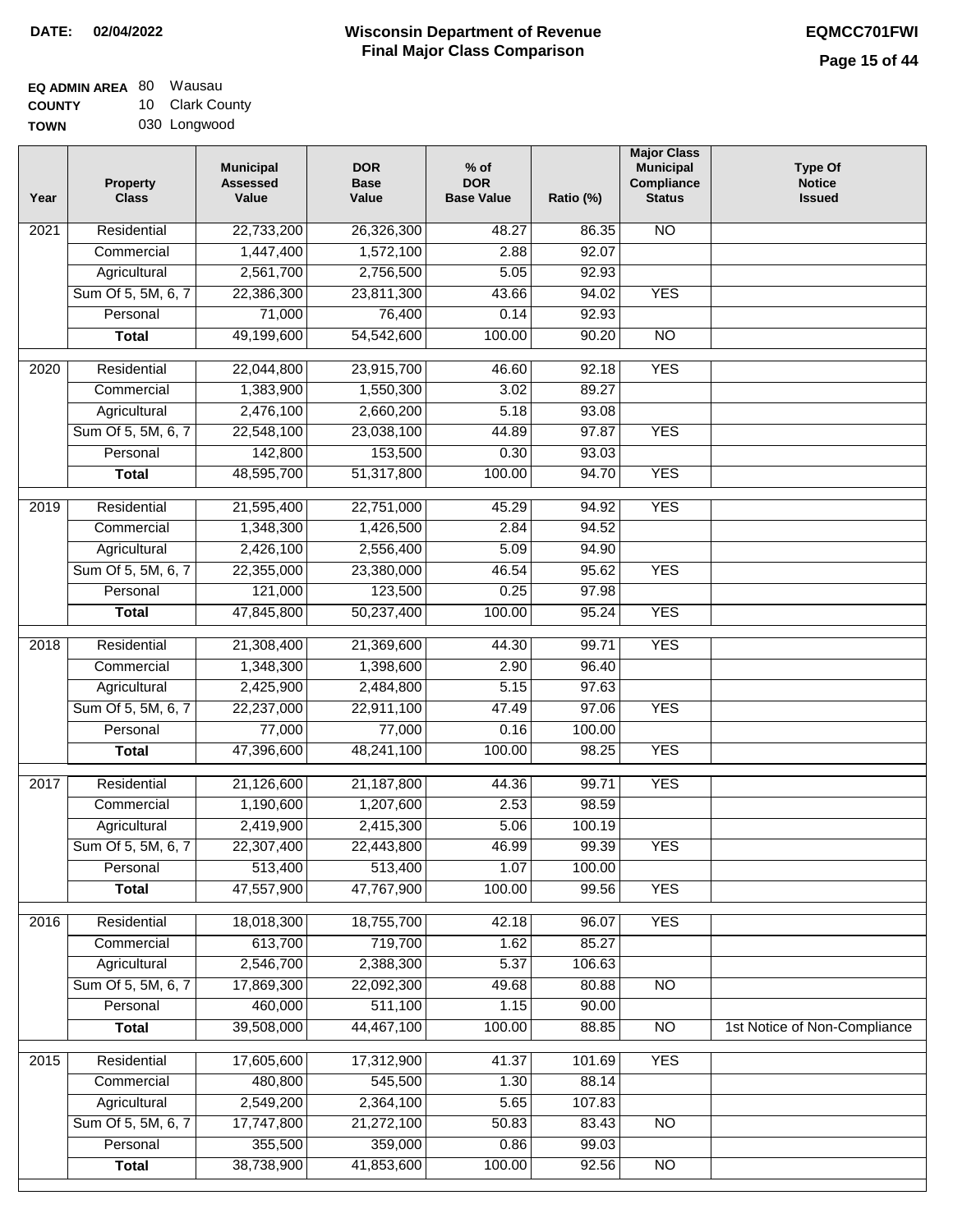| <b>EQ ADMIN AREA 80 Wausau</b> |                 |
|--------------------------------|-----------------|
| <b>COUNTY</b>                  | 10 Clark County |
| <b>TOWN</b>                    | 032 Loyal       |

| Year              | <b>Property</b><br><b>Class</b> | <b>Municipal</b><br><b>Assessed</b><br>Value | <b>DOR</b><br><b>Base</b><br>Value | $%$ of<br><b>DOR</b><br><b>Base Value</b> | Ratio (%) | <b>Major Class</b><br><b>Municipal</b><br>Compliance<br><b>Status</b> | <b>Type Of</b><br><b>Notice</b><br><b>Issued</b> |
|-------------------|---------------------------------|----------------------------------------------|------------------------------------|-------------------------------------------|-----------|-----------------------------------------------------------------------|--------------------------------------------------|
| $\overline{202}1$ | Residential                     | 25,032,300                                   | 23,288,700                         | 45.62                                     | 107.49    | <b>YES</b>                                                            |                                                  |
|                   | Commercial                      | 2,080,700                                    | 2,071,500                          | 4.06                                      | 100.44    |                                                                       |                                                  |
|                   | Agricultural                    | 3,403,300                                    | 3,777,600                          | 7.40                                      | 90.09     |                                                                       |                                                  |
|                   | Sum Of 5, 5M, 6, 7              | 23,718,300                                   | 21,859,000                         | 42.82                                     | 108.51    | <b>YES</b>                                                            |                                                  |
|                   | Personal                        | 54,500                                       | 54,500                             | 0.11                                      | 100.00    |                                                                       |                                                  |
|                   | <b>Total</b>                    | 54,289,100                                   | 51,051,300                         | 100.00                                    | 106.34    | <b>YES</b>                                                            |                                                  |
| $\overline{2020}$ | Residential                     | 17,311,300                                   | 21,382,600                         | 44.21                                     | 80.96     | $\overline{NO}$                                                       |                                                  |
|                   | Commercial                      | 1,903,100                                    | 2,135,600                          | 4.42                                      | 89.11     |                                                                       |                                                  |
|                   | Agricultural                    | 3,272,800                                    | 3,636,700                          | 7.52                                      | 89.99     |                                                                       |                                                  |
|                   | Sum Of 5, 5M, 6, 7              | 20,744,000                                   | 21,143,000                         | 43.72                                     | 98.11     | <b>YES</b>                                                            |                                                  |
|                   | Personal                        | 56,500                                       | 62,800                             | 0.13                                      | 89.97     |                                                                       |                                                  |
|                   | <b>Total</b>                    | 43,287,700                                   | 48,360,700                         | 100.00                                    | 89.51     | $\overline{NO}$                                                       | 1st Notice of Non-Compliance                     |
| 2019              | Residential                     | 17,137,500                                   | 20,226,000                         | 43.01                                     | 84.73     | $\overline{NO}$                                                       |                                                  |
|                   | Commercial                      | 1,838,200                                    | 2,014,700                          | 4.28                                      | 91.24     |                                                                       |                                                  |
|                   | Agricultural                    | 3,153,700                                    | 3,088,500                          | 6.57                                      | 102.11    |                                                                       |                                                  |
|                   | Sum Of 5, 5M, 6, 7              | 20,618,100                                   | 21,627,400                         | 45.99                                     | 95.33     | <b>YES</b>                                                            |                                                  |
|                   | Personal                        | 65,700                                       | 73,000                             | 0.16                                      | 90.00     |                                                                       |                                                  |
|                   | <b>Total</b>                    | 42,813,200                                   | 47,029,600                         | 100.00                                    | 91.03     | $\overline{NO}$                                                       |                                                  |
| 2018              | Residential                     | 17,055,900                                   | 19,802,000                         | 43.69                                     | 86.13     | $\overline{10}$                                                       |                                                  |
|                   | Commercial                      | 1,340,200                                    | 1,432,700                          | 3.16                                      | 93.54     |                                                                       |                                                  |
|                   | Agricultural                    | 3,061,900                                    | 3,003,100                          | 6.63                                      | 101.96    |                                                                       |                                                  |
|                   | Sum Of 5, 5M, 6, 7              | 20,315,900                                   | 20,936,100                         | 46.19                                     | 97.04     | <b>YES</b>                                                            |                                                  |
|                   | Personal                        | 140,200                                      | 149,100                            | 0.33                                      | 94.03     |                                                                       |                                                  |
|                   | <b>Total</b>                    | 41,914,100                                   | 45,323,000                         | 100.00                                    | 92.48     | <b>NO</b>                                                             |                                                  |
| 2017              | Residential                     | 16,998,800                                   | 19,726,200                         | 45.48                                     | 86.17     | <b>NO</b>                                                             |                                                  |
|                   | Commercial                      | 1,340,200                                    | 1,391,000                          | 3.21                                      | 96.35     |                                                                       |                                                  |
|                   | Agricultural                    | 2,987,800                                    | 2,933,500                          | 6.76                                      | 101.85    |                                                                       |                                                  |
|                   | Sum Of 5, 5M, 6, 7              | 19,412,600                                   | 19,015,000                         | 43.84                                     | 102.09    | <b>YES</b>                                                            |                                                  |
|                   | Personal                        | 281,000                                      | 312,300                            | 0.72                                      | 89.98     |                                                                       |                                                  |
|                   | <b>Total</b>                    | 41,020,400                                   | 43,378,000                         | 100.00                                    | 94.56     | <b>NO</b>                                                             |                                                  |
| 2016              | Residential                     | 16,904,400                                   | 18,686,100                         | 45.84                                     | 90.47     | <b>YES</b>                                                            |                                                  |
|                   | Commercial                      | 1,090,200                                    | 1,091,300                          | 2.68                                      | 99.90     |                                                                       |                                                  |
|                   | Agricultural                    | 2,939,400                                    | 2,886,900                          | 7.08                                      | 101.82    |                                                                       |                                                  |
|                   | Sum Of 5, 5M, 6, 7              | 19,154,000                                   | 17,794,700                         | 43.66                                     | 107.64    | <b>YES</b>                                                            |                                                  |
|                   | Personal                        | 284,100                                      | 302,300                            | 0.74                                      | 93.98     |                                                                       |                                                  |
|                   | <b>Total</b>                    | 40,372,100                                   | 40,761,300                         | 100.00                                    | 99.05     | <b>YES</b>                                                            |                                                  |
| 2015              | Residential                     | 16,406,400                                   | 17,981,600                         | 44.56                                     | 91.24     | <b>YES</b>                                                            |                                                  |
|                   | Commercial                      | 1,090,200                                    | 1,039,300                          | 2.58                                      | 104.90    |                                                                       |                                                  |
|                   | Agricultural                    | 3,225,800                                    | 2,850,600                          | 7.06                                      | 113.16    |                                                                       |                                                  |
|                   | Sum Of 5, 5M, 6, 7              | 18,979,700                                   | 18,145,200                         | 44.96                                     | 104.60    | <b>YES</b>                                                            |                                                  |
|                   | Personal                        | 304,500                                      | 338,300                            | 0.84                                      | 90.01     |                                                                       |                                                  |
|                   | <b>Total</b>                    | 40,006,600                                   | 40,355,000                         | 100.00                                    | 99.14     | <b>YES</b>                                                            |                                                  |
|                   |                                 |                                              |                                    |                                           |           |                                                                       |                                                  |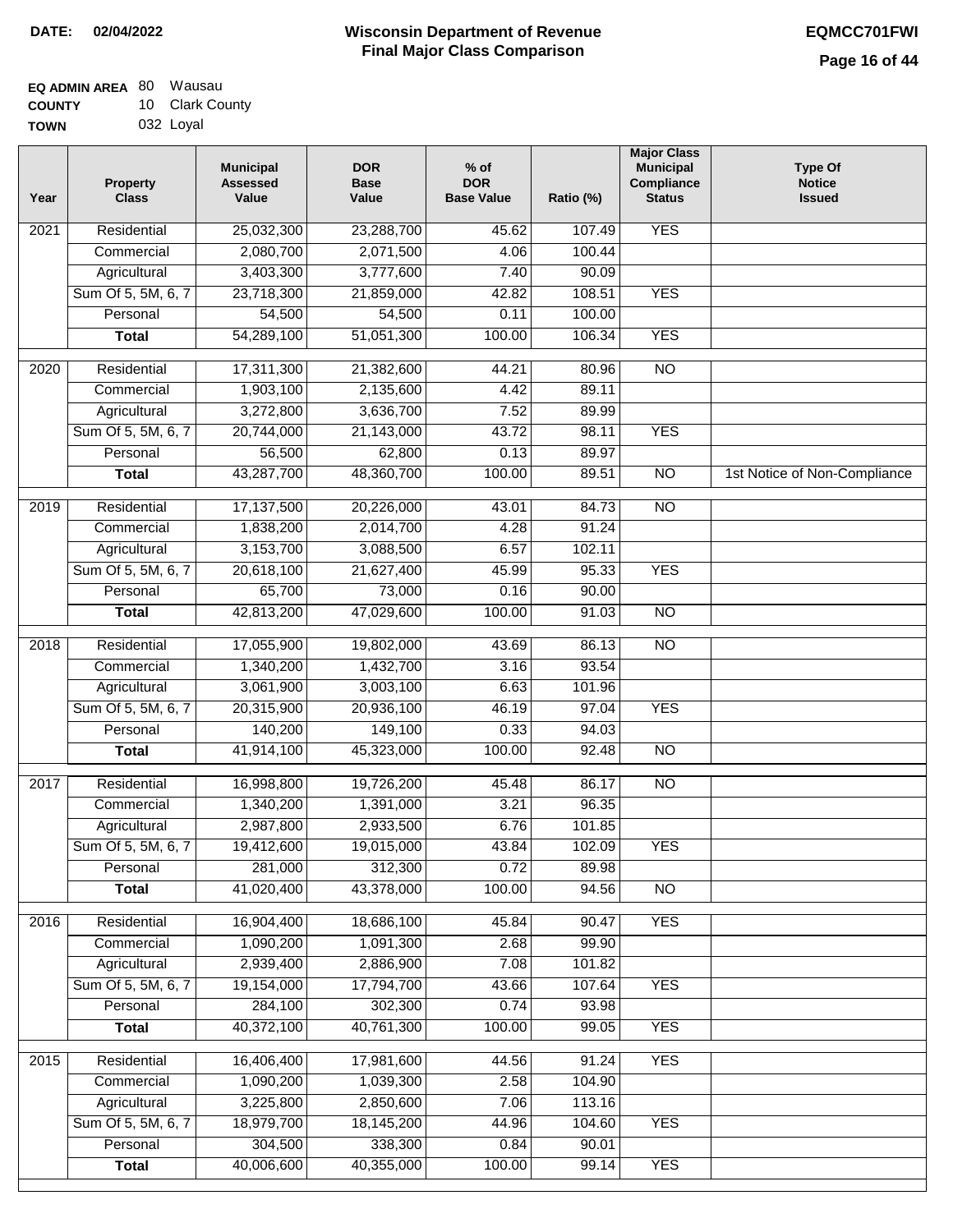| EQ ADMIN AREA 80 | Wausau          |
|------------------|-----------------|
| <b>COUNTY</b>    | 10 Clark County |
| <b>TOWN</b>      | 034 Lynn        |

| Year              | <b>Property</b><br><b>Class</b> | <b>Municipal</b><br><b>Assessed</b><br>Value | <b>DOR</b><br><b>Base</b><br>Value | $%$ of<br><b>DOR</b><br><b>Base Value</b> | Ratio (%) | <b>Major Class</b><br><b>Municipal</b><br>Compliance<br><b>Status</b> | <b>Type Of</b><br><b>Notice</b><br><b>Issued</b> |
|-------------------|---------------------------------|----------------------------------------------|------------------------------------|-------------------------------------------|-----------|-----------------------------------------------------------------------|--------------------------------------------------|
| $\overline{202}1$ | Residential                     | 21,168,800                                   | 26,589,300                         | 53.23                                     | 79.61     | <b>NO</b>                                                             |                                                  |
|                   | Commercial                      | 551,400                                      | 766,300                            | 1.53                                      | 71.96     |                                                                       |                                                  |
|                   | Agricultural                    | 1,686,000                                    | 1,756,000                          | 3.52                                      | 96.01     |                                                                       |                                                  |
|                   | Sum Of 5, 5M, 6, 7              | 19,392,800                                   | 20,587,200                         | 41.22                                     | 94.20     | <b>YES</b>                                                            |                                                  |
|                   | Personal                        | 228,600                                      | 251,200                            | 0.50                                      | 91.00     |                                                                       |                                                  |
|                   | <b>Total</b>                    | 43,027,600                                   | 49,950,000                         | 100.00                                    | 86.14     | $\overline{NO}$                                                       | 1st Notice of Non-Compliance                     |
| 2020              | Residential                     | 20,820,600                                   | 24,466,200                         | 53.17                                     | 85.10     | $\overline{NO}$                                                       |                                                  |
|                   | Commercial                      | 551,400                                      | 790,000                            | 1.72                                      | 69.80     |                                                                       |                                                  |
|                   | Agricultural                    | 1,619,500                                    | 1,687,400                          | 3.67                                      | 95.98     |                                                                       |                                                  |
|                   | Sum Of 5, 5M, 6, 7              | 18,864,200                                   | 18,840,400                         | 40.94                                     | 100.13    | <b>YES</b>                                                            |                                                  |
|                   | Personal                        | 213,900                                      | 235,000                            | 0.51                                      | 91.02     |                                                                       |                                                  |
|                   | <b>Total</b>                    | 42,069,600                                   | 46,019,000                         | 100.00                                    | 91.42     | <b>NO</b>                                                             |                                                  |
| 2019              | Residential                     | 20,597,900                                   | 23,878,700                         | 52.64                                     | 86.26     | $\overline{NO}$                                                       |                                                  |
|                   | Commercial                      | 534,800                                      | 728,100                            | 1.61                                      | 73.45     |                                                                       |                                                  |
|                   | Agricultural                    | 1,558,900                                    | 1,621,600                          | 3.58                                      | 96.13     |                                                                       |                                                  |
|                   | Sum Of 5, 5M, 6, 7              | 18,351,700                                   | 18,915,100                         | 41.70                                     | 97.02     | <b>YES</b>                                                            |                                                  |
|                   | Personal                        | 206,300                                      | 214,900                            | 0.47                                      | 96.00     |                                                                       |                                                  |
|                   | <b>Total</b>                    | 41,249,600                                   | 45,358,400                         | 100.00                                    | 90.94     | $\overline{NO}$                                                       |                                                  |
| 2018              | Residential                     | 20,441,300                                   | 23,608,800                         | 52.09                                     | 86.58     | <b>NO</b>                                                             |                                                  |
|                   | Commercial                      | 644,900                                      | 766,500                            | 1.69                                      | 84.14     |                                                                       |                                                  |
|                   | Agricultural                    | 1,566,100                                    | 1,569,200                          | 3.46                                      | 99.80     |                                                                       |                                                  |
|                   | Sum Of 5, 5M, 6, 7              | 18,385,300                                   | 19,162,200                         | 42.28                                     | 95.95     | <b>YES</b>                                                            |                                                  |
|                   | Personal                        | 211,000                                      | 219,800                            | 0.48                                      | 96.00     |                                                                       |                                                  |
|                   | <b>Total</b>                    | 41,248,600                                   | 45,326,500                         | 100.00                                    | 91.00     | <b>NO</b>                                                             |                                                  |
| 2017              | Residential                     | 20,084,100                                   | 22,256,800                         | 52.89                                     | 90.24     | <b>YES</b>                                                            |                                                  |
|                   | Commercial                      | 619,000                                      | 718,100                            | 1.71                                      | 86.20     |                                                                       |                                                  |
|                   | Agricultural                    | 1,529,900                                    | 1,529,400                          | 3.63                                      | 100.03    |                                                                       |                                                  |
|                   | Sum Of 5, 5M, 6, 7              | 17,938,800                                   | 17,321,000                         | 41.16                                     | 103.57    | <b>YES</b>                                                            |                                                  |
|                   | Personal                        | 254,300                                      | 257,800                            | 0.61                                      | 98.64     |                                                                       |                                                  |
|                   | <b>Total</b>                    | 40,426,100                                   | 42,083,100                         | 100.00                                    | 96.06     | <b>YES</b>                                                            |                                                  |
| 2016              | Residential                     | 19,833,300                                   | 20,656,200                         | 50.75                                     | 96.02     | <b>YES</b>                                                            |                                                  |
|                   | Commercial                      | 619,000                                      | 704,000                            | 1.73                                      | 87.93     |                                                                       |                                                  |
|                   | Agricultural                    | 1,500,200                                    | 1,499,100                          | 3.68                                      | 100.07    |                                                                       |                                                  |
|                   | Sum Of 5, 5M, 6, 7              | 17,956,500                                   | 17,589,700                         | 43.21                                     | 102.09    | <b>YES</b>                                                            |                                                  |
|                   | Personal                        | 254,200                                      | 254,200                            | 0.62                                      | 100.00    |                                                                       |                                                  |
|                   | <b>Total</b>                    | 40,163,200                                   | 40,703,200                         | 100.00                                    | 98.67     | <b>YES</b>                                                            |                                                  |
| 2015              | Residential                     | 19,486,600                                   | 19,695,000                         | 49.25                                     | 98.94     | <b>YES</b>                                                            |                                                  |
|                   | Commercial                      | 576,300                                      | 629,800                            | 1.58                                      | 91.51     |                                                                       |                                                  |
|                   | Agricultural                    | 1,479,500                                    | 1,482,100                          | 3.71                                      | 99.82     |                                                                       |                                                  |
|                   | Sum Of 5, 5M, 6, 7              | 17,987,300                                   | 18,000,400                         | 45.02                                     | 99.93     | <b>YES</b>                                                            |                                                  |
|                   | Personal                        | 179,700                                      | 179,700                            | 0.45                                      | 100.00    |                                                                       |                                                  |
|                   | <b>Total</b>                    | 39,709,400                                   | 39,987,000                         | 100.00                                    | 99.31     | <b>YES</b>                                                            |                                                  |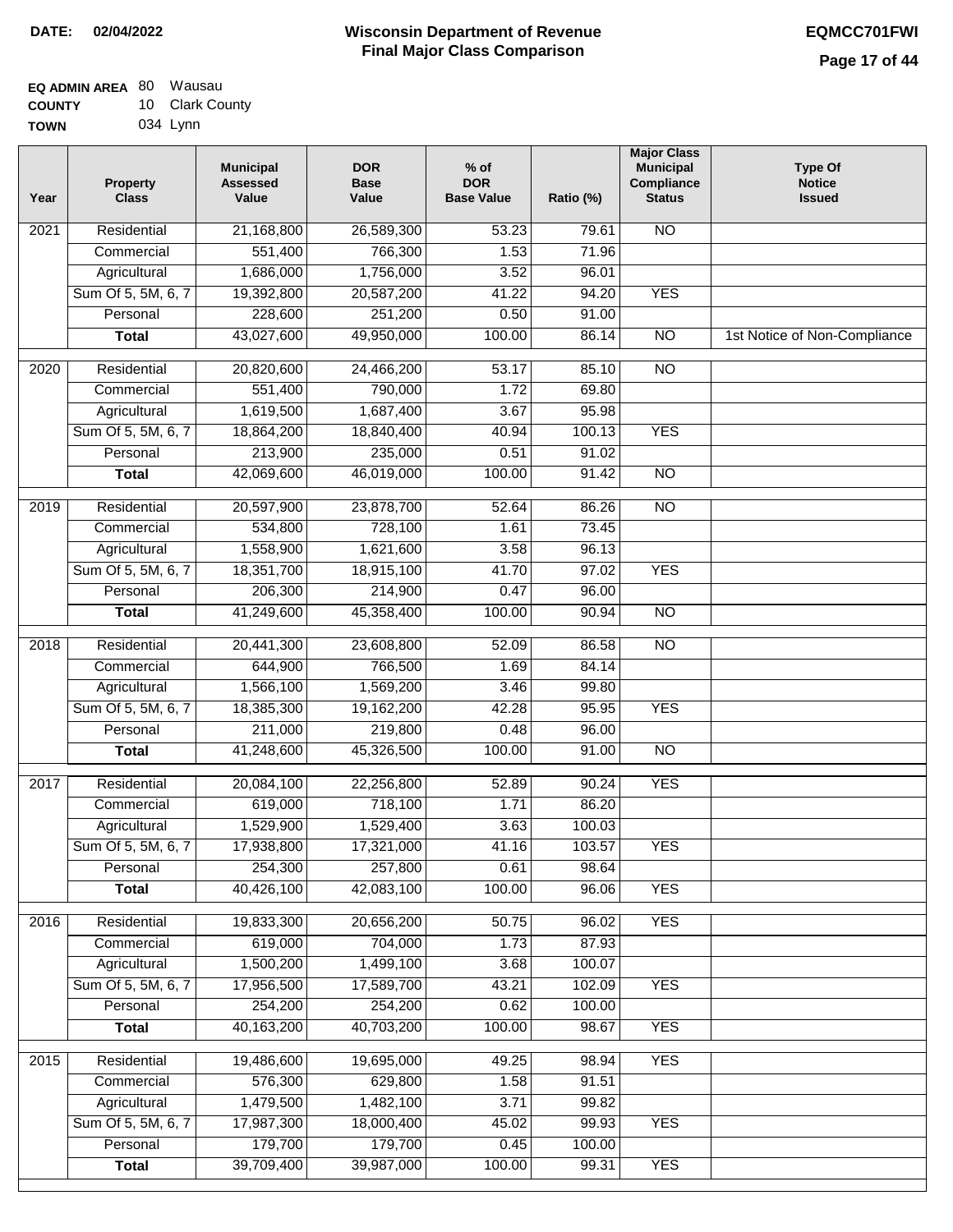| EQ ADMIN AREA 80 | Wausau          |
|------------------|-----------------|
| <b>COUNTY</b>    | 10 Clark County |
| <b>TOWN</b>      | 036 Mayville    |

| Year              | <b>Property</b><br><b>Class</b> | <b>Municipal</b><br><b>Assessed</b><br>Value | <b>DOR</b><br><b>Base</b><br>Value | % of<br><b>DOR</b><br><b>Base Value</b> | Ratio (%) | <b>Major Class</b><br><b>Municipal</b><br>Compliance<br><b>Status</b> | <b>Type Of</b><br><b>Notice</b><br><b>Issued</b> |
|-------------------|---------------------------------|----------------------------------------------|------------------------------------|-----------------------------------------|-----------|-----------------------------------------------------------------------|--------------------------------------------------|
| $\overline{202}1$ | Residential                     | 30,127,800                                   | 34,720,000                         | $\frac{1}{54.68}$                       | 86.77     | N <sub>O</sub>                                                        |                                                  |
|                   | Commercial                      | 2,192,900                                    | 2,669,500                          | 4.20                                    | 82.15     |                                                                       |                                                  |
|                   | Agricultural                    | 3,316,300                                    | 3,309,100                          | 5.21                                    | 100.22    |                                                                       |                                                  |
|                   | Sum Of 5, 5M, 6, 7              | 21,677,700                                   | 22,713,500                         | 35.77                                   | 95.44     | <b>YES</b>                                                            |                                                  |
|                   | Personal                        | 85,700                                       | 81,300                             | 0.13                                    | 105.41    |                                                                       |                                                  |
|                   | <b>Total</b>                    | 57,400,400                                   | 63,493,400                         | 100.00                                  | 90.40     | $\overline{NO}$                                                       |                                                  |
| $\overline{2020}$ | Residential                     | 30,140,400                                   | 32,463,100                         | 54.47                                   | 92.85     | <b>YES</b>                                                            |                                                  |
|                   | Commercial                      | 2,110,500                                    | 2,671,700                          | 4.48                                    | 78.99     |                                                                       |                                                  |
|                   | Agricultural                    | 3,194,500                                    | 3,187,300                          | 5.35                                    | 100.23    |                                                                       |                                                  |
|                   | Sum Of 5, 5M, 6, 7              | 21,250,500                                   | 21,161,600                         | 35.51                                   | 100.42    | <b>YES</b>                                                            |                                                  |
|                   | Personal                        | 119,500                                      | 111,100                            | 0.19                                    | 107.56    |                                                                       |                                                  |
|                   | <b>Total</b>                    | 56,815,400                                   | 59,594,800                         | 100.00                                  | 95.34     | <b>YES</b>                                                            |                                                  |
| $\frac{2019}{ }$  | Residential                     | 30,114,300                                   | 31,504,500                         | 53.41                                   | 95.59     | <b>YES</b>                                                            |                                                  |
|                   | Commercial                      | 2,110,500                                    | 2,520,500                          | 4.27                                    | 83.73     |                                                                       |                                                  |
|                   | Agricultural                    | 3,060,400                                    | 3,058,200                          | 5.19                                    | 100.07    |                                                                       |                                                  |
|                   | Sum Of 5, 5M, 6, 7              | 21,113,500                                   | 21,807,100                         | 36.97                                   | 96.82     | <b>YES</b>                                                            |                                                  |
|                   | Personal                        | 100,300                                      | 90,600                             | 0.15                                    | 110.71    |                                                                       |                                                  |
|                   | <b>Total</b>                    | 56,499,000                                   | 58,980,900                         | 100.00                                  | 95.79     | <b>YES</b>                                                            |                                                  |
|                   |                                 |                                              |                                    |                                         |           |                                                                       |                                                  |
| 2018              | Residential                     | 24,288,700                                   | 29,840,900                         | 53.10                                   | 81.39     | $\overline{10}$                                                       |                                                  |
|                   | Commercial                      | 1,859,600                                    | 2,248,900                          | 4.00                                    | 82.69     |                                                                       |                                                  |
|                   | Agricultural                    | 2,958,200                                    | 2,876,200                          | 5.12                                    | 102.85    |                                                                       |                                                  |
|                   | Sum Of 5, 5M, 6, 7              | 17,795,700                                   | 21,115,100                         | 37.57                                   | 84.28     | $\overline{3}$                                                        |                                                  |
|                   | Personal                        | 120,300                                      | 120,300                            | 0.21                                    | 100.00    |                                                                       |                                                  |
|                   | <b>Total</b>                    | 47,022,500                                   | 56,201,400                         | 100.00                                  | 83.67     | $\overline{10}$                                                       | 1st Notice of Non-Compliance                     |
| $\overline{2017}$ | Residential                     | 24,195,100                                   | 28,327,400                         | 53.02                                   | 85.41     | $\overline{NO}$                                                       |                                                  |
|                   | Commercial                      | 1,859,600                                    | 2,183,400                          | 4.09                                    | 85.17     |                                                                       |                                                  |
|                   | Agricultural                    | 2,958,700                                    | 2,806,700                          | 5.25                                    | 105.42    |                                                                       |                                                  |
|                   | Sum Of 5, 5M, 6, 7              | 17,469,400                                   | 19,932,500                         | 37.31                                   | 87.64     | <b>NO</b>                                                             |                                                  |
|                   | Personal                        | 160,900                                      | 178,700                            | 0.33                                    | 90.04     |                                                                       |                                                  |
|                   | <b>Total</b>                    | 46,643,700                                   | 53,428,700                         | 100.00                                  | 87.30     | <b>NO</b>                                                             |                                                  |
| 2016              | Residential                     | 24,237,900                                   | 25,988,500                         | 50.24                                   | 93.26     | <b>YES</b>                                                            |                                                  |
|                   | Commercial                      | 1,859,600                                    | 2,140,600                          | 4.14                                    | 86.87     |                                                                       |                                                  |
|                   | Agricultural                    | 2,957,300                                    | 2,772,200                          | 5.36                                    | 106.68    |                                                                       |                                                  |
|                   | Sum Of 5, 5M, 6, 7              | 17,271,000                                   | 20,566,800                         | 39.76                                   | 83.98     | N <sub>O</sub>                                                        |                                                  |
|                   | Personal                        | 248,100                                      | 261,100                            | 0.50                                    | 95.02     |                                                                       |                                                  |
|                   | <b>Total</b>                    | 46,573,900                                   | 51,729,200                         | 100.00                                  | 90.03     | N <sub>O</sub>                                                        |                                                  |
| 2015              | Residential                     | 24,126,800                                   | 24,395,100                         | 50.22                                   | 98.90     | <b>YES</b>                                                            |                                                  |
|                   | Commercial                      | 1,827,400                                    | 2,006,400                          | 4.13                                    | 91.08     |                                                                       |                                                  |
|                   | Agricultural                    | 2,959,400                                    | 2,732,900                          | 5.63                                    | 108.29    |                                                                       |                                                  |
|                   | Sum Of 5, 5M, 6, 7              | 16,719,900                                   | 19,042,100                         | 39.20                                   | 87.80     | <b>NO</b>                                                             |                                                  |
|                   | Personal                        | 378,800                                      | 398,700                            | 0.82                                    | 95.01     |                                                                       |                                                  |
|                   | <b>Total</b>                    | 46,012,300                                   | 48,575,200                         | 100.00                                  | 94.72     | N <sub>O</sub>                                                        |                                                  |
|                   |                                 |                                              |                                    |                                         |           |                                                                       |                                                  |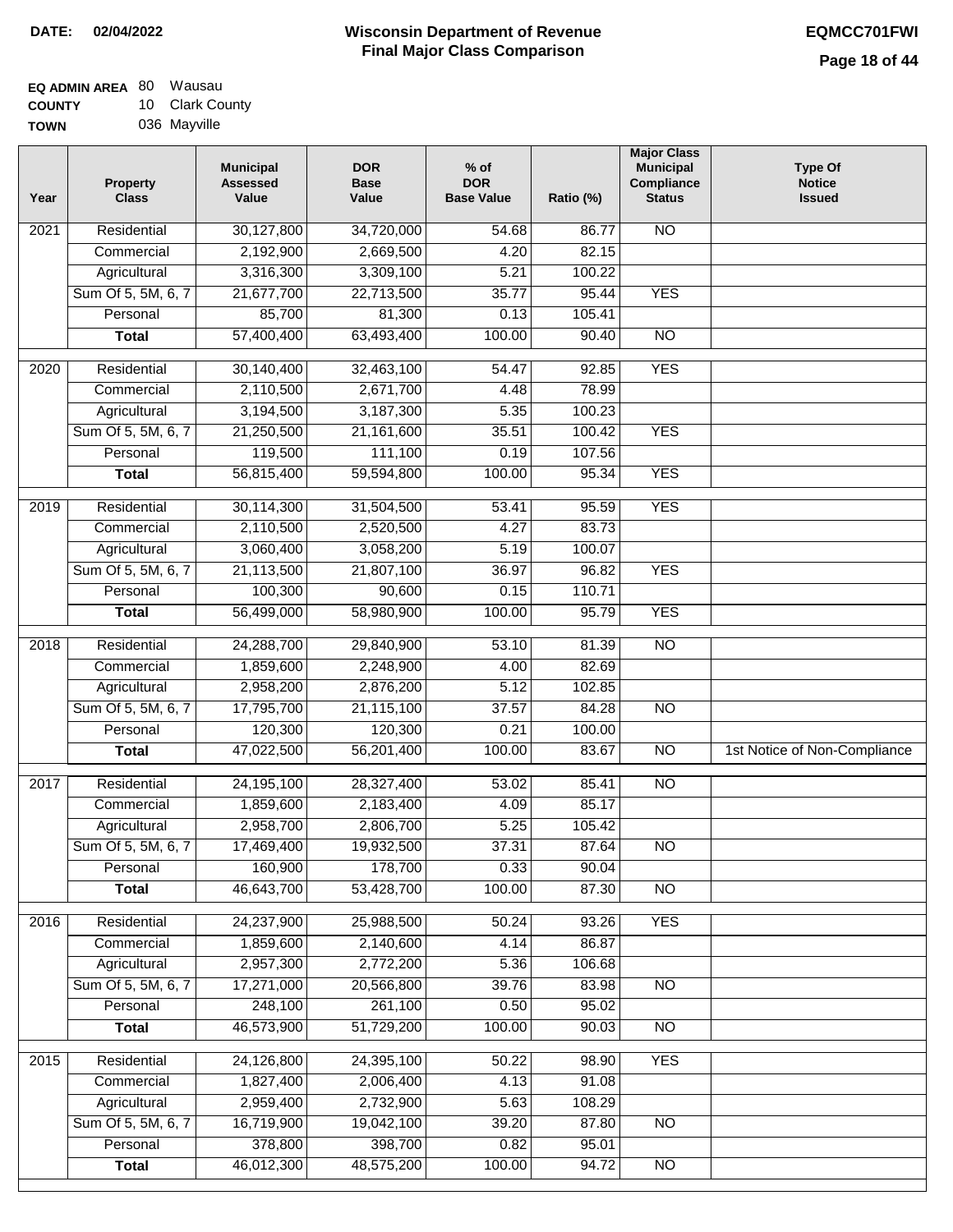| <b>EQ ADMIN AREA 80 Wausau</b> |                 |
|--------------------------------|-----------------|
| <b>COUNTY</b>                  | 10 Clark County |
| <b>TOWN</b>                    | 038 Mead        |

| Year              | <b>Property</b><br><b>Class</b> | <b>Municipal</b><br><b>Assessed</b><br>Value | <b>DOR</b><br><b>Base</b><br>Value | $%$ of<br><b>DOR</b><br><b>Base Value</b> | Ratio (%) | <b>Major Class</b><br><b>Municipal</b><br>Compliance<br><b>Status</b> | <b>Type Of</b><br><b>Notice</b><br><b>Issued</b> |
|-------------------|---------------------------------|----------------------------------------------|------------------------------------|-------------------------------------------|-----------|-----------------------------------------------------------------------|--------------------------------------------------|
| $\overline{202}1$ | Residential                     | 31,876,800                                   | 39,578,700                         | 75.50                                     | 80.54     | <b>NO</b>                                                             |                                                  |
|                   | Commercial                      | 125,300                                      | 134,800                            | 0.26                                      | 92.95     |                                                                       |                                                  |
|                   | Agricultural                    | 633,700                                      | 744,800                            | 1.42                                      | 85.08     |                                                                       |                                                  |
|                   | Sum Of 5, 5M, 6, 7              | 10,936,300                                   | 11,714,400                         | 22.35                                     | 93.36     | <b>YES</b>                                                            |                                                  |
|                   | Personal                        | 214,400                                      | 252,200                            | 0.48                                      | 85.01     |                                                                       |                                                  |
|                   | <b>Total</b>                    | 43,786,500                                   | 52,424,900                         | 100.00                                    | 83.52     | $\overline{NO}$                                                       |                                                  |
| $\overline{2020}$ | Residential                     | 31,709,900                                   | 37,115,900                         | 75.93                                     | 85.43     | <b>NO</b>                                                             |                                                  |
|                   | Commercial                      | 26,100                                       | 18,700                             | 0.04                                      | 139.57    |                                                                       |                                                  |
|                   | Agricultural                    | 622,100                                      | 714,400                            | 1.46                                      | 87.08     |                                                                       |                                                  |
|                   | Sum Of 5, 5M, 6, 7              | 10,752,200                                   | 10,765,400                         | 22.02                                     | 99.88     | <b>YES</b>                                                            |                                                  |
|                   | Personal                        | 233,700                                      | 268,600                            | 0.55                                      | 87.01     |                                                                       |                                                  |
|                   | <b>Total</b>                    | 43,344,000                                   | 48,883,000                         | 100.00                                    | 88.67     | $\overline{NO}$                                                       |                                                  |
| 2019              | Residential                     | 31,330,700                                   | 33,295,400                         | 73.19                                     | 94.10     | <b>YES</b>                                                            |                                                  |
|                   | Commercial                      | 26,100                                       | 17,600                             | 0.04                                      | 148.30    |                                                                       |                                                  |
|                   | Agricultural                    | 689,700                                      | 687,900                            | 1.51                                      | 100.26    |                                                                       |                                                  |
|                   | Sum Of 5, 5M, 6, 7              | 11,047,900                                   | 11,233,300                         | 24.69                                     | 98.35     | <b>YES</b>                                                            |                                                  |
|                   | Personal                        | 260,500                                      | 260,500                            | 0.57                                      | 100.00    |                                                                       |                                                  |
|                   | <b>Total</b>                    | 43,354,900                                   | 45,494,700                         | 100.00                                    | 95.30     | <b>YES</b>                                                            |                                                  |
|                   |                                 |                                              |                                    |                                           |           |                                                                       |                                                  |
| 2018              | Residential                     | 30,834,500                                   | 29,820,300                         | 69.95                                     | 103.40    | <b>YES</b>                                                            |                                                  |
|                   | Commercial                      | 26,100                                       | 17,200                             | 0.04                                      | 151.74    |                                                                       |                                                  |
|                   | Agricultural                    | 672,100                                      | 670,300                            | 1.57                                      | 100.27    |                                                                       |                                                  |
|                   | Sum Of 5, 5M, 6, 7              | 11,146,300                                   | 11,864,900                         | 27.83                                     | 93.94     | <b>YES</b>                                                            |                                                  |
|                   | Personal                        | 258,300                                      | 258,300                            | 0.61                                      | 100.00    |                                                                       |                                                  |
|                   | <b>Total</b>                    | 42,937,300                                   | 42,631,000                         | 100.00                                    | 100.72    | <b>YES</b>                                                            |                                                  |
| 2017              | Residential                     | 30,763,500                                   | 30,264,300                         | 71.55                                     | 101.65    | <b>YES</b>                                                            |                                                  |
|                   | Commercial                      | 26,100                                       | 16,700                             | 0.04                                      | 156.29    |                                                                       |                                                  |
|                   | Agricultural                    | 657,200                                      | 656,100                            | 1.55                                      | 100.17    |                                                                       |                                                  |
|                   | Sum Of 5, 5M, 6, 7              | 11,108,000                                   | 11,093,600                         | 26.23                                     | 100.13    | <b>YES</b>                                                            |                                                  |
|                   | Personal                        | 268,500                                      | 268,500                            | 0.63                                      | 100.00    |                                                                       |                                                  |
|                   | <b>Total</b>                    | 42,823,300                                   | 42,299,200                         | 100.00                                    | 101.24    | <b>YES</b>                                                            |                                                  |
| 2016              | Residential                     | 30,653,200                                   | 28,431,100                         | 70.33                                     | 107.82    | <b>YES</b>                                                            |                                                  |
|                   | Commercial                      | 26,100                                       | 16,300                             | 0.04                                      | 160.12    |                                                                       |                                                  |
|                   | Agricultural                    | 638,500                                      | 644,500                            | 1.59                                      | 99.07     |                                                                       |                                                  |
|                   | Sum Of 5, 5M, 6, 7              | 11,093,500                                   | 11,051,000                         | 27.34                                     | 100.38    | <b>YES</b>                                                            |                                                  |
|                   | Personal                        | 277,300                                      | 280,100                            | 0.69                                      | 99.00     |                                                                       |                                                  |
|                   | <b>Total</b>                    | 42,688,600                                   | 40,423,000                         | 100.00                                    | 105.60    | <b>YES</b>                                                            |                                                  |
|                   |                                 |                                              |                                    |                                           |           |                                                                       |                                                  |
| 2015              | Residential                     | 30,403,000                                   | 29,621,300                         | 71.07                                     | 102.64    | <b>YES</b>                                                            |                                                  |
|                   | Commercial                      | 26,100                                       | 15,500                             | 0.04                                      | 168.39    |                                                                       |                                                  |
|                   | Agricultural                    | 674,800                                      | 641,800                            | 1.54                                      | 105.14    |                                                                       |                                                  |
|                   | Sum Of 5, 5M, 6, 7              | 11,042,200                                   | 11,134,800                         | 26.72                                     | 99.17     | <b>YES</b>                                                            |                                                  |
|                   | Personal                        | 278,400                                      | 265,200                            | 0.64                                      | 104.98    |                                                                       |                                                  |
|                   | <b>Total</b>                    | 42,424,500                                   | 41,678,600                         | 100.00                                    | 101.79    | <b>YES</b>                                                            |                                                  |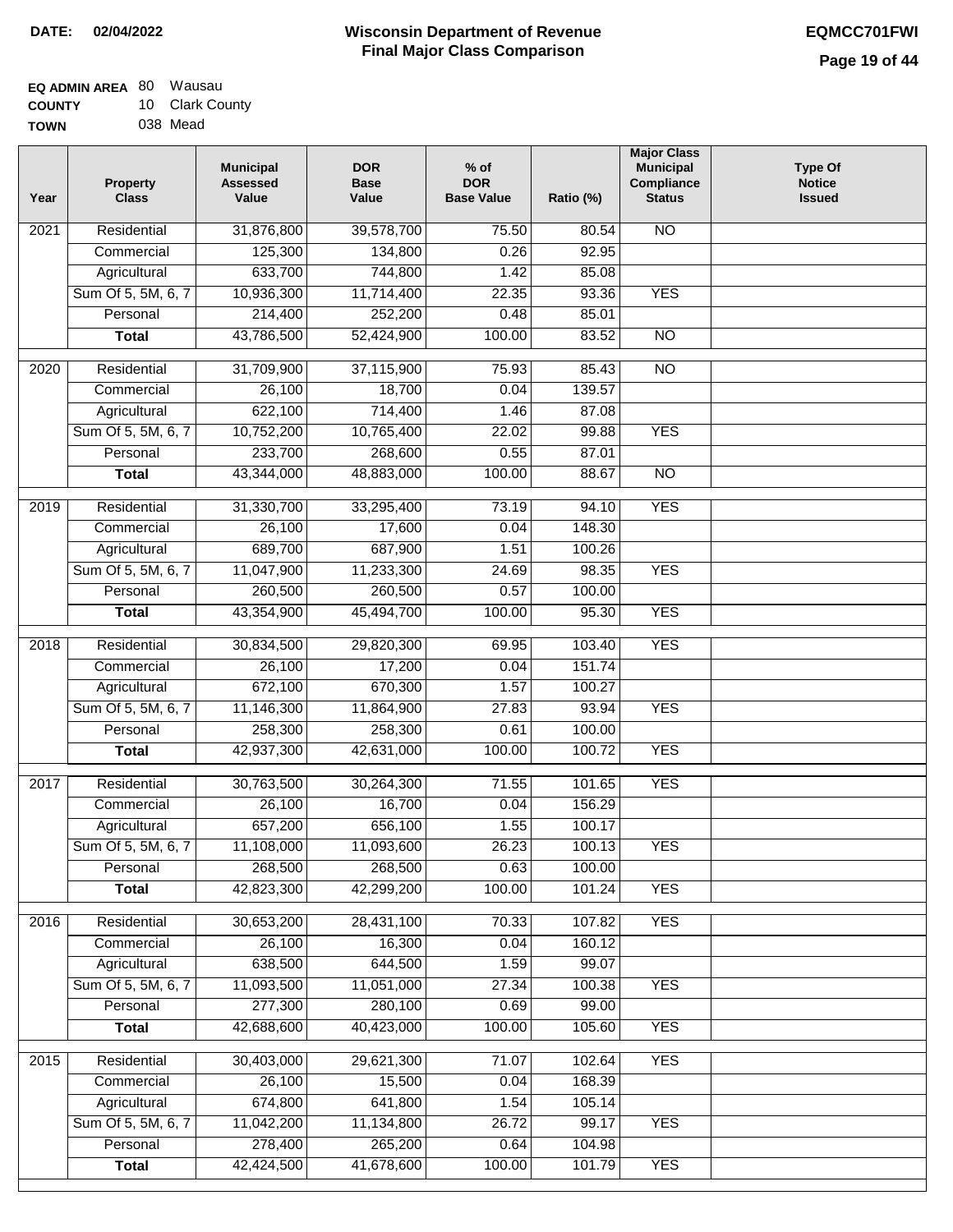| EQ ADMIN AREA 80 | Wausau          |  |  |
|------------------|-----------------|--|--|
| <b>COUNTY</b>    | 10 Clark County |  |  |
| <b>TOWN</b>      | 040 Mentor      |  |  |

040 Mentor

| Year              | <b>Property</b><br><b>Class</b> | <b>Municipal</b><br><b>Assessed</b><br>Value | <b>DOR</b><br><b>Base</b><br>Value | $%$ of<br><b>DOR</b><br><b>Base Value</b> | Ratio (%) | <b>Major Class</b><br><b>Municipal</b><br>Compliance<br><b>Status</b> | <b>Type Of</b><br><b>Notice</b><br><b>Issued</b> |
|-------------------|---------------------------------|----------------------------------------------|------------------------------------|-------------------------------------------|-----------|-----------------------------------------------------------------------|--------------------------------------------------|
| $\overline{202}1$ | Residential                     | 26,913,300                                   | 27,235,500                         | 42.02                                     | 98.82     | <b>YES</b>                                                            |                                                  |
|                   | Commercial                      | 25,357,000                                   | 25,320,200                         | 39.07                                     | 100.15    | <b>YES</b>                                                            |                                                  |
|                   | Agricultural                    | 1,027,600                                    | 1,029,500                          | 1.59                                      | 99.82     |                                                                       |                                                  |
|                   | Sum Of 5, 5M, 6, 7              | 11,375,100                                   | 11,069,300                         | 17.08                                     | 102.76    | <b>YES</b>                                                            |                                                  |
|                   | Personal                        | 159,800                                      | 159,800                            | 0.25                                      | 100.00    |                                                                       |                                                  |
|                   | <b>Total</b>                    | 64,832,800                                   | 64,814,300                         | 100.00                                    | 100.03    | <b>YES</b>                                                            |                                                  |
| $\overline{2020}$ | Residential                     | 26,129,900                                   | 26,452,200                         | 66.26                                     | 98.78     | <b>YES</b>                                                            |                                                  |
|                   | Commercial                      | 964,200                                      | 956,100                            | 2.40                                      | 100.85    |                                                                       |                                                  |
|                   | Agricultural                    | 992,600                                      | 989,900                            | 2.48                                      | 100.27    |                                                                       |                                                  |
|                   | Sum Of 5, 5M, 6, 7              | 11,488,000                                   | 11,359,700                         | 28.46                                     | 101.13    | <b>YES</b>                                                            |                                                  |
|                   | Personal                        | 161,800                                      | 161,800                            | 0.41                                      | 100.00    |                                                                       |                                                  |
|                   | <b>Total</b>                    | 39,736,500                                   | 39,919,700                         | 100.00                                    | 99.54     | <b>YES</b>                                                            |                                                  |
| 2019              | Residential                     | 21,074,700                                   | 24,718,100                         | 64.59                                     | 85.26     | $\overline{NO}$                                                       |                                                  |
|                   | Commercial                      | 827,200                                      | 920,400                            | 2.41                                      | 89.87     |                                                                       |                                                  |
|                   | Agricultural                    | 902,300                                      | 931,500                            | 2.43                                      | 96.87     |                                                                       |                                                  |
|                   | Sum Of 5, 5M, 6, 7              | 10,540,400                                   | 11,501,600                         | 30.05                                     | 91.64     | <b>YES</b>                                                            |                                                  |
|                   | Personal                        | 167,700                                      | 197,300                            | 0.52                                      | 85.00     |                                                                       |                                                  |
|                   | <b>Total</b>                    | 33,512,300                                   | 38,268,900                         | 100.00                                    | 87.57     | $\overline{NO}$                                                       | 1st Notice of Non-Compliance                     |
| 2018              | Residential                     | 20,954,500                                   | 25,082,400                         | 64.69                                     | 83.54     | $\overline{NO}$                                                       |                                                  |
|                   | Commercial                      | 825,900                                      | 900,800                            | 2.32                                      | 91.69     |                                                                       |                                                  |
|                   | Agricultural                    | 923,800                                      | 922,600                            | 2.38                                      | 100.13    |                                                                       |                                                  |
|                   | Sum Of 5, 5M, 6, 7              | 10,732,000                                   | 11,670,300                         | 30.10                                     | 91.96     | <b>YES</b>                                                            |                                                  |
|                   | Personal                        | 177,000                                      | 196,600                            | 0.51                                      | 90.03     |                                                                       |                                                  |
|                   | <b>Total</b>                    | 33,613,200                                   | 38,772,700                         | 100.00                                    | 86.69     | <b>NO</b>                                                             |                                                  |
| $\overline{2017}$ | Residential                     | 20,741,400                                   | 23,676,600                         | 64.60                                     | 87.60     | $\overline{NO}$                                                       |                                                  |
|                   | Commercial                      | 826,000                                      | 874,700                            | 2.39                                      | 94.43     |                                                                       |                                                  |
|                   | Agricultural                    | 939,500                                      | 921,100                            | 2.51                                      | 102.00    |                                                                       |                                                  |
|                   | Sum Of 5, 5M, 6, 7              | 10,547,700                                   | 10,826,700                         | 29.54                                     | 97.42     | <b>YES</b>                                                            |                                                  |
|                   | Personal                        | 313,900                                      | 352,700                            | 0.96                                      | 89.00     |                                                                       |                                                  |
|                   | <b>Total</b>                    | 33,368,500                                   | 36,651,800                         | 100.00                                    | 91.04     | <b>NO</b>                                                             |                                                  |
|                   |                                 |                                              |                                    |                                           |           |                                                                       |                                                  |
| 2016              | Residential                     | 20,586,100                                   | 22,180,400                         | 60.71                                     | 92.81     | <b>YES</b>                                                            |                                                  |
|                   | Commercial                      | 826,000                                      | 857,600                            | 2.35                                      | 96.32     |                                                                       |                                                  |
|                   | Agricultural                    | 939,600                                      | 907,300                            | 2.48                                      | 103.56    |                                                                       |                                                  |
|                   | Sum Of 5, 5M, 6, 7              | 10,584,200                                   | 12,144,800                         | 33.24                                     | 87.15     | $\overline{NO}$                                                       |                                                  |
|                   | Personal                        | 421,300                                      | 443,400                            | 1.21                                      | 95.02     |                                                                       |                                                  |
|                   | <b>Total</b>                    | 33, 357, 200                                 | 36,533,500                         | 100.00                                    | 91.31     | $\overline{NO}$                                                       |                                                  |
| 2015              | Residential                     | 20,502,800                                   | 21,447,800                         | 62.79                                     | 95.59     | <b>YES</b>                                                            |                                                  |
|                   | Commercial                      | 701,200                                      | 691,600                            | 2.02                                      | 101.39    |                                                                       |                                                  |
|                   | Agricultural                    | 951,000                                      | 906,700                            | 2.65                                      | 104.89    |                                                                       |                                                  |
|                   | Sum Of 5, 5M, 6, 7              | 10,317,000                                   | 10,909,100                         | 31.94                                     | 94.57     | <b>YES</b>                                                            |                                                  |
|                   | Personal                        | 202,300                                      | 202,300                            | 0.59                                      | 100.00    |                                                                       |                                                  |
|                   | <b>Total</b>                    | 32,674,300                                   | 34, 157, 500                       | 100.00                                    | 95.66     | <b>YES</b>                                                            |                                                  |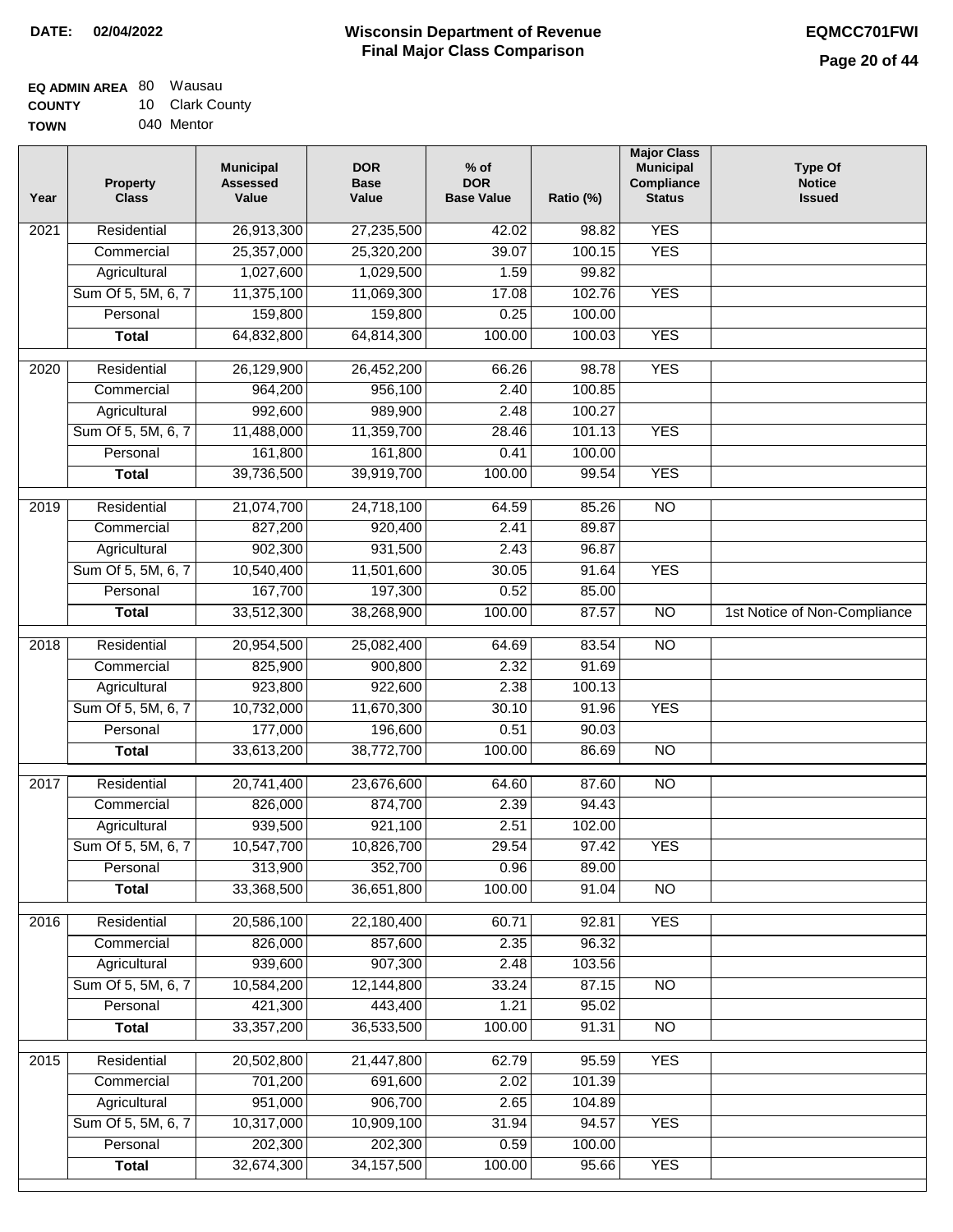| <b>EQ ADMIN AREA 80 Wausau</b> |                 |
|--------------------------------|-----------------|
| <b>COUNTY</b>                  | 10 Clark Count  |
| <b>TOWN</b>                    | 042 Pine Valley |

042 Pine Valley ıty

| Year | <b>Property</b><br><b>Class</b> | <b>Municipal</b><br><b>Assessed</b><br>Value | <b>DOR</b><br><b>Base</b><br>Value | $%$ of<br><b>DOR</b><br><b>Base Value</b> | Ratio (%) | <b>Major Class</b><br><b>Municipal</b><br>Compliance<br><b>Status</b> | <b>Type Of</b><br><b>Notice</b><br><b>Issued</b> |
|------|---------------------------------|----------------------------------------------|------------------------------------|-------------------------------------------|-----------|-----------------------------------------------------------------------|--------------------------------------------------|
| 2021 | Residential                     | 77,182,300                                   | 81,028,500                         | 75.39                                     | 95.25     | <b>YES</b>                                                            |                                                  |
|      | Commercial                      | 7,173,200                                    | 7,217,300                          | 6.71                                      | 99.39     |                                                                       |                                                  |
|      | Agricultural                    | 1,558,900                                    | 1,555,100                          | 1.45                                      | 100.24    |                                                                       |                                                  |
|      | Sum Of 5, 5M, 6, 7              | 17,459,700                                   | 17,357,100                         | 16.15                                     | 100.59    | <b>YES</b>                                                            |                                                  |
|      | Personal                        | 323,800                                      | 323,800                            | 0.30                                      | 100.00    |                                                                       |                                                  |
|      | <b>Total</b>                    | 103,697,900                                  | 107,481,800                        | 100.00                                    | 96.48     | <b>YES</b>                                                            |                                                  |
| 2020 | Residential                     | 75,957,500                                   | 74,585,700                         | 77.58                                     | 101.84    | <b>YES</b>                                                            |                                                  |
|      | Commercial                      | 2,087,900                                    | 2,198,000                          | 2.29                                      | 94.99     |                                                                       |                                                  |
|      | Agricultural                    | 1,491,800                                    | 1,493,100                          | 1.55                                      | 99.91     |                                                                       |                                                  |
|      | Sum Of 5, 5M, 6, 7              | 17,601,300                                   | 17,524,700                         | 18.23                                     | 100.44    | <b>YES</b>                                                            |                                                  |
|      | Personal                        | 341,700                                      | 341,700                            | 0.36                                      | 100.00    |                                                                       |                                                  |
|      | <b>Total</b>                    | 97,480,200                                   | 96,143,200                         | 100.00                                    | 101.39    | <b>YES</b>                                                            |                                                  |
|      |                                 |                                              |                                    |                                           |           |                                                                       |                                                  |
| 2019 | Residential                     | 62,655,000                                   | 72,763,700                         | 77.07                                     | 86.11     | $\overline{NO}$                                                       |                                                  |
|      | Commercial                      | 1,658,300                                    | 1,951,200                          | 2.07                                      | 84.99     |                                                                       |                                                  |
|      | Agricultural                    | 1,275,800                                    | 1,478,500                          | 1.57                                      | 86.29     |                                                                       |                                                  |
|      | Sum Of 5, 5M, 6, 7              | 16,109,500                                   | 17,853,900                         | 18.91                                     | 90.23     | <b>YES</b>                                                            |                                                  |
|      | Personal                        | 311,500                                      | 362,200                            | 0.38                                      | 86.00     |                                                                       |                                                  |
|      | <b>Total</b>                    | 82,010,100                                   | 94,409,500                         | 100.00                                    | 86.87     | $\overline{NO}$                                                       | 1st Notice of Non-Compliance                     |
| 2018 | Residential                     | 62,059,700                                   | 75,071,200                         | 76.71                                     | 82.67     | $\overline{NO}$                                                       |                                                  |
|      | Commercial                      | 1,748,900                                    | 2,012,000                          | 2.06                                      | 86.92     |                                                                       |                                                  |
|      | Agricultural                    | 1,276,700                                    | 1,438,500                          | 1.47                                      | 88.75     |                                                                       |                                                  |
|      | Sum Of 5, 5M, 6, 7              | 16,127,900                                   | 19,048,700                         | 19.47                                     | 84.67     | $\overline{10}$                                                       |                                                  |
|      | Personal                        | 252,500                                      | 290,200                            | 0.30                                      | 87.01     |                                                                       |                                                  |
|      | <b>Total</b>                    | 81,465,700                                   | 97,860,600                         | 100.00                                    | 83.25     | $\overline{NO}$                                                       |                                                  |
| 2017 | Residential                     | 61,555,100                                   | 74,515,600                         | 78.00                                     | 82.61     | N <sub>O</sub>                                                        |                                                  |
|      | Commercial                      | 1,745,800                                    | 1,950,700                          | 2.04                                      | 89.50     |                                                                       |                                                  |
|      | Agricultural                    | 1,280,400                                    | 1,408,800                          | 1.47                                      | 90.89     |                                                                       |                                                  |
|      | Sum Of 5, 5M, 6, 7              | 16,071,600                                   | 17,165,800                         | 17.97                                     | 93.63     | YES                                                                   |                                                  |
|      | Personal                        | 443,600                                      | 487,500                            | 0.51                                      | 90.99     |                                                                       |                                                  |
|      | <b>Total</b>                    | 81,096,500                                   | 95,528,400                         | 100.00                                    | 84.89     | <b>NO</b>                                                             |                                                  |
| 2016 | Residential                     | 60,936,000                                   | 69,654,300                         | 75.52                                     | 87.48     | N <sub>O</sub>                                                        |                                                  |
|      | Commercial                      | 1,709,900                                    | 1,871,300                          | 2.03                                      | 91.37     |                                                                       |                                                  |
|      | Agricultural                    | 1,492,900                                    | 1,393,900                          | 1.51                                      | 107.10    |                                                                       |                                                  |
|      | Sum Of 5, 5M, 6, 7              | 16,208,800                                   | 18,816,900                         | 20.40                                     | 86.14     | N <sub>O</sub>                                                        |                                                  |
|      | Personal                        | 445,800                                      | 495,300                            | 0.54                                      | 90.01     |                                                                       |                                                  |
|      | <b>Total</b>                    | 80,793,400                                   | 92,231,700                         | 100.00                                    | 87.60     | $\overline{NO}$                                                       |                                                  |
| 2015 | Residential                     | 60,080,500                                   | 64,159,300                         | 75.55                                     | 93.64     | <b>YES</b>                                                            |                                                  |
|      | Commercial                      | 1,688,800                                    | 1,759,900                          | 2.07                                      | 95.96     |                                                                       |                                                  |
|      | Agricultural                    | 1,502,600                                    | 1,386,300                          | 1.63                                      | 108.39    |                                                                       |                                                  |
|      | Sum Of 5, 5M, 6, 7              | 16,290,500                                   | 17,192,100                         | 20.24                                     | 94.76     | <b>YES</b>                                                            |                                                  |
|      | Personal                        | 395,700                                      | 425,400                            | 0.50                                      | 93.02     |                                                                       |                                                  |
|      | <b>Total</b>                    | 79,958,100                                   | 84,923,000                         | 100.00                                    | 94.15     | <b>YES</b>                                                            |                                                  |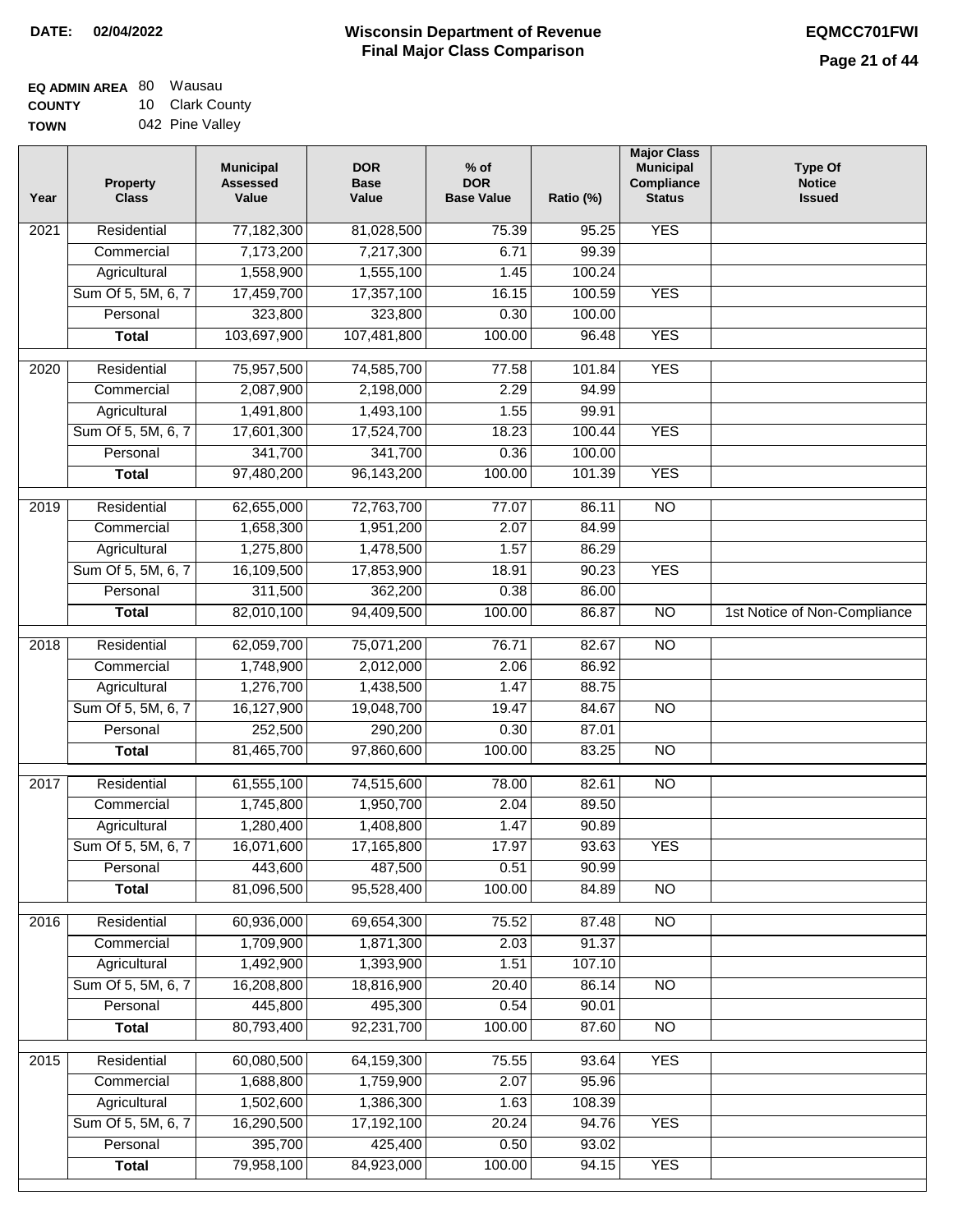| EQ ADMIN AREA 80 | Wausau          |
|------------------|-----------------|
| <b>COUNTY</b>    | 10 Clark County |
| <b>TOWN</b>      | 044 Reseburg    |

| Year              | <b>Property</b><br><b>Class</b> | <b>Municipal</b><br><b>Assessed</b><br>Value | <b>DOR</b><br><b>Base</b><br>Value | % of<br><b>DOR</b><br><b>Base Value</b> | Ratio (%) | <b>Major Class</b><br><b>Municipal</b><br>Compliance<br><b>Status</b> | <b>Type Of</b><br><b>Notice</b><br><b>Issued</b> |
|-------------------|---------------------------------|----------------------------------------------|------------------------------------|-----------------------------------------|-----------|-----------------------------------------------------------------------|--------------------------------------------------|
| $\overline{202}1$ | Residential                     | 14,822,200                                   | 19,417,700                         | 39.45                                   | 76.33     | <b>NO</b>                                                             |                                                  |
|                   | Commercial                      | 1,669,600                                    | 1,402,000                          | 2.85                                    | 119.09    |                                                                       |                                                  |
|                   | Agricultural                    | 3,129,300                                    | 3,478,400                          | 7.07                                    | 89.96     |                                                                       |                                                  |
|                   | Sum Of 5, 5M, 6, 7              | 20,823,400                                   | 24,769,800                         | 50.33                                   | 84.07     | N <sub>O</sub>                                                        |                                                  |
|                   | Personal                        | 133,200                                      | 148,000                            | 0.30                                    | 90.00     |                                                                       |                                                  |
|                   | <b>Total</b>                    | 40,577,700                                   | 49,215,900                         | 100.00                                  | 82.45     | $\overline{NO}$                                                       | 1st Notice of Non-Compliance                     |
| 2020              | Residential                     | 14,764,600                                   | 18,090,600                         | 39.38                                   | 81.61     | $\overline{NO}$                                                       |                                                  |
|                   | Commercial                      | 1,981,600                                    | 1,711,600                          | 3.73                                    | 115.77    |                                                                       |                                                  |
|                   | Agricultural                    | 3,024,800                                    | 3,352,200                          | 7.30                                    | 90.23     |                                                                       |                                                  |
|                   | Sum Of 5, 5M, 6, 7              | 20,233,700                                   | 22,613,400                         | 49.23                                   | 89.48     | $\overline{NO}$                                                       |                                                  |
|                   | Personal                        | 148,500                                      | 165,000                            | 0.36                                    | 90.00     |                                                                       |                                                  |
|                   | <b>Total</b>                    | 40,153,200                                   | 45,932,800                         | 100.00                                  | 87.42     | $\overline{NO}$                                                       |                                                  |
| 2019              | Residential                     | 14,675,500                                   | 17,469,100                         | 38.64                                   | 84.01     | $\overline{NO}$                                                       |                                                  |
|                   | Commercial                      | 1,981,600                                    | 1,614,700                          | 3.57                                    | 122.72    |                                                                       |                                                  |
|                   | Agricultural                    | 3,234,000                                    | 3,139,100                          | 6.94                                    | 103.02    |                                                                       |                                                  |
|                   | Sum Of 5, 5M, 6, 7              | 19,782,300                                   | 22,823,300                         | 50.48                                   | 86.68     | $\overline{NO}$                                                       |                                                  |
|                   | Personal                        | 150,800                                      | 167,600                            | 0.37                                    | 89.98     |                                                                       |                                                  |
|                   | <b>Total</b>                    | 39,824,200                                   | 45,213,800                         | 100.00                                  | 88.08     | $\overline{NO}$                                                       |                                                  |
| 2018              | Residential                     | 14,531,500                                   | 16,485,200                         | 38.11                                   | 88.15     | $\overline{NO}$                                                       |                                                  |
|                   | Commercial                      | 1,911,100                                    | 1,506,200                          | 3.48                                    | 126.88    |                                                                       |                                                  |
|                   | Agricultural                    | 3,232,900                                    | 3,045,100                          | 7.04                                    | 106.17    |                                                                       |                                                  |
|                   | Sum Of 5, 5M, 6, 7              | 19,553,100                                   | 22,039,000                         | 50.94                                   | 88.72     | $\overline{NO}$                                                       |                                                  |
|                   | Personal                        | 161,200                                      | 185,200                            | 0.43                                    | 87.04     |                                                                       |                                                  |
|                   | <b>Total</b>                    | 39,389,800                                   | 43,260,700                         | 100.00                                  | 91.05     | $\overline{NO}$                                                       |                                                  |
| 2017              | Residential                     | 14,428,800                                   | 15,587,700                         | 38.11                                   | 92.57     | <b>YES</b>                                                            |                                                  |
|                   | Commercial                      | 1,864,600                                    | 1,410,400                          | 3.45                                    | 132.20    |                                                                       |                                                  |
|                   | Agricultural                    | 3,231,500                                    | 2,971,400                          | 7.26                                    | 108.75    |                                                                       |                                                  |
|                   | Sum Of 5, 5M, 6, 7              | 19,319,400                                   | 20,556,000                         | 50.25                                   | 93.98     | <b>YES</b>                                                            |                                                  |
|                   | Personal                        | 345,600                                      | 379,800                            | 0.93                                    | 91.00     |                                                                       |                                                  |
|                   | <b>Total</b>                    | 39,189,900                                   | 40,905,300                         | 100.00                                  | 95.81     | <b>YES</b>                                                            |                                                  |
| 2016              | Residential                     | 14,466,100                                   | 14,336,700                         | 37.16                                   | 100.90    | <b>YES</b>                                                            |                                                  |
|                   | Commercial                      | 1,864,600                                    | 1,382,700                          | 3.58                                    | 134.85    |                                                                       |                                                  |
|                   | Agricultural                    | 3,234,800                                    | 2,927,500                          | 7.59                                    | 110.50    |                                                                       |                                                  |
|                   | Sum Of 5, 5M, 6, 7              | 17,329,100                                   | 19,533,100                         | 50.63                                   | 88.72     | $\overline{NO}$                                                       |                                                  |
|                   | Personal                        | 399,900                                      | 399,900                            | 1.04                                    | 100.00    |                                                                       |                                                  |
|                   | <b>Total</b>                    | 37,294,500                                   | 38,579,900                         | 100.00                                  | 96.67     | $\overline{NO}$                                                       |                                                  |
| 2015              | Residential                     | 14,556,000                                   | 13,608,600                         | 37.61                                   | 106.96    | <b>YES</b>                                                            |                                                  |
|                   | Commercial                      | 1,774,600                                    | 1,231,100                          | 3.40                                    | 144.15    |                                                                       |                                                  |
|                   | Agricultural                    | 3,238,400                                    | 2,906,900                          | 8.03                                    | 111.40    |                                                                       |                                                  |
|                   | Sum Of 5, 5M, 6, 7              | 17,071,900                                   | 18,146,400                         | 50.16                                   | 94.08     | <b>YES</b>                                                            |                                                  |
|                   | Personal                        | 286,000                                      | 286,000                            | 0.79                                    | 100.00    |                                                                       |                                                  |
|                   | <b>Total</b>                    | 36,926,900                                   | 36,179,000                         | 100.00                                  | 102.07    | <b>YES</b>                                                            |                                                  |
|                   |                                 |                                              |                                    |                                         |           |                                                                       |                                                  |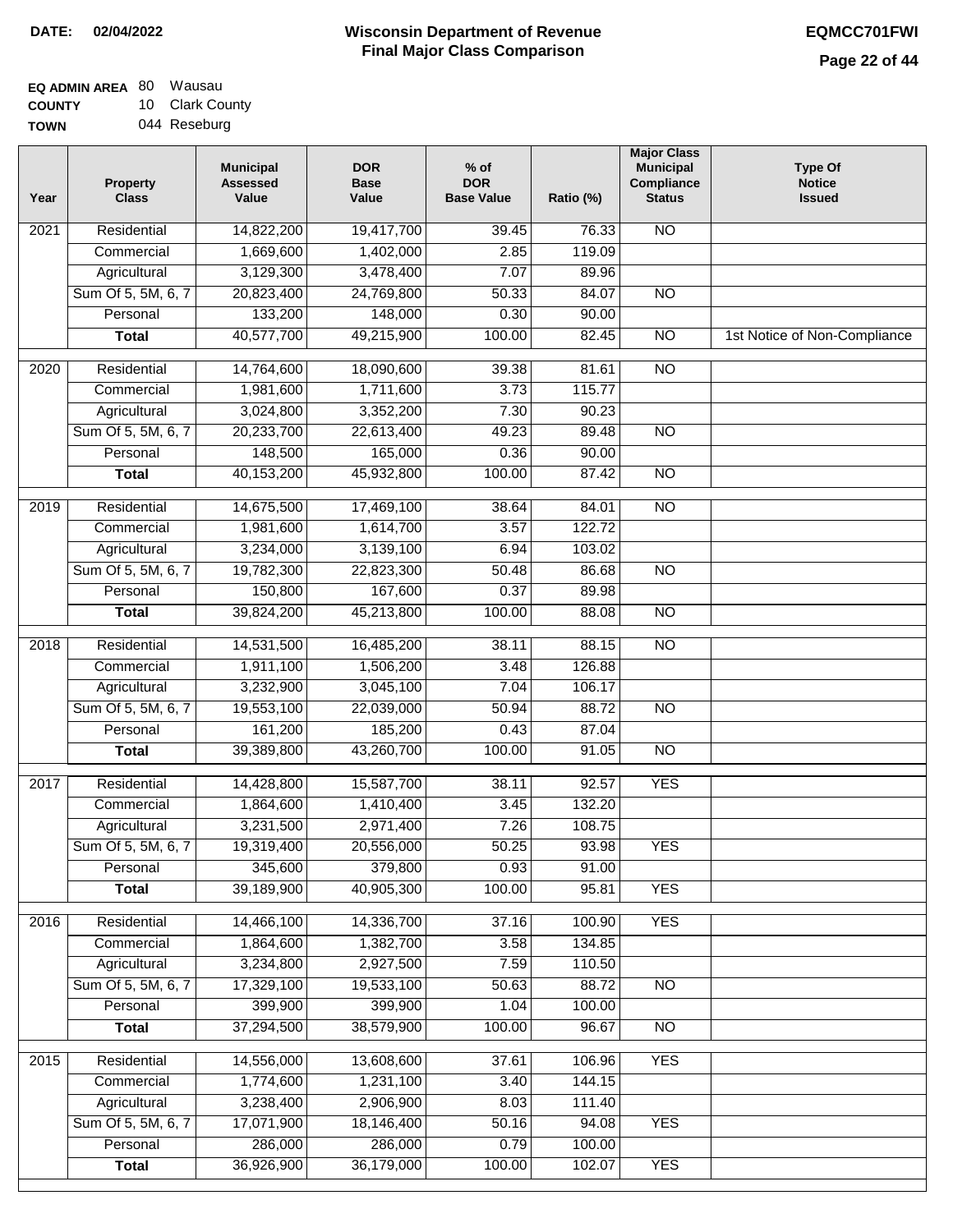| <b>EQ ADMIN AREA 80 Wausau</b> |                 |
|--------------------------------|-----------------|
| <b>COUNTY</b>                  | 10 Clark County |
| <b>TOWN</b>                    | 046 Seif        |

| Year              | <b>Property</b><br><b>Class</b> | <b>Municipal</b><br><b>Assessed</b><br>Value | <b>DOR</b><br><b>Base</b><br>Value | $%$ of<br><b>DOR</b><br><b>Base Value</b> | Ratio (%) | <b>Major Class</b><br><b>Municipal</b><br>Compliance<br><b>Status</b> | <b>Type Of</b><br><b>Notice</b><br><b>Issued</b> |
|-------------------|---------------------------------|----------------------------------------------|------------------------------------|-------------------------------------------|-----------|-----------------------------------------------------------------------|--------------------------------------------------|
| 2021              | Residential                     | 7,383,400                                    | 10,078,300                         | 44.45                                     | 73.26     | <b>NO</b>                                                             |                                                  |
|                   | Commercial                      | 45,700                                       | 56,600                             | 0.25                                      | 80.74     |                                                                       |                                                  |
|                   | Agricultural                    | 514,700                                      | 592,500                            | 2.61                                      | 86.87     |                                                                       |                                                  |
|                   | Sum Of 5, 5M, 6, 7              | 9,108,500                                    | 11,128,500                         | 49.09                                     | 81.85     | N <sub>O</sub>                                                        |                                                  |
|                   | Personal                        | 670,100                                      | 815,500                            | 3.60                                      | 82.17     |                                                                       |                                                  |
|                   | <b>Total</b>                    | 17,722,400                                   | 22,671,400                         | 100.00                                    | 78.17     | $\overline{NO}$                                                       | 1st Notice of Non-Compliance                     |
| $\overline{2020}$ | Residential                     | 7,157,600                                    | 9,083,100                          | 43.38                                     | 78.80     | $\overline{NO}$                                                       |                                                  |
|                   | Commercial                      | 45,700                                       | 58,300                             | 0.28                                      | 78.39     |                                                                       |                                                  |
|                   | Agricultural                    | 514,700                                      | 571,000                            | 2.73                                      | 90.14     |                                                                       |                                                  |
|                   | Sum Of 5, 5M, 6, 7              | 9,082,000                                    | 10,389,700                         | 49.62                                     | 87.41     | $\overline{NO}$                                                       |                                                  |
|                   | Personal                        | 702,800                                      | 837,800                            | 4.00                                      | 83.89     |                                                                       |                                                  |
|                   | <b>Total</b>                    | 17,502,800                                   | 20,939,900                         | 100.00                                    | 83.59     | $\overline{NO}$                                                       |                                                  |
| 2019              | Residential                     | 7,028,800                                    | 8,347,500                          | 40.73                                     | 84.20     | $\overline{NO}$                                                       |                                                  |
|                   | Commercial                      | 45,700                                       | 55,000                             | 0.27                                      | 83.09     |                                                                       |                                                  |
|                   | Agricultural                    | 517,800                                      | 550,100                            | 2.68                                      | 94.13     |                                                                       |                                                  |
|                   | Sum Of 5, 5M, 6, 7              | 9,219,900                                    | 10,697,200                         | 52.20                                     | 86.19     | $\overline{NO}$                                                       |                                                  |
|                   | Personal                        | 743,800                                      | 844,400                            | 4.12                                      | 88.09     |                                                                       |                                                  |
|                   | <b>Total</b>                    | 17,556,000                                   | 20,494,200                         | 100.00                                    | 85.66     | $\overline{NO}$                                                       |                                                  |
| 2018              | Residential                     | 6,937,400                                    | 8,003,700                          | 40.91                                     | 86.68     | <b>NO</b>                                                             |                                                  |
|                   | Commercial                      | 45,700                                       | 53,900                             | 0.28                                      | 84.79     |                                                                       |                                                  |
|                   | Agricultural                    | 516,200                                      | 533,100                            | 2.72                                      | 96.83     |                                                                       |                                                  |
|                   | Sum Of 5, 5M, 6, 7              | 9,271,200                                    | 10,064,700                         | 51.45                                     | 92.12     | <b>YES</b>                                                            |                                                  |
|                   | Personal                        | 826,000                                      | 908,300                            | 4.64                                      | 90.94     |                                                                       |                                                  |
|                   | <b>Total</b>                    | 17,596,500                                   | 19,563,700                         | 100.00                                    | 89.94     | <b>NO</b>                                                             |                                                  |
| 2017              | Residential                     | 6,897,800                                    | 7,583,500                          | 39.25                                     | 90.96     | <b>YES</b>                                                            |                                                  |
|                   | Commercial                      | 45,700                                       | 52,300                             | 0.27                                      | 87.38     |                                                                       |                                                  |
|                   | Agricultural                    | 513,700                                      | 520,000                            | 2.69                                      | 98.79     |                                                                       |                                                  |
|                   | Sum Of 5, 5M, 6, 7              | 9,438,100                                    | 10,281,500                         | 53.22                                     | 91.80     | <b>YES</b>                                                            |                                                  |
|                   | Personal                        | 823,700                                      | 882,800                            | 4.57                                      | 93.31     |                                                                       |                                                  |
|                   | <b>Total</b>                    | 17,719,000                                   | 19,320,100                         | 100.00                                    | 91.71     | <b>YES</b>                                                            |                                                  |
| 2016              | Residential                     | 6,876,900                                    | 7,201,000                          | 35.90                                     | 95.50     | <b>YES</b>                                                            |                                                  |
|                   | Commercial                      | 45,700                                       | 51,200                             | 0.26                                      | 89.26     |                                                                       |                                                  |
|                   | Agricultural                    | 513,500                                      | 511,400                            | 2.55                                      | 100.41    |                                                                       |                                                  |
|                   | Sum Of 5, 5M, 6, 7              | 9,457,800                                    | 11,376,400                         | 56.72                                     | 83.14     | N <sub>O</sub>                                                        |                                                  |
|                   | Personal                        | 870,800                                      | 916,800                            | 4.57                                      | 94.98     |                                                                       |                                                  |
|                   | <b>Total</b>                    | 17,764,700                                   | 20,056,800                         | 100.00                                    | 88.57     | N <sub>O</sub>                                                        |                                                  |
| 2015              | Residential                     | 6,741,600                                    | 6,853,500                          | 37.19                                     | 98.37     | <b>YES</b>                                                            |                                                  |
|                   | Commercial                      | 45,700                                       | 48,800                             | 0.26                                      | 93.65     |                                                                       |                                                  |
|                   | Agricultural                    | 510,300                                      | 510,100                            | 2.77                                      | 100.04    |                                                                       |                                                  |
|                   | Sum Of 5, 5M, 6, 7              | 9,274,800                                    | 10,182,600                         | 55.26                                     | 91.08     | <b>YES</b>                                                            |                                                  |
|                   | Personal                        | 811,400                                      | 832,300                            | 4.52                                      | 97.49     |                                                                       |                                                  |
|                   | <b>Total</b>                    | 17,383,800                                   | 18,427,300                         | 100.00                                    | 94.34     | <b>YES</b>                                                            |                                                  |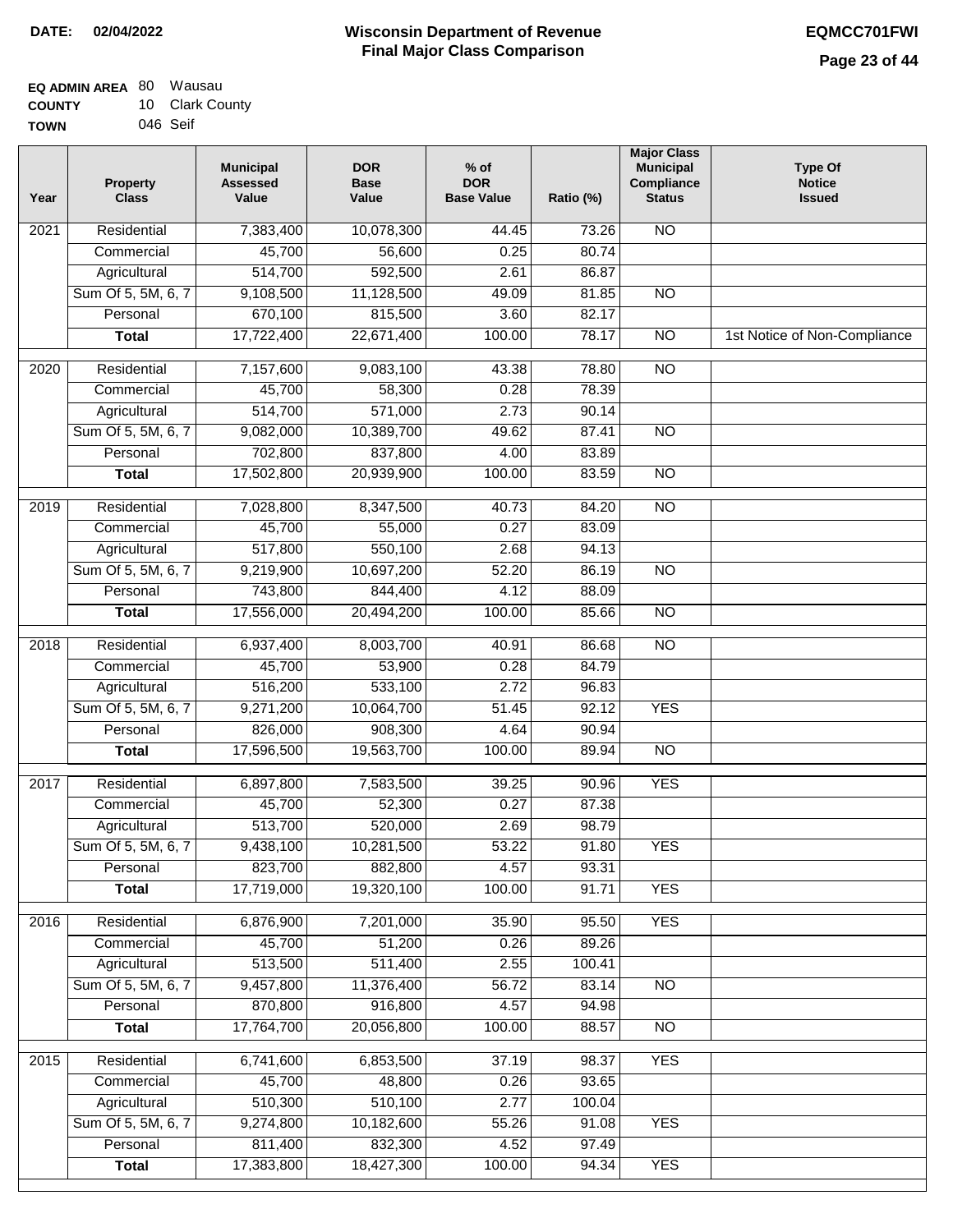| EQ ADMIN AREA 80 | Wausau          |
|------------------|-----------------|
| <b>COUNTY</b>    | 10 Clark County |
| <b>TOWN</b>      | 048 Sherman     |

| Year              | <b>Property</b><br><b>Class</b> | <b>Municipal</b><br><b>Assessed</b><br>Value | <b>DOR</b><br><b>Base</b><br>Value | $%$ of<br><b>DOR</b><br><b>Base Value</b> | Ratio (%) | <b>Major Class</b><br><b>Municipal</b><br>Compliance<br><b>Status</b> | <b>Type Of</b><br><b>Notice</b><br><b>Issued</b> |
|-------------------|---------------------------------|----------------------------------------------|------------------------------------|-------------------------------------------|-----------|-----------------------------------------------------------------------|--------------------------------------------------|
| $\overline{202}1$ | Residential                     | 35,277,300                                   | 34,894,500                         | 58.84                                     | 101.10    | <b>YES</b>                                                            |                                                  |
|                   | Commercial                      | 798,100                                      | 779,800                            | 1.31                                      | 102.35    |                                                                       |                                                  |
|                   | Agricultural                    | 2,845,700                                    | 3,195,700                          | 5.39                                      | 89.05     |                                                                       |                                                  |
|                   | Sum Of 5, 5M, 6, 7              | 20,110,300                                   | 20,420,300                         | 34.43                                     | 98.48     | <b>YES</b>                                                            |                                                  |
|                   | Personal                        | 17,800                                       | 17,800                             | 0.03                                      | 100.00    |                                                                       |                                                  |
|                   | <b>Total</b>                    | 59,049,200                                   | 59,308,100                         | 100.00                                    | 99.56     | <b>YES</b>                                                            |                                                  |
| 2020              | Residential                     | 27,758,600                                   | 34,560,500                         | 59.67                                     | 80.32     | $\overline{NO}$                                                       |                                                  |
|                   | Commercial                      | 692,600                                      | 803,900                            | 1.39                                      | 86.15     |                                                                       |                                                  |
|                   | Agricultural                    | 2,632,500                                    | 3,077,800                          | 5.31                                      | 85.53     |                                                                       |                                                  |
|                   | Sum Of 5, 5M, 6, 7              | 18,242,100                                   | 19,452,700                         | 33.59                                     | 93.78     | <b>YES</b>                                                            |                                                  |
|                   | Personal                        | 22,500                                       | 25,800                             | 0.04                                      | 87.21     |                                                                       |                                                  |
|                   | <b>Total</b>                    | 49,348,300                                   | 57,920,700                         | 100.00                                    | 85.20     | $\overline{NO}$                                                       | 1st Notice of Non-Compliance                     |
| 2019              | Residential                     | 27,318,100                                   | 32,533,700                         | 57.87                                     | 83.97     | $\overline{N}$                                                        |                                                  |
|                   | Commercial                      | 692,600                                      | 758,400                            | 1.35                                      | 91.32     |                                                                       |                                                  |
|                   | Agricultural                    | 2,632,900                                    | 2,954,400                          | 5.26                                      | 89.12     |                                                                       |                                                  |
|                   | Sum Of 5, 5M, 6, 7              | 18,246,800                                   | 19,919,200                         | 35.43                                     | 91.60     | <b>YES</b>                                                            |                                                  |
|                   | Personal                        | 46,400                                       | 52,100                             | 0.09                                      | 89.06     |                                                                       |                                                  |
|                   | <b>Total</b>                    | 48,936,800                                   | 56,217,800                         | 100.00                                    | 87.05     | $\overline{NO}$                                                       |                                                  |
| 2018              | Residential                     | 27,255,600                                   | 31,880,000                         | 57.43                                     | 85.49     | $\overline{NO}$                                                       |                                                  |
|                   | Commercial                      | 692,600                                      | 742,600                            | 1.34                                      | 93.27     |                                                                       |                                                  |
|                   | Agricultural                    | 2,675,000                                    | 2,873,600                          | 5.18                                      | 93.09     |                                                                       |                                                  |
|                   | Sum Of 5, 5M, 6, 7              | 18,305,800                                   | 19,994,300                         | 36.02                                     | 91.56     | <b>YES</b>                                                            |                                                  |
|                   | Personal                        | 21,000                                       | 23,600                             | 0.04                                      | 88.98     |                                                                       |                                                  |
|                   | <b>Total</b>                    | 48,950,000                                   | 55,514,100                         | 100.00                                    | 88.18     | <b>NO</b>                                                             |                                                  |
| $\overline{2017}$ | Residential                     | 26,579,000                                   | 30,828,900                         | 57.61                                     | 86.21     | $\overline{NO}$                                                       |                                                  |
|                   | Commercial                      | 692,600                                      | 721,000                            | 1.35                                      | 96.06     |                                                                       |                                                  |
|                   | Agricultural                    | 2,598,400                                    | 2,797,200                          | 5.23                                      | 92.89     |                                                                       |                                                  |
|                   | Sum Of 5, 5M, 6, 7              | 18,130,400                                   | 19,112,000                         | 35.71                                     | 94.86     | <b>YES</b>                                                            |                                                  |
|                   | Personal                        | 49,800                                       | 53,600                             | 0.10                                      | 92.91     |                                                                       |                                                  |
|                   | <b>Total</b>                    | 48,050,200                                   | 53,512,700                         | 100.00                                    | 89.79     | <b>NO</b>                                                             |                                                  |
| 2016              | Residential                     | 26,389,700                                   | 29,127,000                         | 57.57                                     | 90.60     | <b>YES</b>                                                            |                                                  |
|                   | Commercial                      | 692,600                                      | 706,800                            | 1.40                                      | 97.99     |                                                                       |                                                  |
|                   | Agricultural                    | 2,766,900                                    | 2,757,000                          | 5.45                                      | 100.36    |                                                                       |                                                  |
|                   | Sum Of 5, 5M, 6, 7              | 18,078,900                                   | 17,935,900                         | 35.45                                     | 100.80    | <b>YES</b>                                                            |                                                  |
|                   | Personal                        | 64,300                                       | 64,300                             | 0.13                                      | 100.00    |                                                                       |                                                  |
|                   | <b>Total</b>                    | 47,992,400                                   | 50,591,000                         | 100.00                                    | 94.86     | <b>YES</b>                                                            |                                                  |
| 2015              | Residential                     | 26,173,500                                   | 28,634,000                         | 56.93                                     | 91.41     | <b>YES</b>                                                            |                                                  |
|                   | Commercial                      | 618,000                                      | 602,100                            | 1.20                                      | 102.64    |                                                                       |                                                  |
|                   | Agricultural                    | 2,725,000                                    | 2,727,100                          | 5.42                                      | 99.92     |                                                                       |                                                  |
|                   | Sum Of 5, 5M, 6, 7              | 17,443,000                                   | 18,223,000                         | 36.23                                     | 95.72     | <b>YES</b>                                                            |                                                  |
|                   | Personal                        | 110,100                                      | 110,100                            | 0.22                                      | 100.00    |                                                                       |                                                  |
|                   | <b>Total</b>                    | 47,069,600                                   | 50,296,300                         | 100.00                                    | 93.58     | <b>YES</b>                                                            |                                                  |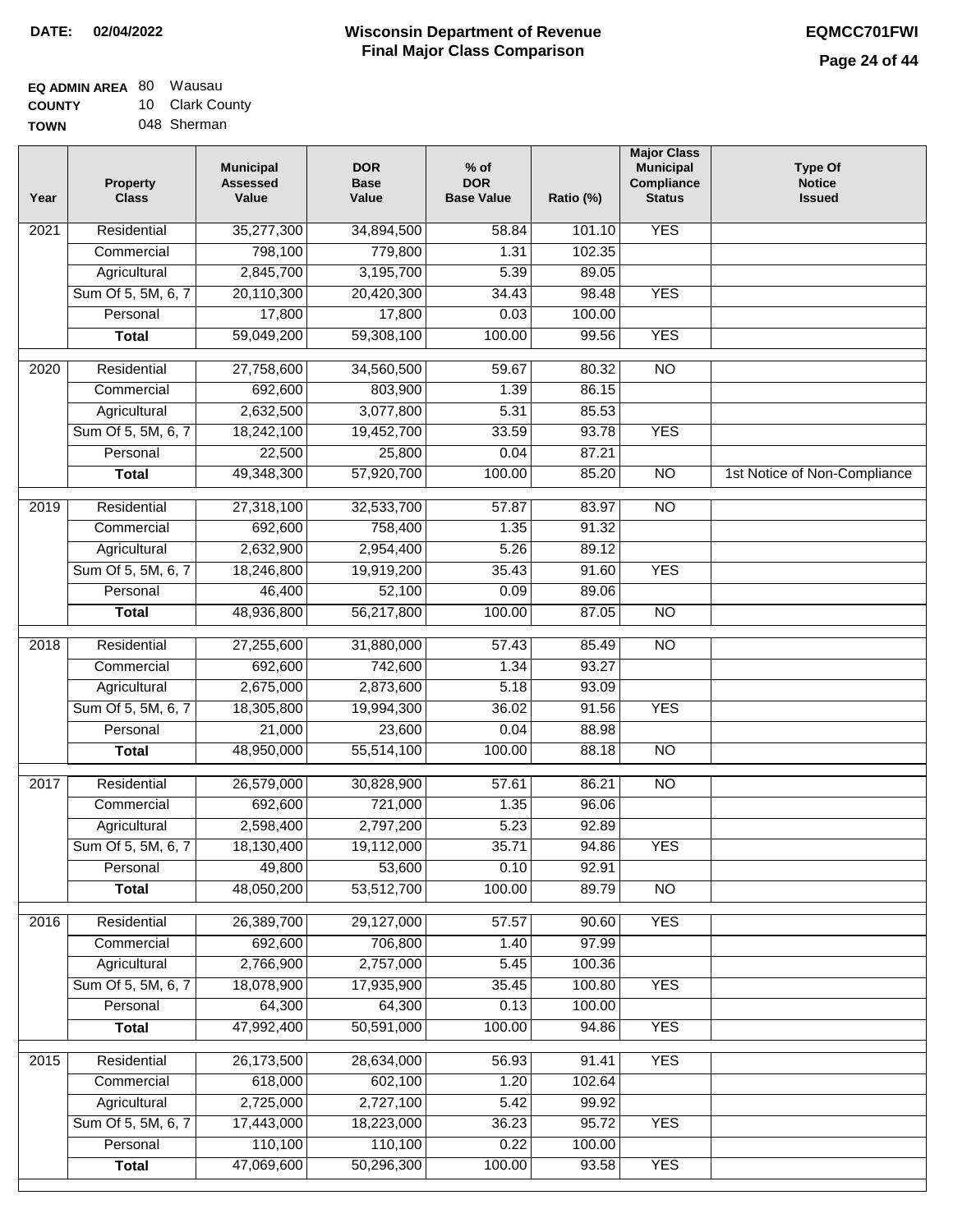| EQ ADMIN AREA 80 | Wausau          |
|------------------|-----------------|
| <b>COUNTY</b>    | 10 Clark County |
| <b>TOWN</b>      | 050 Sherwood    |

| Year | <b>Property</b><br><b>Class</b> | <b>Municipal</b><br><b>Assessed</b><br>Value | <b>DOR</b><br><b>Base</b><br>Value | % of<br><b>DOR</b><br><b>Base Value</b> | Ratio (%) | <b>Major Class</b><br><b>Municipal</b><br>Compliance<br><b>Status</b> | <b>Type Of</b><br><b>Notice</b><br><b>Issued</b> |
|------|---------------------------------|----------------------------------------------|------------------------------------|-----------------------------------------|-----------|-----------------------------------------------------------------------|--------------------------------------------------|
| 2021 | Residential                     | 11,611,700                                   | 13,636,600                         | 53.39                                   | 85.15     | $\overline{NO}$                                                       |                                                  |
|      | Commercial                      | 171,000                                      | 203,800                            | 0.80                                    | 83.91     |                                                                       |                                                  |
|      | Agricultural                    | 325,800                                      | 365,700                            | 1.43                                    | 89.09     |                                                                       |                                                  |
|      | Sum Of 5, 5M, 6, 7              | 9,387,500                                    | 10,929,900                         | 42.79                                   | 85.89     | $\overline{NO}$                                                       |                                                  |
|      | Personal                        | 361,486                                      | 406,200                            | 1.59                                    | 88.99     |                                                                       |                                                  |
|      | <b>Total</b>                    | 21,857,486                                   | 25,542,200                         | 100.00                                  | 85.57     | $\overline{NO}$                                                       |                                                  |
| 2020 | Residential                     | 11,387,100                                   | 12,511,800                         | 49.76                                   | 91.01     | <b>YES</b>                                                            |                                                  |
|      | Commercial                      | 171,000                                      | 210,100                            | 0.84                                    | 81.39     |                                                                       |                                                  |
|      | Agricultural                    | 309,600                                      | 350,600                            | 1.39                                    | 88.31     |                                                                       |                                                  |
|      | Sum Of 5, 5M, 6, 7              | 10,136,200                                   | 11,663,700                         | 46.38                                   | 86.90     | $\overline{NO}$                                                       |                                                  |
|      | Personal                        | 368,416                                      | 410,200                            | 1.63                                    | 89.81     |                                                                       |                                                  |
|      | <b>Total</b>                    | 22,372,316                                   | 25,146,400                         | 100.00                                  | 88.97     | $\overline{NO}$                                                       |                                                  |
|      |                                 |                                              |                                    |                                         |           |                                                                       |                                                  |
| 2019 | Residential                     | 11,178,400                                   | 12,038,500                         | 48.90                                   | 92.86     | <b>YES</b>                                                            |                                                  |
|      | Commercial                      | 151,100                                      | 177,300                            | 0.72                                    | 85.22     |                                                                       |                                                  |
|      | Agricultural                    | 313,300                                      | 335,700                            | 1.36                                    | 93.33     |                                                                       |                                                  |
|      | Sum Of 5, 5M, 6, 7              | 10,101,000                                   | 11,666,900                         | 47.39                                   | 86.58     | $\overline{NO}$                                                       |                                                  |
|      | Personal                        | 368,255                                      | 401,200                            | 1.63                                    | 91.79     |                                                                       |                                                  |
|      | <b>Total</b>                    | 22,112,055                                   | 24,619,600                         | 100.00                                  | 89.81     | $\overline{NO}$                                                       |                                                  |
| 2018 | Residential                     | 10,950,200                                   | 11,805,800                         | 49.66                                   | 92.75     | <b>YES</b>                                                            |                                                  |
|      | Commercial                      | 144,100                                      | 166,400                            | 0.70                                    | 86.60     |                                                                       |                                                  |
|      | Agricultural                    | 313,300                                      | 326,800                            | 1.37                                    | 95.87     |                                                                       |                                                  |
|      | Sum Of 5, 5M, 6, 7              | 10,044,100                                   | 11,102,600                         | 46.70                                   | 90.47     | <b>YES</b>                                                            |                                                  |
|      | Personal                        | 367,542                                      | 372,200                            | 1.57                                    | 98.75     |                                                                       |                                                  |
|      | <b>Total</b>                    | 21,819,242                                   | 23,773,800                         | 100.00                                  | 91.78     | <b>YES</b>                                                            |                                                  |
| 2017 | Residential                     | 10,809,000                                   | 11,107,700                         | 50.83                                   | 97.31     | <b>YES</b>                                                            |                                                  |
|      | Commercial                      | 144,100                                      | 161,500                            | 0.74                                    | 89.23     |                                                                       |                                                  |
|      | Agricultural                    | 313,100                                      | 317,200                            | 1.45                                    | 98.71     |                                                                       |                                                  |
|      | Sum Of 5, 5M, 6, 7              | 9,975,500                                    | 9,936,600                          | 45.47                                   | 100.39    | <b>YES</b>                                                            |                                                  |
|      | Personal                        | 338,651                                      | 329,800                            | 1.51                                    | 102.68    |                                                                       |                                                  |
|      | <b>Total</b>                    | 21,580,351                                   | 21,852,800                         | 100.00                                  | 98.75     | <b>YES</b>                                                            |                                                  |
|      |                                 |                                              |                                    |                                         |           |                                                                       |                                                  |
| 2016 | Residential                     | 10,748,600                                   | 10,326,800                         | 49.11                                   | 104.08    | <b>YES</b>                                                            |                                                  |
|      | Commercial                      | 144,100                                      | 158,300                            | 0.75                                    | 91.03     |                                                                       |                                                  |
|      | Agricultural                    | 313,100                                      | 312,500                            | 1.49                                    | 100.19    |                                                                       |                                                  |
|      | Sum Of 5, 5M, 6, 7              | 10,039,000                                   | 9,886,600                          | 47.02                                   | 101.54    | <b>YES</b>                                                            |                                                  |
|      | Personal                        | 341,625                                      | 341,700                            | 1.63                                    | 99.98     |                                                                       |                                                  |
|      | <b>Total</b>                    | 21,586,425                                   | 21,025,900                         | 100.00                                  | 102.67    | <b>YES</b>                                                            |                                                  |
| 2015 | Residential                     | 10,570,100                                   | 9,852,200                          | 47.78                                   | 107.29    | <b>YES</b>                                                            |                                                  |
|      | Commercial                      | 144,100                                      | 150,800                            | 0.73                                    | 95.56     |                                                                       |                                                  |
|      | Agricultural                    | 315,200                                      | 314,400                            | 1.52                                    | 100.25    |                                                                       |                                                  |
|      | Sum Of 5, 5M, 6, 7              | 10,051,400                                   | 9,971,700                          | 48.36                                   | 100.80    | <b>YES</b>                                                            |                                                  |
|      | Personal                        | 342,256                                      | 332,300                            | 1.61                                    | 103.00    |                                                                       |                                                  |
|      | <b>Total</b>                    | 21,423,056                                   | 20,621,400                         | 100.00                                  | 103.89    | <b>YES</b>                                                            |                                                  |
|      |                                 |                                              |                                    |                                         |           |                                                                       |                                                  |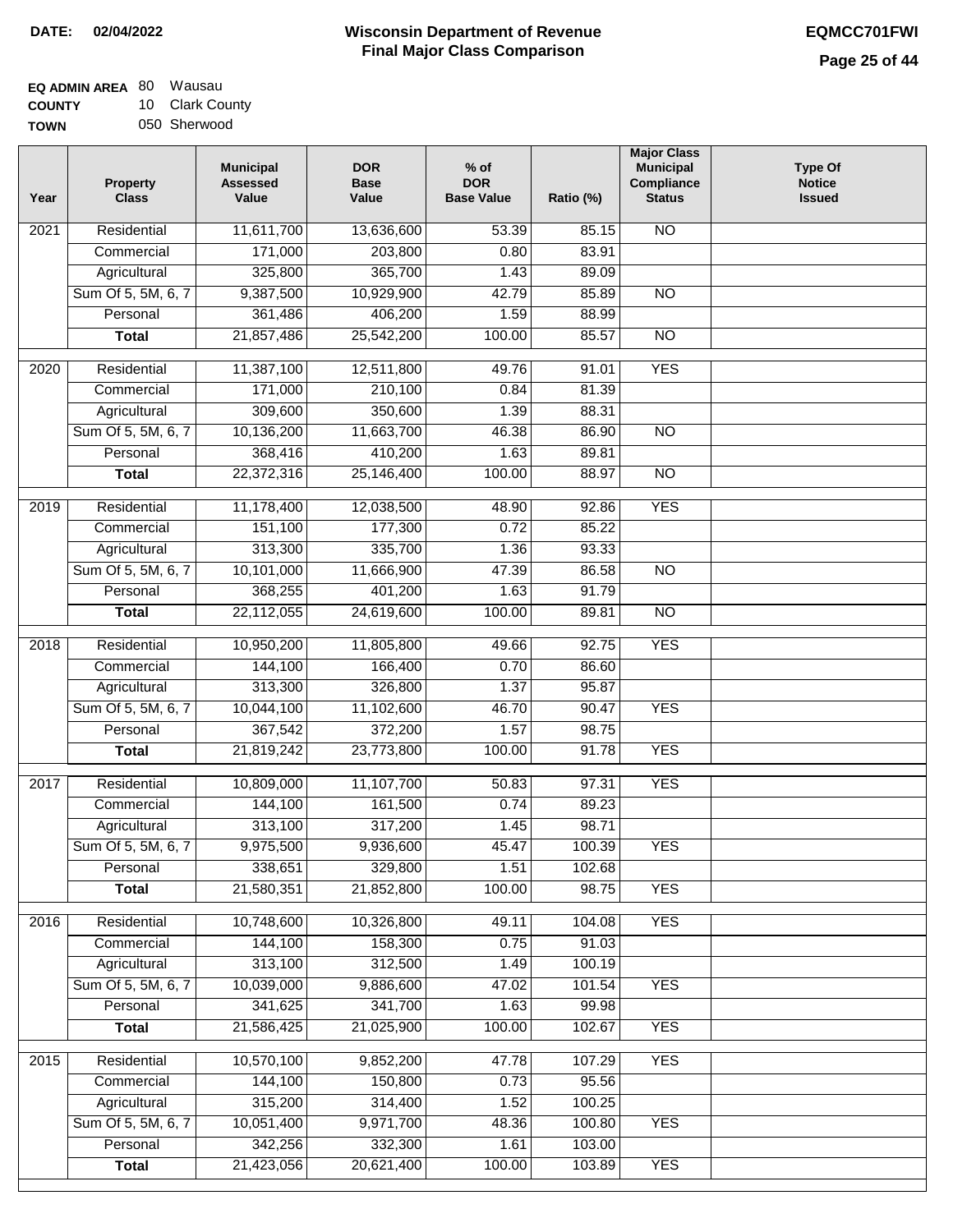| EQ ADMIN AREA 80 | Wausau          |
|------------------|-----------------|
| <b>COUNTY</b>    | 10 Clark County |
| <b>TOWN</b>      | 052 Thorp       |

| ٧Ν | 052 Thorp |  |
|----|-----------|--|
|    |           |  |

| Year              | <b>Property</b><br><b>Class</b> | <b>Municipal</b><br><b>Assessed</b><br>Value | <b>DOR</b><br><b>Base</b><br>Value | $%$ of<br><b>DOR</b><br><b>Base Value</b> | Ratio (%)      | <b>Major Class</b><br><b>Municipal</b><br>Compliance<br><b>Status</b> | <b>Type Of</b><br><b>Notice</b><br><b>Issued</b> |
|-------------------|---------------------------------|----------------------------------------------|------------------------------------|-------------------------------------------|----------------|-----------------------------------------------------------------------|--------------------------------------------------|
| 2021              | Residential                     | 33,378,700                                   | 33,791,000                         | 57.72                                     | 98.78          | <b>YES</b>                                                            |                                                  |
|                   | Commercial                      | 2,855,000                                    | 3,332,100                          | 5.69                                      | 85.68          |                                                                       |                                                  |
|                   | Agricultural                    | 2,615,000                                    | 2,616,800                          | 4.47                                      | 99.93          |                                                                       |                                                  |
|                   | Sum Of 5, 5M, 6, 7              | 20,089,000                                   | 18,500,400                         | 31.60                                     | 108.59         | <b>YES</b>                                                            |                                                  |
|                   | Personal                        | 305,100                                      | 305,200                            | 0.52                                      | 99.97          |                                                                       |                                                  |
|                   | <b>Total</b>                    | 59,242,800                                   | 58,545,500                         | 100.00                                    | 101.19         | <b>YES</b>                                                            |                                                  |
| 2020              | Residential                     | 24,690,000                                   | 30,101,000                         | 55.88                                     | 82.02          | $\overline{NO}$                                                       |                                                  |
|                   | Commercial                      | 2,728,500                                    | 3,546,300                          | 6.58                                      | 76.94          |                                                                       |                                                  |
|                   | Agricultural                    | 2,287,400                                    | 2,512,500                          | 4.66                                      | 91.04          |                                                                       |                                                  |
|                   | Sum Of 5, 5M, 6, 7              | 16,050,700                                   | 17,413,300                         | 32.33                                     | 92.17          | <b>YES</b>                                                            |                                                  |
|                   | Personal                        | 279,500                                      | 294,200                            | 0.55                                      | 95.00          |                                                                       |                                                  |
|                   | <b>Total</b>                    | 46,036,100                                   | 53,867,300                         | 100.00                                    | 85.46          | $\overline{NO}$                                                       | 1st Notice of Non-Compliance                     |
|                   |                                 |                                              |                                    |                                           |                |                                                                       |                                                  |
| $\frac{1}{2019}$  | Residential                     | 24,414,100                                   | 29,817,500                         | 55.61                                     | 81.88          | $\overline{NO}$                                                       |                                                  |
|                   | Commercial                      | 2,552,100                                    | 3,243,000                          | 6.05                                      | 78.70          |                                                                       |                                                  |
|                   | Agricultural                    | 2,285,600                                    | 2,408,500                          | 4.49<br>33.16                             | 94.90          |                                                                       |                                                  |
|                   | Sum Of 5, 5M, 6, 7              | 16,065,800                                   | 17,780,800<br>365,100              |                                           | 90.35          | <b>YES</b>                                                            |                                                  |
|                   | Personal<br><b>Total</b>        | 328,600<br>45,646,200                        | 53,614,900                         | 0.68<br>100.00                            | 90.00<br>85.14 | $\overline{NO}$                                                       |                                                  |
|                   |                                 |                                              |                                    |                                           |                |                                                                       |                                                  |
| 2018              | Residential                     | 24,016,300                                   | 27,987,700                         | 55.15                                     | 85.81          | $\overline{NO}$                                                       |                                                  |
|                   | Commercial                      | 2,389,500                                    | 3,002,300                          | 5.92                                      | 79.59          |                                                                       |                                                  |
|                   | Agricultural                    | 2,285,700                                    | 2,343,700                          | 4.62                                      | 97.53          |                                                                       |                                                  |
|                   | Sum Of 5, 5M, 6, 7              | 15,704,800                                   | 17,031,100                         | 33.56                                     | 92.21          | <b>YES</b>                                                            |                                                  |
|                   | Personal                        | 363,700                                      | 382,800                            | 0.75                                      | 95.01          |                                                                       |                                                  |
|                   | <b>Total</b>                    | 44,760,000                                   | 50,747,600                         | 100.00                                    | 88.20          | <b>NO</b>                                                             |                                                  |
| $\overline{2017}$ | Residential                     | 23,696,700                                   | 28,223,200                         | 56.64                                     | 83.96          | <b>NO</b>                                                             |                                                  |
|                   | Commercial                      | 2,271,800                                    | 2,796,600                          | 5.61                                      | 81.23          |                                                                       |                                                  |
|                   | Agricultural                    | 2,285,400                                    | 2,287,600                          | 4.59                                      | 99.90          |                                                                       |                                                  |
|                   | Sum Of 5, 5M, 6, 7              | 15,374,700                                   | 15,892,900                         | 31.90                                     | 96.74          | <b>YES</b>                                                            |                                                  |
|                   | Personal                        | 594,700                                      | 626,000                            | 1.26                                      | 95.00          |                                                                       |                                                  |
|                   | <b>Total</b>                    | 44,223,300                                   | 49,826,300                         | 100.00                                    | 88.75          | <b>NO</b>                                                             |                                                  |
| 2016              | Residential                     | 23,013,800                                   | 25,241,800                         | 53.00                                     | 91.17          | <b>YES</b>                                                            |                                                  |
|                   | Commercial                      | 2,271,800                                    | 2,741,800                          | 5.76                                      | 82.86          |                                                                       |                                                  |
|                   | Agricultural                    | 2,386,400                                    | 2,253,100                          | 4.73                                      | 105.92         |                                                                       |                                                  |
|                   | Sum Of 5, 5M, 6, 7              | 15,283,900                                   | 16,692,300                         | 35.05                                     | 91.56          | <b>YES</b>                                                            |                                                  |
|                   | Personal                        | 663,850                                      | 698,800                            | 1.47                                      | 95.00          |                                                                       |                                                  |
|                   | <b>Total</b>                    | 43,619,750                                   | 47,627,800                         | 100.00                                    | 91.58          | <b>YES</b>                                                            |                                                  |
| 2015              | Residential                     | 22,508,300                                   | 23,354,900                         | 52.75                                     | 96.38          | <b>YES</b>                                                            |                                                  |
|                   | Commercial                      | 2,271,800                                    | 2,662,000                          | 6.01                                      | 85.34          | $\overline{NO}$                                                       |                                                  |
|                   | Agricultural                    | 2,375,400                                    | 2,217,000                          | 5.01                                      | 107.14         |                                                                       |                                                  |
|                   | Sum Of 5, 5M, 6, 7              | 15,054,700                                   | 15,540,500                         | 35.10                                     | 96.87          | <b>YES</b>                                                            |                                                  |
|                   | Personal                        | 499,800                                      | 499,900                            | 1.13                                      | 99.98          |                                                                       |                                                  |
|                   | <b>Total</b>                    | 42,710,000                                   | 44,274,300                         | 100.00                                    | 96.47          | <b>NO</b>                                                             |                                                  |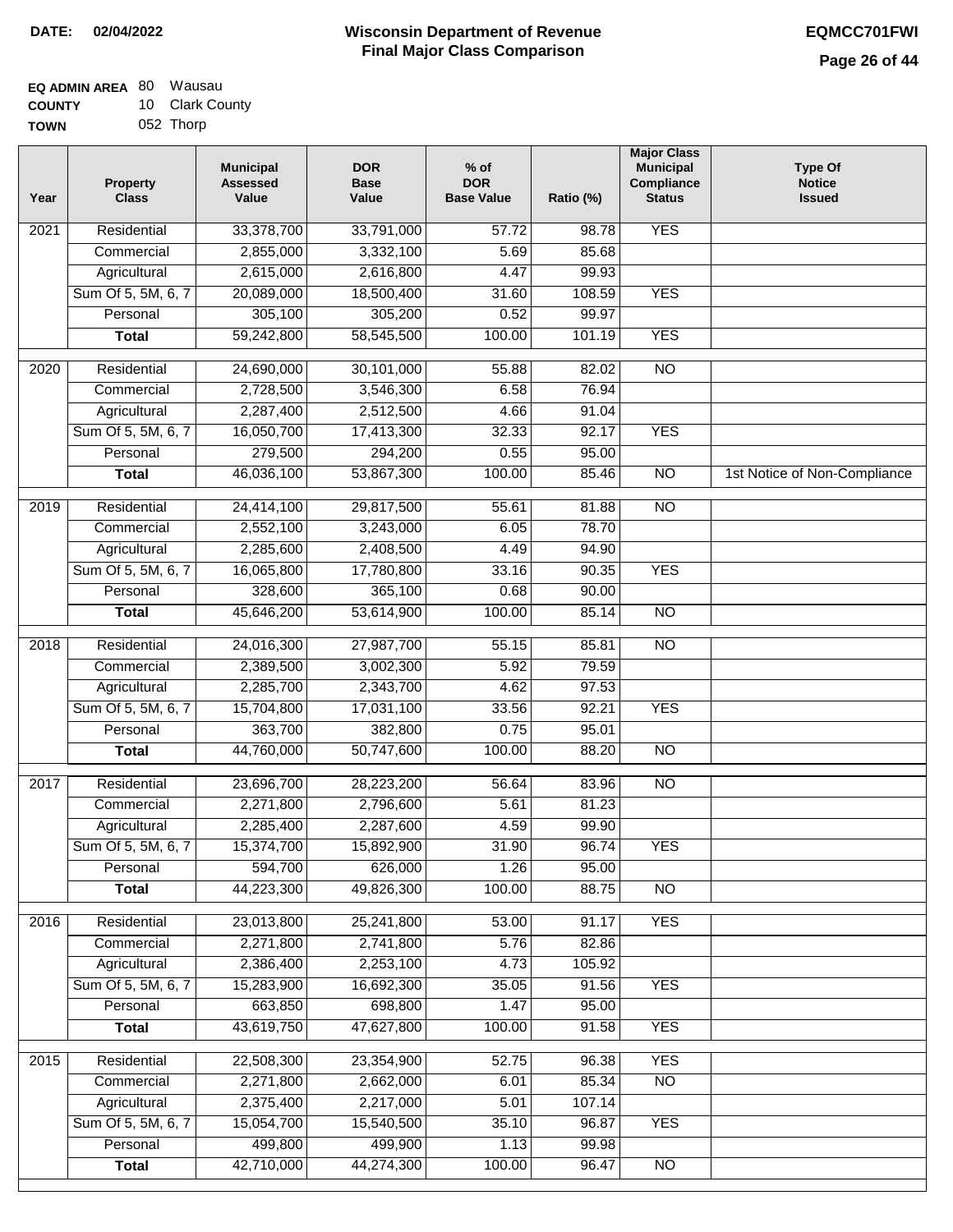| EQ ADMIN AREA 80 | Wausau          |
|------------------|-----------------|
| <b>COUNTY</b>    | 10 Clark County |
| <b>TOWN</b>      | 054 Unity       |

| Year              | <b>Property</b><br><b>Class</b> | <b>Municipal</b><br><b>Assessed</b><br>Value | <b>DOR</b><br><b>Base</b><br>Value | $%$ of<br><b>DOR</b><br><b>Base Value</b> | Ratio (%) | <b>Major Class</b><br><b>Municipal</b><br>Compliance<br><b>Status</b> | <b>Type Of</b><br><b>Notice</b><br><b>Issued</b> |
|-------------------|---------------------------------|----------------------------------------------|------------------------------------|-------------------------------------------|-----------|-----------------------------------------------------------------------|--------------------------------------------------|
| 2021              | Residential                     | 22,342,800                                   | 29,668,400                         | 54.26                                     | 75.31     | <b>NO</b>                                                             |                                                  |
|                   | Commercial                      | 1,160,900                                    | 1,340,400                          | 2.45                                      | 86.61     |                                                                       |                                                  |
|                   | Agricultural                    | 2,647,600                                    | 2,746,700                          | 5.02                                      | 96.39     |                                                                       |                                                  |
|                   | Sum Of 5, 5M, 6, 7              | 19,180,500                                   | 20,835,900                         | 38.10                                     | 92.06     | <b>YES</b>                                                            |                                                  |
|                   | Personal                        | 80,200                                       | 91,200                             | 0.17                                      | 87.94     |                                                                       |                                                  |
|                   | <b>Total</b>                    | 45,412,000                                   | 54,682,600                         | 100.00                                    | 83.05     | $\overline{NO}$                                                       | 1st Notice of Non-Compliance                     |
| $\overline{2020}$ | Residential                     | 21,831,200                                   | 26,944,800                         | 52.87                                     | 81.02     | $\overline{NO}$                                                       |                                                  |
|                   | Commercial                      | 1,160,900                                    | 1,381,900                          | 2.71                                      | 84.01     |                                                                       |                                                  |
|                   | Agricultural                    | 2,646,000                                    | 2,645,600                          | 5.19                                      | 100.02    |                                                                       |                                                  |
|                   | Sum Of 5, 5M, 6, 7              | 19,313,000                                   | 19,900,400                         | 39.05                                     | 97.05     | <b>YES</b>                                                            |                                                  |
|                   | Personal                        | 90,100                                       | 90,100                             | 0.18                                      | 100.00    |                                                                       |                                                  |
|                   | <b>Total</b>                    | 45,041,200                                   | 50,962,800                         | 100.00                                    | 88.38     | $\overline{NO}$                                                       |                                                  |
| 2019              | Residential                     | 21,678,100                                   | 25,529,000                         | 51.13                                     | 84.92     | $\overline{NO}$                                                       |                                                  |
|                   | Commercial                      | 1,154,700                                    | 1,297,800                          | 2.60                                      | 88.97     |                                                                       |                                                  |
|                   | Agricultural                    | 2,546,900                                    | 2,545,500                          | 5.10                                      | 100.05    |                                                                       |                                                  |
|                   | Sum Of 5, 5M, 6, 7              | 19,349,400                                   | 20,464,100                         | 40.98                                     | 94.55     | <b>YES</b>                                                            |                                                  |
|                   | Personal                        | 87,800                                       | 94,400                             | 0.19                                      | 93.01     |                                                                       |                                                  |
|                   | <b>Total</b>                    | 44,816,900                                   | 49,930,800                         | 100.00                                    | 89.76     | $\overline{NO}$                                                       |                                                  |
| 2018              | Residential                     | 21,328,500                                   | 24,662,700                         | 50.95                                     | 86.48     | <b>NO</b>                                                             |                                                  |
|                   | Commercial                      | 1,039,400                                    | 1,150,800                          | 2.38                                      | 90.32     |                                                                       |                                                  |
|                   | Agricultural                    | 2,481,000                                    | 2,470,300                          | 5.10                                      | 100.43    |                                                                       |                                                  |
|                   | Sum Of 5, 5M, 6, 7              | 19,241,500                                   | 20,028,300                         | 41.38                                     | 96.07     | <b>YES</b>                                                            |                                                  |
|                   | Personal                        | 86,900                                       | 93,500                             | 0.19                                      | 92.94     |                                                                       |                                                  |
|                   | <b>Total</b>                    | 44, 177, 300                                 | 48,405,600                         | 100.00                                    | 91.26     | <b>NO</b>                                                             |                                                  |
| 2017              | Residential                     | 21,252,700                                   | 23,019,500                         | 49.82                                     | 92.32     | <b>YES</b>                                                            |                                                  |
|                   | Commercial                      | 987,300                                      | 1,115,900                          | 2.41                                      | 88.48     |                                                                       |                                                  |
|                   | Agricultural                    | 2,411,100                                    | 2,407,400                          | 5.21                                      | 100.15    |                                                                       |                                                  |
|                   | Sum Of 5, 5M, 6, 7              | 18,769,800                                   | 19,457,500                         | 42.11                                     | 96.47     | <b>YES</b>                                                            |                                                  |
|                   | Personal                        | 194,900                                      | 209,500                            | 0.45                                      | 93.03     |                                                                       |                                                  |
|                   | <b>Total</b>                    | 43,615,800                                   | 46,209,800                         | 100.00                                    | 94.39     | <b>YES</b>                                                            |                                                  |
| 2016              | Residential                     | 21,165,400                                   | 21,862,500                         | 52.03                                     | 96.81     | <b>YES</b>                                                            |                                                  |
|                   | Commercial                      | 904,000                                      | 1,021,800                          | 2.43                                      | 88.47     |                                                                       |                                                  |
|                   | Agricultural                    | 2,346,100                                    | 2,372,100                          | 5.64                                      | 98.90     |                                                                       |                                                  |
|                   | Sum Of 5, 5M, 6, 7              | 16,949,300                                   | 16,552,800                         | 39.39                                     | 102.40    | <b>YES</b>                                                            |                                                  |
|                   | Personal                        | 198,300                                      | 213,200                            | 0.51                                      | 93.01     |                                                                       |                                                  |
|                   | <b>Total</b>                    | 41,563,100                                   | 42,022,400                         | 100.00                                    | 98.91     | <b>YES</b>                                                            |                                                  |
| 2015              | Residential                     | 20,993,900                                   | 22,047,000                         | 51.50                                     | 95.22     | <b>YES</b>                                                            |                                                  |
|                   | Commercial                      | 842,600                                      | 910,300                            | 2.13                                      | 92.56     |                                                                       |                                                  |
|                   | Agricultural                    | 2,343,500                                    | 2,343,600                          | 5.47                                      | 100.00    |                                                                       |                                                  |
|                   | Sum Of 5, 5M, 6, 7              | 16,965,100                                   | 17,302,400                         | 40.42                                     | 98.05     | <b>YES</b>                                                            |                                                  |
|                   | Personal                        | 193,200                                      | 207,700                            | 0.49                                      | 93.02     |                                                                       |                                                  |
|                   | <b>Total</b>                    | 41,338,300                                   | 42,811,000                         | 100.00                                    | 96.56     | <b>YES</b>                                                            |                                                  |
|                   |                                 |                                              |                                    |                                           |           |                                                                       |                                                  |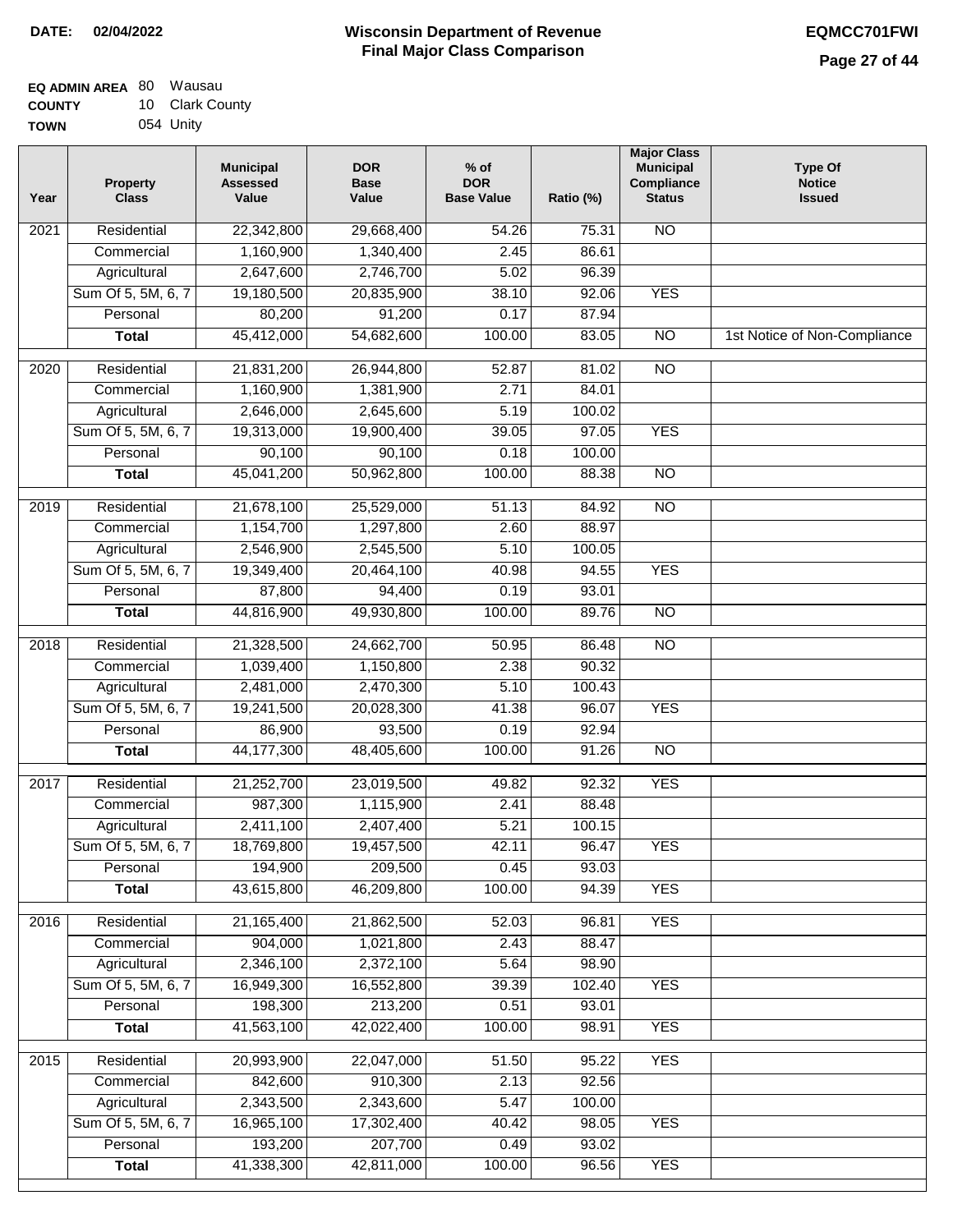| <b>EQ ADMIN AREA 80 Wausau</b> |                 |
|--------------------------------|-----------------|
| <b>COUNTY</b>                  | 10 Clark County |
| <b>TOWN</b>                    | 056 Warner      |

| Year              | <b>Property</b><br><b>Class</b> | <b>Municipal</b><br><b>Assessed</b><br>Value | <b>DOR</b><br><b>Base</b><br>Value | % of<br><b>DOR</b><br><b>Base Value</b> | Ratio (%) | <b>Major Class</b><br><b>Municipal</b><br>Compliance<br><b>Status</b> | <b>Type Of</b><br><b>Notice</b><br><b>Issued</b> |
|-------------------|---------------------------------|----------------------------------------------|------------------------------------|-----------------------------------------|-----------|-----------------------------------------------------------------------|--------------------------------------------------|
| 2021              | Residential                     | 21,870,200                                   | 22,156,800                         | 54.08                                   | 98.71     | <b>YES</b>                                                            |                                                  |
|                   | Commercial                      | 1,162,300                                    | 1,300,500                          | 3.17                                    | 89.37     |                                                                       |                                                  |
|                   | Agricultural                    | 2,629,000                                    | 2,626,200                          | 6.41                                    | 100.11    |                                                                       |                                                  |
|                   | Sum Of 5, 5M, 6, 7              | 15,943,500                                   | 14,694,600                         | 35.87                                   | 108.50    | <b>YES</b>                                                            |                                                  |
|                   | Personal                        | 188,900                                      | 188,900                            | 0.46                                    | 100.00    |                                                                       |                                                  |
|                   | <b>Total</b>                    | 41,793,900                                   | 40,967,000                         | 100.00                                  | 102.02    | <b>YES</b>                                                            |                                                  |
| 2020              | Residential                     | 15,771,500                                   | 20,680,000                         | 53.55                                   | 76.26     | $\overline{10}$                                                       |                                                  |
|                   | Commercial                      | 550,600                                      | 1,050,200                          | 2.72                                    | 52.43     |                                                                       |                                                  |
|                   | Agricultural                    | 2,027,900                                    | 2,530,700                          | 6.55                                    | 80.13     |                                                                       |                                                  |
|                   | Sum Of 5, 5M, 6, 7              | 13,973,600                                   | 14,133,800                         | 36.60                                   | 98.87     | <b>YES</b>                                                            |                                                  |
|                   | Personal                        | 179,200                                      | 224,000                            | 0.58                                    | 80.00     |                                                                       |                                                  |
|                   | <b>Total</b>                    | 32,502,800                                   | 38,618,700                         | 100.00                                  | 84.16     | $\overline{NO}$                                                       |                                                  |
| 2019              | Residential                     | 15,539,200                                   | 19,421,800                         | 52.58                                   | 80.01     | $\overline{NO}$                                                       |                                                  |
|                   | Commercial                      | 550,600                                      | 990,800                            | 2.68                                    | 55.57     |                                                                       |                                                  |
|                   | Agricultural                    | 2,186,600                                    | 2,424,100                          | 6.56                                    | 90.20     |                                                                       |                                                  |
|                   | Sum Of 5, 5M, 6, 7              | 13,695,300                                   | 13,930,400                         | 37.72                                   | 98.31     | <b>YES</b>                                                            |                                                  |
|                   | Personal                        | 151,000                                      | 167,800                            | 0.45                                    | 89.99     |                                                                       |                                                  |
|                   | <b>Total</b>                    | 32,122,700                                   | 36,934,900                         | 100.00                                  | 86.97     | $\overline{NO}$                                                       |                                                  |
| $\overline{2018}$ | Residential                     | 15,274,800                                   | 17,390,300                         | 50.98                                   | 87.84     | $\overline{NO}$                                                       |                                                  |
|                   | Commercial                      | 237,500                                      | 573,300                            | 1.68                                    | 41.43     |                                                                       |                                                  |
|                   | Agricultural                    | 2,238,900                                    | 2,357,100                          | 6.91                                    | 94.99     |                                                                       |                                                  |
|                   | Sum Of 5, 5M, 6, 7              | 13,508,100                                   | 13,588,300                         | 39.84                                   | 99.41     | <b>YES</b>                                                            |                                                  |
|                   | Personal                        | 191,000                                      | 201,100                            | 0.59                                    | 94.98     |                                                                       |                                                  |
|                   | <b>Total</b>                    | 31,450,300                                   | 34,110,100                         | 100.00                                  | 92.20     | <b>NO</b>                                                             |                                                  |
| 2017              | Residential                     | 15,233,200                                   | 16,522,200                         | 50.35                                   | 92.20     | <b>YES</b>                                                            |                                                  |
|                   | Commercial                      | 248,600                                      | 583,500                            | 1.78                                    | 42.60     |                                                                       |                                                  |
|                   | Agricultural                    | 2,317,500                                    | 2,307,700                          | 7.03                                    | 100.42    |                                                                       |                                                  |
|                   | Sum Of 5, 5M, 6, 7              | 13,379,800                                   | 13,233,400                         | 40.32                                   | 101.11    | <b>YES</b>                                                            |                                                  |
|                   | Personal                        | 171,100                                      | 171,100                            | 0.52                                    | 100.00    |                                                                       |                                                  |
|                   | <b>Total</b>                    | 31,350,200                                   | 32,817,900                         | 100.00                                  | 95.53     | <b>YES</b>                                                            |                                                  |
| 2016              | Residential                     | 15,075,100                                   | 15,585,800                         | 50.13                                   | 96.72     | <b>YES</b>                                                            |                                                  |
|                   | Commercial                      | 248,600                                      | 572,000                            | 1.84                                    | 43.46     |                                                                       |                                                  |
|                   | Agricultural                    | 2,204,300                                    | 2,271,700                          | 7.31                                    | 97.03     |                                                                       |                                                  |
|                   | Sum Of 5, 5M, 6, 7              | 13,515,600                                   | 12,470,400                         | 40.11                                   | 108.38    | <b>YES</b>                                                            |                                                  |
|                   | Personal                        | 187,400                                      | 193,100                            | 0.62                                    | 97.05     |                                                                       |                                                  |
|                   | <b>Total</b>                    | 31,231,000                                   | 31,093,000                         | 100.00                                  | 100.44    | <b>YES</b>                                                            |                                                  |
| 2015              | Residential                     | 14,524,400                                   | 14,869,100                         | 47.92                                   | 97.68     | <b>YES</b>                                                            |                                                  |
|                   | Commercial                      | 240,500                                      | 396,100                            | 1.28                                    | 60.72     |                                                                       |                                                  |
|                   | Agricultural                    | 2,245,000                                    | 2,245,500                          | 7.24                                    | 99.98     |                                                                       |                                                  |
|                   | Sum Of 5, 5M, 6, 7              | 13,658,100                                   | 13,297,100                         | 42.86                                   | 102.71    | <b>YES</b>                                                            |                                                  |
|                   | Personal                        | 220,200                                      | 220,200                            | 0.71                                    | 100.00    |                                                                       |                                                  |
|                   | <b>Total</b>                    | 30,888,200                                   | 31,028,000                         | 100.00                                  | 99.55     | <b>YES</b>                                                            |                                                  |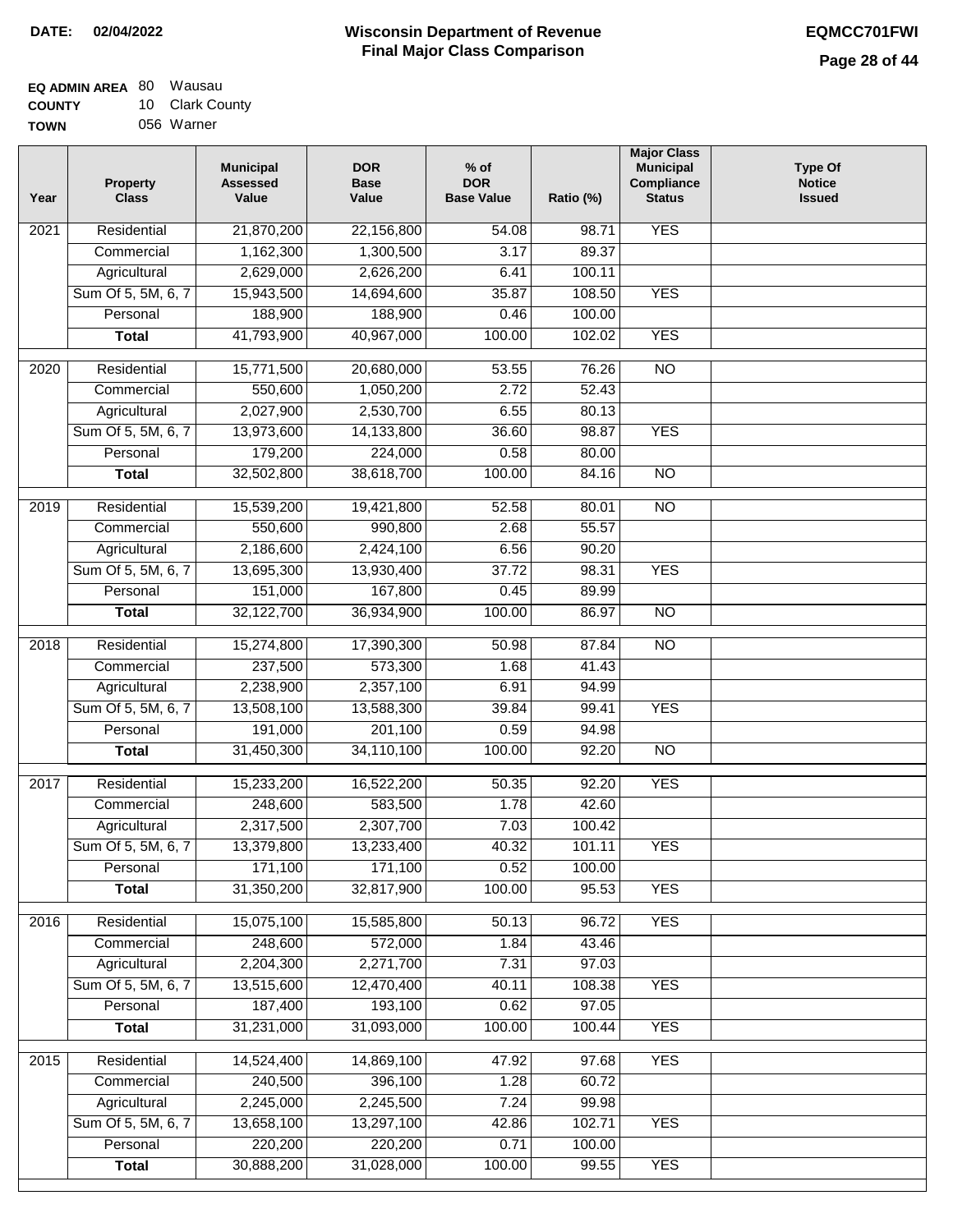| <b>EQ ADMIN AREA 80 Wausau</b> |                 |
|--------------------------------|-----------------|
| <b>COUNTY</b>                  | 10 Clark County |
| <b>TOWN</b>                    | 058 Washburn    |

| 1 U | <b>Clark County</b> |
|-----|---------------------|
|     | 058 Washburn        |

| Year              | <b>Property</b><br><b>Class</b> | <b>Municipal</b><br><b>Assessed</b><br>Value | <b>DOR</b><br><b>Base</b><br>Value | $%$ of<br><b>DOR</b><br><b>Base Value</b> | Ratio (%) | <b>Major Class</b><br><b>Municipal</b><br><b>Compliance</b><br><b>Status</b> | <b>Type Of</b><br><b>Notice</b><br><b>Issued</b> |
|-------------------|---------------------------------|----------------------------------------------|------------------------------------|-------------------------------------------|-----------|------------------------------------------------------------------------------|--------------------------------------------------|
| 2021              | Residential                     | 16,268,800                                   | 16,350,300                         | 57.07                                     | 99.50     | <b>YES</b>                                                                   |                                                  |
|                   | Commercial                      | 0                                            | $\Omega$                           | 0.00                                      | 0.00      |                                                                              |                                                  |
|                   | Agricultural                    | 830,400                                      | 831,400                            | 2.90                                      | 99.88     |                                                                              |                                                  |
|                   | Sum Of 5, 5M, 6, 7              | 11,346,200                                   | 11,316,400                         | 39.50                                     | 100.26    | <b>YES</b>                                                                   |                                                  |
|                   | Personal                        | 153,500                                      | 153,500                            | 0.54                                      | 100.00    |                                                                              |                                                  |
|                   | <b>Total</b>                    | 28,598,900                                   | 28,651,600                         | 100.00                                    | 99.82     | <b>YES</b>                                                                   |                                                  |
| $\overline{20}20$ | Residential                     | 11,932,500                                   | 14,808,000                         | 55.15                                     | 80.58     | $\overline{NO}$                                                              |                                                  |
|                   | Commercial                      | $\Omega$                                     | $\Omega$                           | 0.00                                      | 0.00      |                                                                              |                                                  |
|                   | Agricultural                    | 676,300                                      | 815,400                            | 3.04                                      | 82.94     |                                                                              |                                                  |
|                   | Sum Of 5, 5M, 6, 7              | 8,408,300                                    | 11,060,700                         | 41.19                                     | 76.02     | <b>NO</b>                                                                    |                                                  |
|                   | Personal                        | 137,800                                      | 166,100                            | 0.62                                      | 82.96     |                                                                              |                                                  |
|                   | <b>Total</b>                    | 21,154,900                                   | 26,850,200                         | 100.00                                    | 78.79     | <b>NO</b>                                                                    | 1st Notice of Non-Compliance                     |
|                   |                                 |                                              |                                    |                                           |           |                                                                              |                                                  |
| 2019              | Residential                     | 11,741,500                                   | 14,292,700                         | 54.14                                     | 82.15     | $\overline{NO}$                                                              |                                                  |
|                   | Commercial                      | $\Omega$                                     | $\Omega$                           | 0.00                                      | 0.00      |                                                                              |                                                  |
|                   | Agricultural                    | 716,400                                      | 773,900                            | 2.93                                      | 92.57     |                                                                              |                                                  |
|                   | Sum Of 5, 5M, 6, 7              | 8,417,500                                    | 11,169,800                         | 42.31                                     | 75.36     | $\overline{NO}$                                                              |                                                  |
|                   | Personal                        | 138,800                                      | 165,300                            | 0.63                                      | 83.97     |                                                                              |                                                  |
|                   | <b>Total</b>                    | 21,014,200                                   | 26,401,700                         | 100.00                                    | 79.59     | N <sub>O</sub>                                                               |                                                  |
| 2018              | Residential                     | 11,388,200                                   | 13,873,100                         | 54.33                                     | 82.09     | $\overline{NO}$                                                              |                                                  |
|                   | Commercial                      | $\mathbf 0$                                  | 0                                  | 0.00                                      | 0.00      |                                                                              |                                                  |
|                   | Agricultural                    | 727,100                                      | 765,300                            | 3.00                                      | 95.01     |                                                                              |                                                  |
|                   | Sum Of 5, 5M, 6, 7              | 8,484,600                                    | 10,744,300                         | 42.07                                     | 78.97     | <b>NO</b>                                                                    |                                                  |
|                   | Personal                        | 137,200                                      | 154,200                            | 0.60                                      | 88.98     |                                                                              |                                                  |
|                   | <b>Total</b>                    | 20,737,100                                   | 25,536,900                         | 100.00                                    | 81.20     | N <sub>O</sub>                                                               |                                                  |
| 2017              | Residential                     | 11,404,000                                   | 13,212,000                         | 56.31                                     | 86.32     | $\overline{NO}$                                                              |                                                  |
|                   | Commercial                      | $\Omega$                                     | $\Omega$                           | 0.00                                      | 0.00      |                                                                              |                                                  |
|                   | Agricultural                    | 726,200                                      | 746,000                            | 3.18                                      | 97.35     |                                                                              |                                                  |
|                   | Sum Of 5, 5M, 6, 7              | 8,405,100                                    | 9,353,900                          | 39.87                                     | 89.86     | $\overline{NO}$                                                              |                                                  |
|                   | Personal                        | 138,000                                      | 150,000                            | 0.64                                      | 92.00     |                                                                              |                                                  |
|                   | <b>Total</b>                    | 20,673,300                                   | 23,461,900                         | 100.00                                    | 88.11     | $\overline{NO}$                                                              |                                                  |
|                   |                                 |                                              |                                    |                                           |           |                                                                              |                                                  |
| 2016              | Residential                     | 11,241,500                                   | 12,197,400                         | 54.42                                     | 92.16     | <b>YES</b>                                                                   |                                                  |
|                   | Commercial                      | 0                                            | 0                                  | 0.00                                      | 0.00      |                                                                              |                                                  |
|                   | Agricultural                    | 730,300                                      | 738,200                            | 3.29                                      | 98.93     |                                                                              |                                                  |
|                   | Sum Of 5, 5M, 6, 7              | 8,480,000                                    | 9,323,200                          | 41.60                                     | 90.96     | <b>YES</b>                                                                   |                                                  |
|                   | Personal                        | 142,500                                      | 153,200                            | 0.68                                      | 93.02     |                                                                              |                                                  |
|                   | <b>Total</b>                    | 20,594,300                                   | 22,412,000                         | 100.00                                    | 91.89     | <b>YES</b>                                                                   |                                                  |
| 2015              | Residential                     | 10,975,500                                   | 11,563,200                         | 53.01                                     | 94.92     | <b>YES</b>                                                                   |                                                  |
|                   | Commercial                      | $\Omega$                                     | $\Omega$                           | 0.00                                      | 0.00      |                                                                              |                                                  |
|                   | Agricultural                    | 732,900                                      | 731,600                            | 3.35                                      | 100.18    |                                                                              |                                                  |
|                   | Sum Of 5, 5M, 6, 7              | 8,435,900                                    | 9,359,700                          | 42.91                                     | 90.13     | <b>YES</b>                                                                   |                                                  |
|                   | Personal                        | 147,200                                      | 158,200                            | 0.73                                      | 93.05     |                                                                              |                                                  |
|                   | <b>Total</b>                    | 20,291,500                                   | 21,812,700                         | 100.00                                    | 93.03     | <b>YES</b>                                                                   |                                                  |
|                   |                                 |                                              |                                    |                                           |           |                                                                              |                                                  |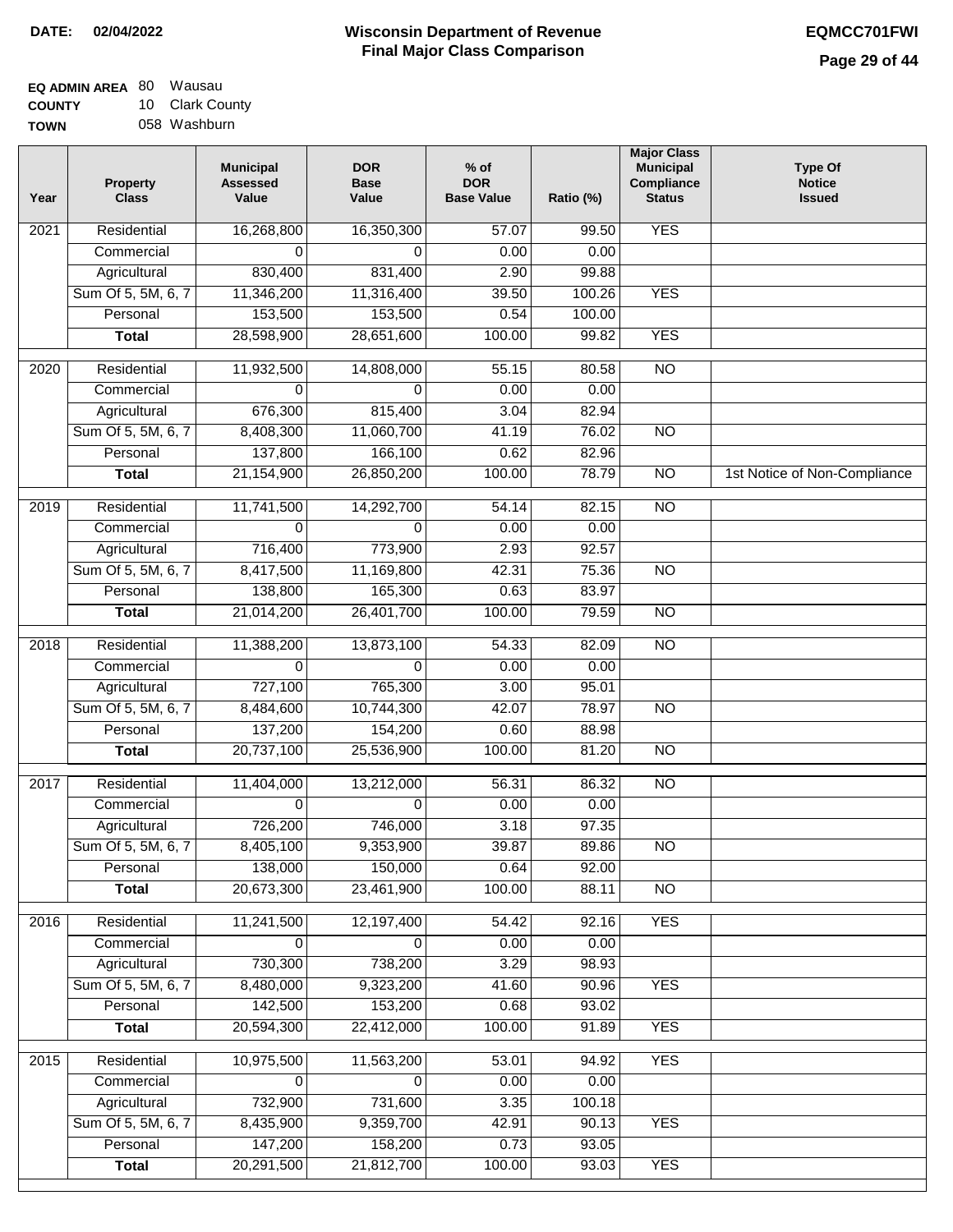| EQ ADMIN AREA 80 | Wausau          |
|------------------|-----------------|
| <b>COUNTY</b>    | 10 Clark County |
| <b>TOWN</b>      | 060 Weston      |

060 Weston

| Year             | <b>Property</b><br><b>Class</b> | <b>Municipal</b><br><b>Assessed</b><br>Value | <b>DOR</b><br><b>Base</b><br>Value | $%$ of<br><b>DOR</b><br><b>Base Value</b> | Ratio (%) | <b>Major Class</b><br><b>Municipal</b><br>Compliance<br><b>Status</b> | <b>Type Of</b><br><b>Notice</b><br><b>Issued</b> |
|------------------|---------------------------------|----------------------------------------------|------------------------------------|-------------------------------------------|-----------|-----------------------------------------------------------------------|--------------------------------------------------|
| 2021             | Residential                     | 23,809,900                                   | 25,867,000                         | 51.27                                     | 92.05     | <b>YES</b>                                                            |                                                  |
|                  | Commercial                      | 2,795,700                                    | 2,126,800                          | 4.22                                      | 131.45    |                                                                       |                                                  |
|                  | Agricultural                    | 2,506,600                                    | 2,498,300                          | 4.95                                      | 100.33    |                                                                       |                                                  |
|                  | Sum Of 5, 5M, 6, 7              | 19,654,000                                   | 18,937,400                         | 37.53                                     | 103.78    | <b>YES</b>                                                            |                                                  |
|                  | Personal                        | 1,056,700                                    | 1,026,000                          | 2.03                                      | 102.99    |                                                                       |                                                  |
|                  | <b>Total</b>                    | 49,822,900                                   | 50,455,500                         | 100.00                                    | 98.75     | <b>YES</b>                                                            |                                                  |
| $\frac{1}{2020}$ | Residential                     | 23,241,900                                   | 23,474,600                         | 50.54                                     | 99.01     | <b>YES</b>                                                            |                                                  |
|                  | Commercial                      | 2,795,600                                    | 2,215,500                          | 4.77                                      | 126.18    |                                                                       |                                                  |
|                  | Agricultural                    | 2,415,900                                    | 2,412,000                          | 5.19                                      | 100.16    |                                                                       |                                                  |
|                  | Sum Of 5, 5M, 6, 7              | 18,570,100                                   | 17,234,700                         | 37.11                                     | 107.75    | <b>YES</b>                                                            |                                                  |
|                  | Personal                        | 1,110,400                                    | 1,110,400                          | 2.39                                      | 100.00    |                                                                       |                                                  |
|                  | <b>Total</b>                    | 48,133,900                                   | 46,447,200                         | 100.00                                    | 103.63    | <b>YES</b>                                                            |                                                  |
| $\frac{1}{2019}$ | Residential                     | 19,738,100                                   | 23,169,900                         | 50.44                                     | 85.19     | $\overline{NO}$                                                       |                                                  |
|                  | Commercial                      | 2,665,800                                    | 2,090,100                          | 4.55                                      | 127.54    |                                                                       |                                                  |
|                  | Agricultural                    | 2,319,100                                    | 2,318,300                          | 5.05                                      | 100.03    |                                                                       |                                                  |
|                  | Sum Of 5, 5M, 6, 7              | 16,299,400                                   | 17,042,800                         | 37.10                                     | 95.64     | <b>YES</b>                                                            |                                                  |
|                  | Personal                        | 1,144,500                                    | 1,315,500                          | 2.86                                      | 87.00     |                                                                       |                                                  |
|                  | <b>Total</b>                    | 42,166,900                                   | 45,936,600                         | 100.00                                    | 91.79     | $\overline{NO}$                                                       | 2nd Notice of Non-Compliance                     |
| 2018             | Residential                     | 19,271,000                                   | 23,902,900                         | 50.97                                     | 80.62     | $\overline{NO}$                                                       |                                                  |
|                  | Commercial                      | 2,660,700                                    | 2,232,500                          | 4.76                                      | 119.18    |                                                                       |                                                  |
|                  | Agricultural                    | 2,252,200                                    | 2,251,000                          | 4.80                                      | 100.05    |                                                                       |                                                  |
|                  | Sum Of 5, 5M, 6, 7              | 15,791,000                                   | 17,292,100                         | 36.88                                     | 91.32     | <b>YES</b>                                                            |                                                  |
|                  | Personal                        | 1,104,400                                    | 1,213,600                          | 2.59                                      | 91.00     |                                                                       |                                                  |
|                  | <b>Total</b>                    | 41,079,300                                   | 46,892,100                         | 100.00                                    | 87.60     | <b>NO</b>                                                             | 1st Notice of Non-Compliance                     |
|                  |                                 |                                              |                                    |                                           |           |                                                                       |                                                  |
| 2017             | Residential                     | 19,002,800                                   | 22,506,000                         | 49.41                                     | 84.43     | $\overline{NO}$                                                       |                                                  |
|                  | Commercial                      | 2,660,700                                    | 2,301,500                          | 5.05                                      | 115.61    |                                                                       |                                                  |
|                  | Agricultural                    | 2,190,000                                    | 2,184,700                          | 4.80                                      | 100.24    |                                                                       |                                                  |
|                  | Sum Of 5, 5M, 6, 7              | 16,145,300                                   | 17,090,500                         | 37.52                                     | 94.47     | <b>YES</b>                                                            |                                                  |
|                  | Personal                        | 1,463,300                                    | 1,463,300                          | 3.21                                      | 100.00    |                                                                       |                                                  |
|                  | <b>Total</b>                    | 41,462,100                                   | 45,546,000                         | 100.00                                    | 91.03     | NO                                                                    |                                                  |
| 2016             | Residential                     | 18,847,200                                   | 21,242,200                         | 47.23                                     | 88.73     | $\overline{NO}$                                                       |                                                  |
|                  | Commercial                      | 2,660,700                                    | 2,383,700                          | 5.30                                      | 111.62    |                                                                       |                                                  |
|                  | Agricultural                    | 2,169,700                                    | 2,162,600                          | 4.81                                      | 100.33    |                                                                       |                                                  |
|                  | Sum Of 5, 5M, 6, 7              | 16,339,600                                   | 17,652,700                         | 39.25                                     | 92.56     | <b>YES</b>                                                            |                                                  |
|                  | Personal                        | 1,530,800                                    | 1,530,800                          | 3.40                                      | 100.00    |                                                                       |                                                  |
|                  | <b>Total</b>                    | 41,548,000                                   | 44,972,000                         | 100.00                                    | 92.39     | $\overline{NO}$                                                       |                                                  |
| 2015             | Residential                     | 18,556,500                                   | 20,925,700                         | 47.69                                     | 88.68     | $\overline{NO}$                                                       |                                                  |
|                  | Commercial                      | 2,684,200                                    | 2,433,700                          | 5.55                                      | 110.29    | $\overline{NO}$                                                       |                                                  |
|                  | Agricultural                    | 2,162,400                                    | 2,121,200                          | 4.83                                      | 101.94    |                                                                       |                                                  |
|                  | Sum Of 5, 5M, 6, 7              | 16,460,000                                   | 17,299,100                         | 39.43                                     | 95.15     | <b>YES</b>                                                            |                                                  |
|                  | Personal                        | 1,094,500                                    | 1,094,500                          | 2.49                                      | 100.00    |                                                                       |                                                  |
|                  | <b>Total</b>                    | 40,957,600                                   | 43,874,200                         | 100.00                                    | 93.35     | $\overline{NO}$                                                       |                                                  |
|                  |                                 |                                              |                                    |                                           |           |                                                                       |                                                  |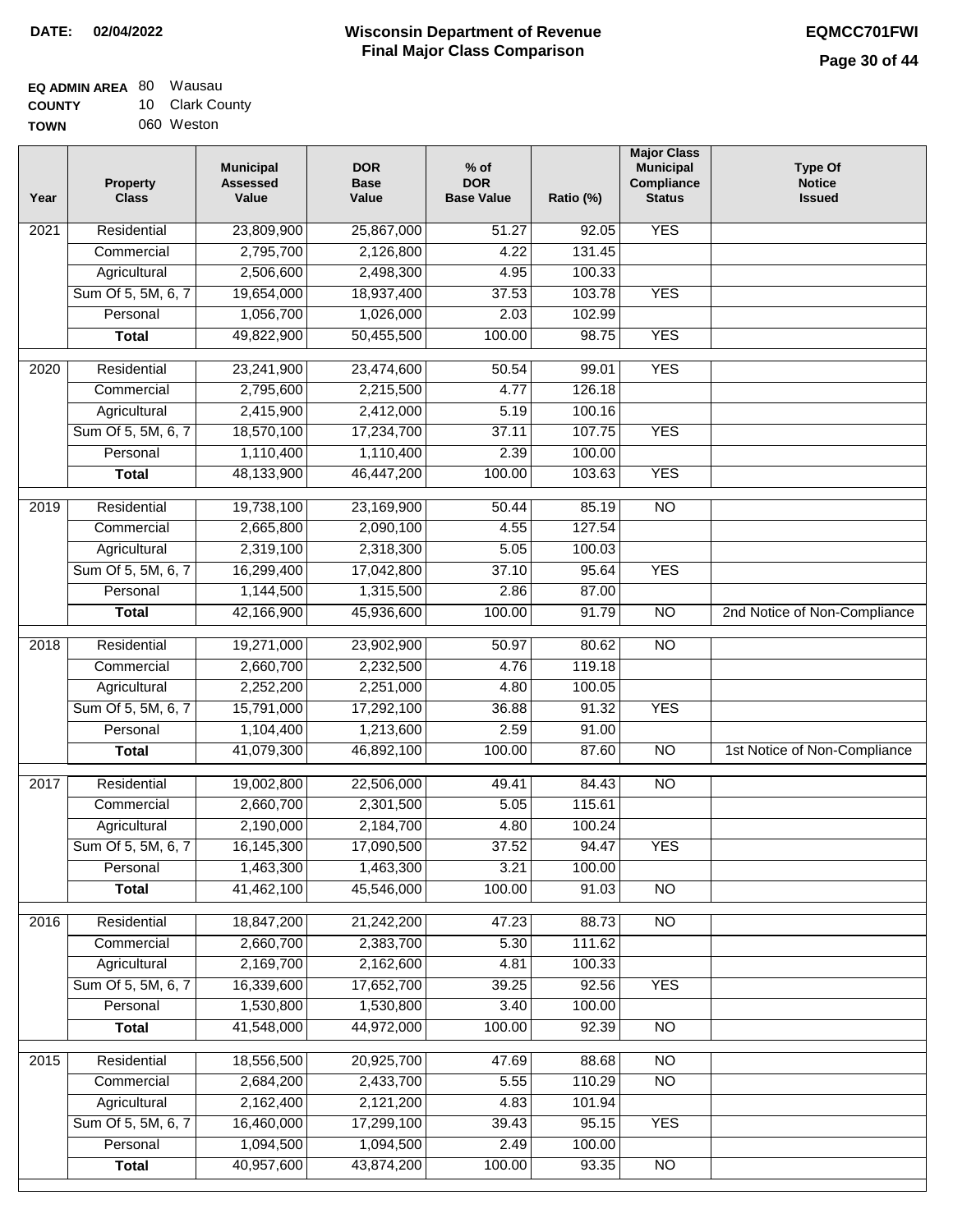| <b>EQ ADMIN AREA 80 Wausau</b> |                 |
|--------------------------------|-----------------|
| <b>COUNTY</b>                  | 10 Clark County |
| <b>TOWN</b>                    | 062 Withee      |

| Year              | <b>Property</b><br><b>Class</b> | <b>Municipal</b><br><b>Assessed</b><br>Value | <b>DOR</b><br><b>Base</b><br>Value | $%$ of<br><b>DOR</b><br><b>Base Value</b> | Ratio (%) | <b>Major Class</b><br><b>Municipal</b><br>Compliance<br><b>Status</b> | <b>Type Of</b><br><b>Notice</b><br><b>Issued</b> |
|-------------------|---------------------------------|----------------------------------------------|------------------------------------|-------------------------------------------|-----------|-----------------------------------------------------------------------|--------------------------------------------------|
| $\overline{202}1$ | Residential                     | 33,676,400                                   | 34,878,400                         | 55.80                                     | 96.55     | <b>YES</b>                                                            |                                                  |
|                   | Commercial                      | 3,067,700                                    | 2,316,400                          | 3.71                                      | 132.43    |                                                                       |                                                  |
|                   | Agricultural                    | 2,899,000                                    | 2,898,800                          | 4.64                                      | 100.01    |                                                                       |                                                  |
|                   | Sum Of 5, 5M, 6, 7              | 23,707,200                                   | 22,257,100                         | 35.61                                     | 106.52    | <b>YES</b>                                                            |                                                  |
|                   | Personal                        | 151,900                                      | 151,900                            | 0.24                                      | 100.00    |                                                                       |                                                  |
|                   | <b>Total</b>                    | 63,502,200                                   | 62,502,600                         | 100.00                                    | 101.60    | <b>YES</b>                                                            |                                                  |
| $\overline{2020}$ | Residential                     | 24,257,800                                   | 31,472,700                         | 54.34                                     | 77.08     | $\overline{10}$                                                       |                                                  |
|                   | Commercial                      | 2,157,600                                    | 2,359,800                          | 4.07                                      | 91.43     |                                                                       |                                                  |
|                   | Agricultural                    | 2,371,600                                    | 2,787,700                          | 4.81                                      | 85.07     |                                                                       |                                                  |
|                   | Sum Of 5, 5M, 6, 7              | 19,065,600                                   | 21,086,500                         | 36.40                                     | 90.42     | <b>YES</b>                                                            |                                                  |
|                   | Personal                        | 183,100                                      | 215,400                            | 0.37                                      | 85.00     |                                                                       |                                                  |
|                   | <b>Total</b>                    | 48,035,700                                   | 57,922,100                         | 100.00                                    | 82.93     | $\overline{NO}$                                                       |                                                  |
| 2019              | Residential                     | 23,915,600                                   | 30,111,500                         | 53.25                                     | 79.42     | $\overline{NO}$                                                       |                                                  |
|                   | Commercial                      | 2,148,600                                    | 2,258,900                          | 4.00                                      | 95.12     |                                                                       |                                                  |
|                   | Agricultural                    | 2,413,400                                    | 2,682,800                          | 4.74                                      | 89.96     |                                                                       |                                                  |
|                   | Sum Of 5, 5M, 6, 7              | 18,763,800                                   | 21,280,900                         | 37.64                                     | 88.17     | $\overline{NO}$                                                       |                                                  |
|                   | Personal                        | 188,000                                      | 208,900                            | 0.37                                      | 90.00     |                                                                       |                                                  |
|                   | <b>Total</b>                    | 47,429,400                                   | 56,543,000                         | 100.00                                    | 83.88     | $\overline{NO}$                                                       |                                                  |
| 2018              | Residential                     | 23,317,200                                   | 27,189,600                         | 51.52                                     | 85.76     | $\overline{10}$                                                       |                                                  |
|                   | Commercial                      | 2,252,600                                    | 2,320,100                          | 4.40                                      | 97.09     |                                                                       |                                                  |
|                   | Agricultural                    | 2,398,200                                    | 2,604,000                          | 4.93                                      | 92.10     |                                                                       |                                                  |
|                   | Sum Of 5, 5M, 6, 7              | 18,568,300                                   | 20,416,600                         | 38.69                                     | 90.95     | <b>YES</b>                                                            |                                                  |
|                   | Personal                        | 224,000                                      | 243,500                            | 0.46                                      | 91.99     |                                                                       |                                                  |
|                   | <b>Total</b>                    | 46,760,300                                   | 52,773,800                         | 100.00                                    | 88.61     | $\overline{10}$                                                       |                                                  |
| 2017              | Residential                     | 23,238,300                                   | 25,818,200                         | 51.24                                     | 90.01     | <b>YES</b>                                                            |                                                  |
|                   | Commercial                      | 2,251,100                                    | 2,251,000                          | 4.47                                      | 100.00    |                                                                       |                                                  |
|                   | Agricultural                    | 2,546,100                                    | 2,536,500                          | 5.03                                      | 100.38    |                                                                       |                                                  |
|                   | Sum Of 5, 5M, 6, 7              | 18,226,900                                   | 18,975,200                         | 37.66                                     | 96.06     | <b>YES</b>                                                            |                                                  |
|                   | Personal                        | 801,600                                      | 801,600                            | 1.59                                      | 100.00    |                                                                       |                                                  |
|                   | <b>Total</b>                    | 47,064,000                                   | 50,382,500                         | 100.00                                    | 93.41     | <b>YES</b>                                                            |                                                  |
| 2016              | Residential                     | 22,894,900                                   | 23,437,300                         | 49.05                                     | 97.69     | <b>YES</b>                                                            |                                                  |
|                   | Commercial                      | 2,301,100                                    | 2,131,600                          | 4.46                                      | 107.95    |                                                                       |                                                  |
|                   | Agricultural                    | 2,507,300                                    | 2,499,800                          | 5.23                                      | 100.30    |                                                                       |                                                  |
|                   | Sum Of 5, 5M, 6, 7              | 17,879,100                                   | 18,924,400                         | 39.60                                     | 94.48     | <b>YES</b>                                                            |                                                  |
|                   | Personal                        | 790,200                                      | 790,200                            | 1.65                                      | 100.00    |                                                                       |                                                  |
|                   | <b>Total</b>                    | 46,372,600                                   | 47,783,300                         | 100.00                                    | 97.05     | <b>YES</b>                                                            |                                                  |
| 2015              | Residential                     | 22,662,200                                   | 22,099,900                         | 48.82                                     | 102.54    | <b>YES</b>                                                            |                                                  |
|                   | Commercial                      | 2,430,700                                    | 2,184,800                          | 4.83                                      | 111.26    |                                                                       |                                                  |
|                   | Agricultural                    | 2,594,100                                    | 2,467,500                          | 5.45                                      | 105.13    |                                                                       |                                                  |
|                   | Sum Of 5, 5M, 6, 7              | 17,771,800                                   | 17,717,400                         | 39.14                                     | 100.31    | <b>YES</b>                                                            |                                                  |
|                   | Personal                        | 834,900                                      | 795,200                            | 1.76                                      | 104.99    |                                                                       |                                                  |
|                   | <b>Total</b>                    | 46,293,700                                   | 45,264,800                         | 100.00                                    | 102.27    | <b>YES</b>                                                            |                                                  |
|                   |                                 |                                              |                                    |                                           |           |                                                                       |                                                  |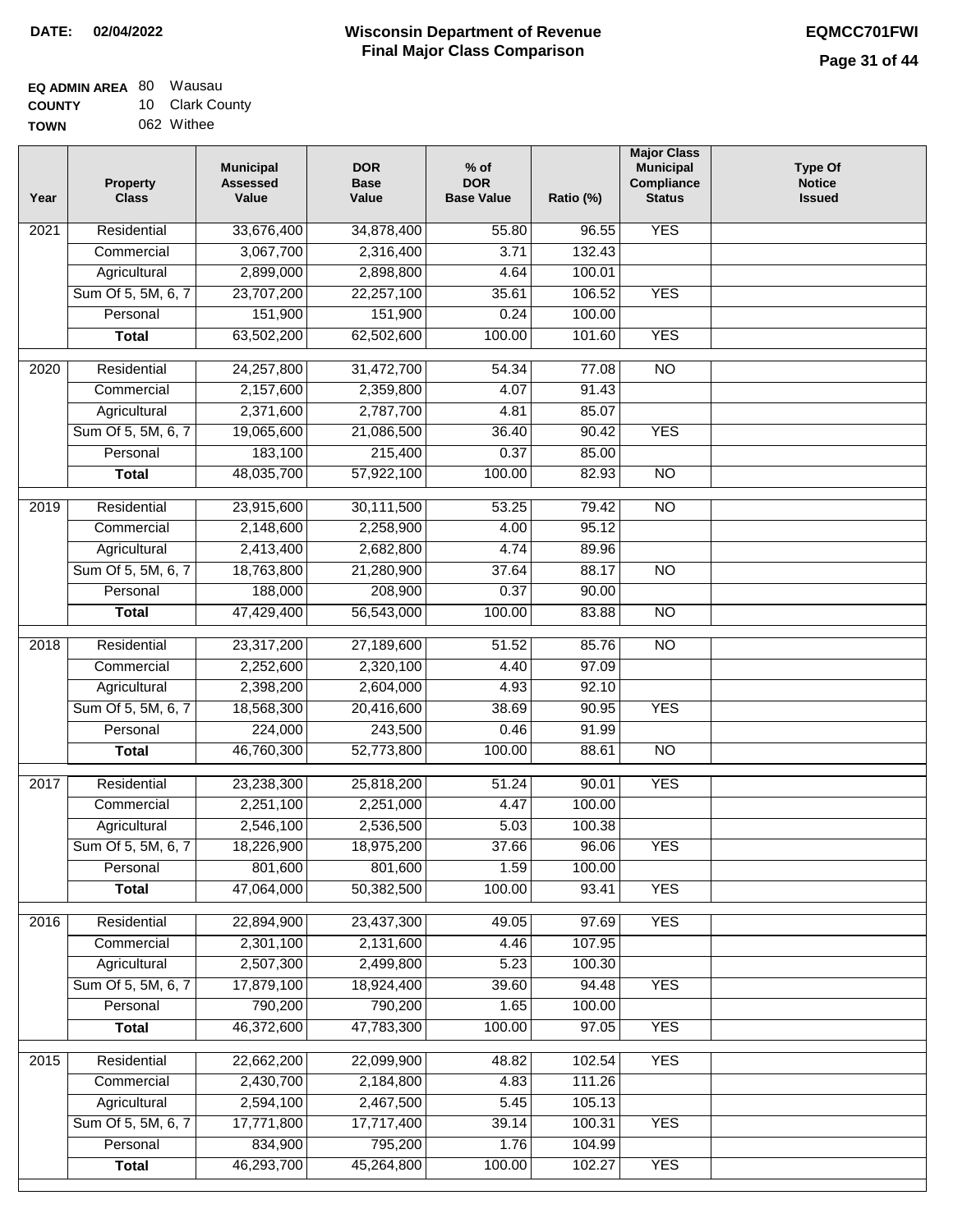| <b>EQ ADMIN AREA 80 Wausau</b> |                 |
|--------------------------------|-----------------|
| <b>COUNTY</b>                  | 10 Clark County |
| <b>TOWN</b>                    | 064 Worden      |

| Year              | <b>Property</b><br><b>Class</b> | <b>Municipal</b><br><b>Assessed</b><br>Value | <b>DOR</b><br><b>Base</b><br>Value | $%$ of<br><b>DOR</b><br><b>Base Value</b> | Ratio (%) | <b>Major Class</b><br><b>Municipal</b><br>Compliance<br><b>Status</b> | <b>Type Of</b><br><b>Notice</b><br><b>Issued</b> |
|-------------------|---------------------------------|----------------------------------------------|------------------------------------|-------------------------------------------|-----------|-----------------------------------------------------------------------|--------------------------------------------------|
| $\overline{202}1$ | Residential                     | 26,191,000                                   | 32,417,800                         | 57.65                                     | 80.79     | <b>NO</b>                                                             |                                                  |
|                   | Commercial                      | 1,020,000                                    | 1,054,800                          | 1.88                                      | 96.70     |                                                                       |                                                  |
|                   | Agricultural                    | 2,062,200                                    | 2,394,700                          | 4.26                                      | 86.12     |                                                                       |                                                  |
|                   | Sum Of 5, 5M, 6, 7              | 18,332,300                                   | 20,207,900                         | 35.94                                     | 90.72     | <b>YES</b>                                                            |                                                  |
|                   | Personal                        | 132,000                                      | 153,500                            | 0.27                                      | 85.99     |                                                                       |                                                  |
|                   | <b>Total</b>                    | 47,737,500                                   | 56,228,700                         | 100.00                                    | 84.90     | $\overline{NO}$                                                       |                                                  |
| $\overline{2020}$ | Residential                     | 25,433,500                                   | 29,478,800                         | 56.32                                     | 86.28     | $\overline{10}$                                                       |                                                  |
|                   | Commercial                      | 1,010,900                                    | 1,076,500                          | 2.06                                      | 93.91     |                                                                       |                                                  |
|                   | Agricultural                    | 2,050,300                                    | 2,295,100                          | 4.38                                      | 89.33     |                                                                       |                                                  |
|                   | Sum Of 5, 5M, 6, 7              | 18,461,900                                   | 19,339,200                         | 36.95                                     | 95.46     | <b>YES</b>                                                            |                                                  |
|                   | Personal                        | 134,900                                      | 151,500                            | 0.29                                      | 89.04     |                                                                       |                                                  |
|                   | <b>Total</b>                    | 47,091,500                                   | 52,341,100                         | 100.00                                    | 89.97     | $\overline{NO}$                                                       |                                                  |
|                   |                                 |                                              |                                    |                                           |           |                                                                       |                                                  |
| 2019              | Residential                     | 24,896,600                                   | 28,062,100                         | 55.35                                     | 88.72     | $\overline{NO}$                                                       |                                                  |
|                   | Commercial                      | 1,019,500                                    | 1,025,600                          | 2.02                                      | 99.41     |                                                                       |                                                  |
|                   | Agricultural                    | 2,098,700                                    | 2,210,000                          | 4.36                                      | 94.96     |                                                                       |                                                  |
|                   | Sum Of 5, 5M, 6, 7              | 18,471,000                                   | 19,253,800                         | 37.98                                     | 95.93     | <b>YES</b>                                                            |                                                  |
|                   | Personal                        | 140,200                                      | 149,200                            | 0.29                                      | 93.97     |                                                                       |                                                  |
|                   | <b>Total</b>                    | 46,626,000                                   | 50,700,700                         | 100.00                                    | 91.96     | $\overline{NO}$                                                       |                                                  |
| 2018              | Residential                     | 24,180,600                                   | 26,010,400                         | 54.12                                     | 92.97     | <b>YES</b>                                                            |                                                  |
|                   | Commercial                      | 1,040,100                                    | 1,028,900                          | 2.14                                      | 101.09    |                                                                       |                                                  |
|                   | Agricultural                    | 2,097,600                                    | 2,146,700                          | 4.47                                      | 97.71     |                                                                       |                                                  |
|                   | Sum Of 5, 5M, 6, 7              | 18,234,100                                   | 18,737,100                         | 38.99                                     | 97.32     | <b>YES</b>                                                            |                                                  |
|                   | Personal                        | 137,300                                      | 137,300                            | 0.29                                      | 100.00    |                                                                       |                                                  |
|                   | <b>Total</b>                    | 45,689,700                                   | 48,060,400                         | 100.00                                    | 95.07     | <b>YES</b>                                                            |                                                  |
| 2017              | Residential                     | 23,783,800                                   | 24,393,900                         | 52.74                                     | 97.50     | <b>YES</b>                                                            |                                                  |
|                   | Commercial                      | 996,200                                      | 954,000                            | 2.06                                      | 104.42    |                                                                       |                                                  |
|                   | Agricultural                    | 2,099,700                                    | 2,095,100                          | 4.53                                      | 100.22    |                                                                       |                                                  |
|                   | Sum Of 5, 5M, 6, 7              | 18,465,900                                   | 18,176,800                         | 39.30                                     | 101.59    | <b>YES</b>                                                            |                                                  |
|                   | Personal                        | 637,300                                      | 637,300                            | 1.38                                      | 100.00    |                                                                       |                                                  |
|                   | <b>Total</b>                    | 45,982,900                                   | 46,257,100                         | 100.00                                    | 99.41     | <b>YES</b>                                                            |                                                  |
| 2016              | Residential                     | 20,572,000                                   | 21,988,200                         | 49.73                                     | 93.56     | <b>YES</b>                                                            |                                                  |
|                   | Commercial                      | 778,200                                      | 857,700                            | 1.94                                      | 90.73     |                                                                       |                                                  |
|                   | Agricultural                    | 2,211,200                                    | 2,080,400                          | 4.71                                      | 106.29    |                                                                       |                                                  |
|                   | Sum Of 5, 5M, 6, 7              | 14,462,200                                   | 18,660,700                         | 42.20                                     | 77.50     | $\overline{NO}$                                                       |                                                  |
|                   | Personal                        | 584,900                                      | 628,900                            | 1.42                                      | 93.00     |                                                                       |                                                  |
|                   | <b>Total</b>                    | 38,608,500                                   | 44,215,900                         | 100.00                                    | 87.32     | N <sub>O</sub>                                                        | 2nd Notice of Non-Compliance                     |
| 2015              | Residential                     | 20,198,500                                   | 20,348,000                         | 49.37                                     | 99.27     | <b>YES</b>                                                            |                                                  |
|                   | Commercial                      | 751,800                                      | 789,800                            | 1.92                                      | 95.19     |                                                                       |                                                  |
|                   | Agricultural                    | 2,214,100                                    | 2,055,200                          | 4.99                                      | 107.73    |                                                                       |                                                  |
|                   | Sum Of 5, 5M, 6, 7              | 14,282,300                                   | 17,232,200                         | 41.81                                     | 82.88     | <b>NO</b>                                                             |                                                  |
|                   | Personal                        | 724,400                                      | 787,400                            | 1.91                                      | 92.00     |                                                                       |                                                  |
|                   | <b>Total</b>                    | 38,171,100                                   | 41,212,600                         | 100.00                                    | 92.62     | N <sub>O</sub>                                                        | <b>Non-Compliance Notice</b>                     |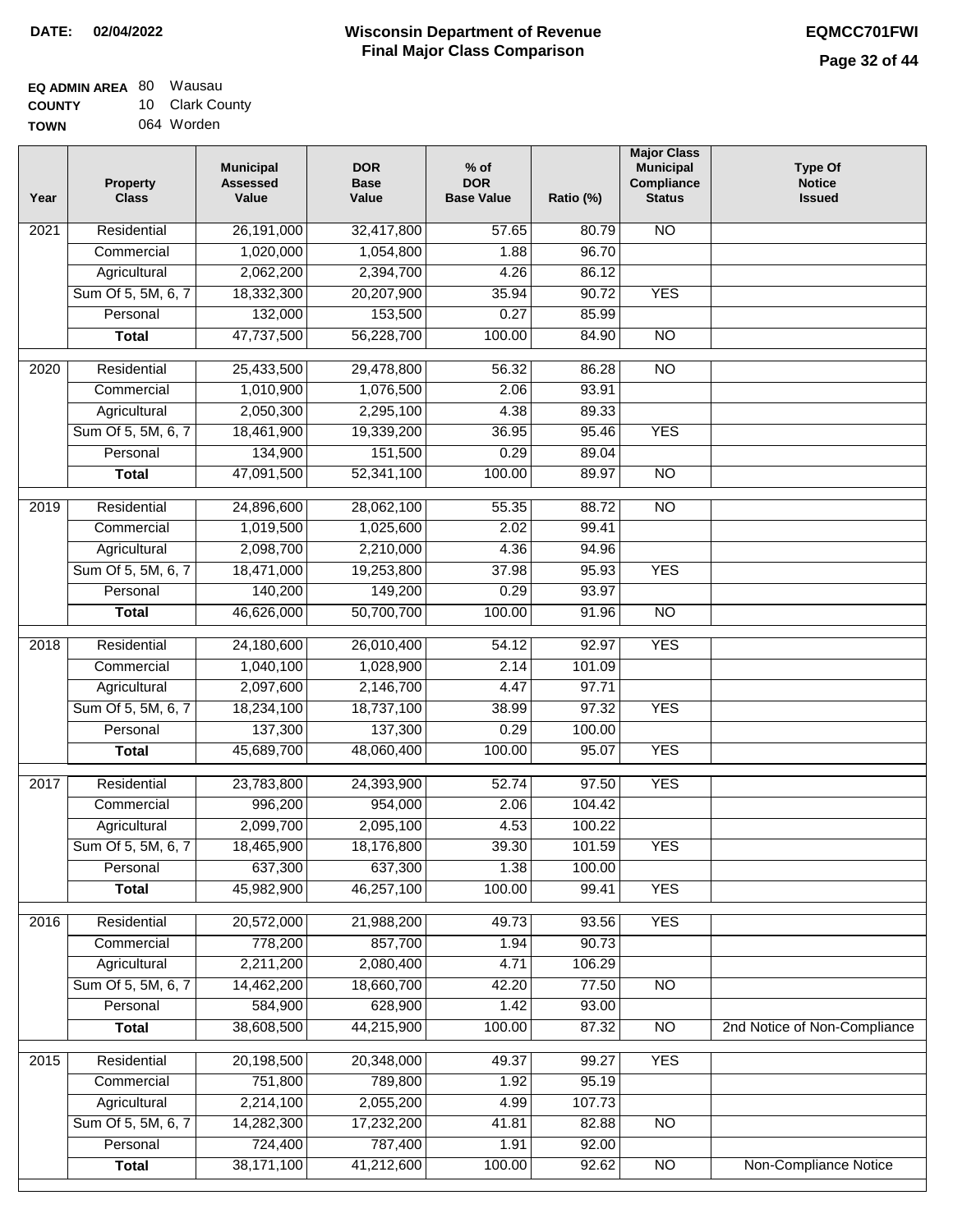| <b>EQ ADMIN AREA 80 Wausau</b> |                 |
|--------------------------------|-----------------|
| <b>COUNTY</b>                  | 10 Clark County |
| <b>TOWN</b>                    | 066 York        |

| Year | Property<br><b>Class</b> | <b>Municipal</b><br><b>Assessed</b><br>Value | <b>DOR</b><br><b>Base</b><br>Value | % of<br><b>DOR</b><br><b>Base Value</b> | Ratio (%) | <b>Major Class</b><br><b>Municipal</b><br>Compliance<br><b>Status</b> | <b>Type Of</b><br><b>Notice</b><br><b>Issued</b> |
|------|--------------------------|----------------------------------------------|------------------------------------|-----------------------------------------|-----------|-----------------------------------------------------------------------|--------------------------------------------------|
| 2021 | Residential              | 16,746,300                                   | 18,450,200                         | 39.77                                   | 90.76     | <b>YES</b>                                                            |                                                  |
|      | Commercial               | 95,900                                       | 85,400                             | 0.18                                    | 112.30    |                                                                       |                                                  |
|      | Agricultural             | 3,454,800                                    | 3,463,200                          | 7.46                                    | 99.76     |                                                                       |                                                  |
|      | Sum Of 5, 5M, 6, 7       | 22,267,100                                   | 23,609,300                         | 50.89                                   | 94.31     | <b>YES</b>                                                            |                                                  |
|      | Personal                 | 770,100                                      | 786,600                            | 1.70                                    | 97.90     |                                                                       |                                                  |
|      | <b>Total</b>             | 43,334,200                                   | 46,394,700                         | 100.00                                  | 93.40     | <b>YES</b>                                                            |                                                  |
| 2020 | Residential              | 16,776,400                                   | 17,118,500                         | 39.61                                   | 98.00     | <b>YES</b>                                                            |                                                  |
|      | Commercial               | 85,900                                       | 87,600                             | 0.20                                    | 98.06     |                                                                       |                                                  |
|      | Agricultural             | 3,327,400                                    | 3,326,400                          | 7.70                                    | 100.03    |                                                                       |                                                  |
|      | Sum Of 5, 5M, 6, 7       | 21,958,200                                   | 21,854,800                         | 50.57                                   | 100.47    | <b>YES</b>                                                            |                                                  |
|      | Personal                 | 834,600                                      | 831,300                            | 1.92                                    | 100.40    |                                                                       |                                                  |
|      | <b>Total</b>             | 42,982,500                                   | 43,218,600                         | 100.00                                  | 99.45     | <b>YES</b>                                                            |                                                  |
|      |                          |                                              |                                    |                                         |           |                                                                       |                                                  |
| 2019 | Residential              | 13,404,500                                   | 16,289,500                         | 38.30                                   | 82.29     | $\overline{NO}$                                                       |                                                  |
|      | Commercial               | 73,200                                       | 82,600                             | 0.19                                    | 88.62     |                                                                       |                                                  |
|      | Agricultural             | 3,015,100                                    | 3,199,300                          | 7.52                                    | 94.24     |                                                                       |                                                  |
|      | Sum Of 5, 5M, 6, 7       | 21,266,800                                   | 22,105,900                         | 51.97                                   | 96.20     | <b>YES</b>                                                            |                                                  |
|      | Personal                 | 780,300                                      | 857,300                            | 2.02                                    | 91.02     |                                                                       |                                                  |
|      | <b>Total</b>             | 38,539,900                                   | 42,534,600                         | 100.00                                  | 90.61     | $\overline{NO}$                                                       | 1st Notice of Non-Compliance                     |
| 2018 | Residential              | 13,096,800                                   | 15,648,400                         | 37.22                                   | 83.69     | $\overline{NO}$                                                       |                                                  |
|      | Commercial               | 73,200                                       | 81,000                             | 0.19                                    | 90.37     |                                                                       |                                                  |
|      | Agricultural             | 3,009,200                                    | 3,113,700                          | 7.41                                    | 96.64     |                                                                       |                                                  |
|      | Sum Of 5, 5M, 6, 7       | 21,267,500                                   | 22,342,700                         | 53.14                                   | 95.19     | <b>YES</b>                                                            |                                                  |
|      | Personal                 | 792,400                                      | 859,000                            | 2.04                                    | 92.25     |                                                                       |                                                  |
|      | <b>Total</b>             | 38,239,100                                   | 42,044,800                         | 100.00                                  | 90.95     | <b>NO</b>                                                             |                                                  |
| 2017 | Residential              | 12,854,900                                   | 15,234,000                         | 37.47                                   | 84.38     | $\overline{NO}$                                                       |                                                  |
|      | Commercial               | 179,500                                      | 193,600                            | 0.48                                    | 92.72     |                                                                       |                                                  |
|      | Agricultural             | 2,993,900                                    | 3,037,700                          | 7.47                                    | 98.56     |                                                                       |                                                  |
|      | Sum Of 5, 5M, 6, 7       | 21,221,600                                   | 21,315,800                         | 52.43                                   | 99.56     | YES                                                                   |                                                  |
|      | Personal                 | 852,700                                      | 873,200                            | 2.15                                    | 97.65     |                                                                       |                                                  |
|      | <b>Total</b>             | 38,102,600                                   | 40,654,300                         | 100.00                                  | 93.72     | N <sub>O</sub>                                                        |                                                  |
| 2016 | Residential              | 13,039,100                                   | 14,729,100                         | 37.74                                   | 88.53     | N <sub>O</sub>                                                        |                                                  |
|      | Commercial               | 169,900                                      | 180,200                            | 0.46                                    | 94.28     |                                                                       |                                                  |
|      | Agricultural             | 2,999,900                                    | 2,996,100                          | 7.68                                    | 100.13    |                                                                       |                                                  |
|      | Sum Of 5, 5M, 6, 7       | 20,937,700                                   | 20,216,900                         | 51.80                                   | 103.57    | <b>YES</b>                                                            |                                                  |
|      | Personal                 | 919,800                                      | 910,200                            | 2.33                                    | 101.05    |                                                                       |                                                  |
|      | <b>Total</b>             | 38,066,400                                   | 39,032,500                         | 100.00                                  | 97.52     | $\overline{NO}$                                                       |                                                  |
|      |                          |                                              |                                    |                                         |           |                                                                       |                                                  |
| 2015 | Residential              | 12,888,900                                   | 13,756,100                         | 36.48                                   | 93.70     | <b>YES</b>                                                            |                                                  |
|      | Commercial               | 169,900                                      | 171,600                            | 0.46                                    | 99.01     |                                                                       |                                                  |
|      | Agricultural             | 2,967,500                                    | 2,967,900                          | 7.87                                    | 99.99     |                                                                       |                                                  |
|      | Sum Of 5, 5M, 6, 7       | 20,243,200                                   | 20,053,300                         | 53.18                                   | 100.95    | <b>YES</b>                                                            |                                                  |
|      | Personal                 | 761,300                                      | 760,600                            | 2.02                                    | 100.09    |                                                                       |                                                  |
|      | <b>Total</b>             | 37,030,800                                   | 37,709,500                         | 100.00                                  | 98.20     | <b>YES</b>                                                            |                                                  |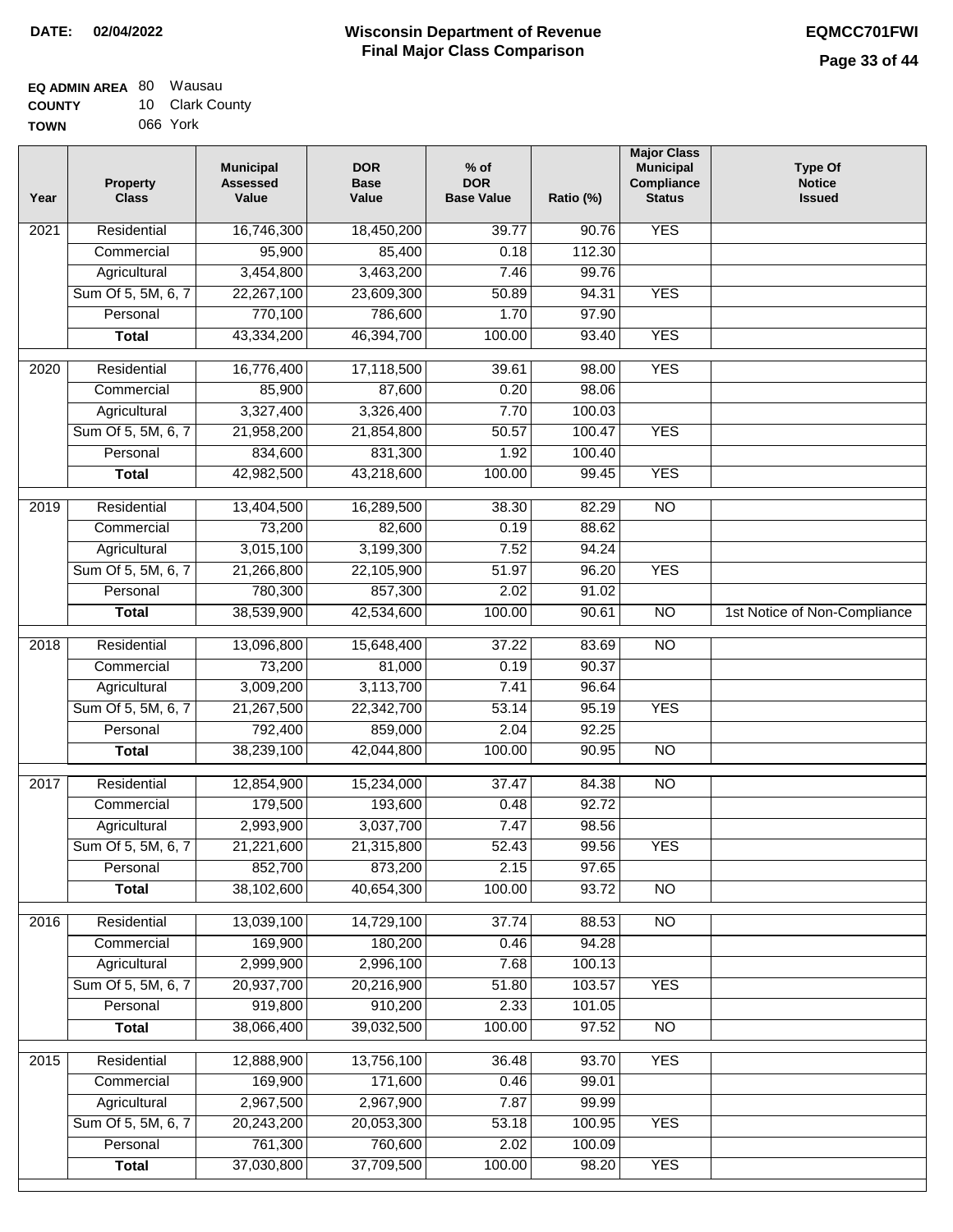#### **EQ ADMIN AREA** 80 Wausau **COUNTY** 10 Clark County

**VILLAGE** 111 Curtiss

| Year              | <b>Property</b><br><b>Class</b> | <b>Municipal</b><br><b>Assessed</b><br>Value | <b>DOR</b><br><b>Base</b><br>Value | % of<br><b>DOR</b><br><b>Base Value</b> | Ratio (%) | <b>Major Class</b><br><b>Municipal</b><br>Compliance<br><b>Status</b> | <b>Type Of</b><br><b>Notice</b><br><b>Issued</b> |
|-------------------|---------------------------------|----------------------------------------------|------------------------------------|-----------------------------------------|-----------|-----------------------------------------------------------------------|--------------------------------------------------|
| $\overline{202}1$ | Residential                     | 3,652,600                                    | 4,527,300                          | 29.94                                   | 80.68     | $\overline{NO}$                                                       |                                                  |
|                   | Commercial                      | 8,265,200                                    | 9,345,100                          | 61.80                                   | 88.44     | $\overline{NO}$                                                       |                                                  |
|                   | Agricultural                    | 15,700                                       | 17,200                             | 0.11                                    | 91.28     |                                                                       |                                                  |
|                   | Sum Of 5, 5M, 6, 7              | 19,400                                       | 10,700                             | 0.07                                    | 181.31    |                                                                       |                                                  |
|                   | Personal                        | 1,013,700                                    | 1,221,400                          | 8.08                                    | 82.99     |                                                                       |                                                  |
|                   | <b>Total</b>                    | 12,966,600                                   | 15,121,700                         | 100.00                                  | 85.75     | $\overline{NO}$                                                       |                                                  |
| $\overline{2020}$ | Residential                     | 3,645,800                                    | 4,224,500                          | 27.58                                   | 86.30     | $\overline{NO}$                                                       |                                                  |
|                   | Commercial                      | 8,213,700                                    | 9,983,700                          | 65.19                                   | 82.27     | $\overline{NO}$                                                       |                                                  |
|                   | Agricultural                    | 15,500                                       | 17,000                             | 0.11                                    | 91.18     |                                                                       |                                                  |
|                   | Sum Of 5, 5M, 6, 7              | 19,400                                       | 10,700                             | 0.07                                    | 181.31    |                                                                       |                                                  |
|                   | Personal                        | 939,400                                      | 1,079,800                          | 7.05                                    | 87.00     |                                                                       |                                                  |
|                   | <b>Total</b>                    | 12,833,800                                   | 15,315,700                         | 100.00                                  | 83.80     | $\overline{NO}$                                                       |                                                  |
| 2019              | Residential                     | 3,636,400                                    | 4,217,100                          | 29.05                                   | 86.23     | $\overline{NO}$                                                       |                                                  |
|                   | Commercial                      | 8,213,700                                    | 9,418,600                          | 64.89                                   | 87.21     | $\overline{NO}$                                                       |                                                  |
|                   | Agricultural                    | 16,300                                       | 14,900                             | 0.10                                    | 109.40    |                                                                       |                                                  |
|                   | Sum Of 5, 5M, 6, 7              | 19,400                                       | 39,600                             | 0.27                                    | 48.99     |                                                                       |                                                  |
|                   | Personal                        | 750,200                                      | 824,400                            | 5.68                                    | 91.00     |                                                                       |                                                  |
|                   | <b>Total</b>                    | 12,636,000                                   | 14,514,600                         | 100.00                                  | 87.06     | $\overline{NO}$                                                       |                                                  |
| 2018              | Residential                     | 3,617,300                                    | 3,974,100                          | 28.80                                   | 91.02     | <b>YES</b>                                                            |                                                  |
|                   | Commercial                      | 8,147,200                                    | 8,900,500                          | 64.50                                   | 91.54     | <b>YES</b>                                                            |                                                  |
|                   | Agricultural                    | 15,900                                       | 14,400                             | 0.10                                    | 110.42    |                                                                       |                                                  |
|                   | Sum Of 5, 5M, 6, 7              | 19,400                                       | 41,800                             | 0.30                                    | 46.41     |                                                                       |                                                  |
|                   | Personal                        | 838,400                                      | 869,000                            | 6.30                                    | 96.48     |                                                                       |                                                  |
|                   | <b>Total</b>                    | 12,638,200                                   | 13,799,800                         | 100.00                                  | 91.58     | <b>YES</b>                                                            |                                                  |
| 2017              | Residential                     | 3,613,000                                    | 3,747,300                          | 27.10                                   | 96.42     | <b>YES</b>                                                            |                                                  |
|                   | Commercial                      | 8,142,000                                    | 8,476,700                          | 61.29                                   | 96.05     | <b>YES</b>                                                            |                                                  |
|                   | Agricultural                    | 15,500                                       | 14,100                             | 0.10                                    | 109.93    |                                                                       |                                                  |
|                   | Sum Of 5, 5M, 6, 7              | 19,400                                       | 39,200                             | 0.28                                    | 49.49     |                                                                       |                                                  |
|                   | Personal                        | 1,552,300                                    | 1,552,300                          | 11.22                                   | 100.00    | <b>YES</b>                                                            |                                                  |
|                   | <b>Total</b>                    | 13,342,200                                   | 13,829,600                         | 100.00                                  | 96.48     | <b>YES</b>                                                            |                                                  |
| 2016              | Residential                     | 3,642,400                                    | 3,800,200                          | 27.24                                   | 95.85     | <b>YES</b>                                                            |                                                  |
|                   | Commercial                      | 8,142,000                                    | 8,310,500                          | 59.58                                   | 97.97     | <b>YES</b>                                                            |                                                  |
|                   | Agricultural                    | 15,700                                       | 14,300                             | 0.10                                    | 109.79    |                                                                       |                                                  |
|                   | Sum Of 5, 5M, 6, 7              | 26,000                                       | 46,900                             | 0.34                                    | 55.44     |                                                                       |                                                  |
|                   | Personal                        | 1,777,600                                    | 1,777,600                          | 12.74                                   | 100.00    | <b>YES</b>                                                            |                                                  |
|                   | <b>Total</b>                    | 13,603,700                                   | 13,949,500                         | 100.00                                  | 97.52     | <b>YES</b>                                                            |                                                  |
| 2015              | Residential                     | 3,634,100                                    | 3,869,300                          | 28.11                                   | 93.92     | <b>YES</b>                                                            |                                                  |
|                   | Commercial                      | 8,142,000                                    | 7,914,800                          | 57.49                                   | 102.87    | <b>YES</b>                                                            |                                                  |
|                   | Agricultural                    | 15,500                                       | 14,100                             | 0.10                                    | 109.93    |                                                                       |                                                  |
|                   | Sum Of 5, 5M, 6, 7              | 26,000                                       | 48,800                             | 0.35                                    | 53.28     |                                                                       |                                                  |
|                   | Personal                        | 1,919,900                                    | 1,919,900                          | 13.95                                   | 100.00    | <b>YES</b>                                                            |                                                  |
|                   | <b>Total</b>                    | 13,737,500                                   | 13,766,900                         | 100.00                                  | 99.79     | <b>YES</b>                                                            |                                                  |
|                   |                                 |                                              |                                    |                                         |           |                                                                       |                                                  |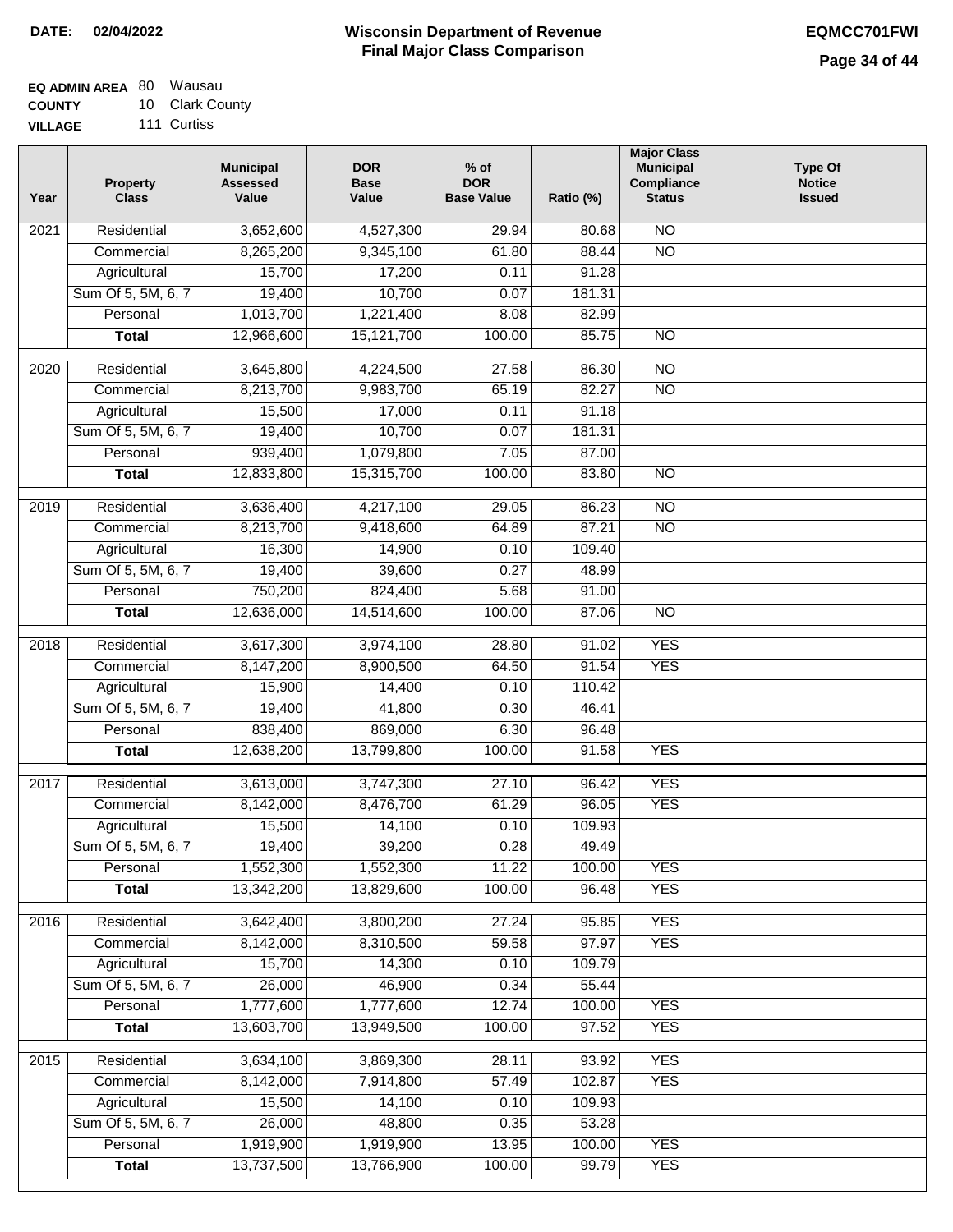# **Page 35 of 44**

| <b>EQ ADMIN AREA 80 Wausau</b> |                 | 80 Wausau          |
|--------------------------------|-----------------|--------------------|
| <b>COUNTY</b>                  | 10 Clark County | 37 Marathon County |
| <b>VILLAGE</b>                 | 116 Dorchester  | 116 Dorchester     |

80 Wausau

| Year              | <b>Property</b><br><b>Class</b> | <b>Municipal</b><br><b>Assessed</b><br>Value | <b>DOR</b><br><b>Base</b><br>Value | $%$ of<br><b>DOR</b><br><b>Base Value</b> | Ratio (%) | <b>Major Class</b><br><b>Municipal</b><br>Compliance<br><b>Status</b> | <b>Type Of</b><br><b>Notice</b><br><b>Issued</b> |
|-------------------|---------------------------------|----------------------------------------------|------------------------------------|-------------------------------------------|-----------|-----------------------------------------------------------------------|--------------------------------------------------|
| $\overline{202}1$ | Residential                     | 22,558,900                                   | 29,112,100                         | 75.56                                     | 77.49     | $\overline{NO}$                                                       |                                                  |
|                   | Commercial                      | 8,384,000                                    | 9,188,600                          | 23.85                                     | 91.24     | <b>YES</b>                                                            |                                                  |
|                   | Agricultural                    | 34,300                                       | 43,700                             | 0.11                                      | 78.49     |                                                                       |                                                  |
|                   | Sum Of 5, 5M, 6, 7              | 41,500                                       | 46,200                             | 0.12                                      | 89.83     |                                                                       |                                                  |
|                   | Personal                        | 111,900                                      | 138,200                            | 0.36                                      | 80.97     |                                                                       |                                                  |
|                   | <b>Total</b>                    | 31,130,600                                   | 38,528,800                         | 100.00                                    | 80.80     | $\overline{NO}$                                                       | 1st Notice of Non-Compliance                     |
| $\overline{2020}$ | Residential                     | 22,491,100                                   | 27,129,400                         | 74.12                                     | 82.90     | $\overline{NO}$                                                       |                                                  |
|                   | Commercial                      | 8,264,700                                    | 9,237,000                          | 25.24                                     | 89.47     | $\overline{NO}$                                                       |                                                  |
|                   | Agricultural                    | 34,600                                       | 39,200                             | 0.11                                      | 88.27     |                                                                       |                                                  |
|                   | Sum Of 5, 5M, 6, 7              | 30,600                                       | 33,500                             | 0.09                                      | 91.34     |                                                                       |                                                  |
|                   | Personal                        | 149,800                                      | 164,600                            | 0.45                                      | 91.01     |                                                                       |                                                  |
|                   | <b>Total</b>                    | 30,970,800                                   | 36,603,700                         | 100.00                                    | 84.61     | $\overline{NO}$                                                       |                                                  |
| 2019              | Residential                     | 22,340,900                                   | 25,933,100                         | 73.30                                     | 86.15     | $\overline{10}$                                                       |                                                  |
|                   | Commercial                      | 8,424,100                                    | 9,055,100                          | 25.59                                     | 93.03     | <b>YES</b>                                                            |                                                  |
|                   | Agricultural                    | 31,100                                       | 37,600                             | 0.11                                      | 82.71     |                                                                       |                                                  |
|                   | Sum Of 5, 5M, 6, 7              | 26,700                                       | 27,700                             | 0.08                                      | 96.39     |                                                                       |                                                  |
|                   | Personal                        | 280,200                                      | 325,700                            | 0.92                                      | 86.03     |                                                                       |                                                  |
|                   | <b>Total</b>                    | 31,103,000                                   | 35,379,200                         | 100.00                                    | 87.91     | $\overline{NO}$                                                       |                                                  |
| 2018              | Residential                     | 22,166,300                                   | 24,739,200                         | 73.69                                     | 89.60     | $\overline{NO}$                                                       |                                                  |
|                   | Commercial                      | 8,264,000                                    | 8,454,000                          | 25.18                                     | 97.75     | <b>YES</b>                                                            |                                                  |
|                   | Agricultural                    | 32,900                                       | 37,600                             | 0.11                                      | 87.50     |                                                                       |                                                  |
|                   | Sum Of 5, 5M, 6, 7              | 22,600                                       | 25,100                             | 0.07                                      | 90.04     |                                                                       |                                                  |
|                   | Personal                        | 290,100                                      | 315,300                            | 0.94                                      | 92.01     |                                                                       |                                                  |
|                   | <b>Total</b>                    | 30,775,900                                   | 33,571,200                         | 100.00                                    | 91.67     | <b>NO</b>                                                             |                                                  |
| $\overline{2017}$ | Residential                     | 22,230,900                                   | 24,309,400                         | 70.08                                     | 91.45     | <b>YES</b>                                                            |                                                  |
|                   | Commercial                      | 8,225,800                                    | 8,856,600                          | 25.53                                     | 92.88     | <b>YES</b>                                                            |                                                  |
|                   | Agricultural                    | 32,900                                       | 36,800                             | 0.11                                      | 89.40     |                                                                       |                                                  |
|                   | Sum Of 5, 5M, 6, 7              | 33,600                                       | 28,300                             | 0.08                                      | 118.73    |                                                                       |                                                  |
|                   | Personal                        | 1,341,700                                    | 1,458,300                          | 4.20                                      | 92.00     |                                                                       |                                                  |
|                   | <b>Total</b>                    | 31,864,900                                   | 34,689,400                         | 100.00                                    | 91.86     | <b>YES</b>                                                            |                                                  |
| 2016              | Residential                     | 22,269,800                                   | 22,572,800                         | 68.52                                     | 98.66     | <b>YES</b>                                                            |                                                  |
|                   | Commercial                      | 8,213,100                                    | 9,308,400                          | 28.26                                     | 88.23     | <b>NO</b>                                                             |                                                  |
|                   | Agricultural                    | 36,000                                       | 36,400                             | 0.11                                      | 98.90     |                                                                       |                                                  |
|                   | Sum Of 5, 5M, 6, 7              | 22,500                                       | 25,700                             | 0.08                                      | 87.55     |                                                                       |                                                  |
|                   | Personal                        | 999,300                                      | 999,300                            | 3.03                                      | 100.00    |                                                                       |                                                  |
|                   | <b>Total</b>                    | 31,540,700                                   | 32,942,600                         | 100.00                                    | 95.74     | $\overline{NO}$                                                       |                                                  |
| 2015              | Residential                     | 22,264,400                                   | 23,969,400                         | 70.94                                     | 92.89     | <b>YES</b>                                                            |                                                  |
|                   | Commercial                      | 8,134,500                                    | 8,800,500                          | 26.05                                     | 92.43     | <b>YES</b>                                                            |                                                  |
|                   | Agricultural                    | 36,000                                       | 36,000                             | 0.11                                      | 100.00    |                                                                       |                                                  |
|                   | Sum Of 5, 5M, 6, 7              | 22,500                                       | 25,400                             | 0.08                                      | 88.58     |                                                                       |                                                  |
|                   | Personal                        | 916,400                                      | 954,600                            | 2.83                                      | 96.00     |                                                                       |                                                  |
|                   | <b>Total</b>                    | 31,373,800                                   | 33,785,900                         | 100.00                                    | 92.86     | <b>YES</b>                                                            |                                                  |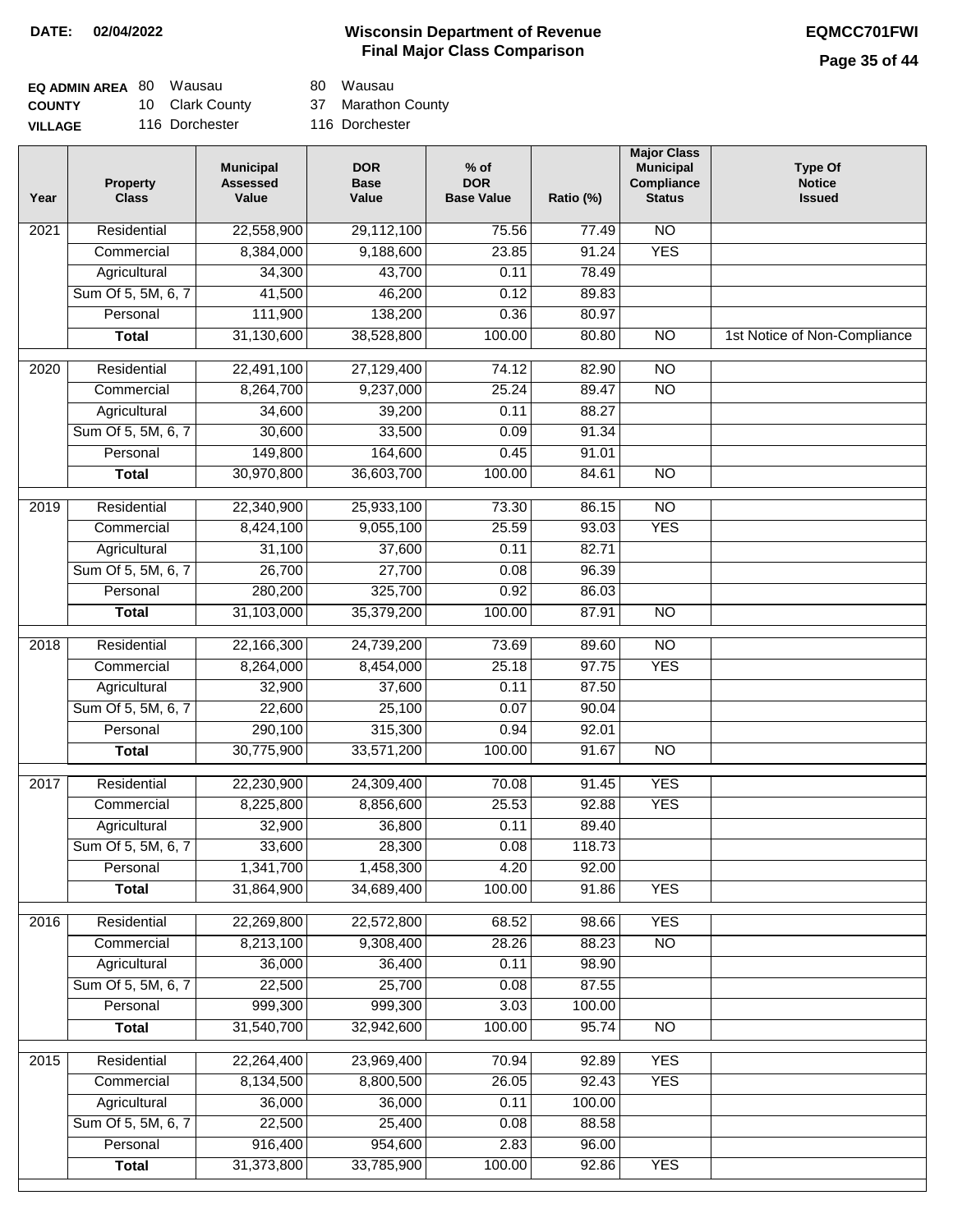| <b>EQ ADMIN AREA 80 Wausau</b> |                 |
|--------------------------------|-----------------|
| <b>COUNTY</b>                  | 10 Clark County |
| <b>VILLAGE</b>                 | 131 Granton     |

131 Granton

| <b>YES</b><br>Residential<br>$\overline{202}1$<br>12,787,400<br>11,800,500<br>87.15<br>108.36<br>1,496,500<br>1,516,800<br>11.20<br>98.66<br><b>YES</b><br>Commercial<br>Agricultural<br>10,800<br>10,600<br>0.08<br>101.89<br>Sum Of 5, 5M, 6, 7<br>163,000<br>156,800<br>103.95<br>1.16<br>59,500<br>55,500<br>Personal<br>0.41<br>107.21<br>14,517,200<br>13,540,200<br>100.00<br>107.22<br><b>YES</b><br><b>Total</b><br>$\overline{NO}$<br>$\overline{2020}$<br>Residential<br>9,912,200<br>12,095,000<br>87.03<br>81.95<br>1,182,000<br>$\overline{NO}$<br>Commercial<br>1,534,500<br>11.04<br>77.03<br>0.07<br>8,800<br>10,200<br>86.27<br>Agricultural<br>Sum Of 5, 5M, 6, 7<br>181,400<br>197,600<br>1.42<br>91.80 |  |
|-----------------------------------------------------------------------------------------------------------------------------------------------------------------------------------------------------------------------------------------------------------------------------------------------------------------------------------------------------------------------------------------------------------------------------------------------------------------------------------------------------------------------------------------------------------------------------------------------------------------------------------------------------------------------------------------------------------------------------|--|
|                                                                                                                                                                                                                                                                                                                                                                                                                                                                                                                                                                                                                                                                                                                             |  |
|                                                                                                                                                                                                                                                                                                                                                                                                                                                                                                                                                                                                                                                                                                                             |  |
|                                                                                                                                                                                                                                                                                                                                                                                                                                                                                                                                                                                                                                                                                                                             |  |
|                                                                                                                                                                                                                                                                                                                                                                                                                                                                                                                                                                                                                                                                                                                             |  |
|                                                                                                                                                                                                                                                                                                                                                                                                                                                                                                                                                                                                                                                                                                                             |  |
|                                                                                                                                                                                                                                                                                                                                                                                                                                                                                                                                                                                                                                                                                                                             |  |
|                                                                                                                                                                                                                                                                                                                                                                                                                                                                                                                                                                                                                                                                                                                             |  |
|                                                                                                                                                                                                                                                                                                                                                                                                                                                                                                                                                                                                                                                                                                                             |  |
|                                                                                                                                                                                                                                                                                                                                                                                                                                                                                                                                                                                                                                                                                                                             |  |
|                                                                                                                                                                                                                                                                                                                                                                                                                                                                                                                                                                                                                                                                                                                             |  |
| 51,900<br>61,000<br>85.08<br>Personal<br>0.44                                                                                                                                                                                                                                                                                                                                                                                                                                                                                                                                                                                                                                                                               |  |
| 11,336,300<br>13,898,300<br>100.00<br>$\overline{NO}$<br><b>Total</b><br>81.57                                                                                                                                                                                                                                                                                                                                                                                                                                                                                                                                                                                                                                              |  |
| 2019<br>Residential<br>9,802,400<br>11,183,000<br>85.95<br>87.65<br>$\overline{10}$                                                                                                                                                                                                                                                                                                                                                                                                                                                                                                                                                                                                                                         |  |
| $\overline{NO}$<br>1,278,800<br>1,565,500<br>12.03<br>81.69<br>Commercial                                                                                                                                                                                                                                                                                                                                                                                                                                                                                                                                                                                                                                                   |  |
| 9,000<br>9,900<br>0.08<br>90.91<br>Agricultural                                                                                                                                                                                                                                                                                                                                                                                                                                                                                                                                                                                                                                                                             |  |
| Sum Of 5, 5M, 6, 7<br>181,500<br>194,900<br>1.50<br>93.12                                                                                                                                                                                                                                                                                                                                                                                                                                                                                                                                                                                                                                                                   |  |
| 51,900<br>57,700<br>Personal<br>0.44<br>89.95                                                                                                                                                                                                                                                                                                                                                                                                                                                                                                                                                                                                                                                                               |  |
| 11,323,600<br>13,011,000<br>100.00<br>87.03<br>$\overline{NO}$<br><b>Total</b>                                                                                                                                                                                                                                                                                                                                                                                                                                                                                                                                                                                                                                              |  |
|                                                                                                                                                                                                                                                                                                                                                                                                                                                                                                                                                                                                                                                                                                                             |  |
| <b>YES</b><br>Residential<br>9,772,300<br>10,721,000<br>85.88<br>2018<br>91.15                                                                                                                                                                                                                                                                                                                                                                                                                                                                                                                                                                                                                                              |  |
| <b>NO</b><br>Commercial<br>1,292,600<br>1,490,900<br>11.94<br>86.70                                                                                                                                                                                                                                                                                                                                                                                                                                                                                                                                                                                                                                                         |  |
| 9,600<br>9,900<br>96.97<br>Agricultural<br>0.08                                                                                                                                                                                                                                                                                                                                                                                                                                                                                                                                                                                                                                                                             |  |
| Sum Of 5, 5M, 6, 7<br>181,500<br>195,200<br>1.56<br>92.98                                                                                                                                                                                                                                                                                                                                                                                                                                                                                                                                                                                                                                                                   |  |
| Personal<br>64,200<br>66,400<br>0.53<br>96.69                                                                                                                                                                                                                                                                                                                                                                                                                                                                                                                                                                                                                                                                               |  |
| 11,320,200<br>12,483,400<br>100.00<br>$\overline{10}$<br><b>Total</b><br>90.68                                                                                                                                                                                                                                                                                                                                                                                                                                                                                                                                                                                                                                              |  |
| 2017<br>Residential<br>9,721,000<br>9,977,800<br>97.43<br><b>YES</b><br>84.68                                                                                                                                                                                                                                                                                                                                                                                                                                                                                                                                                                                                                                               |  |
| <b>YES</b><br>Commercial<br>1,290,700<br>12.06<br>90.84<br>1,420,900                                                                                                                                                                                                                                                                                                                                                                                                                                                                                                                                                                                                                                                        |  |
| 9,200<br>9,500<br>0.08<br>96.84<br>Agricultural                                                                                                                                                                                                                                                                                                                                                                                                                                                                                                                                                                                                                                                                             |  |
| 181,500<br>96.13<br>Sum Of 5, 5M, 6, 7<br>188,800<br>1.60                                                                                                                                                                                                                                                                                                                                                                                                                                                                                                                                                                                                                                                                   |  |
| Personal<br>176,700<br>186,000<br>1.58<br>95.00                                                                                                                                                                                                                                                                                                                                                                                                                                                                                                                                                                                                                                                                             |  |
| 11,379,100<br>11,783,000<br>100.00<br>96.57<br><b>YES</b><br><b>Total</b>                                                                                                                                                                                                                                                                                                                                                                                                                                                                                                                                                                                                                                                   |  |
| 9,676,900<br><b>YES</b><br>Residential<br>10,031,700<br>2016<br>84.50<br>96.46                                                                                                                                                                                                                                                                                                                                                                                                                                                                                                                                                                                                                                              |  |
| 1,290,700<br>1,458,100<br>12.28<br>88.52<br>N <sub>O</sub><br>Commercial                                                                                                                                                                                                                                                                                                                                                                                                                                                                                                                                                                                                                                                    |  |
| Agricultural<br>9,500<br>9,300<br>0.08<br>102.15                                                                                                                                                                                                                                                                                                                                                                                                                                                                                                                                                                                                                                                                            |  |
| Sum Of 5, 5M, 6, 7<br>181,400<br>185,700<br>1.56<br>97.68                                                                                                                                                                                                                                                                                                                                                                                                                                                                                                                                                                                                                                                                   |  |
| 187,600<br>187,600<br>Personal<br>1.58<br>100.00                                                                                                                                                                                                                                                                                                                                                                                                                                                                                                                                                                                                                                                                            |  |
| 11,346,100<br>11,872,400<br>100.00<br>95.57<br>N <sub>O</sub><br><b>Total</b>                                                                                                                                                                                                                                                                                                                                                                                                                                                                                                                                                                                                                                               |  |
| <b>YES</b><br>Residential<br>9,532,700<br>9,327,900<br>83.84<br>102.20<br>2015                                                                                                                                                                                                                                                                                                                                                                                                                                                                                                                                                                                                                                              |  |
| 1,290,300<br>12.48<br>1,388,500<br>92.93<br><b>YES</b><br>Commercial                                                                                                                                                                                                                                                                                                                                                                                                                                                                                                                                                                                                                                                        |  |
| 9,600<br>9,600<br>0.09<br>100.00<br>Agricultural                                                                                                                                                                                                                                                                                                                                                                                                                                                                                                                                                                                                                                                                            |  |
| Sum Of 5, 5M, 6, 7<br>181,500<br>189,900<br>95.58<br>1.71                                                                                                                                                                                                                                                                                                                                                                                                                                                                                                                                                                                                                                                                   |  |
| 210,200<br>210,200<br>Personal<br>1.89<br>100.00                                                                                                                                                                                                                                                                                                                                                                                                                                                                                                                                                                                                                                                                            |  |
| 11,224,300<br>11,126,100<br>100.00<br><b>YES</b><br><b>Total</b><br>100.88                                                                                                                                                                                                                                                                                                                                                                                                                                                                                                                                                                                                                                                  |  |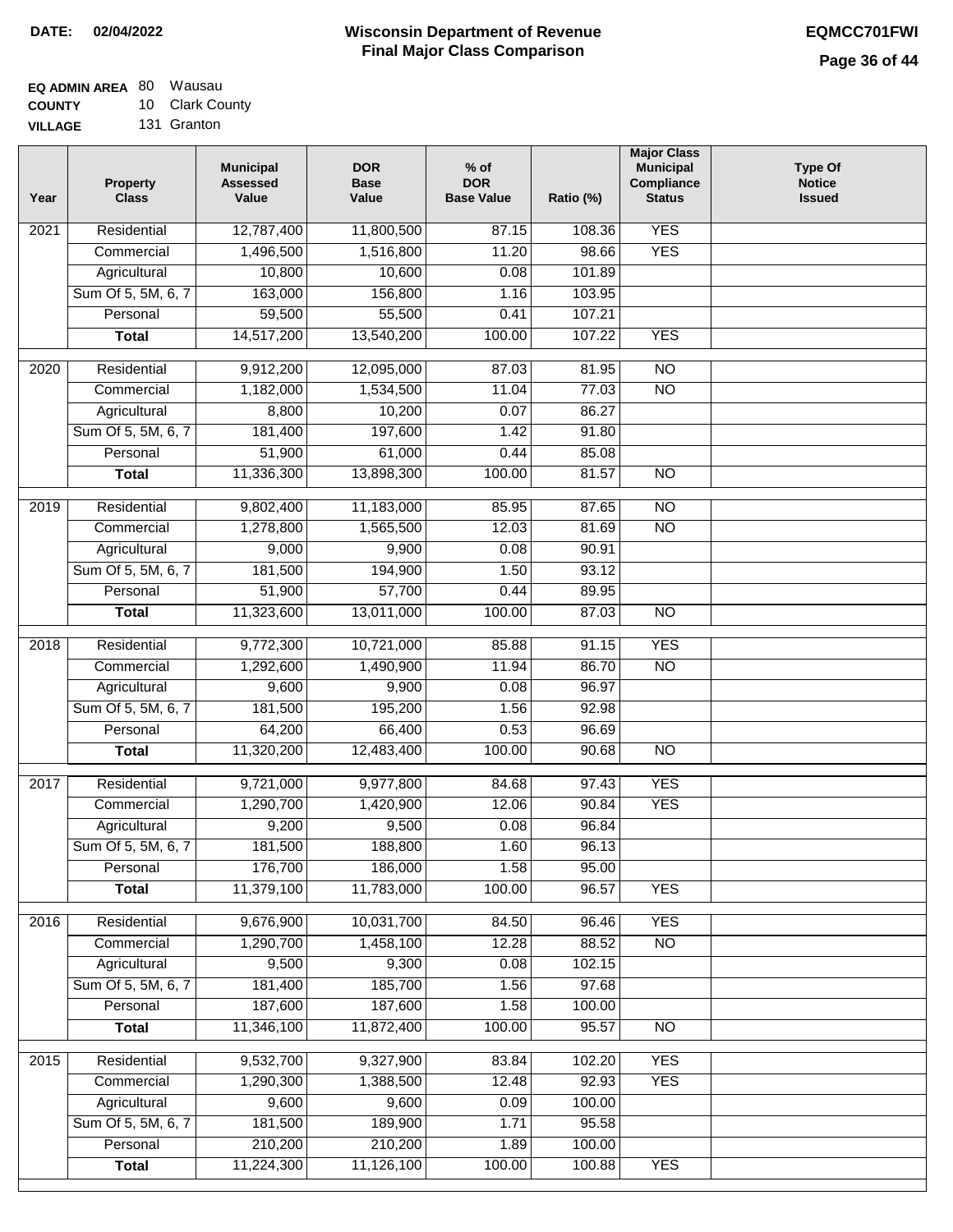| EQ ADMIN AREA 80 | Wausau          |
|------------------|-----------------|
| <b>COUNTY</b>    | 10 Clark County |
| <b>VILLAGE</b>   | 191 Withee      |

| Year              | <b>Property</b><br><b>Class</b> | <b>Municipal</b><br><b>Assessed</b><br>Value | <b>DOR</b><br><b>Base</b><br>Value | $%$ of<br><b>DOR</b><br><b>Base Value</b> | Ratio (%) | <b>Major Class</b><br><b>Municipal</b><br>Compliance<br><b>Status</b> | <b>Type Of</b><br><b>Notice</b><br><b>Issued</b> |
|-------------------|---------------------------------|----------------------------------------------|------------------------------------|-------------------------------------------|-----------|-----------------------------------------------------------------------|--------------------------------------------------|
| $\overline{202}1$ | Residential                     | 12,753,400                                   | 16,052,600                         | 70.27                                     | 79.45     | $\overline{NO}$                                                       |                                                  |
|                   | Commercial                      | 5,644,600                                    | 6,318,500                          | 27.66                                     | 89.33     | $\overline{NO}$                                                       |                                                  |
|                   | Agricultural                    | 10,300                                       | 12,700                             | 0.06                                      | 81.10     |                                                                       |                                                  |
|                   | Sum Of 5, 5M, 6, 7              | 139,300                                      | 170,000                            | 0.74                                      | 81.94     |                                                                       |                                                  |
|                   | Personal                        | 233,200                                      | 291,500                            | 1.28                                      | 80.00     |                                                                       |                                                  |
|                   | <b>Total</b>                    | 18,780,800                                   | 22,845,300                         | 100.00                                    | 82.21     | $\overline{NO}$                                                       |                                                  |
| $\overline{2020}$ | Residential                     | 12,675,100                                   | 14,637,400                         | 66.91                                     | 86.59     | $\overline{NO}$                                                       |                                                  |
|                   | Commercial                      | 5,651,800                                    | 6,801,000                          | 31.09                                     | 83.10     | $\overline{NO}$                                                       |                                                  |
|                   | Agricultural                    | 10,900                                       | 12,200                             | 0.06                                      | 89.34     |                                                                       |                                                  |
|                   | Sum Of 5, 5M, 6, 7              | 139,300                                      | 169,700                            | 0.78                                      | 82.09     |                                                                       |                                                  |
|                   | Personal                        | 225,300                                      | 256,100                            | 1.17                                      | 87.97     |                                                                       |                                                  |
|                   | <b>Total</b>                    | 18,702,400                                   | 21,876,400                         | 100.00                                    | 85.49     | $\overline{NO}$                                                       |                                                  |
| 2019              | Residential                     | 12,634,900                                   | 14,029,200                         | 67.22                                     | 90.06     | <b>YES</b>                                                            |                                                  |
|                   | Commercial                      | 5,646,400                                    | 6,410,300                          | 30.71                                     | 88.08     | $\overline{NO}$                                                       |                                                  |
|                   | Agricultural                    | 10,400                                       | 11,700                             | 0.06                                      | 88.89     |                                                                       |                                                  |
|                   | Sum Of 5, 5M, 6, 7              | 139,300                                      | 162,200                            | 0.78                                      | 85.88     |                                                                       |                                                  |
|                   | Personal                        | 237,800                                      | 258,500                            | 1.24                                      | 91.99     |                                                                       |                                                  |
|                   | <b>Total</b>                    | 18,668,800                                   | 20,871,900                         | 100.00                                    | 89.44     | $\overline{NO}$                                                       |                                                  |
|                   |                                 |                                              |                                    |                                           |           |                                                                       |                                                  |
| 2018              | Residential                     | 12,572,800                                   | 13,305,500                         | 66.98                                     | 94.49     | <b>YES</b>                                                            |                                                  |
|                   | Commercial                      | 5,640,900                                    | 6,099,400                          | 30.70                                     | 92.48     | <b>YES</b>                                                            |                                                  |
|                   | Agricultural                    | 10,000                                       | 10,900                             | 0.05                                      | 91.74     |                                                                       |                                                  |
|                   | Sum Of 5, 5M, 6, 7              | 141,500                                      | 177,700                            | 0.89                                      | 79.63     |                                                                       |                                                  |
|                   | Personal                        | 272,350                                      | 272,400                            | 1.37                                      | 99.98     |                                                                       |                                                  |
|                   | <b>Total</b>                    | 18,637,550                                   | 19,865,900                         | 100.00                                    | 93.82     | <b>YES</b>                                                            |                                                  |
| 2017              | Residential                     | 12,536,400                                   | 11,856,400                         | 64.69                                     | 105.74    | <b>YES</b>                                                            |                                                  |
|                   | Commercial                      | 5,192,200                                    | 5,381,600                          | 29.36                                     | 96.48     | <b>YES</b>                                                            |                                                  |
|                   | Agricultural                    | 10,000                                       | 10,600                             | 0.06                                      | 94.34     |                                                                       |                                                  |
|                   | Sum Of 5, 5M, 6, 7              | 141,500                                      | 176,900                            | 0.97                                      | 79.99     |                                                                       |                                                  |
|                   | Personal                        | 901,960                                      | 902,000                            | 4.92                                      | 100.00    |                                                                       |                                                  |
|                   | <b>Total</b>                    | 18,782,060                                   | 18,327,500                         | 100.00                                    | 102.48    | <b>YES</b>                                                            |                                                  |
| 2016              | Residential                     | 12,416,900                                   | 11,687,500                         | 67.59                                     | 106.24    | <b>YES</b>                                                            |                                                  |
|                   | Commercial                      | 4,460,600                                    | 4,562,000                          | 26.38                                     | 97.78     | <b>YES</b>                                                            |                                                  |
|                   | Agricultural                    | 10,000                                       | 10,400                             | 0.06                                      | 96.15     |                                                                       |                                                  |
|                   | Sum Of 5, 5M, 6, 7              | 141,500                                      | 167,700                            | 0.97                                      | 84.38     |                                                                       |                                                  |
|                   | Personal                        | 865,100                                      | 865,100                            | 5.00                                      | 100.00    |                                                                       |                                                  |
|                   | <b>Total</b>                    | 17,894,100                                   | 17,292,700                         | 100.00                                    | 103.48    | <b>YES</b>                                                            |                                                  |
|                   |                                 |                                              |                                    |                                           |           |                                                                       |                                                  |
| 2015              | Residential                     | 12,366,400                                   | 11,889,600                         | 68.94                                     | 104.01    | <b>YES</b>                                                            |                                                  |
|                   | Commercial                      | 4,472,500                                    | 4,357,500                          | 25.27                                     | 102.64    | <b>YES</b>                                                            |                                                  |
|                   | Agricultural                    | 10,000                                       | 10,300                             | 0.06                                      | 97.09     |                                                                       |                                                  |
|                   | Sum Of 5, 5M, 6, 7              | 141,500                                      | 172,900                            | 1.00                                      | 81.84     |                                                                       |                                                  |
|                   | Personal                        | 814,880                                      | 814,800                            | 4.72                                      | 100.01    |                                                                       |                                                  |
|                   | <b>Total</b>                    | 17,805,280                                   | 17,245,100                         | 100.00                                    | 103.25    | <b>YES</b>                                                            |                                                  |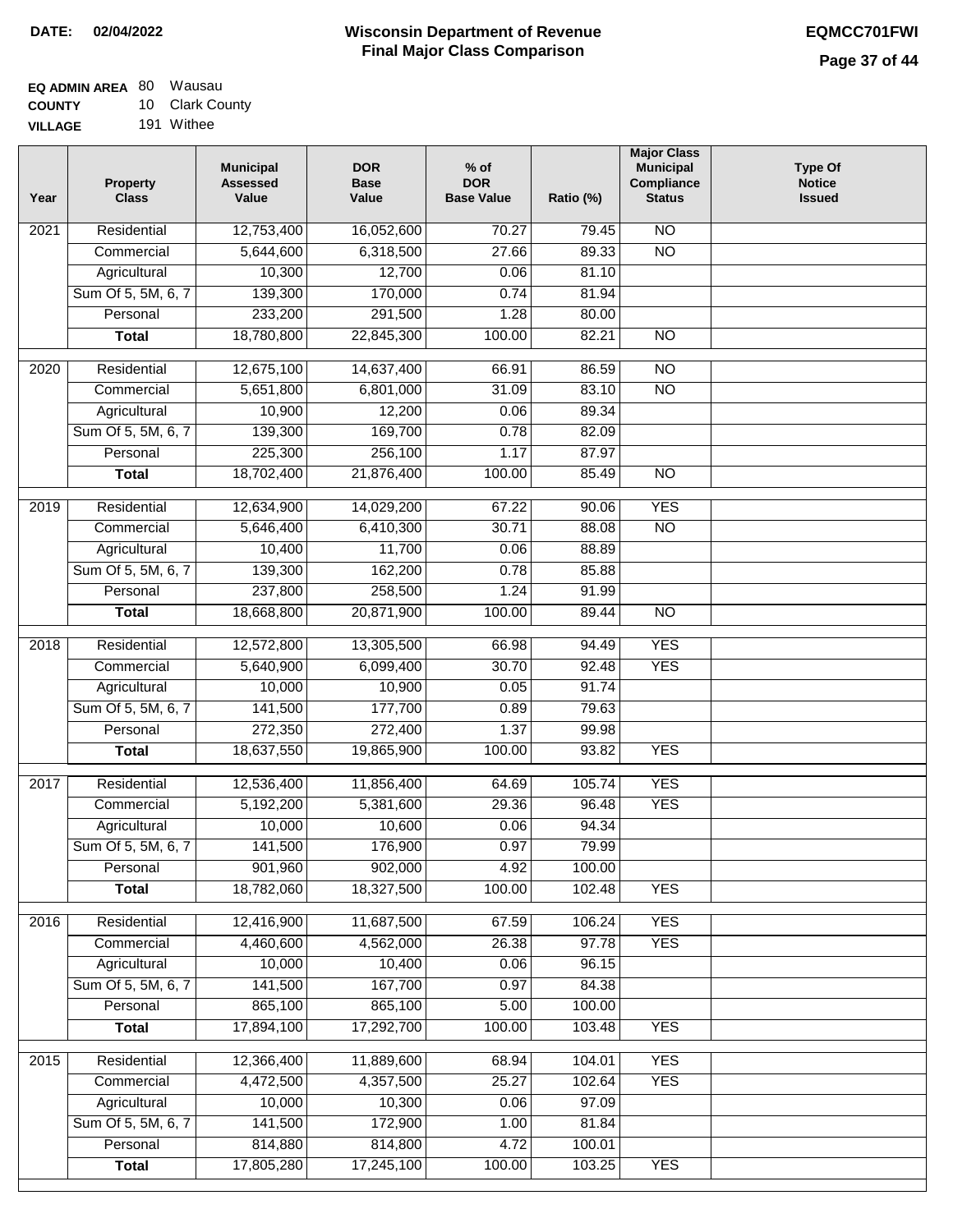# **Page 38 of 44**

| <b>EQ ADMIN AREA 80 Wausau</b> |                 | 80 Wausau          |
|--------------------------------|-----------------|--------------------|
| <b>COUNTY</b>                  | 10 Clark County | 37 Marathon County |
| <b>CITY</b>                    | 201 Abbotsford  | 201 Abbotsford     |

| Year              | <b>Property</b><br><b>Class</b> | <b>Municipal</b><br><b>Assessed</b><br>Value | <b>DOR</b><br><b>Base</b><br>Value | $%$ of<br><b>DOR</b><br><b>Base Value</b> | Ratio (%) | <b>Major Class</b><br><b>Municipal</b><br>Compliance<br><b>Status</b> | <b>Type Of</b><br><b>Notice</b><br><b>Issued</b> |
|-------------------|---------------------------------|----------------------------------------------|------------------------------------|-------------------------------------------|-----------|-----------------------------------------------------------------------|--------------------------------------------------|
| $\overline{202}1$ | Residential                     | 56,814,900                                   | 73,653,900                         | 58.34                                     | 77.14     | $\overline{NO}$                                                       |                                                  |
|                   | Commercial                      | 46,745,700                                   | 50,430,800                         | 39.94                                     | 92.69     | <b>YES</b>                                                            |                                                  |
|                   | Agricultural                    | 76,400                                       | 84,400                             | 0.07                                      | 90.52     |                                                                       |                                                  |
|                   | Sum Of 5, 5M, 6, 7              | 140,800                                      | 152,600                            | 0.12                                      | 92.27     |                                                                       |                                                  |
|                   | Personal                        | 1,665,400                                    | 1,936,500                          | 1.53                                      | 86.00     |                                                                       |                                                  |
|                   | <b>Total</b>                    | 105,443,200                                  | 126,258,200                        | 100.00                                    | 83.51     | $\overline{NO}$                                                       |                                                  |
| $\overline{2020}$ | Residential                     | 56,804,300                                   | 66,322,000                         | 57.72                                     | 85.65     | $\overline{NO}$                                                       |                                                  |
|                   | Commercial                      | 40,907,500                                   | 46,523,300                         | 40.49                                     | 87.93     | $\overline{NO}$                                                       |                                                  |
|                   | Agricultural                    | 80,600                                       | 86,600                             | 0.08                                      | 93.07     |                                                                       |                                                  |
|                   | Sum Of 5, 5M, 6, 7              | 140,800                                      | 152,600                            | 0.13                                      | 92.27     |                                                                       |                                                  |
|                   | Personal                        | 1,697,700                                    | 1,825,500                          | 1.59                                      | 93.00     |                                                                       |                                                  |
|                   | <b>Total</b>                    | 99,630,900                                   | 114,910,000                        | 100.00                                    | 86.70     | $\overline{NO}$                                                       |                                                  |
| 2019              | Residential                     | 56,518,200                                   | 61,695,400                         | 62.05                                     | 91.61     | <b>YES</b>                                                            |                                                  |
|                   | Commercial                      | 29,771,600                                   | 33,467,900                         | 33.66                                     | 88.96     | $\overline{NO}$                                                       |                                                  |
|                   | Agricultural                    | 75,800                                       | 81,300                             | 0.08                                      | 93.23     |                                                                       |                                                  |
|                   | Sum Of 5, 5M, 6, 7              | 154,700                                      | 166,400                            | 0.17                                      | 92.97     |                                                                       |                                                  |
|                   | Personal                        | 3,738,200                                    | 4,019,500                          | 4.04                                      | 93.00     |                                                                       |                                                  |
|                   | <b>Total</b>                    | 90,258,500                                   | 99,430,500                         | 100.00                                    | 90.78     | $\overline{NO}$                                                       |                                                  |
| 2018              | Residential                     | 56,159,400                                   | 58,982,700                         | 63.70                                     | 95.21     | <b>YES</b>                                                            |                                                  |
|                   | Commercial                      | 29,537,900                                   | 31,624,800                         | 34.15                                     | 93.40     | <b>YES</b>                                                            |                                                  |
|                   | Agricultural                    | 79,400                                       | 84,400                             | 0.09                                      | 94.08     |                                                                       |                                                  |
|                   | Sum Of 5, 5M, 6, 7              | 154,700                                      | 203,800                            | 0.22                                      | 75.91     |                                                                       |                                                  |
|                   | Personal                        | 1,598,000                                    | 1,700,000                          | 1.84                                      | 94.00     |                                                                       |                                                  |
|                   | <b>Total</b>                    | 87,529,400                                   | 92,595,700                         | 100.00                                    | 94.53     | <b>YES</b>                                                            |                                                  |
| $\overline{2017}$ | Residential                     | 56,192,400                                   | 58,995,300                         | 61.43                                     | 95.25     | <b>YES</b>                                                            |                                                  |
|                   | Commercial                      | 28,843,400                                   | 32,408,600                         | 33.75                                     | 89.00     | $\overline{NO}$                                                       |                                                  |
|                   | Agricultural                    | 72,600                                       | 83,000                             | 0.09                                      | 87.47     |                                                                       |                                                  |
|                   | Sum Of 5, 5M, 6, 7              | 164,700                                      | 205,800                            | 0.21                                      | 80.03     |                                                                       |                                                  |
|                   | Personal                        | 4,076,300                                    | 4,336,400                          | 4.52                                      | 94.00     |                                                                       |                                                  |
|                   | <b>Total</b>                    | 89,349,400                                   | 96,029,100                         | 100.00                                    | 93.04     | <b>NO</b>                                                             |                                                  |
| 2016              | Residential                     | 55,866,500                                   | 57,396,300                         | 59.45                                     | 97.33     | <b>YES</b>                                                            |                                                  |
|                   | Commercial                      | 29,126,300                                   | 34,334,400                         | 35.56                                     | 84.83     | <b>NO</b>                                                             |                                                  |
|                   | Agricultural                    | 55,100                                       | 55,200                             | 0.06                                      | 99.82     |                                                                       |                                                  |
|                   | Sum Of 5, 5M, 6, 7              | 137,700                                      | 137,000                            | 0.14                                      | 100.51    |                                                                       |                                                  |
|                   | Personal                        | 4,622,500                                    | 4,622,500                          | 4.79                                      | 100.00    |                                                                       |                                                  |
|                   | <b>Total</b>                    | 89,808,100                                   | 96,545,400                         | 100.00                                    | 93.02     | N <sub>O</sub>                                                        |                                                  |
| 2015              | Residential                     | 55,739,100                                   | 51,613,600                         | 59.50                                     | 107.99    | <b>YES</b>                                                            |                                                  |
|                   | Commercial                      | 27,609,500                                   | 31,119,700                         | 35.87                                     | 88.72     | $\overline{NO}$                                                       |                                                  |
|                   | Agricultural                    | 50,300                                       | 48,900                             | 0.06                                      | 102.86    |                                                                       |                                                  |
|                   | Sum Of 5, 5M, 6, 7              | 190,400                                      | 197,000                            | 0.23                                      | 96.65     |                                                                       |                                                  |
|                   | Personal                        | 3,922,000                                    | 3,771,100                          | 4.35                                      | 104.00    |                                                                       |                                                  |
|                   | <b>Total</b>                    | 87,511,300                                   | 86,750,300                         | 100.00                                    | 100.88    | <b>NO</b>                                                             |                                                  |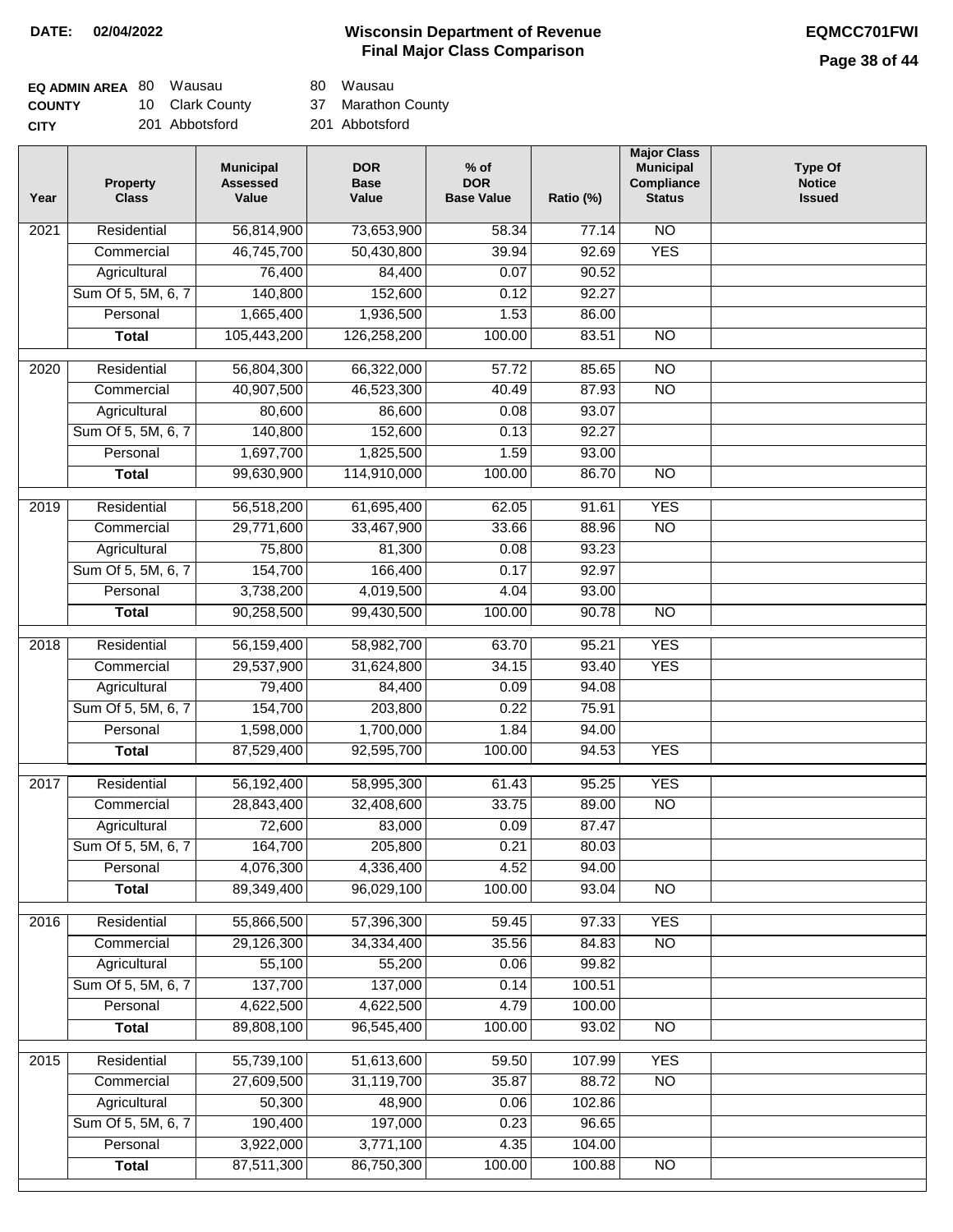# **Page 39 of 44**

| <b>EQ ADMIN AREA 80 Wausau</b> |                 | 80 Wausau          |
|--------------------------------|-----------------|--------------------|
| <b>COUNTY</b>                  | 10 Clark County | 37 Marathon County |
| <b>CITY</b>                    | 211 Colby       | 211 Colby          |

80 Wausau

| Year             | <b>Property</b><br><b>Class</b> | <b>Municipal</b><br><b>Assessed</b><br>Value | <b>DOR</b><br><b>Base</b><br>Value | $%$ of<br><b>DOR</b><br><b>Base Value</b> | Ratio (%) | <b>Major Class</b><br><b>Municipal</b><br>Compliance<br><b>Status</b> | <b>Type Of</b><br><b>Notice</b><br><b>Issued</b> |
|------------------|---------------------------------|----------------------------------------------|------------------------------------|-------------------------------------------|-----------|-----------------------------------------------------------------------|--------------------------------------------------|
| 2021             | Residential                     | 51,760,100                                   | 65,994,200                         | 74.09                                     | 78.43     | <b>NO</b>                                                             |                                                  |
|                  | Commercial                      | 21,575,900                                   | 21,776,300                         | 24.45                                     | 99.08     | <b>YES</b>                                                            |                                                  |
|                  | Agricultural                    | 23,600                                       | 27,500                             | 0.03                                      | 85.82     |                                                                       |                                                  |
|                  | Sum Of 5, 5M, 6, 7              | 56,200                                       | 49,500                             | 0.06                                      | 113.54    |                                                                       |                                                  |
|                  | Personal                        | 983,500                                      | 1,229,500                          | 1.38                                      | 79.99     |                                                                       |                                                  |
|                  | <b>Total</b>                    | 74,399,300                                   | 89,077,000                         | 100.00                                    | 83.52     | $\overline{NO}$                                                       |                                                  |
| 2020             | Residential                     | 51,507,800                                   | 60,813,900                         | 72.71                                     | 84.70     | $\overline{10}$                                                       |                                                  |
|                  | Commercial                      | 21,440,600                                   | 21,754,000                         | 26.01                                     | 98.56     | <b>YES</b>                                                            |                                                  |
|                  | Agricultural                    | 33,000                                       | 33,700                             | 0.04                                      | 97.92     |                                                                       |                                                  |
|                  | Sum Of 5, 5M, 6, 7              | 56,200                                       | 49,500                             | 0.06                                      | 113.54    |                                                                       |                                                  |
|                  | Personal                        | 908,200                                      | 986,100                            | 1.18                                      | 92.10     |                                                                       |                                                  |
|                  | <b>Total</b>                    | 73,945,800                                   | 83,637,200                         | 100.00                                    | 88.41     | <b>NO</b>                                                             |                                                  |
|                  |                                 |                                              |                                    |                                           |           |                                                                       |                                                  |
| $\frac{1}{2019}$ | Residential                     | 51,227,900                                   | 58,719,600                         | 73.15                                     | 87.24     | $\overline{NO}$                                                       |                                                  |
|                  | Commercial                      | 21,197,800                                   | 20,340,400                         | 25.34                                     | 104.22    | <b>YES</b>                                                            |                                                  |
|                  | Agricultural                    | 34,400                                       | 33,200                             | 0.04                                      | 103.61    |                                                                       |                                                  |
|                  | Sum Of 5, 5M, 6, 7              | 56,200                                       | 49,500                             | 0.06                                      | 113.54    |                                                                       |                                                  |
|                  | Personal                        | 1,062,300                                    | 1,133,000                          | 1.41                                      | 93.76     |                                                                       |                                                  |
|                  | <b>Total</b>                    | 73,578,600                                   | 80,275,700                         | 100.00                                    | 91.66     | $\overline{NO}$                                                       |                                                  |
| 2018             | Residential                     | 51,144,800                                   | 56,446,900                         | 73.65                                     | 90.61     | <b>YES</b>                                                            |                                                  |
|                  | Commercial                      | 20,718,700                                   | 18,975,800                         | 24.76                                     | 109.18    | <b>YES</b>                                                            |                                                  |
|                  | Agricultural                    | 34,400                                       | 32,700                             | 0.04                                      | 105.20    |                                                                       |                                                  |
|                  | Sum Of 5, 5M, 6, 7              | 56,400                                       | 63,700                             | 0.08                                      | 88.54     |                                                                       |                                                  |
|                  | Personal                        | 1,126,500                                    | 1,126,000                          | 1.47                                      | 100.04    |                                                                       |                                                  |
|                  | <b>Total</b>                    | 73,080,800                                   | 76,645,100                         | 100.00                                    | 95.35     | <b>YES</b>                                                            |                                                  |
| 2017             | Residential                     | 51,047,700                                   | 52,597,400                         | 71.63                                     | 97.05     | <b>YES</b>                                                            |                                                  |
|                  | Commercial                      | 19,744,500                                   | 18,951,300                         | 25.81                                     | 104.19    | <b>YES</b>                                                            |                                                  |
|                  | Agricultural                    | 33,400                                       | 31,800                             | 0.04                                      | 105.03    |                                                                       |                                                  |
|                  | Sum Of 5, 5M, 6, 7              | 56,400                                       | 61,600                             | 0.08                                      | 91.56     |                                                                       |                                                  |
|                  | Personal                        | 1,782,700                                    | 1,782,700                          | 2.43                                      | 100.00    |                                                                       |                                                  |
|                  | <b>Total</b>                    | 72,664,700                                   | 73,424,800                         | 100.00                                    | 98.96     | <b>YES</b>                                                            |                                                  |
| 2016             | Residential                     | 50,824,700                                   | 51,855,000                         | 70.82                                     | 98.01     | <b>YES</b>                                                            |                                                  |
|                  | Commercial                      | 19,597,700                                   | 19,632,900                         | 26.81                                     | 99.82     | <b>YES</b>                                                            |                                                  |
|                  | Agricultural                    | 33,900                                       | 32,400                             | 0.04                                      | 104.63    |                                                                       |                                                  |
|                  | Sum Of 5, 5M, 6, 7              | 56,300                                       | 55,900                             | 0.08                                      | 100.72    |                                                                       |                                                  |
|                  | Personal                        | 1,642,000                                    | 1,642,000                          | 2.24                                      | 100.00    |                                                                       |                                                  |
|                  | <b>Total</b>                    | 72,154,600                                   | 73,218,200                         | 100.00                                    | 98.55     | <b>YES</b>                                                            |                                                  |
| 2015             | Residential                     | 50,510,100                                   | 50,140,400                         | 70.52                                     | 100.74    | <b>YES</b>                                                            |                                                  |
|                  | Commercial                      | 19,593,700                                   | 19,236,800                         | 27.06                                     | 101.86    | <b>YES</b>                                                            |                                                  |
|                  | Agricultural                    | 33,700                                       | 32,000                             | 0.05                                      | 105.31    |                                                                       |                                                  |
|                  | Sum Of 5, 5M, 6, 7              | 56,300                                       | 50,200                             | 0.07                                      | 112.15    |                                                                       |                                                  |
|                  | Personal                        | 1,651,900                                    | 1,642,700                          | 2.31                                      | 100.56    |                                                                       |                                                  |
|                  | <b>Total</b>                    | 71,845,700                                   | 71,102,100                         | 100.00                                    | 101.05    | <b>YES</b>                                                            |                                                  |
|                  |                                 |                                              |                                    |                                           |           |                                                                       |                                                  |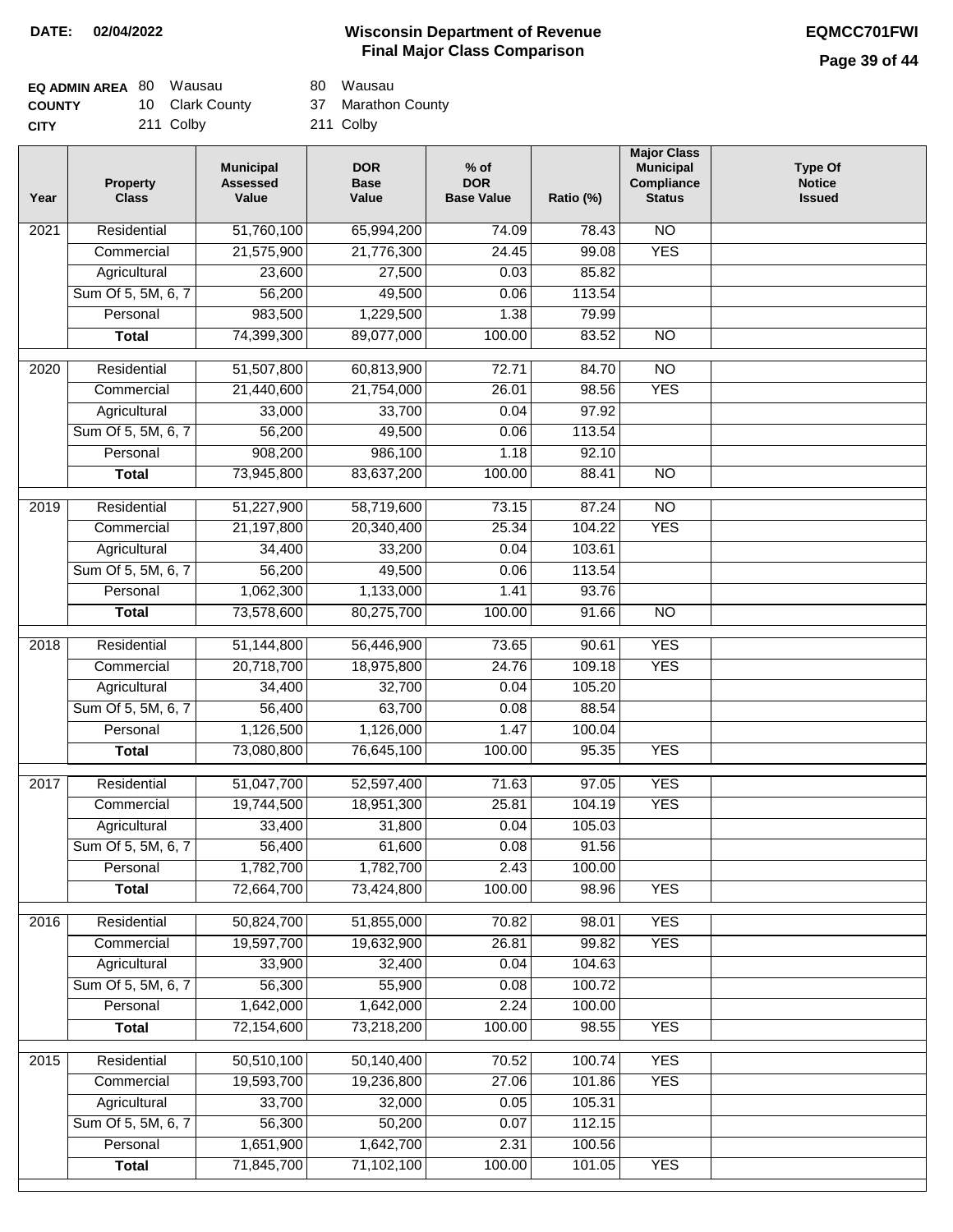| <b>EQ ADMIN AREA 80 Wausau</b> |                |
|--------------------------------|----------------|
| <b>COUNTY</b>                  | 10 Clark Count |
| <b>CITY</b>                    | 231 Greenwood  |

231 Greenwood ty

| Year              | <b>Property</b><br><b>Class</b> | <b>Municipal</b><br><b>Assessed</b><br>Value | <b>DOR</b><br><b>Base</b><br>Value | $%$ of<br><b>DOR</b><br><b>Base Value</b> | Ratio (%) | <b>Major Class</b><br><b>Municipal</b><br>Compliance<br><b>Status</b> | <b>Type Of</b><br><b>Notice</b><br><b>Issued</b> |
|-------------------|---------------------------------|----------------------------------------------|------------------------------------|-------------------------------------------|-----------|-----------------------------------------------------------------------|--------------------------------------------------|
| 2021              | Residential                     | 31,337,100                                   | 38,574,500                         | 76.72                                     | 81.24     | $\overline{NO}$                                                       |                                                  |
|                   | Commercial                      | 9,190,100                                    | 10,521,900                         | 20.93                                     | 87.34     | $\overline{NO}$                                                       |                                                  |
|                   | Agricultural                    | 80,600                                       | 99,300                             | 0.20                                      | 81.17     |                                                                       |                                                  |
|                   | Sum Of 5, 5M, 6, 7              | 490,900                                      | 646,200                            | 1.29                                      | 75.97     |                                                                       |                                                  |
|                   | Personal                        | 352,100                                      | 434,700                            | 0.86                                      | 81.00     |                                                                       |                                                  |
|                   | <b>Total</b>                    | 41,450,800                                   | 50,276,600                         | 100.00                                    | 82.45     | N <sub>O</sub>                                                        |                                                  |
| 2020              | Residential                     | 31,096,600                                   | 35,765,800                         | 80.31                                     | 86.95     | NO                                                                    |                                                  |
|                   | Commercial                      | 6,594,900                                    | 7,619,500                          | 17.11                                     | 86.55     | $\overline{NO}$                                                       |                                                  |
|                   | Agricultural                    | 84,100                                       | 95,600                             | 0.21                                      | 87.97     |                                                                       |                                                  |
|                   | Sum Of 5, 5M, 6, 7              | 490,900                                      | 635,900                            | 1.43                                      | 77.20     |                                                                       |                                                  |
|                   | Personal                        | 367,600                                      | 417,700                            | 0.94                                      | 88.01     |                                                                       |                                                  |
|                   | <b>Total</b>                    | 38,634,100                                   | 44,534,500                         | 100.00                                    | 86.75     | $\overline{NO}$                                                       |                                                  |
|                   |                                 |                                              |                                    |                                           |           |                                                                       |                                                  |
| 2019              | Residential                     | 30,650,200                                   | 34,219,700                         | 80.55                                     | 89.57     | $\overline{NO}$                                                       |                                                  |
|                   | Commercial                      | 6,573,100                                    | 7,165,300                          | 16.87                                     | 91.74     | <b>YES</b>                                                            |                                                  |
|                   | Agricultural                    | 90,500                                       | 91,500                             | 0.22                                      | 98.91     |                                                                       |                                                  |
|                   | Sum Of 5, 5M, 6, 7              | 490,900                                      | 649,700                            | 1.53                                      | 75.56     |                                                                       |                                                  |
|                   | Personal                        | 336,900                                      | 354,700                            | 0.83                                      | 94.98     |                                                                       |                                                  |
|                   | <b>Total</b>                    | 38,141,600                                   | 42,480,900                         | 100.00                                    | 89.79     | $\overline{NO}$                                                       |                                                  |
| $\overline{2018}$ | Residential                     | 30,552,700                                   | 31,282,200                         | 79.45                                     | 97.67     | <b>YES</b>                                                            |                                                  |
|                   | Commercial                      | 6,795,300                                    | 6,970,500                          | 17.70                                     | 97.49     | <b>YES</b>                                                            |                                                  |
|                   | Agricultural                    | 90,500                                       | 89,200                             | 0.23                                      | 101.46    |                                                                       |                                                  |
|                   | Sum Of 5, 5M, 6, 7              | 490,900                                      | 649,700                            | 1.65                                      | 75.56     |                                                                       |                                                  |
|                   | Personal                        | 382,980                                      | 383,000                            | 0.97                                      | 99.99     |                                                                       |                                                  |
|                   | <b>Total</b>                    | 38,312,380                                   | 39,374,600                         | 100.00                                    | 97.30     | <b>YES</b>                                                            |                                                  |
| 2017              | Residential                     | 30,575,100                                   | 29,256,300                         | 78.18                                     | 104.51    | <b>YES</b>                                                            |                                                  |
|                   | Commercial                      | 6,690,400                                    | 6,725,700                          | 17.97                                     | 99.48     | <b>YES</b>                                                            |                                                  |
|                   | Agricultural                    | 89,900                                       | 86,300                             | 0.23                                      | 104.17    |                                                                       |                                                  |
|                   | Sum Of 5, 5M, 6, 7              | 490,900                                      | 619,700                            | 1.66                                      | 79.22     |                                                                       |                                                  |
|                   | Personal                        | 696,400                                      | 733,100                            | 1.96                                      | 94.99     |                                                                       |                                                  |
|                   | <b>Total</b>                    | 38,542,700                                   | 37,421,100                         | 100.00                                    | 103.00    | <b>YES</b>                                                            |                                                  |
|                   |                                 |                                              |                                    |                                           |           |                                                                       |                                                  |
| 2016              | Residential                     | 30,567,900                                   | 32,408,000                         | 80.34                                     | 94.32     | <b>YES</b>                                                            |                                                  |
|                   | Commercial                      | 6,582,600                                    | 6,499,600                          | 16.11                                     | 101.28    | <b>YES</b>                                                            |                                                  |
|                   | Agricultural                    | 87,700                                       | 83,000                             | 0.21                                      | 105.66    |                                                                       |                                                  |
|                   | Sum Of 5, 5M, 6, 7              | 486,200                                      | 590,900                            | 1.46                                      | 82.28     |                                                                       |                                                  |
|                   | Personal                        | 689,100                                      | 757,200                            | 1.88                                      | 91.01     |                                                                       |                                                  |
|                   | <b>Total</b>                    | 38,413,500                                   | 40,338,700                         | 100.00                                    | 95.23     | <b>YES</b>                                                            |                                                  |
| 2015              | Residential                     | 30,458,800                                   | 30,451,600                         | 79.94                                     | 100.02    | <b>YES</b>                                                            |                                                  |
|                   | Commercial                      | 6,595,900                                    | 6,018,700                          | 15.80                                     | 109.59    | <b>YES</b>                                                            |                                                  |
|                   | Agricultural                    | 86,600                                       | 80,900                             | 0.21                                      | 107.05    |                                                                       |                                                  |
|                   | Sum Of 5, 5M, 6, 7              | 486,200                                      | 614,800                            | 1.61                                      | 79.08     |                                                                       |                                                  |
|                   | Personal                        | 928,450                                      | 928,400                            | 2.44                                      | 100.01    |                                                                       |                                                  |
|                   | <b>Total</b>                    | 38,555,950                                   | 38,094,400                         | 100.00                                    | 101.21    | <b>YES</b>                                                            |                                                  |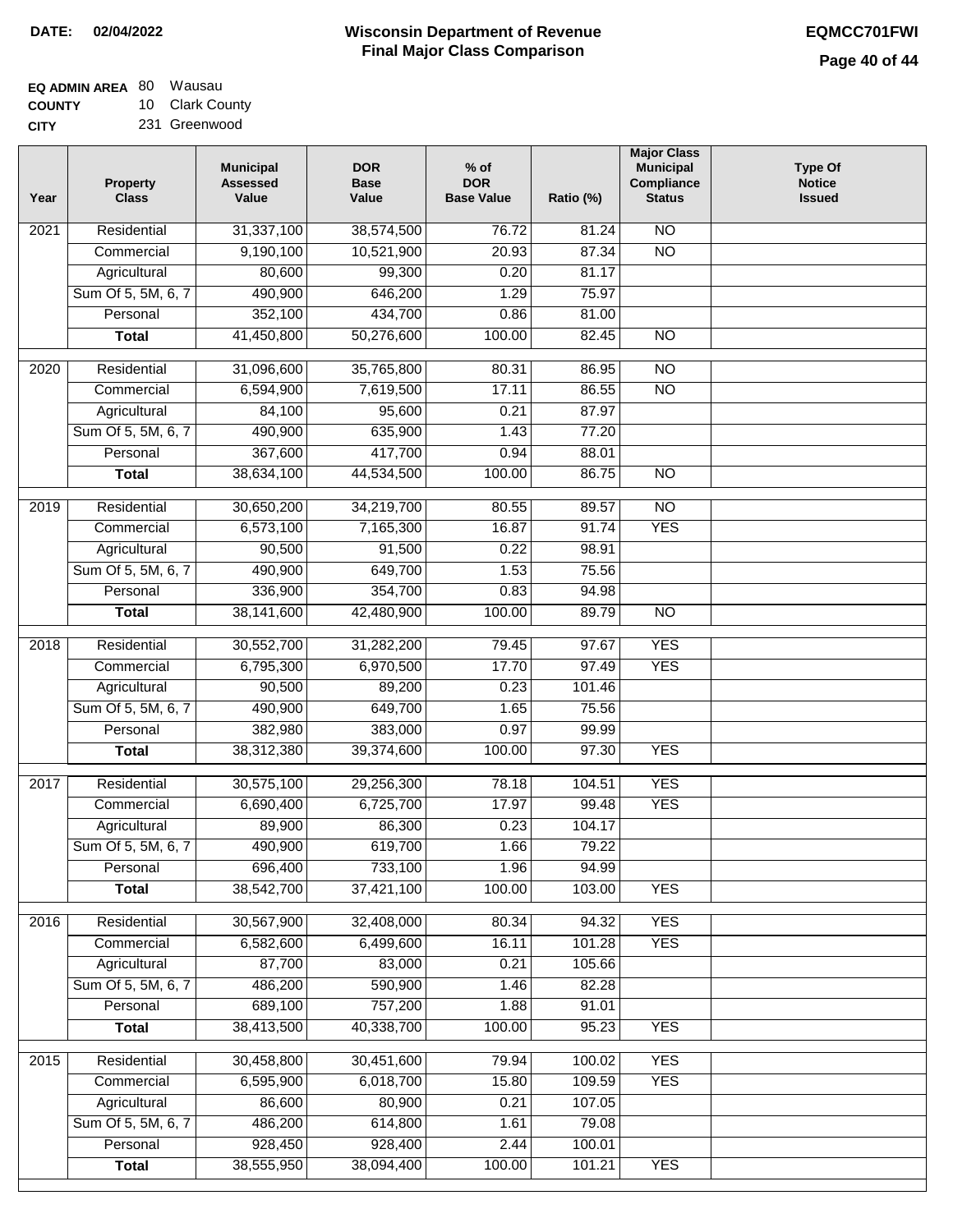| <b>EQ ADMIN AREA 80 Wausau</b> |                 |
|--------------------------------|-----------------|
| <b>COUNTY</b>                  | 10 Clark County |
| <b>CITY</b>                    | 246 Loyal       |

| Year              | <b>Property</b><br><b>Class</b> | <b>Municipal</b><br><b>Assessed</b><br>Value | <b>DOR</b><br><b>Base</b><br>Value | $%$ of<br><b>DOR</b><br><b>Base Value</b> | Ratio (%) | <b>Major Class</b><br><b>Municipal</b><br>Compliance<br><b>Status</b> | <b>Type Of</b><br><b>Notice</b><br><b>Issued</b> |
|-------------------|---------------------------------|----------------------------------------------|------------------------------------|-------------------------------------------|-----------|-----------------------------------------------------------------------|--------------------------------------------------|
| 2021              | Residential                     | 35,370,900                                   | 39, 151, 300                       | 66.94                                     | 90.34     | <b>YES</b>                                                            |                                                  |
|                   | Commercial                      | 16,616,600                                   | 18,800,600                         | 32.14                                     | 88.38     | $\overline{NO}$                                                       |                                                  |
|                   | Agricultural                    | 31,400                                       | 36,600                             | 0.06                                      | 85.79     |                                                                       |                                                  |
|                   | Sum Of 5, 5M, 6, 7              | 31,900                                       | 31,000                             | 0.05                                      | 102.90    |                                                                       |                                                  |
|                   | Personal                        | 421,900                                      | 468,800                            | 0.80                                      | 90.00     |                                                                       |                                                  |
|                   | <b>Total</b>                    | 52,472,700                                   | 58,488,300                         | 100.00                                    | 89.71     | $\overline{NO}$                                                       | 1st Notice of Non-Compliance                     |
| $\overline{2020}$ | Residential                     | 35,182,200                                   | 38,185,300                         | 65.68                                     | 92.14     | <b>YES</b>                                                            |                                                  |
|                   | Commercial                      | 15,966,600                                   | 19,436,900                         | 33.43                                     | 82.15     | $\overline{NO}$                                                       |                                                  |
|                   | Agricultural                    | 31,400                                       | 35,300                             | 0.06                                      | 88.95     |                                                                       |                                                  |
|                   | Sum Of 5, 5M, 6, 7              | 31,900                                       | 30,100                             | 0.05                                      | 105.98    |                                                                       |                                                  |
|                   | Personal                        | 405,600                                      | 450,700                            | 0.78                                      | 89.99     |                                                                       |                                                  |
|                   | <b>Total</b>                    | 51,617,700                                   | 58,138,300                         | 100.00                                    | 88.78     | $\overline{NO}$                                                       |                                                  |
| 2019              | Residential                     | 35,078,100                                   | 38,827,500                         | 68.93                                     | 90.34     | <b>YES</b>                                                            |                                                  |
|                   | Commercial                      | 14,588,100                                   | 16,924,200                         | 30.05                                     | 86.20     | $\overline{NO}$                                                       |                                                  |
|                   | Agricultural                    | 31,400                                       | 33,800                             | 0.06                                      | 92.90     |                                                                       |                                                  |
|                   | Sum Of 5, 5M, 6, 7              | 31,900                                       | 30,500                             | 0.05                                      | 104.59    |                                                                       |                                                  |
|                   | Personal                        | 508,800                                      | 508,800                            | 0.90                                      | 100.00    |                                                                       |                                                  |
|                   | <b>Total</b>                    | 50,238,300                                   | 56,324,800                         | 100.00                                    | 89.19     | $\overline{NO}$                                                       |                                                  |
| 2018              | Residential                     | 34,721,100                                   | 38,078,200                         | 70.93                                     | 91.18     | <b>YES</b>                                                            |                                                  |
|                   | Commercial                      | 13,400,300                                   | 14,974,100                         | 27.89                                     | 89.49     | <b>NO</b>                                                             |                                                  |
|                   | Agricultural                    | 32,100                                       | 33,500                             | 0.06                                      | 95.82     |                                                                       |                                                  |
|                   | Sum Of 5, 5M, 6, 7              | 31,900                                       | 29,500                             | 0.05                                      | 108.14    |                                                                       |                                                  |
|                   | Personal                        | 538,300                                      | 566,600                            | 1.06                                      | 95.01     |                                                                       |                                                  |
|                   | <b>Total</b>                    | 48,723,700                                   | 53,681,900                         | 100.00                                    | 90.76     | $\overline{NO}$                                                       |                                                  |
| 2017              | Residential                     | 34,652,900                                   | 35,508,800                         | 67.38                                     | 97.59     | <b>YES</b>                                                            |                                                  |
|                   | Commercial                      | 12,110,500                                   | 12,993,000                         | 24.66                                     | 93.21     | <b>YES</b>                                                            |                                                  |
|                   | Agricultural                    | 32,100                                       | 32,600                             | 0.06                                      | 98.47     |                                                                       |                                                  |
|                   | Sum Of 5, 5M, 6, 7              | 31,900                                       | 30,900                             | 0.06                                      | 103.24    |                                                                       |                                                  |
|                   | Personal                        | 4,131,200                                    | 4,131,200                          | 7.84                                      | 100.00    |                                                                       |                                                  |
|                   | <b>Total</b>                    | 50,958,600                                   | 52,696,500                         | 100.00                                    | 96.70     | <b>YES</b>                                                            |                                                  |
| 2016              | Residential                     | 34,464,500                                   | 33,644,000                         | 66.45                                     | 102.44    | <b>YES</b>                                                            |                                                  |
|                   | Commercial                      | 12,052,600                                   | 12,598,700                         | 24.88                                     | 95.67     | <b>YES</b>                                                            |                                                  |
|                   | Agricultural                    | 32,100                                       | 32,100                             | 0.06                                      | 100.00    |                                                                       |                                                  |
|                   | Sum Of 5, 5M, 6, 7              | 31,900                                       | 29,700                             | 0.06                                      | 107.41    |                                                                       |                                                  |
|                   | Personal                        | 4,329,400                                    | 4,329,400                          | 8.55                                      | 100.00    |                                                                       |                                                  |
|                   | <b>Total</b>                    | 50,910,500                                   | 50,633,900                         | 100.00                                    | 100.55    | <b>YES</b>                                                            |                                                  |
| 2015              | Residential                     | 38,781,600                                   | 30,741,000                         | 64.87                                     | 126.16    | $\overline{NO}$                                                       |                                                  |
|                   | Commercial                      | 12,277,100                                   | 11,744,500                         | 24.78                                     | 104.53    | <b>YES</b>                                                            |                                                  |
|                   | Agricultural                    | 33,500                                       | 33,400                             | 0.07                                      | 100.30    |                                                                       |                                                  |
|                   | Sum Of 5, 5M, 6, 7              | 51,000                                       | 62,800                             | 0.13                                      | 81.21     |                                                                       |                                                  |
|                   | Personal                        | 4,807,000                                    | 4,807,000                          | 10.14                                     | 100.00    | <b>YES</b>                                                            |                                                  |
|                   | <b>Total</b>                    | 55,950,200                                   | 47,388,700                         | 100.00                                    | 118.07    | $\overline{NO}$                                                       | <b>Training Notice</b>                           |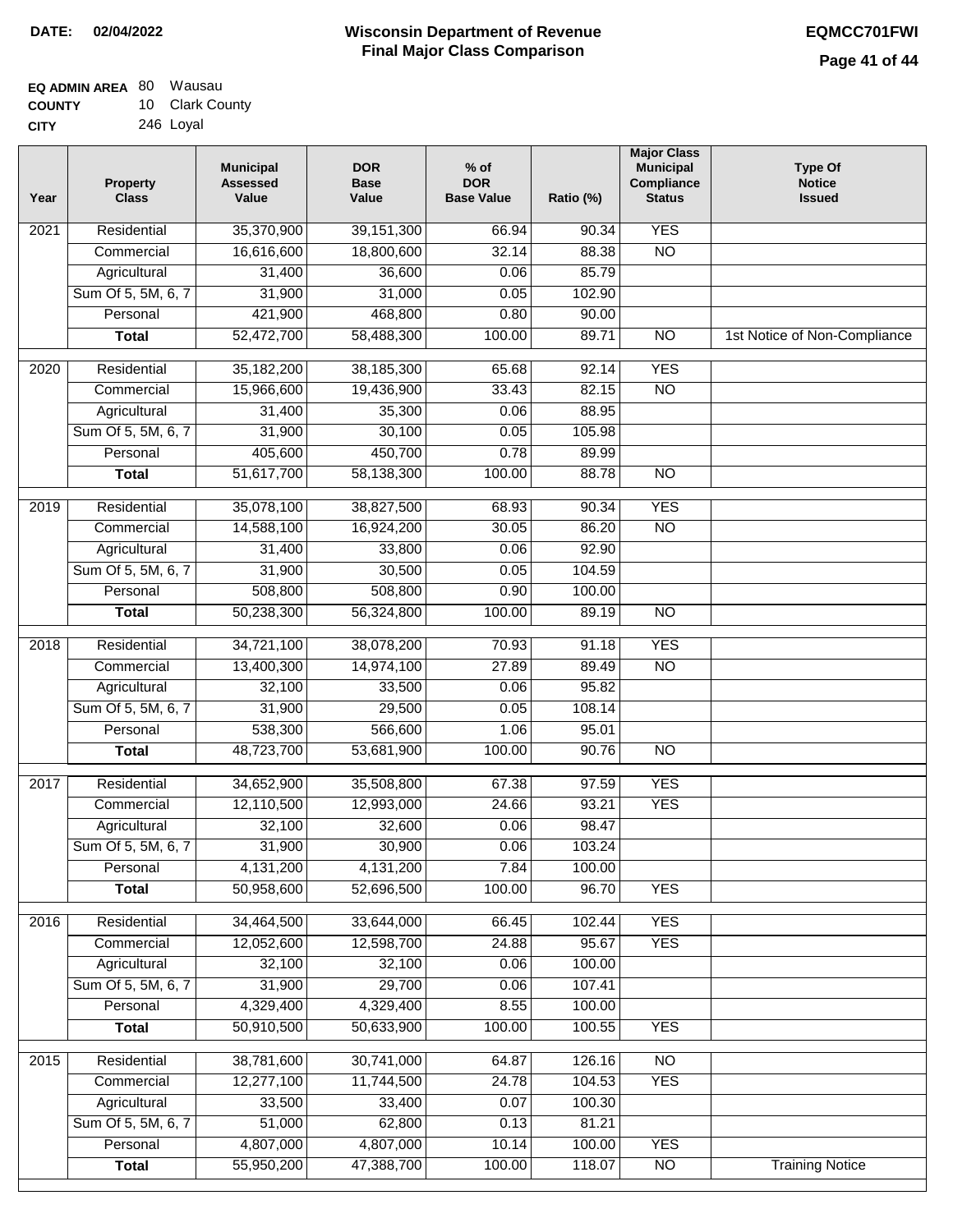| <b>EQ ADMIN AREA 80 Wausau</b> |                 |
|--------------------------------|-----------------|
| <b>COUNTY</b>                  | 10 Clark County |
| <b>CITY</b>                    | 261 Neillsville |

261 Neillsville

| Year              | <b>Property</b><br><b>Class</b> | <b>Municipal</b><br><b>Assessed</b><br>Value | <b>DOR</b><br><b>Base</b><br>Value | $%$ of<br><b>DOR</b><br><b>Base Value</b> | Ratio (%) | <b>Major Class</b><br><b>Municipal</b><br>Compliance<br><b>Status</b> | <b>Type Of</b><br><b>Notice</b><br><b>Issued</b> |
|-------------------|---------------------------------|----------------------------------------------|------------------------------------|-------------------------------------------|-----------|-----------------------------------------------------------------------|--------------------------------------------------|
| 2021              | Residential                     | 90,005,900                                   | 86,326,500                         | 69.87                                     | 104.26    | <b>YES</b>                                                            |                                                  |
|                   | Commercial                      | 33,200,700                                   | 33,787,600                         | 27.35                                     | 98.26     | <b>YES</b>                                                            |                                                  |
|                   | Agricultural                    | 18,200                                       | 18,200                             | 0.01                                      | 100.00    |                                                                       |                                                  |
|                   | Sum Of 5, 5M, 6, 7              | 311,400                                      | 328,400                            | 0.27                                      | 94.82     |                                                                       |                                                  |
|                   | Personal                        | 3,096,900                                    | 3,096,900                          | 2.51                                      | 100.00    |                                                                       |                                                  |
|                   | <b>Total</b>                    | 126,633,100                                  | 123,557,600                        | 100.00                                    | 102.49    | <b>YES</b>                                                            |                                                  |
| $\overline{2020}$ | Residential                     | 71,891,400                                   | 89,815,700                         | 69.01                                     | 80.04     | $\overline{NO}$                                                       |                                                  |
|                   | Commercial                      | 30,557,000                                   | 36,263,200                         | 27.86                                     | 84.26     | $\overline{NO}$                                                       |                                                  |
|                   | Agricultural                    | 12,100                                       | 17,500                             | 0.01                                      | 69.14     |                                                                       |                                                  |
|                   | Sum Of 5, 5M, 6, 7              | 436,900                                      | 432,500                            | 0.33                                      | 101.02    |                                                                       |                                                  |
|                   | Personal                        | 2,933,100                                    | 3,621,100                          | 2.78                                      | 81.00     |                                                                       |                                                  |
|                   | <b>Total</b>                    | 105,830,500                                  | 130,150,000                        | 100.00                                    | 81.31     | $\overline{NO}$                                                       | 1st Notice of Non-Compliance                     |
| 2019              | Residential                     | 71,668,500                                   | 84,471,400                         | 68.78                                     | 84.84     | $\overline{NO}$                                                       |                                                  |
|                   | Commercial                      | 30,659,900                                   | 34,324,700                         | 27.95                                     | 89.32     | $\overline{NO}$                                                       |                                                  |
|                   | Agricultural                    | 13,500                                       | 16,800                             | 0.01                                      | 80.36     |                                                                       |                                                  |
|                   | Sum Of 5, 5M, 6, 7              | 436,900                                      | 427,900                            | 0.35                                      | 102.10    |                                                                       |                                                  |
|                   | Personal                        | 3,210,900                                    | 3,567,700                          | 2.91                                      | 90.00     |                                                                       |                                                  |
|                   | <b>Total</b>                    | 105,989,700                                  | 122,808,500                        | 100.00                                    | 86.30     | $\overline{NO}$                                                       |                                                  |
|                   |                                 |                                              |                                    |                                           |           |                                                                       |                                                  |
| 2018              | Residential                     | 71,922,400                                   | 81,468,300                         | 69.19                                     | 88.28     | $\overline{NO}$                                                       |                                                  |
|                   | Commercial                      | 29,804,300                                   | 31,745,500                         | 26.96                                     | 93.89     | <b>YES</b>                                                            |                                                  |
|                   | Agricultural                    | 13,300                                       | 16,300                             | 0.01                                      | 81.60     |                                                                       |                                                  |
|                   | Sum Of 5, 5M, 6, 7              | 436,900                                      | 480,700                            | 0.41                                      | 90.89     |                                                                       |                                                  |
|                   | Personal                        | 3,677,300                                    | 4,041,000                          | 3.43                                      | 91.00     |                                                                       |                                                  |
|                   | <b>Total</b>                    | 105,854,200                                  | 117,751,800                        | 100.00                                    | 89.90     | <b>NO</b>                                                             |                                                  |
| 2017              | Residential                     | 71,457,500                                   | 80,970,400                         | 68.43                                     | 88.25     | $\overline{NO}$                                                       |                                                  |
|                   | Commercial                      | 29,395,300                                   | 31,285,500                         | 26.44                                     | 93.96     | <b>YES</b>                                                            |                                                  |
|                   | Agricultural                    | 13,700                                       | 15,900                             | 0.01                                      | 86.16     |                                                                       |                                                  |
|                   | Sum Of 5, 5M, 6, 7              | 437,000                                      | 414,200                            | 0.35                                      | 105.50    |                                                                       |                                                  |
|                   | Personal                        | 5,248,200                                    | 5,643,300                          | 4.77                                      | 93.00     |                                                                       |                                                  |
|                   | <b>Total</b>                    | 106,551,700                                  | 118,329,300                        | 100.00                                    | 90.05     | <b>NO</b>                                                             |                                                  |
| 2016              | Residential                     | 70,946,000                                   | 77,221,700                         | 67.26                                     | 91.87     | <b>YES</b>                                                            |                                                  |
|                   | Commercial                      | 30,122,800                                   | 31,532,700                         | 27.47                                     | 95.53     | <b>YES</b>                                                            |                                                  |
|                   | Agricultural                    | 14,400                                       | 15,700                             | 0.01                                      | 91.72     |                                                                       |                                                  |
|                   | Sum Of 5, 5M, 6, 7              | 437,000                                      | 462,400                            | 0.40                                      | 94.51     |                                                                       |                                                  |
|                   | Personal                        | 5,291,400                                    | 5,569,800                          | 4.85                                      | 95.00     |                                                                       |                                                  |
|                   | <b>Total</b>                    | 106,811,600                                  | 114,802,300                        | 100.00                                    | 93.04     | <b>YES</b>                                                            |                                                  |
|                   | Residential                     |                                              |                                    | 67.29                                     | 95.63     | <b>YES</b>                                                            |                                                  |
| 2015              | Commercial                      | 70,967,700<br>29,535,200                     | 74,209,800<br>29,930,200           | 27.14                                     | 98.68     | <b>YES</b>                                                            |                                                  |
|                   | Agricultural                    | 15,100                                       | 15,500                             | 0.01                                      | 97.42     |                                                                       |                                                  |
|                   | Sum Of 5, 5M, 6, 7              | 437,000                                      | 414,600                            | 0.38                                      | 105.40    |                                                                       |                                                  |
|                   | Personal                        | 5,653,100                                    | 5,710,200                          | 5.18                                      | 99.00     | <b>YES</b>                                                            |                                                  |
|                   | <b>Total</b>                    | 106,608,100                                  | 110,280,300                        | 100.00                                    | 96.67     | <b>YES</b>                                                            |                                                  |
|                   |                                 |                                              |                                    |                                           |           |                                                                       |                                                  |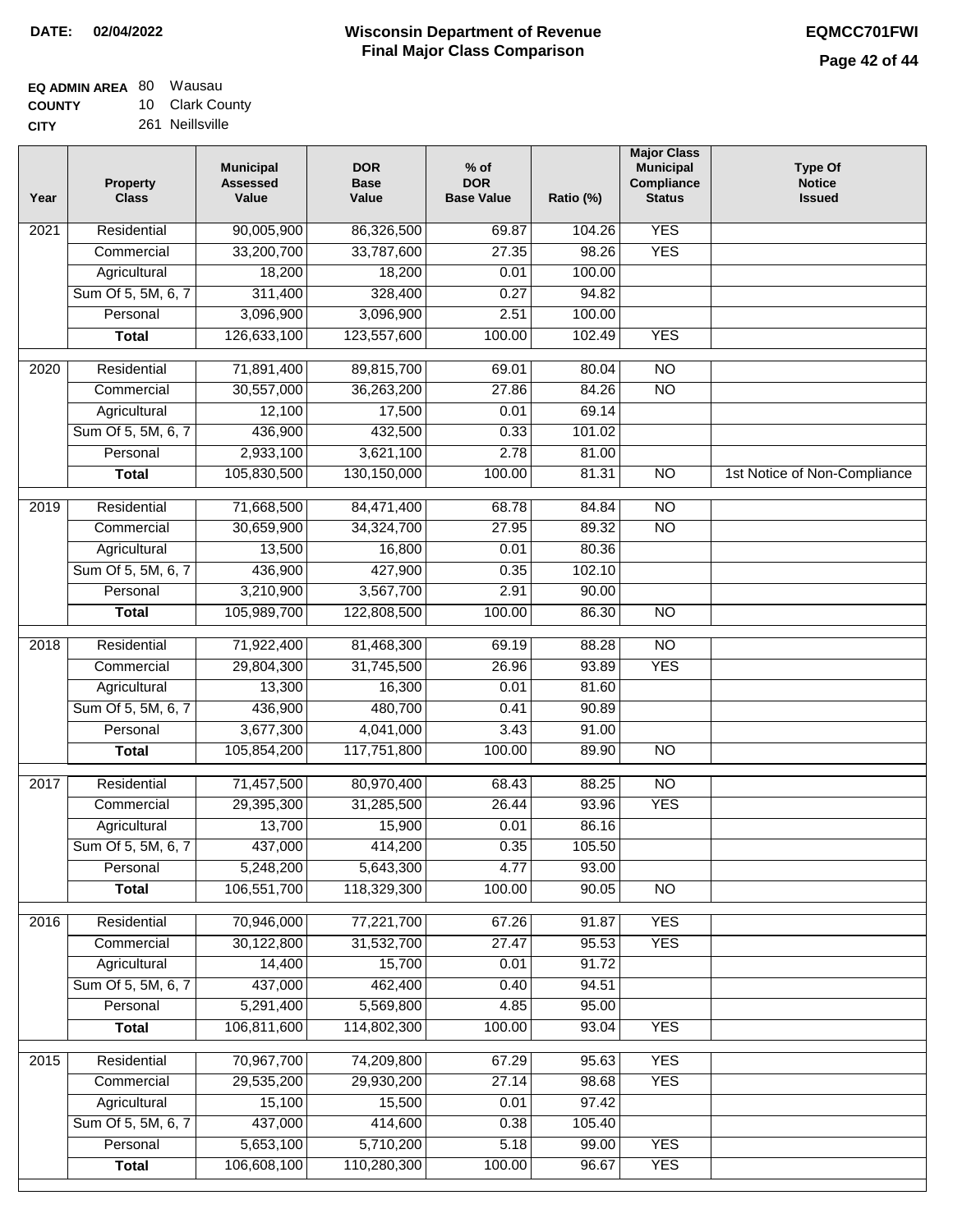| EQ ADMIN AREA 80 Wausau |                 |
|-------------------------|-----------------|
| <b>COUNTY</b>           | 10 Clark County |

**CITY** 265 Owen

| Year | <b>Property</b><br><b>Class</b> | <b>Municipal</b><br><b>Assessed</b><br>Value | <b>DOR</b><br><b>Base</b><br>Value | $%$ of<br><b>DOR</b><br><b>Base Value</b> | Ratio (%)        | <b>Major Class</b><br><b>Municipal</b><br>Compliance<br><b>Status</b> | <b>Type Of</b><br><b>Notice</b><br><b>Issued</b> |
|------|---------------------------------|----------------------------------------------|------------------------------------|-------------------------------------------|------------------|-----------------------------------------------------------------------|--------------------------------------------------|
| 2021 | Residential                     | 23,462,800                                   | 28,762,800                         | 59.95                                     | 81.57            | N <sub>O</sub>                                                        |                                                  |
|      | Commercial                      | 13,994,300                                   | 14,565,000                         | 30.36                                     | 96.08            | <b>YES</b>                                                            |                                                  |
|      | Agricultural                    | 17,600                                       | 20,200                             | 0.04                                      | 87.13            |                                                                       |                                                  |
|      | Sum Of 5, 5M, 6, 7              | 34,700                                       | 63,300                             | 0.13                                      | 54.82            |                                                                       |                                                  |
|      | Personal                        | 4,019,300                                    | 4,567,400                          | 9.52                                      | 88.00            |                                                                       |                                                  |
|      | <b>Total</b>                    | 41,528,700                                   | 47,978,700                         | 100.00                                    | 86.56            | $\overline{NO}$                                                       |                                                  |
| 2020 | Residential                     | 23,404,900                                   | 26,574,100                         | 58.54                                     | 88.07            | $\overline{3}$                                                        |                                                  |
|      | Commercial                      | 12,562,500                                   | 13,904,100                         | 30.63                                     | 90.35            | <b>YES</b>                                                            |                                                  |
|      | Agricultural                    | 17,500                                       | 18,200                             | 0.04                                      | 96.15            |                                                                       |                                                  |
|      | Sum Of 5, 5M, 6, 7              | 31,400                                       | 60,900                             | 0.13                                      | 51.56            |                                                                       |                                                  |
|      | Personal                        | 4,597,900                                    | 4,839,900                          | 10.66                                     | 95.00            | <b>YES</b>                                                            |                                                  |
|      | <b>Total</b>                    | 40,614,200                                   | 45,397,200                         | 100.00                                    | 89.46            | $\overline{NO}$                                                       |                                                  |
| 2019 | Residential                     | 23,332,900                                   | 24,537,800                         | 56.80                                     | 95.09            | <b>YES</b>                                                            |                                                  |
|      | Commercial                      | 12,558,500                                   | 13,113,100                         | 30.35                                     | 95.77            | <b>YES</b>                                                            |                                                  |
|      | Agricultural                    | 20,200                                       | 17,500                             | 0.04                                      | 115.43           |                                                                       |                                                  |
|      | Sum Of 5, 5M, 6, 7              | 31,400                                       | 60,900                             | 0.14                                      | 51.56            |                                                                       |                                                  |
|      | Personal                        | 5,200,300                                    | 5,474,000                          | 12.67                                     | 95.00            | <b>YES</b>                                                            |                                                  |
|      | <b>Total</b>                    | 41,143,300                                   | 43,203,300                         | 100.00                                    | 95.23            | <b>YES</b>                                                            |                                                  |
|      |                                 |                                              |                                    |                                           |                  |                                                                       |                                                  |
| 2018 | Residential<br>Commercial       | 23,237,700<br>11,893,400                     | 23,043,100<br>11,762,400           | 57.76<br>29.48                            | 100.84<br>101.11 | <b>YES</b><br><b>YES</b>                                              |                                                  |
|      | Agricultural                    | 20,200                                       | 17,000                             | 0.04                                      | 118.82           |                                                                       |                                                  |
|      | Sum Of 5, 5M, 6, 7              | 31,400                                       | 63,800                             | 0.16                                      | 49.22            |                                                                       |                                                  |
|      | Personal                        | 5,008,730                                    | 5,008,700                          | 12.55                                     | 100.00           | <b>YES</b>                                                            |                                                  |
|      | <b>Total</b>                    | 40,191,430                                   | 39,895,000                         | 100.00                                    | 100.74           | <b>YES</b>                                                            |                                                  |
|      |                                 |                                              |                                    |                                           |                  |                                                                       |                                                  |
| 2017 | Residential                     | 23,123,700                                   | 21,083,500                         | 55.46                                     | 109.68           | <b>YES</b>                                                            |                                                  |
|      | Commercial                      | 11,772,100                                   | 11,007,600                         | 28.95                                     | 106.95           | <b>YES</b>                                                            |                                                  |
|      | Agricultural                    | 20,200                                       | 16,600                             | 0.04                                      | 121.69           |                                                                       |                                                  |
|      | Sum Of 5, 5M, 6, 7              | 31,400                                       | 59,900                             | 0.16                                      | 52.42            |                                                                       |                                                  |
|      | Personal                        | 5,849,530                                    | 5,849,500                          | 15.39                                     | 100.00           | <b>YES</b>                                                            |                                                  |
|      | <b>Total</b>                    | 40,796,930                                   | 38,017,100                         | 100.00                                    | 107.31           | <b>YES</b>                                                            |                                                  |
| 2016 | Residential                     | 23,198,300                                   | 21,093,700                         | 55.95                                     | 109.98           | <b>YES</b>                                                            |                                                  |
|      | Commercial                      | 11,606,300                                   | 10,699,500                         | 28.38                                     | 108.48           | <b>YES</b>                                                            |                                                  |
|      | Agricultural                    | 20,200                                       | 16,300                             | 0.04                                      | 123.93           |                                                                       |                                                  |
|      | Sum Of 5, 5M, 6, 7              | 31,400                                       | 57,800                             | 0.15                                      | 54.33            |                                                                       |                                                  |
|      | Personal                        | 5,836,770                                    | 5,836,800                          | 15.48                                     | 100.00           | <b>YES</b>                                                            |                                                  |
|      | <b>Total</b>                    | 40,692,970                                   | 37,704,100                         | 100.00                                    | 107.93           | <b>YES</b>                                                            |                                                  |
| 2015 | Residential                     | 23,096,200                                   | 21,341,300                         | 57.50                                     | 108.22           | <b>YES</b>                                                            |                                                  |
|      | Commercial                      | 10,938,900                                   | 9,644,200                          | 25.98                                     | 113.42           | $\overline{NO}$                                                       |                                                  |
|      | Agricultural                    | 20,200                                       | 16,100                             | 0.04                                      | 125.47           |                                                                       |                                                  |
|      | Sum Of 5, 5M, 6, 7              | 31,400                                       | 58,700                             | 0.16                                      | 53.49            |                                                                       |                                                  |
|      | Personal                        | 6,660,450                                    | 6,054,900                          | 16.31                                     | 110.00           | <b>YES</b>                                                            |                                                  |
|      | <b>Total</b>                    | 40,747,150                                   | 37,115,200                         | 100.00                                    | 109.79           | $\overline{NO}$                                                       |                                                  |
|      |                                 |                                              |                                    |                                           |                  |                                                                       |                                                  |